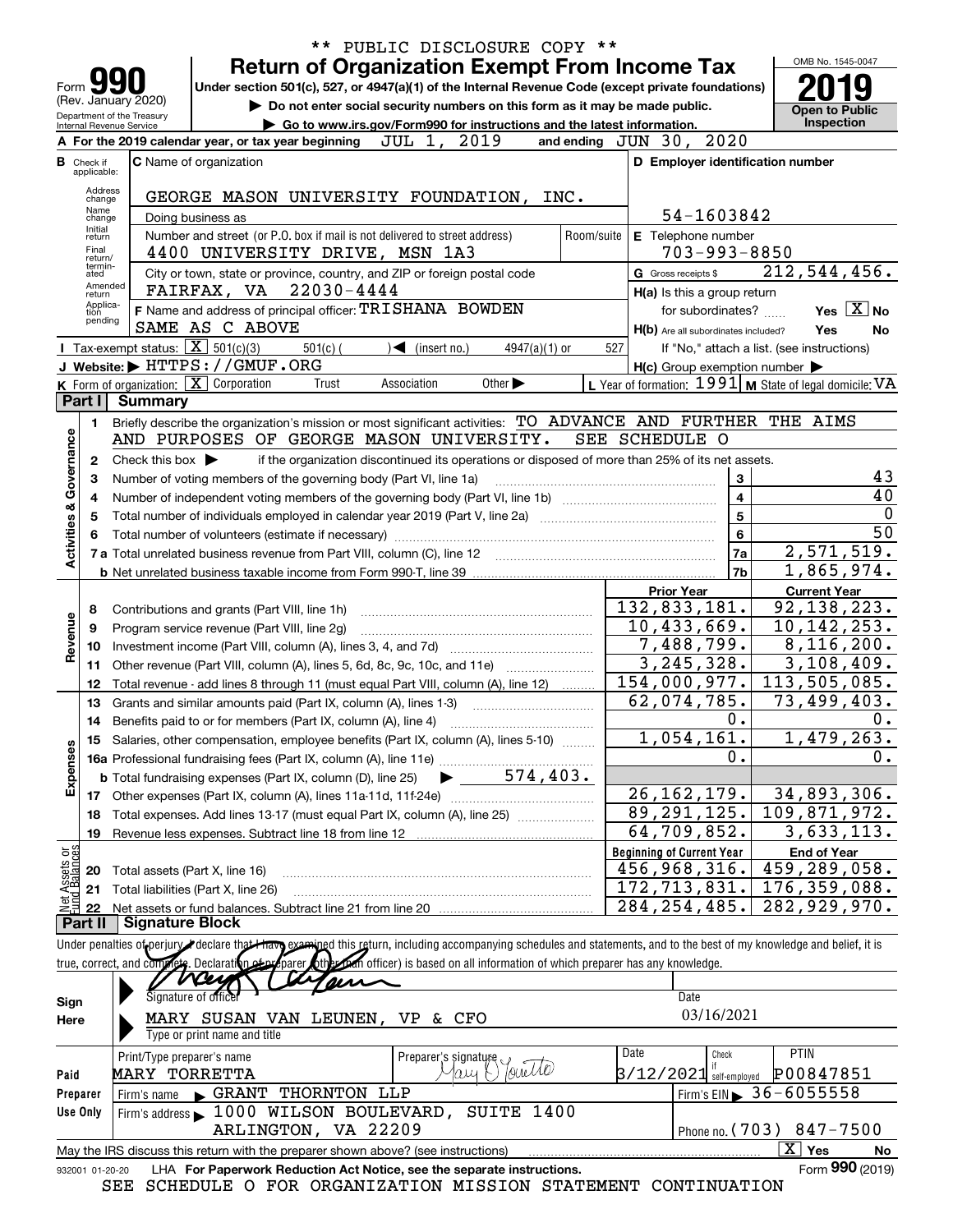|              | GEORGE MASON UNIVERSITY FOUNDATION, INC. 54-1603842<br>Page 2<br>Form 990 (2019)                                                                                                                    |
|--------------|-----------------------------------------------------------------------------------------------------------------------------------------------------------------------------------------------------|
|              | Part III   Statement of Program Service Accomplishments                                                                                                                                             |
|              |                                                                                                                                                                                                     |
| 1.           | Briefly describe the organization's mission:<br>THE GEORGE MASON UNIVERSITY FOUNDATION, INC. WAS ESTABLISHED IN 1966                                                                                |
|              | TO RECEIVE, MANAGE, INVEST, AND ADMINISTER PRIVATE GIFTS FOR THE                                                                                                                                    |
|              | BENEFIT OF THE UNIVERSITY, INCLUDING ENDOWMENT AND REAL PROPERTY.                                                                                                                                   |
|              |                                                                                                                                                                                                     |
| $\mathbf{2}$ | Did the organization undertake any significant program services during the year which were not listed on the                                                                                        |
|              | $\boxed{\phantom{1}}$ Yes $\boxed{\text{X}}$ No<br>prior Form 990 or 990-EZ?                                                                                                                        |
|              | If "Yes," describe these new services on Schedule O.                                                                                                                                                |
| 3            | $\Box$ Yes $\boxed{X}$ No<br>Did the organization cease conducting, or make significant changes in how it conducts, any program services?                                                           |
|              | If "Yes," describe these changes on Schedule O.                                                                                                                                                     |
| 4            | Describe the organization's program service accomplishments for each of its three largest program services, as measured by expenses.                                                                |
|              | Section 501(c)(3) and 501(c)(4) organizations are required to report the amount of grants and allocations to others, the total expenses, and<br>revenue, if any, for each program service reported. |
| 4a           | ) (Expenses \$ 106, 640, 806. including grants of \$ 73, 499, 403. ) (Revenue \$ 10, 887, 607. )<br>(Code:                                                                                          |
|              | THE FOUNDATION'S MAJOR PROGRAM ACTIVITY IS TO DISPERSE                                                                                                                                              |
|              | DESIGNATED FUNDS IN SUPPORT OF SCHOLARSHIPS, FELLOWSHIPS, AWARDS,                                                                                                                                   |
|              | AND GENERAL OPERATING EXPENSES OF THE UNIVERSITY'S ACADEMIC AND                                                                                                                                     |
|              | OTHER DEPARTMENTS.                                                                                                                                                                                  |
|              |                                                                                                                                                                                                     |
|              |                                                                                                                                                                                                     |
|              |                                                                                                                                                                                                     |
|              |                                                                                                                                                                                                     |
|              |                                                                                                                                                                                                     |
|              |                                                                                                                                                                                                     |
|              |                                                                                                                                                                                                     |
| 4b           |                                                                                                                                                                                                     |
|              |                                                                                                                                                                                                     |
|              |                                                                                                                                                                                                     |
|              |                                                                                                                                                                                                     |
|              |                                                                                                                                                                                                     |
|              |                                                                                                                                                                                                     |
|              |                                                                                                                                                                                                     |
|              |                                                                                                                                                                                                     |
|              |                                                                                                                                                                                                     |
|              |                                                                                                                                                                                                     |
|              |                                                                                                                                                                                                     |
|              |                                                                                                                                                                                                     |
| 4c           | (Code: ) (Expenses \$<br>(Revenue \$<br>including grants of \$                                                                                                                                      |
|              |                                                                                                                                                                                                     |
|              |                                                                                                                                                                                                     |
|              |                                                                                                                                                                                                     |
|              |                                                                                                                                                                                                     |
|              |                                                                                                                                                                                                     |
|              |                                                                                                                                                                                                     |
|              |                                                                                                                                                                                                     |
|              |                                                                                                                                                                                                     |
|              |                                                                                                                                                                                                     |
|              |                                                                                                                                                                                                     |
|              |                                                                                                                                                                                                     |
| 4d           | Other program services (Describe on Schedule O.)                                                                                                                                                    |
| 4e           | (Expenses \$<br>including grants of \$<br>(Revenue \$<br>106,640,806.<br>Total program service expenses                                                                                             |
|              | Form 990 (2019)                                                                                                                                                                                     |
|              | 932002 01-20-20                                                                                                                                                                                     |
|              |                                                                                                                                                                                                     |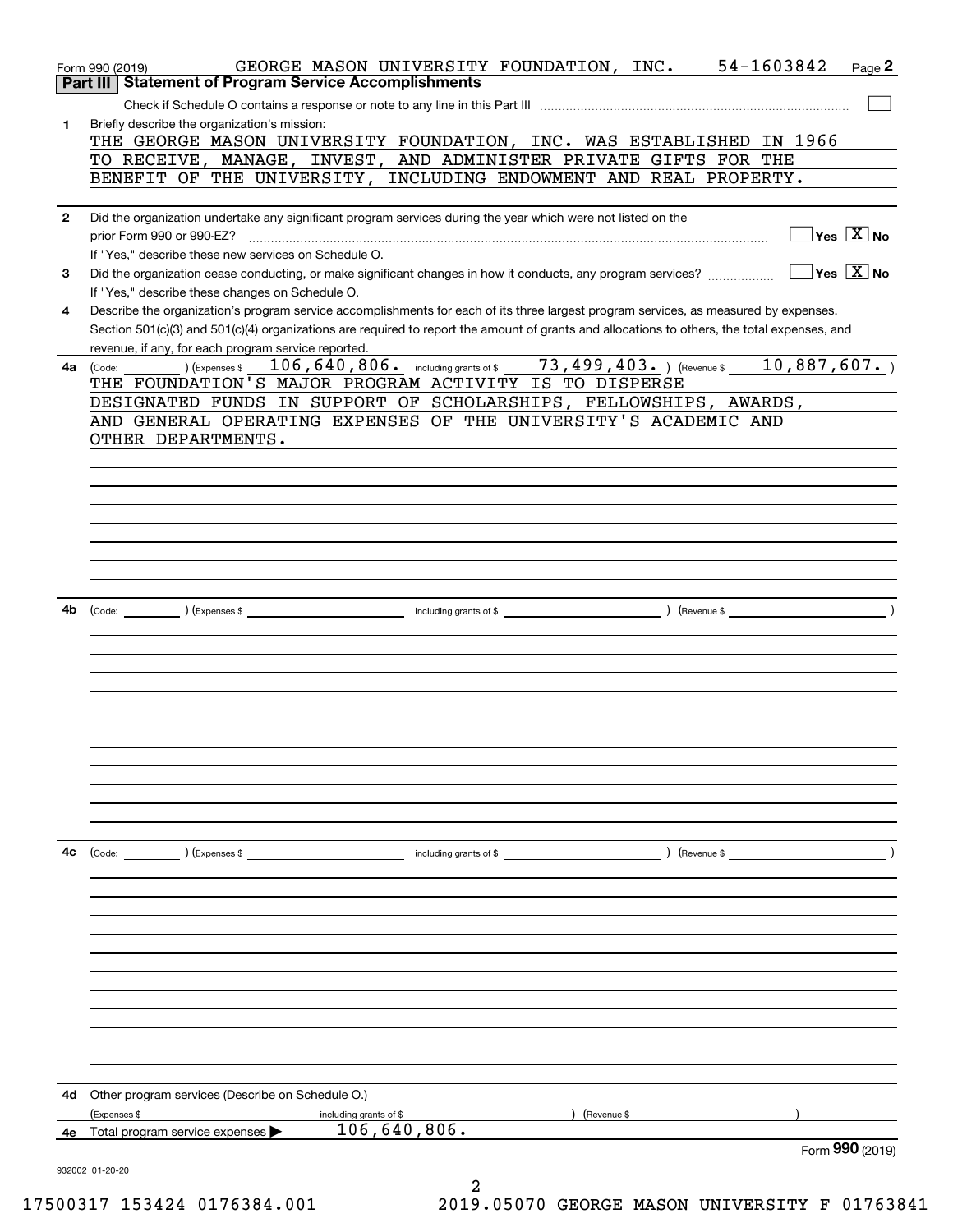| Form 990 (2019) |  |  |
|-----------------|--|--|

|     |                                                                                                                                  |                 | Yes         | No              |
|-----|----------------------------------------------------------------------------------------------------------------------------------|-----------------|-------------|-----------------|
| 1   | Is the organization described in section $501(c)(3)$ or $4947(a)(1)$ (other than a private foundation)?                          |                 |             |                 |
|     |                                                                                                                                  | 1               | X           |                 |
| 2   |                                                                                                                                  | $\overline{2}$  | $\mathbf x$ |                 |
| 3   | Did the organization engage in direct or indirect political campaign activities on behalf of or in opposition to candidates for  |                 |             |                 |
|     |                                                                                                                                  | 3               |             | х               |
| 4   | Section 501(c)(3) organizations. Did the organization engage in lobbying activities, or have a section 501(h) election in effect |                 |             |                 |
|     |                                                                                                                                  | 4               | Χ           |                 |
| 5   | Is the organization a section 501(c)(4), 501(c)(5), or 501(c)(6) organization that receives membership dues, assessments, or     |                 |             |                 |
|     |                                                                                                                                  | 5               |             | x               |
| 6   | Did the organization maintain any donor advised funds or any similar funds or accounts for which donors have the right to        |                 |             |                 |
|     | provide advice on the distribution or investment of amounts in such funds or accounts? If "Yes," complete Schedule D, Part I     | 6               |             | x               |
| 7   | Did the organization receive or hold a conservation easement, including easements to preserve open space,                        |                 |             |                 |
|     |                                                                                                                                  | $\overline{7}$  |             | х               |
| 8   | Did the organization maintain collections of works of art, historical treasures, or other similar assets? If "Yes," complete     |                 | х           |                 |
|     |                                                                                                                                  | 8               |             |                 |
| 9   | Did the organization report an amount in Part X, line 21, for escrow or custodial account liability, serve as a custodian for    |                 |             |                 |
|     | amounts not listed in Part X; or provide credit counseling, debt management, credit repair, or debt negotiation services?        |                 | X           |                 |
|     |                                                                                                                                  | 9               |             |                 |
| 10  | Did the organization, directly or through a related organization, hold assets in donor-restricted endowments                     | 10              | X           |                 |
|     | If the organization's answer to any of the following questions is "Yes," then complete Schedule D, Parts VI, VII, VIII, IX, or X |                 |             |                 |
| 11  | as applicable.                                                                                                                   |                 |             |                 |
|     | a Did the organization report an amount for land, buildings, and equipment in Part X, line 10? If "Yes," complete Schedule D,    |                 |             |                 |
|     |                                                                                                                                  | 11a             | X           |                 |
|     | Did the organization report an amount for investments - other securities in Part X, line 12, that is 5% or more of its total     |                 |             |                 |
|     |                                                                                                                                  | 11 <sub>b</sub> | X           |                 |
| c   | Did the organization report an amount for investments - program related in Part X, line 13, that is 5% or more of its total      |                 |             |                 |
|     |                                                                                                                                  | 11c             |             | x               |
|     | d Did the organization report an amount for other assets in Part X, line 15, that is 5% or more of its total assets reported in  |                 |             |                 |
|     |                                                                                                                                  | 11d             | х           |                 |
|     | e Did the organization report an amount for other liabilities in Part X, line 25? If "Yes," complete Schedule D, Part X          | 11e             | х           |                 |
| f   | Did the organization's separate or consolidated financial statements for the tax year include a footnote that addresses          |                 |             |                 |
|     | the organization's liability for uncertain tax positions under FIN 48 (ASC 740)? If "Yes," complete Schedule D, Part X           | 11f             | X           |                 |
|     | 12a Did the organization obtain separate, independent audited financial statements for the tax year? If "Yes," complete          |                 |             |                 |
|     |                                                                                                                                  | 12a             | Χ           |                 |
|     | <b>b</b> Was the organization included in consolidated, independent audited financial statements for the tax year?               |                 |             |                 |
|     | If "Yes," and if the organization answered "No" to line 12a, then completing Schedule D, Parts XI and XII is optional manum      | 12b             | X           |                 |
| 13  |                                                                                                                                  | 13              |             | х               |
| 14a | Did the organization maintain an office, employees, or agents outside of the United States?                                      | 14a             |             | x               |
| b   | Did the organization have aggregate revenues or expenses of more than \$10,000 from grantmaking, fundraising, business,          |                 |             |                 |
|     | investment, and program service activities outside the United States, or aggregate foreign investments valued at \$100,000       |                 |             |                 |
|     |                                                                                                                                  | 14b             | х           |                 |
| 15  | Did the organization report on Part IX, column (A), line 3, more than \$5,000 of grants or other assistance to or for any        |                 |             |                 |
|     |                                                                                                                                  | 15              |             | x               |
| 16  | Did the organization report on Part IX, column (A), line 3, more than \$5,000 of aggregate grants or other assistance to         |                 |             |                 |
|     |                                                                                                                                  | 16              |             | x               |
| 17  | Did the organization report a total of more than \$15,000 of expenses for professional fundraising services on Part IX,          |                 |             |                 |
|     |                                                                                                                                  | 17              |             | x               |
| 18  | Did the organization report more than \$15,000 total of fundraising event gross income and contributions on Part VIII, lines     |                 |             |                 |
|     |                                                                                                                                  | 18              | х           |                 |
| 19  | Did the organization report more than \$15,000 of gross income from gaming activities on Part VIII, line 9a? If "Yes."           |                 |             |                 |
|     |                                                                                                                                  | 19              |             | X               |
| 20a |                                                                                                                                  | <b>20a</b>      |             | x               |
| b   | If "Yes" to line 20a, did the organization attach a copy of its audited financial statements to this return?                     | 20 <sub>b</sub> |             |                 |
| 21  | Did the organization report more than \$5,000 of grants or other assistance to any domestic organization or                      |                 |             |                 |
|     |                                                                                                                                  | 21              | X           |                 |
|     | 932003 01-20-20                                                                                                                  |                 |             | Form 990 (2019) |

932003 01-20-20

3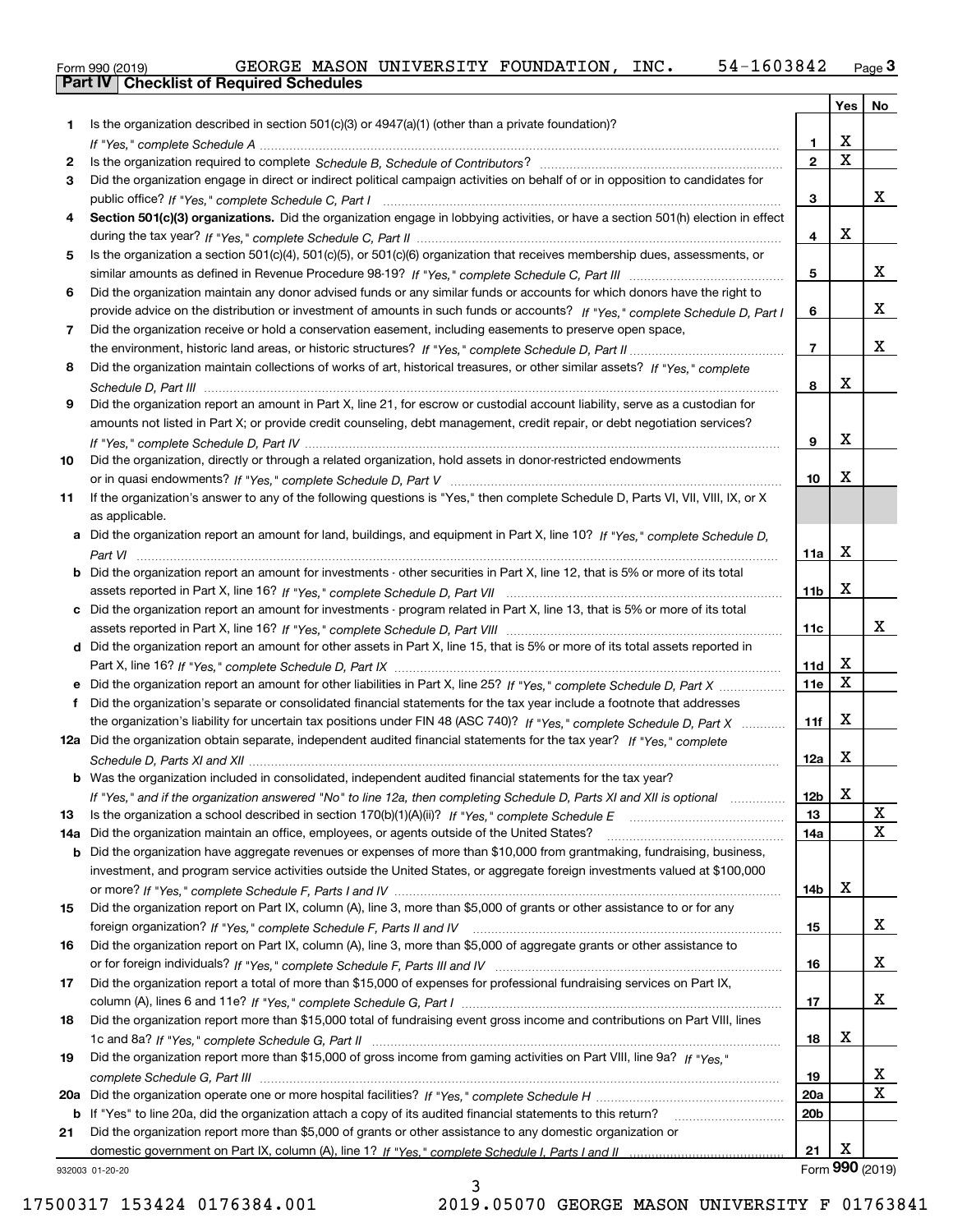Form 990 (2019) GEORGE MASON UNIVERSITY FOUNDATION,INC**.** 54-1603842 <sub>Page</sub> 4<br>**Part IV | Checklist of Required Schedules** <sub>(continued)</sub>

*(continued)*

|               |                                                                                                                              |                 | Yes | No                |
|---------------|------------------------------------------------------------------------------------------------------------------------------|-----------------|-----|-------------------|
| 22            | Did the organization report more than \$5,000 of grants or other assistance to or for domestic individuals on                |                 |     |                   |
|               |                                                                                                                              | 22              | х   |                   |
| 23            | Did the organization answer "Yes" to Part VII, Section A, line 3, 4, or 5 about compensation of the organization's current   |                 |     |                   |
|               | and former officers, directors, trustees, key employees, and highest compensated employees? If "Yes," complete               |                 |     |                   |
|               |                                                                                                                              | 23              | х   |                   |
|               | 24a Did the organization have a tax-exempt bond issue with an outstanding principal amount of more than \$100,000 as of the  |                 |     |                   |
|               | last day of the year, that was issued after December 31, 2002? If "Yes," answer lines 24b through 24d and complete           |                 |     |                   |
|               |                                                                                                                              | 24a             | Х   |                   |
|               |                                                                                                                              | 24 <sub>b</sub> |     | X                 |
|               | c Did the organization maintain an escrow account other than a refunding escrow at any time during the year to defease       |                 |     |                   |
|               |                                                                                                                              | 24c             |     | х                 |
|               |                                                                                                                              | 24d             |     | X                 |
|               | 25a Section 501(c)(3), 501(c)(4), and 501(c)(29) organizations. Did the organization engage in an excess benefit             |                 |     |                   |
|               |                                                                                                                              | 25a             |     | х                 |
|               | b Is the organization aware that it engaged in an excess benefit transaction with a disqualified person in a prior year, and |                 |     |                   |
|               | that the transaction has not been reported on any of the organization's prior Forms 990 or 990-EZ? If "Yes," complete        |                 |     |                   |
|               | Schedule L. Part I                                                                                                           | 25b             |     | х                 |
| 26            | Did the organization report any amount on Part X, line 5 or 22, for receivables from or payables to any current              |                 |     |                   |
|               | or former officer, director, trustee, key employee, creator or founder, substantial contributor, or 35%                      |                 |     |                   |
|               | controlled entity or family member of any of these persons? If "Yes," complete Schedule L, Part II                           | 26              |     | x                 |
| 27            | Did the organization provide a grant or other assistance to any current or former officer, director, trustee, key employee,  |                 |     |                   |
|               | creator or founder, substantial contributor or employee thereof, a grant selection committee member, or to a 35% controlled  |                 |     |                   |
|               | entity (including an employee thereof) or family member of any of these persons? If "Yes," complete Schedule L, Part III     | 27              |     | х                 |
|               |                                                                                                                              |                 |     |                   |
| 28            | Was the organization a party to a business transaction with one of the following parties (see Schedule L, Part IV            |                 |     |                   |
|               | instructions, for applicable filing thresholds, conditions, and exceptions):                                                 |                 |     |                   |
|               | a A current or former officer, director, trustee, key employee, creator or founder, or substantial contributor? If           |                 |     |                   |
|               |                                                                                                                              | 28a             |     | х<br>$\mathbf{X}$ |
|               |                                                                                                                              | 28b             |     |                   |
|               | c A 35% controlled entity of one or more individuals and/or organizations described in lines 28a or 28b? If                  |                 |     |                   |
|               |                                                                                                                              | <b>28c</b>      |     | х                 |
| 29            |                                                                                                                              | 29              | X   |                   |
| 30            | Did the organization receive contributions of art, historical treasures, or other similar assets, or qualified conservation  |                 |     |                   |
|               |                                                                                                                              | 30              | х   |                   |
| 31            | Did the organization liquidate, terminate, or dissolve and cease operations? If "Yes," complete Schedule N, Part I           | 31              |     | X                 |
| 32            | Did the organization sell, exchange, dispose of, or transfer more than 25% of its net assets? If "Yes," complete             |                 |     |                   |
|               |                                                                                                                              | 32              |     | x                 |
| 33            | Did the organization own 100% of an entity disregarded as separate from the organization under Regulations                   |                 |     |                   |
|               |                                                                                                                              | 33              | х   |                   |
| 34            | Was the organization related to any tax-exempt or taxable entity? If "Yes," complete Schedule R, Part II, III, or IV, and    |                 |     |                   |
|               | Part V, line 1                                                                                                               | 34              | х   |                   |
|               | 35a Did the organization have a controlled entity within the meaning of section 512(b)(13)?                                  | <b>35a</b>      | X   |                   |
|               | b If "Yes" to line 35a, did the organization receive any payment from or engage in any transaction with a controlled entity  |                 |     |                   |
|               |                                                                                                                              | 35b             |     | x                 |
| 36            | Section 501(c)(3) organizations. Did the organization make any transfers to an exempt non-charitable related organization?   |                 |     |                   |
|               |                                                                                                                              | 36              |     | x                 |
| 37            | Did the organization conduct more than 5% of its activities through an entity that is not a related organization             |                 |     |                   |
|               | and that is treated as a partnership for federal income tax purposes? If "Yes," complete Schedule R, Part VI                 | 37              |     | х                 |
| 38            | Did the organization complete Schedule O and provide explanations in Schedule O for Part VI, lines 11b and 19?               |                 |     |                   |
|               | Note: All Form 990 filers are required to complete Schedule O                                                                | 38              | х   |                   |
| <b>Part V</b> | <b>Statements Regarding Other IRS Filings and Tax Compliance</b>                                                             |                 |     |                   |
|               | Check if Schedule O contains a response or note to any line in this Part V                                                   |                 |     |                   |
|               |                                                                                                                              |                 | Yes | No.               |
|               | 462<br>1a Enter the number reported in Box 3 of Form 1096. Enter -0- if not applicable<br>1a                                 |                 |     |                   |
| b             | 0<br>Enter the number of Forms W-2G included in line 1a. Enter -0- if not applicable<br>1b                                   |                 |     |                   |
|               | Did the organization comply with backup withholding rules for reportable payments to vendors and reportable gaming           |                 |     |                   |
|               |                                                                                                                              | 1c              | Χ   |                   |
|               | 932004 01-20-20                                                                                                              |                 |     | Form 990 (2019)   |
|               | 4                                                                                                                            |                 |     |                   |

17500317 153424 0176384.001 2019.05070 GEORGE MASON UNIVERSITY F 01763841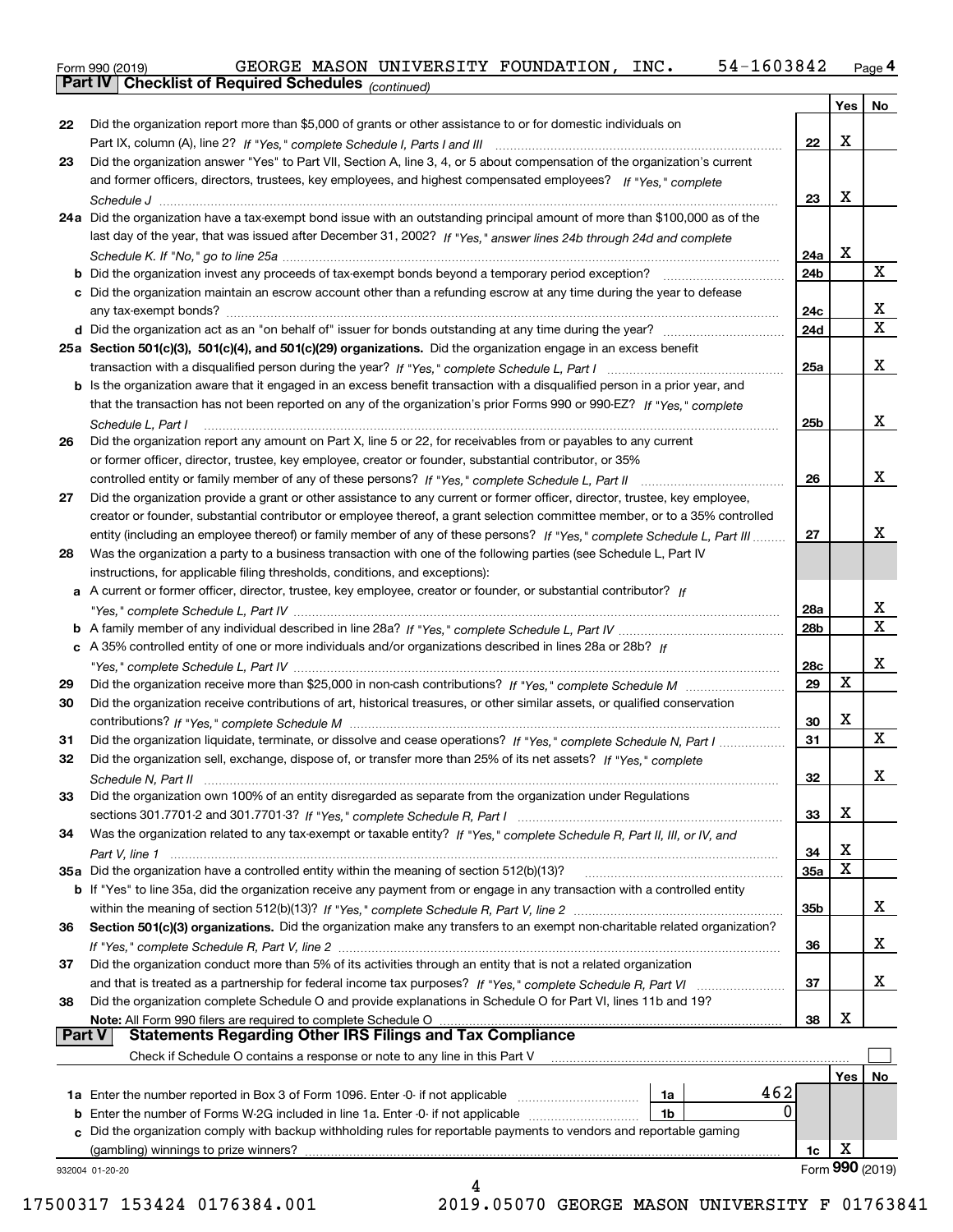|        | 54-1603842<br>GEORGE MASON UNIVERSITY FOUNDATION, INC.<br>Form 990 (2019)                                                                                                                                                            |                |         | $Page$ <sup>5</sup> |  |  |  |  |
|--------|--------------------------------------------------------------------------------------------------------------------------------------------------------------------------------------------------------------------------------------|----------------|---------|---------------------|--|--|--|--|
|        | Statements Regarding Other IRS Filings and Tax Compliance (continued)<br><b>Part V</b>                                                                                                                                               |                |         |                     |  |  |  |  |
|        |                                                                                                                                                                                                                                      |                | Yes $ $ | No                  |  |  |  |  |
|        | 2a Enter the number of employees reported on Form W-3, Transmittal of Wage and Tax Statements,                                                                                                                                       |                |         |                     |  |  |  |  |
|        | 0<br>filed for the calendar year ending with or within the year covered by this return <i>manumumumum</i><br>2a                                                                                                                      |                |         |                     |  |  |  |  |
|        |                                                                                                                                                                                                                                      | 2 <sub>b</sub> |         |                     |  |  |  |  |
|        |                                                                                                                                                                                                                                      |                |         |                     |  |  |  |  |
|        | 3a Did the organization have unrelated business gross income of \$1,000 or more during the year?                                                                                                                                     | 3a             | х       |                     |  |  |  |  |
|        |                                                                                                                                                                                                                                      | 3b             | X       |                     |  |  |  |  |
|        | 4a At any time during the calendar year, did the organization have an interest in, or a signature or other authority over, a                                                                                                         |                |         |                     |  |  |  |  |
|        | financial account in a foreign country (such as a bank account, securities account, or other financial account)?                                                                                                                     | 4a             |         | x                   |  |  |  |  |
|        | <b>b</b> If "Yes," enter the name of the foreign country $\blacktriangleright$                                                                                                                                                       |                |         |                     |  |  |  |  |
|        | See instructions for filing requirements for FinCEN Form 114, Report of Foreign Bank and Financial Accounts (FBAR).                                                                                                                  |                |         |                     |  |  |  |  |
|        |                                                                                                                                                                                                                                      | 5a             |         | Х                   |  |  |  |  |
|        |                                                                                                                                                                                                                                      | 5 <sub>b</sub> |         | х                   |  |  |  |  |
|        |                                                                                                                                                                                                                                      | 5c             |         |                     |  |  |  |  |
|        | 6a Does the organization have annual gross receipts that are normally greater than \$100,000, and did the organization solicit                                                                                                       |                |         |                     |  |  |  |  |
|        | any contributions that were not tax deductible as charitable contributions?                                                                                                                                                          | 6a             | х       |                     |  |  |  |  |
|        | <b>b</b> If "Yes," did the organization include with every solicitation an express statement that such contributions or gifts                                                                                                        |                |         |                     |  |  |  |  |
|        | were not tax deductible?                                                                                                                                                                                                             | 6b             | x       |                     |  |  |  |  |
| 7      | Organizations that may receive deductible contributions under section 170(c).                                                                                                                                                        |                |         |                     |  |  |  |  |
| а      | Did the organization receive a payment in excess of \$75 made partly as a contribution and partly for goods and services provided to the payor?                                                                                      | 7a             | х       |                     |  |  |  |  |
|        | <b>b</b> If "Yes," did the organization notify the donor of the value of the goods or services provided?                                                                                                                             | 7b             | X       |                     |  |  |  |  |
|        | c Did the organization sell, exchange, or otherwise dispose of tangible personal property for which it was required                                                                                                                  |                |         |                     |  |  |  |  |
|        |                                                                                                                                                                                                                                      | 7c             |         | x                   |  |  |  |  |
|        | 7d<br>d If "Yes," indicate the number of Forms 8282 filed during the year [11] [11] The System manuscription of Forms 8282 filed during the year [11] [12] The System manuscription of the Wales of the Wales of the Wales of the Wa |                |         |                     |  |  |  |  |
| е      | Did the organization receive any funds, directly or indirectly, to pay premiums on a personal benefit contract?                                                                                                                      | 7e             |         | X                   |  |  |  |  |
| f      | Did the organization, during the year, pay premiums, directly or indirectly, on a personal benefit contract?                                                                                                                         | 7f             |         | X                   |  |  |  |  |
| g      | If the organization received a contribution of qualified intellectual property, did the organization file Form 8899 as required?                                                                                                     | 7g<br>7h       |         |                     |  |  |  |  |
| h      | If the organization received a contribution of cars, boats, airplanes, or other vehicles, did the organization file a Form 1098-C?                                                                                                   |                |         |                     |  |  |  |  |
|        | Sponsoring organizations maintaining donor advised funds. Did a donor advised fund maintained by the<br>8                                                                                                                            |                |         |                     |  |  |  |  |
|        | sponsoring organization have excess business holdings at any time during the year?<br>Sponsoring organizations maintaining donor advised funds.                                                                                      | 8              |         |                     |  |  |  |  |
| 9      | Did the sponsoring organization make any taxable distributions under section 4966?                                                                                                                                                   | 9а             |         |                     |  |  |  |  |
| а<br>b | Did the sponsoring organization make a distribution to a donor, donor advisor, or related person?                                                                                                                                    | 9b             |         |                     |  |  |  |  |
| 10     | Section 501(c)(7) organizations. Enter:                                                                                                                                                                                              |                |         |                     |  |  |  |  |
| а      | 10a<br>Initiation fees and capital contributions included on Part VIII, line 12 [111] [11] [12] [11] [12] [11] [12] [                                                                                                                |                |         |                     |  |  |  |  |
|        | 10b <br>Gross receipts, included on Form 990, Part VIII, line 12, for public use of club facilities                                                                                                                                  |                |         |                     |  |  |  |  |
| 11     | Section 501(c)(12) organizations. Enter:                                                                                                                                                                                             |                |         |                     |  |  |  |  |
| а      | Gross income from members or shareholders<br>11a                                                                                                                                                                                     |                |         |                     |  |  |  |  |
|        | b Gross income from other sources (Do not net amounts due or paid to other sources against                                                                                                                                           |                |         |                     |  |  |  |  |
|        | amounts due or received from them.)<br>11b                                                                                                                                                                                           |                |         |                     |  |  |  |  |
|        | 12a Section 4947(a)(1) non-exempt charitable trusts. Is the organization filing Form 990 in lieu of Form 1041?                                                                                                                       | 12a            |         |                     |  |  |  |  |
|        | 12b<br><b>b</b> If "Yes," enter the amount of tax-exempt interest received or accrued during the year <i>manument</i>                                                                                                                |                |         |                     |  |  |  |  |
| 13     | Section 501(c)(29) qualified nonprofit health insurance issuers.                                                                                                                                                                     |                |         |                     |  |  |  |  |
|        | a Is the organization licensed to issue qualified health plans in more than one state?                                                                                                                                               | 13а            |         |                     |  |  |  |  |
|        | Note: See the instructions for additional information the organization must report on Schedule O.                                                                                                                                    |                |         |                     |  |  |  |  |
|        | <b>b</b> Enter the amount of reserves the organization is required to maintain by the states in which the                                                                                                                            |                |         |                     |  |  |  |  |
|        | 13b                                                                                                                                                                                                                                  |                |         |                     |  |  |  |  |
|        | 13с                                                                                                                                                                                                                                  |                |         |                     |  |  |  |  |
|        | 14a Did the organization receive any payments for indoor tanning services during the tax year?                                                                                                                                       | 14a            |         | x                   |  |  |  |  |
|        | <b>b</b> If "Yes," has it filed a Form 720 to report these payments? If "No," provide an explanation on Schedule O                                                                                                                   | 14b            |         |                     |  |  |  |  |
| 15     | Is the organization subject to the section 4960 tax on payment(s) of more than \$1,000,000 in remuneration or                                                                                                                        |                |         |                     |  |  |  |  |
|        |                                                                                                                                                                                                                                      | 15             |         | x                   |  |  |  |  |
|        | If "Yes," see instructions and file Form 4720, Schedule N.                                                                                                                                                                           |                |         |                     |  |  |  |  |
| 16     | Is the organization an educational institution subject to the section 4968 excise tax on net investment income?                                                                                                                      | 16             |         | x                   |  |  |  |  |
|        | If "Yes," complete Form 4720, Schedule O.                                                                                                                                                                                            |                |         | $000 \text{ hours}$ |  |  |  |  |

Form (2019) **990**

932005 01-20-20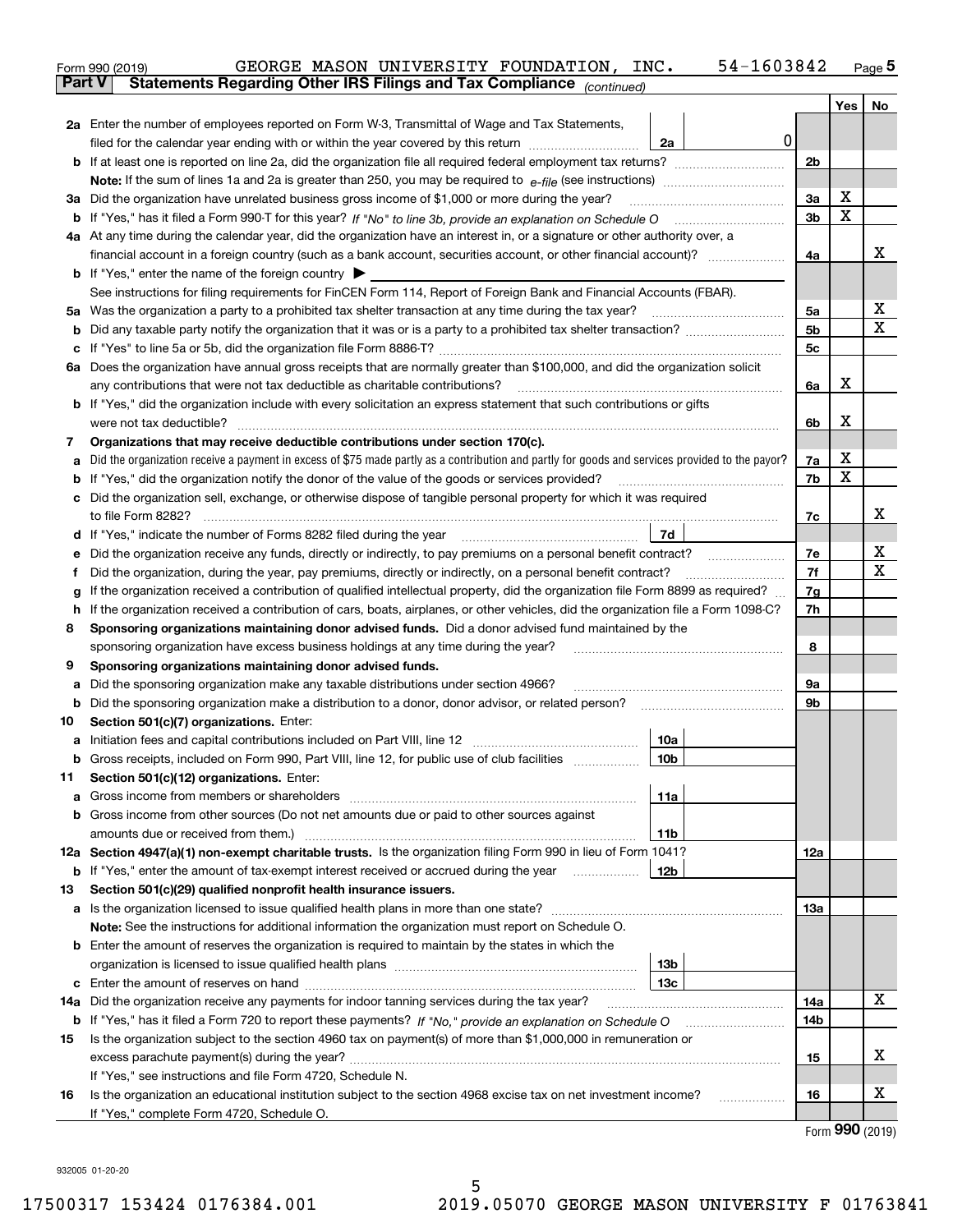| Form 990 (2019) |  |  |
|-----------------|--|--|
|                 |  |  |

### GEORGE MASON UNIVERSITY FOUNDATION, INC. 54-1603842

*For each "Yes" response to lines 2 through 7b below, and for a "No" response to line 8a, 8b, or 10b below, describe the circumstances, processes, or changes on Schedule O. See instructions.* Form 990 (2019) **CEORGE MASON UNIVERSITY FOUNDATION, INC.** 54-1603842 Page 6<br>**Part VI Governance, Management, and Disclosure** For each "Yes" response to lines 2 through 7b below, and for a "No" response

|    |                                                                                                                                                                               |            |    |                 | Yes   No        |              |
|----|-------------------------------------------------------------------------------------------------------------------------------------------------------------------------------|------------|----|-----------------|-----------------|--------------|
|    | <b>1a</b> Enter the number of voting members of the governing body at the end of the tax year                                                                                 | 1a         | 43 |                 |                 |              |
|    | If there are material differences in voting rights among members of the governing body, or if the governing                                                                   |            |    |                 |                 |              |
|    | body delegated broad authority to an executive committee or similar committee, explain on Schedule O.                                                                         |            |    |                 |                 |              |
| b  | Enter the number of voting members included on line 1a, above, who are independent                                                                                            | $\vert$ 1b | 40 |                 |                 |              |
| 2  | Did any officer, director, trustee, or key employee have a family relationship or a business relationship with any other                                                      |            |    |                 |                 |              |
|    | officer, director, trustee, or key employee?                                                                                                                                  |            |    | $\mathbf{2}$    |                 | X            |
| 3  | Did the organization delegate control over management duties customarily performed by or under the direct supervision                                                         |            |    |                 |                 |              |
|    |                                                                                                                                                                               |            |    | 3               |                 | х            |
| 4  | Did the organization make any significant changes to its governing documents since the prior Form 990 was filed?                                                              |            |    | 4               |                 | $\mathbf X$  |
| 5  |                                                                                                                                                                               |            |    | 5               |                 | $\mathbf X$  |
| 6  | Did the organization have members or stockholders?                                                                                                                            |            |    | 6               |                 | $\mathbf{x}$ |
| 7a | Did the organization have members, stockholders, or other persons who had the power to elect or appoint one or                                                                |            |    |                 |                 |              |
|    |                                                                                                                                                                               |            |    | 7a              |                 | х            |
|    | b Are any governance decisions of the organization reserved to (or subject to approval by) members, stockholders, or                                                          |            |    |                 |                 |              |
|    | persons other than the governing body?                                                                                                                                        |            |    | 7b              |                 | х            |
| 8  | Did the organization contemporaneously document the meetings held or written actions undertaken during the year by the following:                                             |            |    |                 |                 |              |
| a  |                                                                                                                                                                               |            |    | 8a              | X               |              |
| b  |                                                                                                                                                                               |            |    | 8b              | X               |              |
| 9  | Is there any officer, director, trustee, or key employee listed in Part VII, Section A, who cannot be reached at the                                                          |            |    |                 |                 |              |
|    |                                                                                                                                                                               |            |    | 9               |                 | x            |
|    | Section B. Policies <i>(This Section B requests information about policies not required by the Internal Revenue Code.)</i>                                                    |            |    |                 |                 |              |
|    |                                                                                                                                                                               |            |    |                 | Yes             | No           |
|    |                                                                                                                                                                               |            |    | 10a             |                 | X            |
|    | <b>b</b> If "Yes," did the organization have written policies and procedures governing the activities of such chapters, affiliates,                                           |            |    |                 |                 |              |
|    |                                                                                                                                                                               |            |    | 10 <sub>b</sub> |                 |              |
|    | 11a Has the organization provided a complete copy of this Form 990 to all members of its governing body before filing the form?                                               |            |    | 11a             | X               |              |
|    | <b>b</b> Describe in Schedule O the process, if any, used by the organization to review this Form 990.                                                                        |            |    |                 |                 |              |
|    |                                                                                                                                                                               |            |    | 12a             | X               |              |
| b  |                                                                                                                                                                               |            |    | 12 <sub>b</sub> | $\mathbf X$     |              |
|    | c Did the organization regularly and consistently monitor and enforce compliance with the policy? If "Yes." describe                                                          |            |    |                 |                 |              |
|    |                                                                                                                                                                               |            |    | 12c             | х               |              |
|    | in Schedule O how this was done manufactured and continuum control of the Schedule O how this was done manufactured and continuum control of the Schedule O how this was done |            |    | 13              | X               |              |
| 13 |                                                                                                                                                                               |            |    | 14              | X               |              |
| 14 |                                                                                                                                                                               |            |    |                 |                 |              |
| 15 | Did the process for determining compensation of the following persons include a review and approval by independent                                                            |            |    |                 |                 |              |
|    | persons, comparability data, and contemporaneous substantiation of the deliberation and decision?                                                                             |            |    |                 | х               |              |
| а  | The organization's CEO, Executive Director, or top management official manufactured content content of the organization's CEO, Executive Director, or top management official |            |    | 15a             | X               |              |
|    |                                                                                                                                                                               |            |    | 15 <sub>b</sub> |                 |              |
|    | If "Yes" to line 15a or 15b, describe the process in Schedule O (see instructions).                                                                                           |            |    |                 |                 |              |
|    | 16a Did the organization invest in, contribute assets to, or participate in a joint venture or similar arrangement with a                                                     |            |    |                 |                 |              |
|    | taxable entity during the year?                                                                                                                                               |            |    | 16a             |                 | X            |
|    | b If "Yes," did the organization follow a written policy or procedure requiring the organization to evaluate its participation                                                |            |    |                 |                 |              |
|    | in joint venture arrangements under applicable federal tax law, and take steps to safeguard the organization's                                                                |            |    |                 |                 |              |
|    |                                                                                                                                                                               |            |    | <b>16b</b>      |                 |              |
|    | <b>Section C. Disclosure</b>                                                                                                                                                  |            |    |                 |                 |              |
| 17 | List the states with which a copy of this Form 990 is required to be filed >AZ, AR, CA, CO, CT, DC, HI, KY, ME, MD, MA, MI                                                    |            |    |                 |                 |              |
| 18 | Section 6104 requires an organization to make its Forms 1023 (1024 or 1024-A, if applicable), 990, and 990-T (Section 501(c)(3)s only) available                              |            |    |                 |                 |              |
|    | for public inspection. Indicate how you made these available. Check all that apply.                                                                                           |            |    |                 |                 |              |
|    | $\boxed{\text{X}}$ Upon request<br>$\mid$ $\rm X \mid$ Own website<br>  Another's website<br>Other (explain on Schedule O)                                                    |            |    |                 |                 |              |
| 19 | Describe on Schedule O whether (and if so, how) the organization made its governing documents, conflict of interest policy, and financial                                     |            |    |                 |                 |              |
|    | statements available to the public during the tax year.                                                                                                                       |            |    |                 |                 |              |
| 20 | State the name, address, and telephone number of the person who possesses the organization's books and records                                                                |            |    |                 |                 |              |
|    | MARY SUSAN VAN LEUNEN - 703-993-8850                                                                                                                                          |            |    |                 |                 |              |
|    | $22030 - 4444$<br>4400 UNIVERSITY DRIVE, MSN1A3, FAIRFAX, VA                                                                                                                  |            |    |                 |                 |              |
|    | SEE SCHEDULE O FOR FULL LIST OF STATES<br>932006 01-20-20                                                                                                                     |            |    |                 | Form 990 (2019) |              |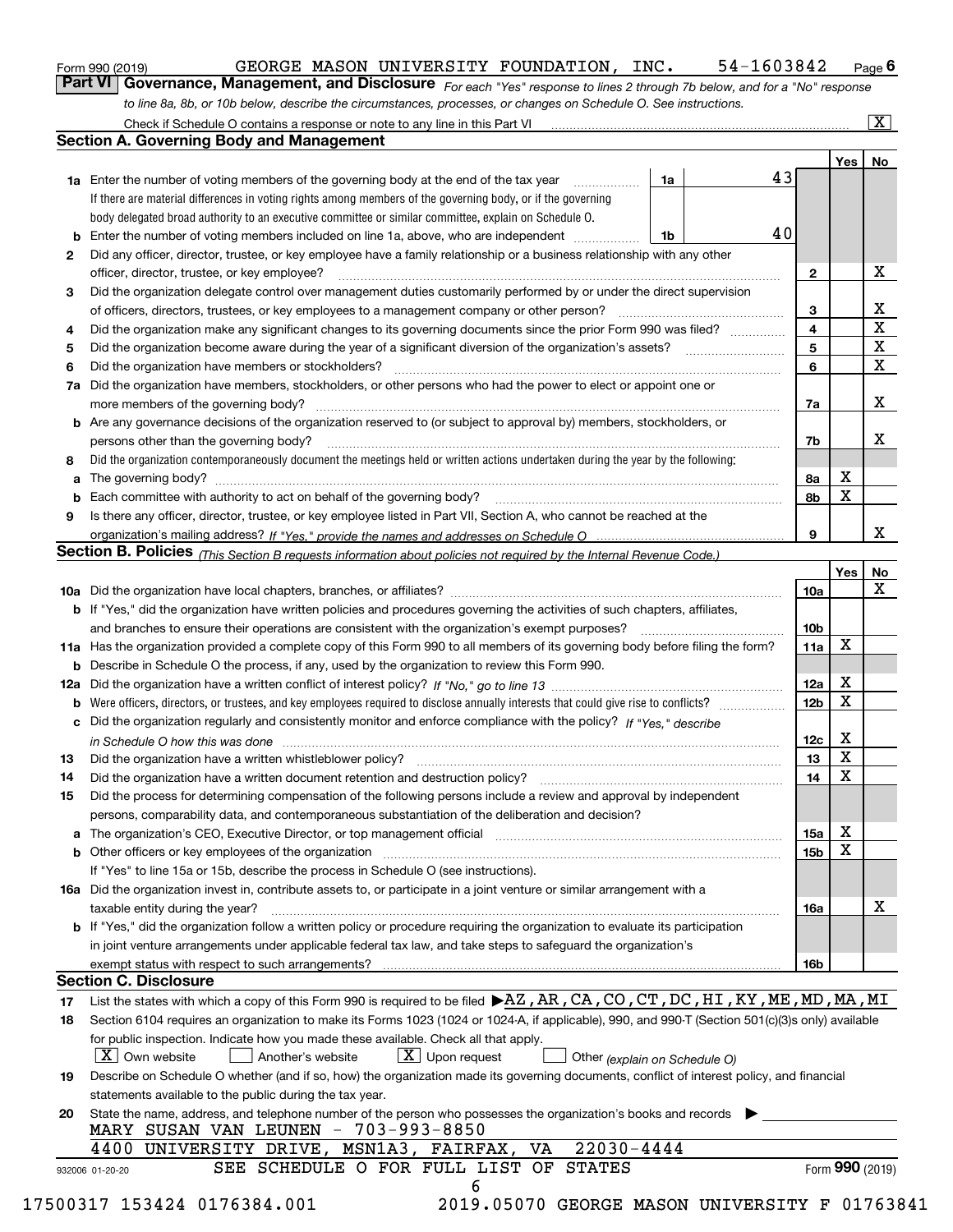| Form 990 (2019) |                                                                                            |  | GEORGE MASON UNIVERSITY FOUNDATION, | INC. | 54-1603842 | Page $\overline{I}$ |
|-----------------|--------------------------------------------------------------------------------------------|--|-------------------------------------|------|------------|---------------------|
|                 | Part VII Compensation of Officers, Directors, Trustees, Key Employees, Highest Compensated |  |                                     |      |            |                     |

### **Employees, and Independent Contractors**

Check if Schedule O contains a response or note to any line in this Part VII

**Section A. Officers, Directors, Trustees, Key Employees, and Highest Compensated Employees**

**1a**  Complete this table for all persons required to be listed. Report compensation for the calendar year ending with or within the organization's tax year. **•** List all of the organization's current officers, directors, trustees (whether individuals or organizations), regardless of amount of compensation.

Enter -0- in columns (D), (E), and (F) if no compensation was paid.

 $\bullet$  List all of the organization's  $\,$ current key employees, if any. See instructions for definition of "key employee."

**•** List the organization's five current highest compensated employees (other than an officer, director, trustee, or key employee) who received reportable compensation (Box 5 of Form W-2 and/or Box 7 of Form 1099-MISC) of more than \$100,000 from the organization and any related organizations.

**•** List all of the organization's former officers, key employees, and highest compensated employees who received more than \$100,000 of reportable compensation from the organization and any related organizations.

**former directors or trustees**  ¥ List all of the organization's that received, in the capacity as a former director or trustee of the organization, more than \$10,000 of reportable compensation from the organization and any related organizations.

See instructions for the order in which to list the persons above.

Check this box if neither the organization nor any related organization compensated any current officer, director, or trustee.  $\mathcal{L}^{\text{max}}$ 

| (A)                              | (B)                  |                                         |                                                                  | (C)                     |              |                                 |        | (D)                             | (E)             | (F)                      |  |  |
|----------------------------------|----------------------|-----------------------------------------|------------------------------------------------------------------|-------------------------|--------------|---------------------------------|--------|---------------------------------|-----------------|--------------------------|--|--|
| Name and title                   | Average              | Position<br>(do not check more than one |                                                                  |                         |              |                                 |        | Reportable                      | Reportable      | Estimated                |  |  |
|                                  | hours per            |                                         | box, unless person is both an<br>officer and a director/trustee) |                         |              |                                 |        | compensation                    | compensation    | amount of                |  |  |
|                                  | week                 |                                         |                                                                  |                         |              |                                 |        | from                            | from related    | other                    |  |  |
|                                  | (list any            |                                         |                                                                  |                         |              |                                 |        | the                             | organizations   | compensation             |  |  |
|                                  | hours for<br>related |                                         |                                                                  |                         |              |                                 |        | organization<br>(W-2/1099-MISC) | (W-2/1099-MISC) | from the<br>organization |  |  |
|                                  | organizations        |                                         |                                                                  |                         |              |                                 |        |                                 |                 | and related              |  |  |
|                                  | below                |                                         |                                                                  |                         |              |                                 |        |                                 |                 | organizations            |  |  |
|                                  | line)                | ndividual trustee or director           | nstitutional trustee                                             | Officer                 | Key employee | Highest compensated<br>employee | Former |                                 |                 |                          |  |  |
| (1)<br>MARY SUSAN VAN LEUNEN     | 40.00                |                                         |                                                                  |                         |              |                                 |        |                                 |                 |                          |  |  |
| VICE PRESIDENT AND CFO           | 0.00                 | $\mathbf x$                             |                                                                  | $\overline{\text{X}}$   |              |                                 |        | 164,100.                        | $\mathbf 0$ .   | 22,447.                  |  |  |
| TRACY WHITE<br>(2)               | 20.00                |                                         |                                                                  |                         |              |                                 |        |                                 |                 |                          |  |  |
| DIR OF REAL ESTATE & INVESTMENTS | 0.00                 |                                         |                                                                  |                         |              | X                               |        | 143,200.                        | $\mathbf 0$ .   | 0.                       |  |  |
| ELIZABETH CANTRELL<br>(3)        | 40.00                |                                         |                                                                  |                         |              |                                 |        |                                 |                 |                          |  |  |
| CONTROLLER                       | 0.00                 |                                         |                                                                  |                         |              | $\mathbf X$                     |        | 123,707.                        | $\mathbf 0$ .   | 36,962.                  |  |  |
| (4)<br>TRISHANA BOWDEN           | 8.00                 |                                         |                                                                  |                         |              |                                 |        |                                 |                 |                          |  |  |
| PRESIDENT                        | 0.00                 | $\mathbf X$                             |                                                                  | X                       |              |                                 |        | 66,256.                         | $\mathbf 0$ .   | 7, 359.                  |  |  |
| (5)<br>TERRI COFER BEIRNE        | 1.00                 |                                         |                                                                  |                         |              |                                 |        |                                 |                 |                          |  |  |
| <b>CHAIR</b>                     | 0.00                 | $\mathbf x$                             |                                                                  | X                       |              |                                 |        | 0.                              | $\mathbf 0$ .   | $0_{.}$                  |  |  |
| (6)<br>JEFFREY A. SMITH          | 1.00                 |                                         |                                                                  |                         |              |                                 |        |                                 |                 |                          |  |  |
| VICE CHAIR                       | 0.00                 | $\mathbf x$                             |                                                                  | X                       |              |                                 |        | 0.                              | $\mathbf 0$ .   | $\mathbf 0$ .            |  |  |
| CAROLE J. SCOTT<br>(7)           | 1.00                 |                                         |                                                                  |                         |              |                                 |        |                                 |                 |                          |  |  |
| <b>SECRETARY</b>                 | 0.00                 | $\mathbf x$                             |                                                                  | $\overline{\text{X}}$   |              |                                 |        | 0.                              | $\mathbf 0$ .   | $\mathbf 0$ .            |  |  |
| (8)<br>MICHAEL E. STIEVATER      | 1.00                 |                                         |                                                                  |                         |              |                                 |        |                                 |                 |                          |  |  |
| <b>TREASURER</b>                 | 0.00                 | $\mathbf x$                             |                                                                  | $\overline{\mathbf{X}}$ |              |                                 |        | 0.                              | $\mathbf 0$ .   | $0_{.}$                  |  |  |
| ANNE HOLTON<br>(9)               | 0.50                 |                                         |                                                                  |                         |              |                                 |        |                                 |                 |                          |  |  |
| INTERIM UNIVERSITY PRESIDENT     | 0.00                 | $\mathbf X$                             |                                                                  |                         |              |                                 |        | 0.                              | $\mathbf 0$ .   | $0_{.}$                  |  |  |
| (10) THOMAS M. DAVIS, III        | 0.50                 |                                         |                                                                  |                         |              |                                 |        |                                 |                 |                          |  |  |
| EX-OFFICIO TRUSTEE               | 0.00                 | X                                       |                                                                  |                         |              |                                 |        | 0.                              | $\mathbf{0}$ .  | 0.                       |  |  |
| (11) NANCY ROSE SENICH           | 0.50                 |                                         |                                                                  |                         |              |                                 |        |                                 |                 |                          |  |  |
| <b>TRUSTEE</b>                   | 0.00                 | $\mathbf X$                             |                                                                  |                         |              |                                 |        | 0.                              | $\mathbf 0$ .   | $\mathbf 0$ .            |  |  |
| (12) DANIEL R. WOTRING           | 0.50                 |                                         |                                                                  |                         |              |                                 |        |                                 |                 |                          |  |  |
| TRUSTEE                          | 0.00                 | X                                       |                                                                  |                         |              |                                 |        | 0.                              | $\mathbf 0$ .   | $\mathbf 0$ .            |  |  |
| (13) CHRISTINA L. WILLIAMS       | 0.50                 |                                         |                                                                  |                         |              |                                 |        |                                 |                 |                          |  |  |
| <b>TRUSTEE</b>                   | 0.00                 | $\mathbf X$                             |                                                                  |                         |              |                                 |        | 0.                              | $\mathbf 0$ .   | 0.                       |  |  |
| (14) BRUCE D. WARDINSKI          | 0.50                 |                                         |                                                                  |                         |              |                                 |        |                                 |                 |                          |  |  |
| TRUSTEE                          | 0.00                 | $\overline{\text{X}}$                   |                                                                  |                         |              |                                 |        | 0.                              | $\mathbf{0}$ .  | 0.                       |  |  |
| (15) VIJAY VENKATESWARAN         | 0.50                 |                                         |                                                                  |                         |              |                                 |        |                                 |                 |                          |  |  |
| TRUSTEE                          | 0.00                 | $\mathbf X$                             |                                                                  |                         |              |                                 |        | 0.                              | $\mathbf 0$ .   | $\mathbf 0$ .            |  |  |
| (16) LOURDES V. VENES            | 0.50                 |                                         |                                                                  |                         |              |                                 |        |                                 |                 |                          |  |  |
| TRUSTEE                          | 0.00                 | $\mathbf x$                             |                                                                  |                         |              |                                 |        | 0.                              | $\mathbf 0$ .   | 0.                       |  |  |
| (17) PAULINE THOMPSON            | 0.50                 |                                         |                                                                  |                         |              |                                 |        |                                 |                 |                          |  |  |
| TRUSTEE                          | 0.00                 | $\rm X$                                 |                                                                  |                         |              |                                 |        | 0.                              | $\mathbf{0}$ .  | 0.                       |  |  |

932007 01-20-20

 $\mathcal{L}^{\text{max}}$ 

7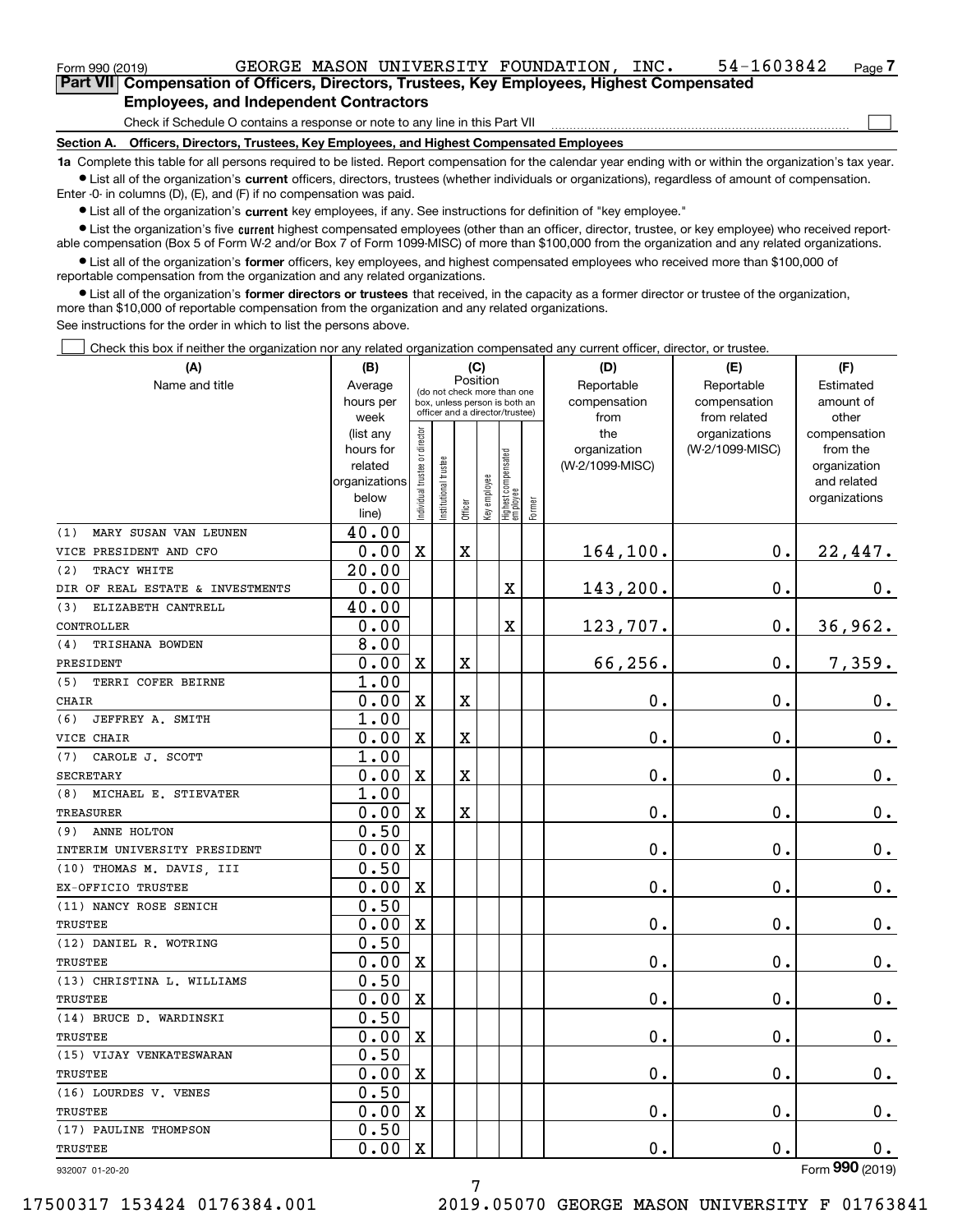| Form 990 (2019)                                                                                                                           |                        |                                |                       |          |     |                                                                  |        | GEORGE MASON UNIVERSITY FOUNDATION, INC. | 54-1603842       |              |                          | Page 8 |  |
|-------------------------------------------------------------------------------------------------------------------------------------------|------------------------|--------------------------------|-----------------------|----------|-----|------------------------------------------------------------------|--------|------------------------------------------|------------------|--------------|--------------------------|--------|--|
| <b>Part VII</b><br>Section A. Officers, Directors, Trustees, Key Employees, and Highest Compensated Employees (continued)                 |                        |                                |                       |          |     |                                                                  |        |                                          |                  |              |                          |        |  |
| (A)                                                                                                                                       | (B)                    |                                |                       |          | (C) |                                                                  |        | (D)                                      | (E)              |              | (F)                      |        |  |
| Name and title                                                                                                                            | Average                |                                |                       | Position |     | (do not check more than one                                      |        | Reportable                               | Reportable       |              | Estimated                |        |  |
|                                                                                                                                           | hours per              |                                |                       |          |     | box, unless person is both an<br>officer and a director/trustee) |        | compensation                             | compensation     |              | amount of                |        |  |
|                                                                                                                                           | week                   |                                |                       |          |     |                                                                  |        | from                                     | from related     |              | other                    |        |  |
|                                                                                                                                           | (list any<br>hours for |                                |                       |          |     |                                                                  |        | the                                      | organizations    |              | compensation             |        |  |
|                                                                                                                                           | related                |                                |                       |          |     |                                                                  |        | organization<br>(W-2/1099-MISC)          | (W-2/1099-MISC)  |              | from the<br>organization |        |  |
|                                                                                                                                           | organizations          |                                |                       |          |     |                                                                  |        |                                          |                  |              | and related              |        |  |
|                                                                                                                                           | below                  | Individual trustee or director | Institutional trustee |          |     |                                                                  |        |                                          |                  |              | organizations            |        |  |
|                                                                                                                                           | line)                  |                                |                       | Officer  |     | key employee<br>Highest compensated<br>employee                  | Former |                                          |                  |              |                          |        |  |
| (18) SONYA J. STONE                                                                                                                       | 0.50                   |                                |                       |          |     |                                                                  |        |                                          |                  |              |                          |        |  |
| <b>TRUSTEE</b>                                                                                                                            | 0.00                   | X                              |                       |          |     |                                                                  |        | 0.                                       | 0.               |              |                          | $0$ .  |  |
| (19) SUSAN E. SOZA                                                                                                                        | 0.50                   |                                |                       |          |     |                                                                  |        |                                          |                  |              |                          |        |  |
| <b>TRUSTEE</b>                                                                                                                            | 0.00                   | X                              |                       |          |     |                                                                  |        | 0.                                       | 0.               |              |                          | $0$ .  |  |
| (20) MARGARET M. JONES                                                                                                                    | 0.50                   |                                |                       |          |     |                                                                  |        |                                          |                  |              |                          |        |  |
| <b>TRUSTEE</b>                                                                                                                            | 0.00                   | X                              |                       |          |     |                                                                  |        | 0.                                       | 0.               |              |                          | $0$ .  |  |
| (21) JOHN M. JACQUEMIN                                                                                                                    | 0.50                   |                                |                       |          |     |                                                                  |        |                                          |                  |              |                          |        |  |
| <b>TRUSTEE</b>                                                                                                                            | 0.00                   | X                              |                       |          |     |                                                                  |        | 0.                                       | 0.               |              |                          | $0$ .  |  |
| (22) KENNETH D. REID                                                                                                                      | 0.50                   |                                |                       |          |     |                                                                  |        |                                          |                  |              |                          |        |  |
| <b>TRUSTEE</b>                                                                                                                            | 0.00                   | X                              |                       |          |     |                                                                  |        | 0.                                       | 0.               |              |                          | $0$ .  |  |
| (23) JOSEPH J. O'BRIEN, JR.                                                                                                               | 0.50                   |                                |                       |          |     |                                                                  |        |                                          |                  |              |                          |        |  |
| <b>TRUSTEE</b>                                                                                                                            | 0.00                   | X                              |                       |          |     |                                                                  |        | 0.                                       | 0.               |              |                          | $0$ .  |  |
| (24) ROBERT W. NOONAN                                                                                                                     | 0.50                   |                                |                       |          |     |                                                                  |        |                                          |                  |              |                          |        |  |
| <b>TRUSTEE</b>                                                                                                                            | 0.00                   | X                              |                       |          |     |                                                                  |        | 0.                                       | 0.               |              |                          | 0.     |  |
| (25) GARY G. NAKAMOTO                                                                                                                     | 0.50                   |                                |                       |          |     |                                                                  |        |                                          |                  |              |                          |        |  |
| <b>TRUSTEE</b>                                                                                                                            | 0.00<br>0.50           | X                              |                       |          |     |                                                                  |        | 0.                                       | 0.               |              |                          | 0.     |  |
| (26) TREVOR J. MONTANO<br><b>TRUSTEE</b>                                                                                                  | 0.00                   | X                              |                       |          |     |                                                                  |        | 0.                                       | 0.               |              |                          |        |  |
|                                                                                                                                           |                        |                                |                       |          |     |                                                                  |        | 497, 263.                                | $\overline{0}$ . |              | 66,768.                  | $0$ .  |  |
|                                                                                                                                           |                        |                                |                       |          |     |                                                                  |        | 0.                                       | 0.               |              |                          | $0$ .  |  |
| c Total from continuation sheets to Part VII, Section A                                                                                   |                        |                                |                       |          |     |                                                                  |        | 497, 263.                                | $\overline{0}$ . |              | 66,768.                  |        |  |
| Total number of individuals (including but not limited to those listed above) who received more than \$100,000 of reportable<br>2         |                        |                                |                       |          |     |                                                                  |        |                                          |                  |              |                          |        |  |
| compensation from the organization                                                                                                        |                        |                                |                       |          |     |                                                                  |        |                                          |                  |              |                          | 3      |  |
|                                                                                                                                           |                        |                                |                       |          |     |                                                                  |        |                                          |                  |              | Yes                      | No     |  |
| Did the organization list any former officer, director, trustee, key employee, or highest compensated employee on<br>3                    |                        |                                |                       |          |     |                                                                  |        |                                          |                  |              |                          |        |  |
| line 1a? If "Yes," complete Schedule J for such individual manufactured contained and the Ves," complete Schedule J for such individual   |                        |                                |                       |          |     |                                                                  |        |                                          |                  | З            | X                        |        |  |
| For any individual listed on line 1a, is the sum of reportable compensation and other compensation from the organization                  |                        |                                |                       |          |     |                                                                  |        |                                          |                  |              |                          |        |  |
|                                                                                                                                           |                        |                                |                       |          |     |                                                                  |        |                                          |                  | 4            | X                        |        |  |
| Did any person listed on line 1a receive or accrue compensation from any unrelated organization or individual for services<br>5           |                        |                                |                       |          |     |                                                                  |        |                                          |                  |              |                          |        |  |
|                                                                                                                                           |                        |                                |                       |          |     |                                                                  |        |                                          |                  | 5            |                          | х      |  |
| <b>Section B. Independent Contractors</b>                                                                                                 |                        |                                |                       |          |     |                                                                  |        |                                          |                  |              |                          |        |  |
| Complete this table for your five highest compensated independent contractors that received more than \$100,000 of compensation from<br>1 |                        |                                |                       |          |     |                                                                  |        |                                          |                  |              |                          |        |  |
| the organization. Report compensation for the calendar year ending with or within the organization's tax year.                            |                        |                                |                       |          |     |                                                                  |        |                                          |                  |              |                          |        |  |
| (A)                                                                                                                                       |                        |                                |                       |          |     |                                                                  |        | (B)                                      |                  |              | (C)                      |        |  |
| Name and business address                                                                                                                 |                        |                                |                       |          |     |                                                                  |        | Description of services                  |                  | Compensation |                          |        |  |
| MCGUIRE WOODS LLP                                                                                                                         |                        |                                |                       |          |     |                                                                  |        |                                          |                  |              |                          |        |  |
| 800 E CANAL ST, RICHMOND, VA 23219                                                                                                        |                        |                                |                       |          |     |                                                                  |        | LEGAL                                    |                  |              | 416,398.                 |        |  |
| STORBECK PIMENTAL AND ASSOCIATES LP, 1400                                                                                                 |                        |                                |                       |          |     |                                                                  |        |                                          |                  |              |                          |        |  |
| N PROVIDENCE RD STE 3500, MEDIA, PA 19063                                                                                                 |                        |                                |                       |          |     |                                                                  |        | CONSULTING                               |                  |              | 155,093.                 |        |  |
| WP COMPANY LLC                                                                                                                            |                        |                                |                       |          |     |                                                                  |        |                                          |                  |              |                          |        |  |
| 1301 K ST NW, WASHINGTON, DC 20071                                                                                                        |                        |                                |                       |          |     |                                                                  |        | POLLING SERVICES                         |                  |              | 142,928.                 |        |  |
|                                                                                                                                           |                        |                                |                       |          |     |                                                                  |        |                                          |                  |              |                          |        |  |
|                                                                                                                                           |                        |                                |                       |          |     |                                                                  |        |                                          |                  |              |                          |        |  |
|                                                                                                                                           |                        |                                |                       |          |     |                                                                  |        |                                          |                  |              |                          |        |  |
| 2 Total number of independent contractors (including but not limited to those listed above) who received more than                        |                        |                                |                       |          |     |                                                                  |        |                                          |                  |              |                          |        |  |

**2**Total number of independent contractors (including but not limited to those listed above) who received more than  $$100,000$  of compensation from the organization  $\blacktriangleright$   $\bf{3}$ 

SEE PART VII, SECTION A CONTINUATION SHEETS

Form (2019) **990**

932008 01-20-20

8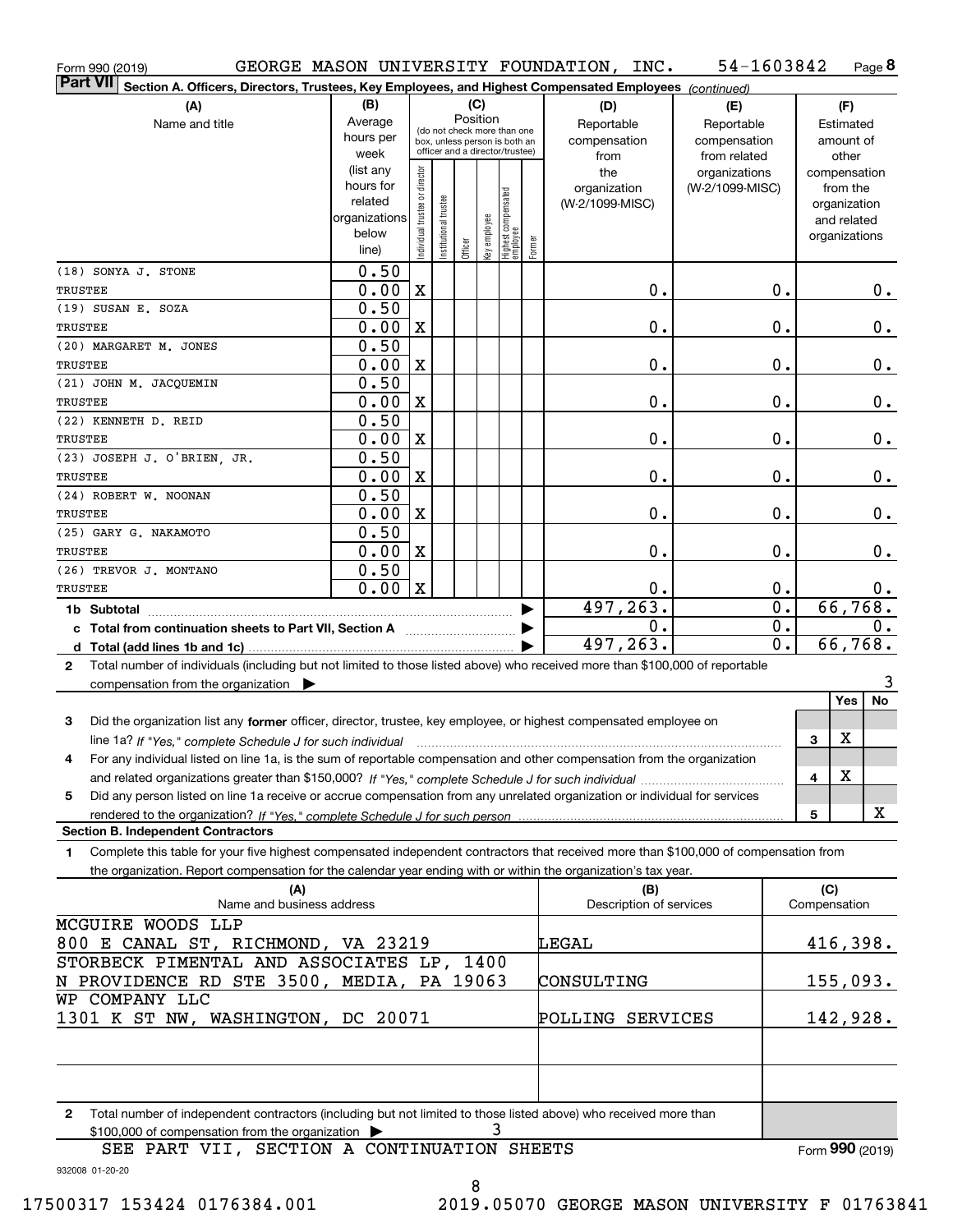| Form 990                                                                                                                     |               |                                |                       |          |              |                              |        | GEORGE MASON UNIVERSITY FOUNDATION, INC. | 54-1603842                    |                       |
|------------------------------------------------------------------------------------------------------------------------------|---------------|--------------------------------|-----------------------|----------|--------------|------------------------------|--------|------------------------------------------|-------------------------------|-----------------------|
| <b>Part VII</b><br>Officers, Directors, Trustees, Key Employees, and Highest Compensated Employees (continued)<br>Section A. |               |                                |                       |          |              |                              |        |                                          |                               |                       |
| (A)                                                                                                                          | (B)           |                                |                       |          | (C)          |                              |        | (D)                                      | (E)                           | (F)                   |
| Name and title                                                                                                               | Average       |                                |                       | Position |              |                              |        | Reportable                               | Reportable                    | Estimated             |
|                                                                                                                              | hours         |                                |                       |          |              | (check all that apply)       |        | compensation                             | compensation                  | amount of             |
|                                                                                                                              | per<br>week   |                                |                       |          |              |                              |        | from<br>the                              | from related<br>organizations | other<br>compensation |
|                                                                                                                              | (list any     |                                |                       |          |              |                              |        | organization                             | (W-2/1099-MISC)               | from the              |
|                                                                                                                              | hours for     |                                |                       |          |              |                              |        | (W-2/1099-MISC)                          |                               | organization          |
|                                                                                                                              | related       |                                |                       |          |              |                              |        |                                          |                               | and related           |
|                                                                                                                              | organizations | Individual trustee or director | Institutional trustee |          | Key employee | Highest compensated employee |        |                                          |                               | organizations         |
|                                                                                                                              | below         |                                |                       | Officer  |              |                              | Former |                                          |                               |                       |
|                                                                                                                              | line)         |                                |                       |          |              |                              |        |                                          |                               |                       |
| (27) M. YAQUB MIRZA                                                                                                          | 0.50          |                                |                       |          |              |                              |        |                                          |                               |                       |
| TRUSTEE                                                                                                                      | 0.00          | $\mathbf X$                    |                       |          |              |                              |        | $\mathbf 0$ .                            | 0.                            | $0$ .                 |
| (28) JENNIFER BURKHART LONDON                                                                                                | 0.50          |                                |                       |          |              |                              |        |                                          |                               |                       |
| TRUSTEE                                                                                                                      | 0.00          | X                              |                       |          |              |                              |        | $\mathbf 0$ .                            | $\mathbf 0$ .                 | $\mathbf 0$ .         |
| (29) PAUL E. KYLE                                                                                                            | 0.50          |                                |                       |          |              |                              |        |                                          |                               |                       |
| TRUSTEE                                                                                                                      | 0.00          | $\mathbf X$                    |                       |          |              |                              |        | $\mathbf 0$ .                            | $\mathbf 0$ .                 | $0\,.$                |
| (30) SUMEET SHRIVASTAVA                                                                                                      | 0.50          |                                |                       |          |              |                              |        |                                          |                               |                       |
| TRUSTEE                                                                                                                      | 0.00          | $\mathbf X$                    |                       |          |              |                              |        | $\mathbf 0$ .                            | 0.                            | $\mathbf 0$ .         |
| (31) RICHARD J. BYRNE                                                                                                        | 0.50          |                                |                       |          |              |                              |        |                                          |                               |                       |
| TRUSTEE                                                                                                                      | 0.00          | $\mathbf X$                    |                       |          |              |                              |        | $\mathbf 0$ .                            | 0.                            | $\mathbf 0$ .         |
| (32) JEFFREY M. JOHNSON                                                                                                      | 0.50          |                                |                       |          |              |                              |        |                                          |                               |                       |
| TRUSTEE                                                                                                                      | 0.00          | $\mathbf X$                    |                       |          |              |                              |        | $\mathbf 0$ .                            | 0.                            | $\mathbf 0$ .         |
| (33) JAMES J. CONSAGRA                                                                                                       | 0.50          |                                |                       |          |              |                              |        |                                          |                               |                       |
| TRUSTEE                                                                                                                      | 0.00          | $\mathbf X$                    |                       |          |              |                              |        | $\mathbf 0$ .                            | 0.                            | $\mathbf 0$ .         |
| (34) JENNY E. HERRERA                                                                                                        | 0.50          |                                |                       |          |              |                              |        |                                          |                               |                       |
| TRUSTEE                                                                                                                      | 0.00          | $\mathbf X$                    |                       |          |              |                              |        | $\mathbf 0$ .                            | 0.                            | $\mathbf 0$ .         |
| (35) KEVIN M. HERN                                                                                                           | 0.50          |                                |                       |          |              |                              |        |                                          |                               |                       |
| TRUSTEE                                                                                                                      | 0.00          | $\mathbf X$                    |                       |          |              |                              |        | $\mathbf 0$ .                            | 0.                            | $0\,.$                |
| (36) BRIAN J. HAYS                                                                                                           | 0.50          |                                |                       |          |              |                              |        |                                          |                               |                       |
| TRUSTEE                                                                                                                      | 0.00          | $\mathbf X$                    |                       |          |              |                              |        | $\mathbf 0$ .                            | 0.                            | $0\,.$                |
| (37) BENJAMIN H. GRAHAM                                                                                                      | 0.50          |                                |                       |          |              |                              |        |                                          |                               |                       |
| TRUSTEE                                                                                                                      | 0.00          | $\mathbf X$                    |                       |          |              |                              |        | $\mathbf 0$ .                            | 0.                            | $0\,.$                |
| (38) TIMOTHY H. GILLIS                                                                                                       | 0.50          |                                |                       |          |              |                              |        |                                          |                               |                       |
| TRUSTEE                                                                                                                      | 0.00          | X                              |                       |          |              |                              |        | Ο.                                       | 0.                            | $0\,.$                |
| (39) NICOLE A. GELLER                                                                                                        | 0.50          |                                |                       |          |              |                              |        |                                          |                               |                       |
| TRUSTEE                                                                                                                      | $0.00$ X      |                                |                       |          |              |                              |        | $\mathbf 0$ .                            | $0$ .                         | 0.                    |
| (40) CHRISTOPHER R. DURLAK                                                                                                   | 0.50          |                                |                       |          |              |                              |        |                                          |                               |                       |
| TRUSTEE                                                                                                                      | 0.00          | X                              |                       |          |              |                              |        | 0.                                       | 0.                            | $0_{.}$               |
| (41) DENNIS J. COTTER                                                                                                        | 0.50          |                                |                       |          |              |                              |        |                                          |                               |                       |
| TRUSTEE                                                                                                                      | 0.00          | X                              |                       |          |              |                              |        | $\mathbf 0$ .                            | 0.                            | $0\cdot$              |
| (42) TERESA H. CARLSON                                                                                                       | 0.50          |                                |                       |          |              |                              |        |                                          |                               |                       |
| TRUSTEE                                                                                                                      | 0.00          | X                              |                       |          |              |                              |        | $\mathbf 0$ .                            | 0.                            | $0\,.$                |
| (43) TODD R. HOUSE                                                                                                           | 0.50          |                                |                       |          |              |                              |        |                                          |                               |                       |
| TRUSTEE                                                                                                                      | 0.00          | X                              |                       |          |              |                              |        | $\mathbf 0$ .                            | 0.                            | $0\,.$                |
| (44) NADEEM BUTLER                                                                                                           | 0.50          |                                |                       |          |              |                              |        |                                          |                               |                       |
| TRUSTEE                                                                                                                      | 0.00          | X                              |                       |          |              |                              |        | $\mathbf 0$ .                            | 0.                            | $0\cdot$              |
| (45) SHARON P. APRICENA                                                                                                      | 0.50          |                                |                       |          |              |                              |        |                                          |                               |                       |
| TRUSTEE                                                                                                                      | 0.00          | X                              |                       |          |              |                              |        | $\mathbf 0$ .                            | 0.                            | $0\cdot$              |
| (46) ALI A. SAADAT (THRU 11/25/19)                                                                                           | 0.50          |                                |                       |          |              |                              |        |                                          |                               |                       |
| TRUSTEE                                                                                                                      | 0.00          | X                              |                       |          |              |                              |        | Ο.                                       | 0.                            | $0$ .                 |
|                                                                                                                              |               |                                |                       |          |              |                              |        |                                          |                               |                       |
|                                                                                                                              |               |                                |                       |          |              |                              |        |                                          |                               |                       |

932201 04-01-19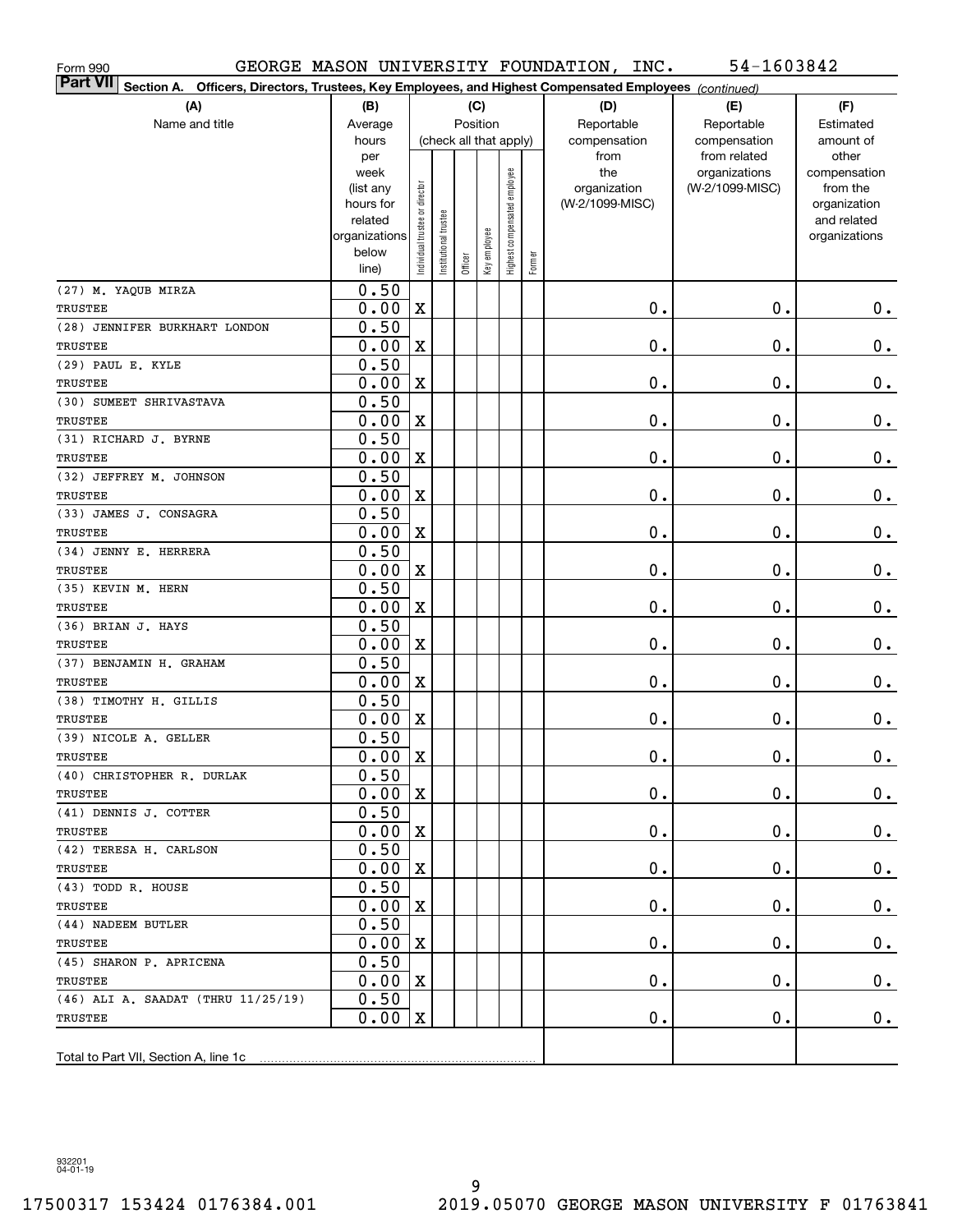|                                                           |                  | GEORGE MASON UNIVERSITY FOUNDATION, INC.<br>Form 990 (2019)                                    |                      |                      |                                              | 54-1603842                                      | Page 9                                                          |
|-----------------------------------------------------------|------------------|------------------------------------------------------------------------------------------------|----------------------|----------------------|----------------------------------------------|-------------------------------------------------|-----------------------------------------------------------------|
|                                                           | <b>Part VIII</b> | <b>Statement of Revenue</b>                                                                    |                      |                      |                                              |                                                 |                                                                 |
|                                                           |                  | Check if Schedule O contains a response or note to any line in this Part VIII                  |                      |                      |                                              |                                                 |                                                                 |
|                                                           |                  |                                                                                                |                      | (A)<br>Total revenue | (B)<br>Related or exempt<br>function revenue | $\overline{C}$<br>Unrelated<br>business revenue | (D)<br>Revenue excluded<br>from tax under<br>sections 512 - 514 |
|                                                           |                  | 1 a Federated campaigns<br>1a                                                                  |                      |                      |                                              |                                                 |                                                                 |
|                                                           |                  | 1b<br><b>b</b> Membership dues<br>$\ldots \ldots \ldots \ldots \ldots$                         |                      |                      |                                              |                                                 |                                                                 |
|                                                           |                  | 1 <sub>c</sub><br>c Fundraising events                                                         | 13,675.              |                      |                                              |                                                 |                                                                 |
|                                                           |                  | 1 <sub>d</sub><br>d Related organizations                                                      |                      |                      |                                              |                                                 |                                                                 |
|                                                           |                  | e Government grants (contributions)<br>1e                                                      |                      |                      |                                              |                                                 |                                                                 |
|                                                           |                  | f All other contributions, gifts, grants, and                                                  |                      |                      |                                              |                                                 |                                                                 |
| Contributions, Gifts, Grants<br>and Other Similar Amounts |                  | 1f<br>similar amounts not included above                                                       | 92, 124, 548.        |                      |                                              |                                                 |                                                                 |
|                                                           |                  | $1g$ $\frac{1}{3}$<br>g Noncash contributions included in lines 1a-1f                          | 16,868,271.          |                      |                                              |                                                 |                                                                 |
|                                                           |                  |                                                                                                | <b>Business Code</b> | 92, 138, 223.        |                                              |                                                 |                                                                 |
|                                                           | 2 a              | DIRECT-FINANCING LEASE INTEREST                                                                | 531190               | 5,459,001.           | 5,459,001.                                   |                                                 |                                                                 |
| Program Service<br>Revenue                                |                  | RENT FROM GMU<br>b                                                                             | 531190               | 4,608,852.           | 4,608,852.                                   |                                                 |                                                                 |
|                                                           |                  | RENT FROM PROVOST<br>C.                                                                        | 531190               | 51,600.              | 51,600.                                      |                                                 |                                                                 |
|                                                           |                  | RENT FROM GMU INSTRUCTIONAL FND.<br>d                                                          | 531190               | 22,800.              | 22,800.                                      |                                                 |                                                                 |
|                                                           |                  | е                                                                                              |                      |                      |                                              |                                                 |                                                                 |
|                                                           |                  | f All other program service revenue                                                            |                      |                      |                                              |                                                 |                                                                 |
|                                                           |                  | a                                                                                              |                      | 10, 142, 253.        |                                              |                                                 |                                                                 |
|                                                           | З                | Investment income (including dividends, interest, and                                          |                      |                      |                                              |                                                 |                                                                 |
|                                                           |                  |                                                                                                |                      | 4, 136, 201.         |                                              | 242,814.                                        | 3,893,387.                                                      |
|                                                           | 4                | Income from investment of tax-exempt bond proceeds                                             |                      |                      |                                              |                                                 |                                                                 |
|                                                           | 5                |                                                                                                |                      |                      |                                              |                                                 |                                                                 |
|                                                           |                  | (i) Real<br>6, 913, 741.                                                                       | (ii) Personal        |                      |                                              |                                                 |                                                                 |
|                                                           |                  | 6а<br>6 a Gross rents<br>4,585,036.<br>6b                                                      |                      |                      |                                              |                                                 |                                                                 |
|                                                           |                  | <b>b</b> Less: rental expenses<br>2,328,705.<br>c Rental income or (loss)<br>6с                |                      |                      |                                              |                                                 |                                                                 |
|                                                           |                  | d Net rental income or (loss)                                                                  |                      | 2,328,705.           |                                              | 2,328,705.                                      |                                                                 |
|                                                           |                  | (i) Securities<br>7 a Gross amount from sales of                                               | (ii) Other           |                      |                                              |                                                 |                                                                 |
|                                                           |                  | $7a$ 87, 635, 313. 10, 797, 071.<br>assets other than inventory                                |                      |                      |                                              |                                                 |                                                                 |
|                                                           |                  | <b>b</b> Less: cost or other basis                                                             |                      |                      |                                              |                                                 |                                                                 |
|                                                           |                  | 7b 85, 269, 611.   9, 182, 774.<br>and sales expenses                                          |                      |                      |                                              |                                                 |                                                                 |
| evenue                                                    |                  | 2,365,702. 1,614,297.<br>7c<br>c Gain or (loss)                                                |                      |                      |                                              |                                                 |                                                                 |
|                                                           |                  |                                                                                                |                      | 3,979,999.           |                                              |                                                 | 3,979,999.                                                      |
| Other R                                                   |                  | 8 a Gross income from fundraising events (not<br>$13,675.$ of<br>including \$                  |                      |                      |                                              |                                                 |                                                                 |
|                                                           |                  | contributions reported on line 1c). See                                                        |                      |                      |                                              |                                                 |                                                                 |
|                                                           |                  | 8a                                                                                             | 1,950.<br>1,950.     |                      |                                              |                                                 |                                                                 |
|                                                           |                  | 8b                                                                                             | ▶                    | $\mathbf{0}$ .       |                                              |                                                 |                                                                 |
|                                                           |                  | c Net income or (loss) from fundraising events<br>9 a Gross income from gaming activities. See |                      |                      |                                              |                                                 |                                                                 |
|                                                           |                  | 9a                                                                                             |                      |                      |                                              |                                                 |                                                                 |
|                                                           |                  | 9 <sub>b</sub><br><b>b</b> Less: direct expenses <b>manually</b>                               |                      |                      |                                              |                                                 |                                                                 |
|                                                           |                  | c Net income or (loss) from gaming activities                                                  |                      |                      |                                              |                                                 |                                                                 |
|                                                           |                  | 10 a Gross sales of inventory, less returns                                                    |                      |                      |                                              |                                                 |                                                                 |
|                                                           |                  | 10a                                                                                            |                      |                      |                                              |                                                 |                                                                 |
|                                                           |                  | 10 <sub>b</sub><br><b>b</b> Less: cost of goods sold                                           |                      |                      |                                              |                                                 |                                                                 |
|                                                           |                  | c Net income or (loss) from sales of inventory                                                 |                      |                      |                                              |                                                 |                                                                 |
|                                                           |                  |                                                                                                | <b>Business Code</b> |                      |                                              |                                                 |                                                                 |
|                                                           |                  | 11 a TRUST AND OTHER INCOME                                                                    | 900099               | 779,704.             | 779,704.                                     |                                                 |                                                                 |
| Miscellaneous<br>Revenue                                  |                  | b<br>the control of the control of the control of the control of the control of the control of |                      |                      |                                              |                                                 |                                                                 |
|                                                           |                  | c                                                                                              |                      |                      |                                              |                                                 |                                                                 |
|                                                           |                  |                                                                                                |                      | 779,704.             |                                              |                                                 |                                                                 |
|                                                           | 12               |                                                                                                |                      | 113,505,085.         | 10,921,957.                                  | 2,571,519.                                      | 7,873,386.                                                      |
| 932009 01-20-20                                           |                  |                                                                                                |                      |                      |                                              |                                                 | Form 990 (2019)                                                 |
|                                                           |                  |                                                                                                |                      |                      |                                              |                                                 |                                                                 |

932009 01-20-20

10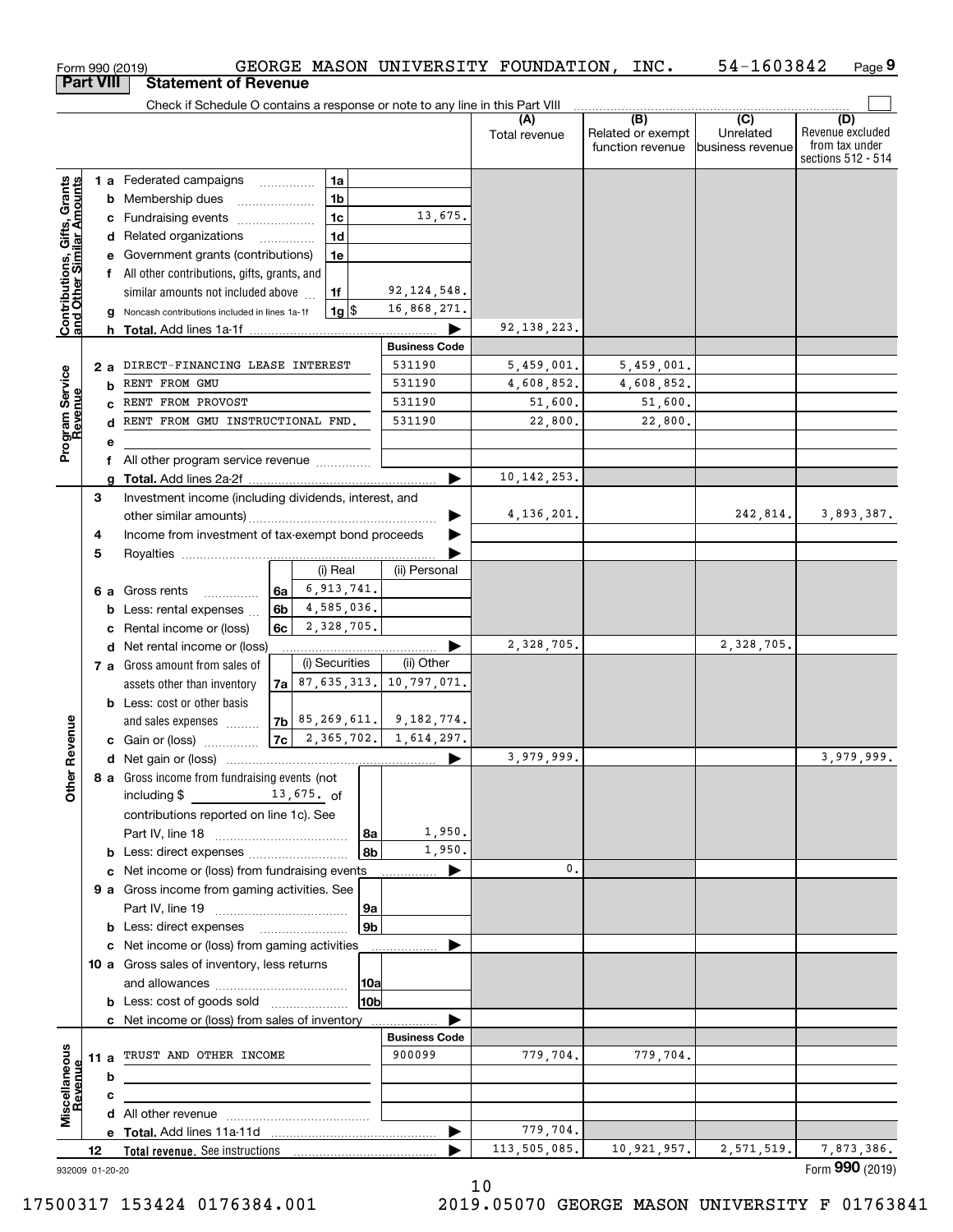### Form 990 (2019) GEORGE MASON UNIVERSITY FOUNDATION,INC**.** 54-1603842 <sub>Page</sub> 10 **Part IX Statement of Functional Expenses**

*Section 501(c)(3) and 501(c)(4) organizations must complete all columns. All other organizations must complete column (A).*

|                | Check if Schedule O contains a response or note to any line in this Part IX                                                                                                                                |                          |                                    |                                                      | $\overline{\mathbf{X}}$        |
|----------------|------------------------------------------------------------------------------------------------------------------------------------------------------------------------------------------------------------|--------------------------|------------------------------------|------------------------------------------------------|--------------------------------|
|                | Do not include amounts reported on lines 6b,<br>7b, 8b, 9b, and 10b of Part VIII.                                                                                                                          | (A)<br>Total expenses    | (B)<br>Program service<br>expenses | $\overline{C}$<br>Management and<br>general expenses | (D)<br>Fundraising<br>expenses |
| 1.             | Grants and other assistance to domestic organizations                                                                                                                                                      |                          |                                    |                                                      |                                |
|                | and domestic governments. See Part IV, line 21                                                                                                                                                             | 72,320,492.              | 72,320,492.                        |                                                      |                                |
| $\mathbf{2}$   | Grants and other assistance to domestic                                                                                                                                                                    |                          |                                    |                                                      |                                |
|                | individuals. See Part IV, line 22                                                                                                                                                                          | 1,178,911.               | 1,178,911.                         |                                                      |                                |
| 3              | Grants and other assistance to foreign                                                                                                                                                                     |                          |                                    |                                                      |                                |
|                | organizations, foreign governments, and foreign                                                                                                                                                            |                          |                                    |                                                      |                                |
|                | individuals. See Part IV, lines 15 and 16                                                                                                                                                                  |                          |                                    |                                                      |                                |
| 4              | Benefits paid to or for members                                                                                                                                                                            |                          |                                    |                                                      |                                |
| 5              | Compensation of current officers, directors,                                                                                                                                                               |                          |                                    |                                                      |                                |
|                | trustees, and key employees                                                                                                                                                                                | 233,810.                 |                                    | 233,810.                                             |                                |
| 6              | Compensation not included above to disqualified                                                                                                                                                            |                          |                                    |                                                      |                                |
|                | persons (as defined under section 4958(f)(1)) and                                                                                                                                                          |                          |                                    |                                                      |                                |
|                | persons described in section $4958(c)(3)(B)$<br>$\sim$                                                                                                                                                     |                          |                                    |                                                      |                                |
| $\overline{7}$ |                                                                                                                                                                                                            | 893, 295.                |                                    | 880, 258.                                            | 13,037.                        |
| 8              | Pension plan accruals and contributions (include                                                                                                                                                           |                          |                                    |                                                      |                                |
|                | section 401(k) and 403(b) employer contributions)                                                                                                                                                          | 137,774.                 |                                    | 137,774.                                             |                                |
| 9              |                                                                                                                                                                                                            | 134,447.                 |                                    | 134,447.                                             |                                |
| 10             |                                                                                                                                                                                                            | 79,937.                  |                                    | 79,937.                                              |                                |
| 11             | Fees for services (nonemployees):                                                                                                                                                                          |                          |                                    |                                                      |                                |
| а              |                                                                                                                                                                                                            | 326,638.                 |                                    | 280, 552.                                            |                                |
| b              |                                                                                                                                                                                                            | 169,581.                 | 30,807.<br>5,875.                  | 163,706.                                             | 15,279.                        |
| с              |                                                                                                                                                                                                            | 41,196.                  | 796.                               |                                                      | 40,400.                        |
| d              |                                                                                                                                                                                                            |                          |                                    |                                                      |                                |
| е              | Professional fundraising services. See Part IV, line 17<br>Investment management fees                                                                                                                      | 437,585.                 |                                    | 437,585.                                             |                                |
| f              | Other. (If line 11g amount exceeds 10% of line 25,                                                                                                                                                         |                          |                                    |                                                      |                                |
| g              | column (A) amount, list line 11g expenses on Sch O.)                                                                                                                                                       | 1,883,428.               | 1,873,801.                         | 4,595.                                               | 5,032.                         |
| 12             |                                                                                                                                                                                                            | 218,954.                 | 212, 120.                          | $\overline{119}$ .                                   | 6,715.                         |
| 13             |                                                                                                                                                                                                            | 618,694.                 | 570, 307.                          | 21,359.                                              | 27,028.                        |
| 14             |                                                                                                                                                                                                            | 600,055.                 | 292,716.                           | 60, 365.                                             | 246,974.                       |
| 15             |                                                                                                                                                                                                            |                          |                                    |                                                      |                                |
| 16             |                                                                                                                                                                                                            | 1,413,099.               | 1,405,714.                         |                                                      | 7,385.                         |
| 17             | Travel                                                                                                                                                                                                     | 1,990,670.               | 1,946,994.                         | 9,813.                                               | 33,863.                        |
| 18             | Payments of travel or entertainment expenses                                                                                                                                                               |                          |                                    |                                                      |                                |
|                | for any federal, state, or local public officials                                                                                                                                                          |                          |                                    |                                                      |                                |
| 19             | Conferences, conventions, and meetings                                                                                                                                                                     | 2,417,864.               | $\overline{2,277,188.}$            | 10,781.                                              | 129,895.                       |
| 20             | Interest                                                                                                                                                                                                   | 3,894,625.               | 3,894,625.                         |                                                      |                                |
| 21             |                                                                                                                                                                                                            |                          |                                    |                                                      |                                |
| 22             | Depreciation, depletion, and amortization                                                                                                                                                                  | 774,069.                 | $\overline{763, 324}$ .            | 10, 745.                                             |                                |
| 23             | Insurance                                                                                                                                                                                                  | 101, 250.                | 33,086.                            | 68, 164.                                             |                                |
| 24             | Other expenses. Itemize expenses not covered<br>above (List miscellaneous expenses on line 24e. If<br>line 24e amount exceeds 10% of line 25, column (A)<br>amount, list line 24e expenses on Schedule O.) |                          |                                    |                                                      |                                |
| a              | <b>ACADEMIC SUPPORT</b>                                                                                                                                                                                    | 17,447,824.              | 17,447,496.                        | 101.                                                 | 227.                           |
| b              | ADMINISTRATIVE SUPPORT                                                                                                                                                                                     | 1,681,232.               | 1,577,766.                         | 88,542.                                              | 14,924.                        |
| C              | TRAINING AND PROF DEVEL                                                                                                                                                                                    | 301,697.                 | 264, 168.                          | 19, 135.                                             | 18,394.                        |
| d              | TAX EXPENSES                                                                                                                                                                                               | 266,010.                 | 266,010.                           |                                                      |                                |
| е              | All other expenses                                                                                                                                                                                         | 308,835.                 | 278,610.                           | 14,975.                                              | 15, 250.                       |
| 25             | Total functional expenses. Add lines 1 through 24e                                                                                                                                                         | 109,871,972.106,640,806. |                                    | 2,656,763.                                           | $\overline{574, 403}$ .        |
| 26             | Joint costs. Complete this line only if the organization                                                                                                                                                   |                          |                                    |                                                      |                                |
|                | reported in column (B) joint costs from a combined                                                                                                                                                         |                          |                                    |                                                      |                                |
|                | educational campaign and fundraising solicitation.                                                                                                                                                         |                          |                                    |                                                      |                                |
|                | Check here $\blacktriangleright$<br>if following SOP 98-2 (ASC 958-720)                                                                                                                                    |                          |                                    |                                                      |                                |

11

932010 01-20-20

Form (2019) **990**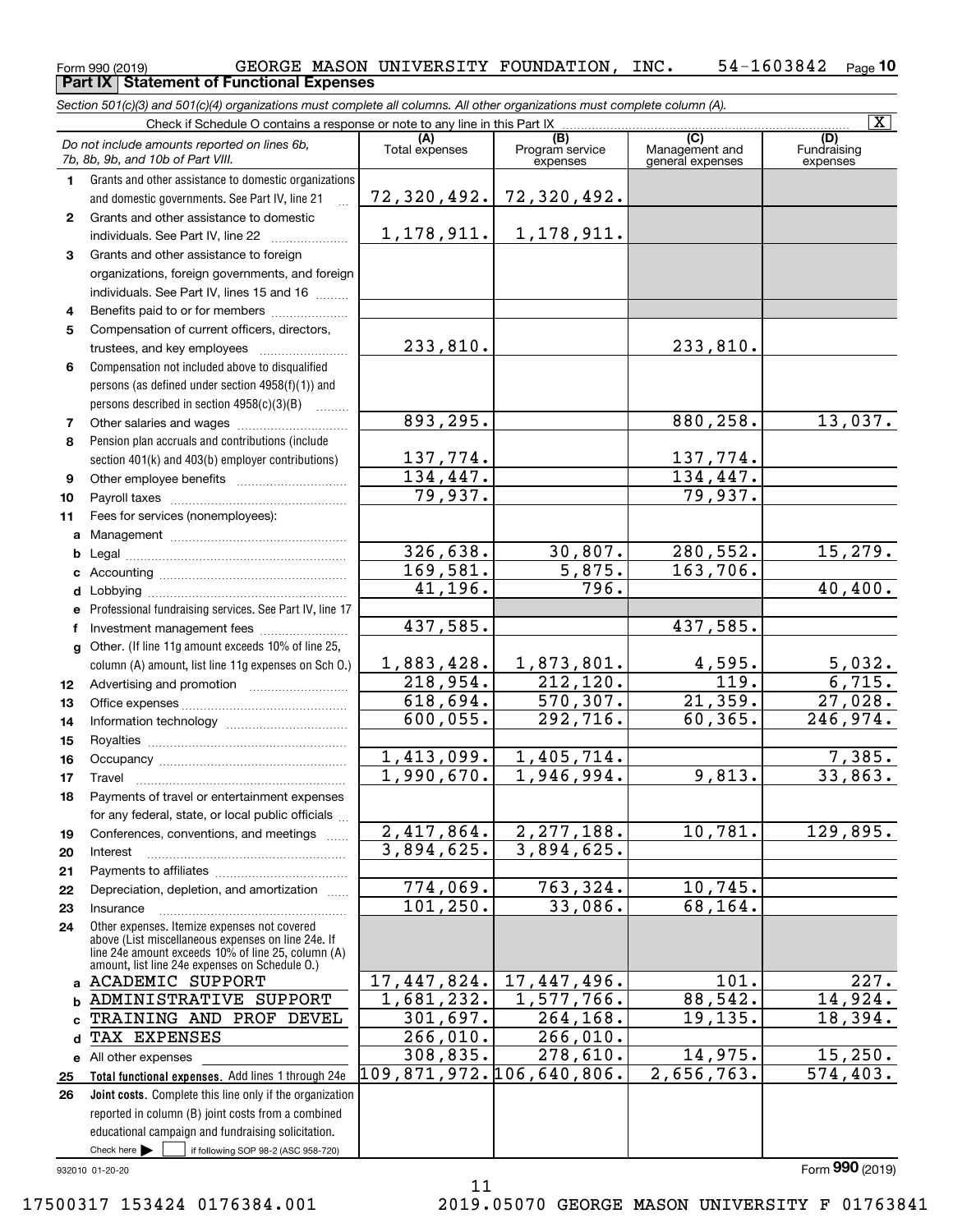**23**Savings and temporary cash investments ~~~~~~~~~~~~~~~~~~ Pledges and grants receivable, net ~~~~~~~~~~~~~~~~~~~~~

**Part X** | Balance Sheet

**1**Cash - non-interest-bearing ~~~~~~~~~~~~~~~~~~~~~~~~~

Check if Schedule O contains a response or note to any line in this Part X

|                             | 4  |                                                                                                                                                                                                                                                                                                                                                                                                                                                                                                                         |                |               |                | 357,016.          | $\overline{\mathbf{4}}$ |  | 1,014,667.                   |
|-----------------------------|----|-------------------------------------------------------------------------------------------------------------------------------------------------------------------------------------------------------------------------------------------------------------------------------------------------------------------------------------------------------------------------------------------------------------------------------------------------------------------------------------------------------------------------|----------------|---------------|----------------|-------------------|-------------------------|--|------------------------------|
|                             | 5  | Loans and other receivables from any current or former officer, director,                                                                                                                                                                                                                                                                                                                                                                                                                                               |                |               |                |                   |                         |  |                              |
|                             |    | trustee, key employee, creator or founder, substantial contributor, or 35%                                                                                                                                                                                                                                                                                                                                                                                                                                              |                |               |                |                   |                         |  |                              |
|                             |    | controlled entity or family member of any of these persons                                                                                                                                                                                                                                                                                                                                                                                                                                                              |                |               | 5              |                   |                         |  |                              |
|                             | 6  | Loans and other receivables from other disqualified persons (as defined                                                                                                                                                                                                                                                                                                                                                                                                                                                 |                |               |                |                   |                         |  |                              |
|                             |    | under section $4958(f)(1)$ , and persons described in section $4958(c)(3)(B)$                                                                                                                                                                                                                                                                                                                                                                                                                                           |                |               |                |                   | 6                       |  |                              |
|                             | 7  |                                                                                                                                                                                                                                                                                                                                                                                                                                                                                                                         |                |               |                |                   | $\overline{7}$          |  |                              |
| Assets                      | 8  |                                                                                                                                                                                                                                                                                                                                                                                                                                                                                                                         |                |               |                |                   | 8                       |  |                              |
|                             | 9  | Prepaid expenses and deferred charges                                                                                                                                                                                                                                                                                                                                                                                                                                                                                   |                | 0.            | 9              |                   | 0.                      |  |                              |
|                             |    | <b>10a</b> Land, buildings, and equipment: cost or other                                                                                                                                                                                                                                                                                                                                                                                                                                                                |                |               |                |                   |                         |  |                              |
|                             |    | basis. Complete Part VI of Schedule D  10a                                                                                                                                                                                                                                                                                                                                                                                                                                                                              |                | 91,953,786.   |                |                   |                         |  |                              |
|                             |    | $\begin{array}{c} \begin{array}{c} \end{array}$ $\begin{array}{c} \end{array}$ $\begin{array}{c} \end{array}$ $\begin{array}{c} \end{array}$ $\begin{array}{c} \end{array}$ $\begin{array}{c} \end{array}$ $\begin{array}{c} \end{array}$ $\begin{array}{c} \end{array}$ $\begin{array}{c} \end{array}$ $\begin{array}{c} \end{array}$ $\begin{array}{c} \end{array}$ $\begin{array}{c} \end{array}$ $\begin{array}{c} \end{array}$ $\begin{array}{c} \end{array}$ $\begin{$<br><b>b</b> Less: accumulated depreciation |                | 28, 773, 073. | 69,718,172.    |                   | 10 <sub>c</sub>         |  | 63,180,713.                  |
|                             | 11 |                                                                                                                                                                                                                                                                                                                                                                                                                                                                                                                         | 155, 187, 224. |               | 11             |                   | 202,976,419.            |  |                              |
|                             | 12 |                                                                                                                                                                                                                                                                                                                                                                                                                                                                                                                         |                |               | 34,949,560.    |                   | 12 <sub>2</sub>         |  | 43,672,878.                  |
|                             | 13 |                                                                                                                                                                                                                                                                                                                                                                                                                                                                                                                         |                | 0.            | 13             |                   | υ.                      |  |                              |
|                             | 14 |                                                                                                                                                                                                                                                                                                                                                                                                                                                                                                                         |                |               |                |                   | 14                      |  |                              |
|                             | 15 |                                                                                                                                                                                                                                                                                                                                                                                                                                                                                                                         |                |               |                | 105, 273, 280.    | 15                      |  | 100, 155, 086.               |
|                             | 16 |                                                                                                                                                                                                                                                                                                                                                                                                                                                                                                                         |                |               | 456,968,316.   |                   | 16                      |  | 459,289,058.                 |
|                             | 17 |                                                                                                                                                                                                                                                                                                                                                                                                                                                                                                                         |                |               | 8,988,701.     |                   | 17                      |  | 10, 544, 760.                |
|                             | 18 |                                                                                                                                                                                                                                                                                                                                                                                                                                                                                                                         |                |               |                |                   | 18                      |  |                              |
|                             | 19 | Deferred revenue manual contracts and contracts are all the contracts and contracts are contracted and contracts are contracted and contract are contracted and contract are contracted and contract are contracted and contra                                                                                                                                                                                                                                                                                          |                | 605,384.      | 19             |                   | $\overline{561,999}$ .  |  |                              |
|                             | 20 |                                                                                                                                                                                                                                                                                                                                                                                                                                                                                                                         | 59, 116, 765.  |               | 20             |                   | 41,614,797.             |  |                              |
|                             | 21 | Escrow or custodial account liability. Complete Part IV of Schedule D                                                                                                                                                                                                                                                                                                                                                                                                                                                   | 12,883,192.    |               | 21             |                   | 22,756,912.             |  |                              |
|                             | 22 | Loans and other payables to any current or former officer, director,                                                                                                                                                                                                                                                                                                                                                                                                                                                    |                |               |                |                   |                         |  |                              |
|                             |    | trustee, key employee, creator or founder, substantial contributor, or 35%                                                                                                                                                                                                                                                                                                                                                                                                                                              |                |               |                |                   |                         |  |                              |
| Liabilities                 |    | controlled entity or family member of any of these persons                                                                                                                                                                                                                                                                                                                                                                                                                                                              |                |               |                |                   | 22                      |  |                              |
|                             | 23 | Secured mortgages and notes payable to unrelated third parties                                                                                                                                                                                                                                                                                                                                                                                                                                                          |                |               | 90,099,770.    |                   | 23                      |  | 100,514,749.                 |
|                             | 24 | Unsecured notes and loans payable to unrelated third parties                                                                                                                                                                                                                                                                                                                                                                                                                                                            |                |               |                |                   | 24                      |  |                              |
|                             | 25 | Other liabilities (including federal income tax, payables to related third                                                                                                                                                                                                                                                                                                                                                                                                                                              |                |               |                |                   |                         |  |                              |
|                             |    | parties, and other liabilities not included on lines 17-24). Complete Part X                                                                                                                                                                                                                                                                                                                                                                                                                                            |                |               |                |                   |                         |  |                              |
|                             |    | of Schedule D                                                                                                                                                                                                                                                                                                                                                                                                                                                                                                           |                |               |                | <u>1,020,019.</u> | 25                      |  | 365,871.                     |
|                             | 26 | <b>Total liabilities.</b> Add lines 17 through 25                                                                                                                                                                                                                                                                                                                                                                                                                                                                       |                |               | 172, 713, 831. |                   | 26                      |  | 176, 359, 088.               |
|                             |    | Organizations that follow FASB ASC 958, check here $\triangleright \lfloor X \rfloor$                                                                                                                                                                                                                                                                                                                                                                                                                                   |                |               |                |                   |                         |  |                              |
|                             |    | and complete lines 27, 28, 32, and 33.                                                                                                                                                                                                                                                                                                                                                                                                                                                                                  |                |               |                |                   |                         |  |                              |
|                             | 27 | Net assets without donor restrictions                                                                                                                                                                                                                                                                                                                                                                                                                                                                                   |                |               | 33,799,842.    |                   | 27                      |  | 30,558,173.                  |
|                             | 28 |                                                                                                                                                                                                                                                                                                                                                                                                                                                                                                                         |                |               | 250, 454, 643. |                   | 28                      |  | $\overline{252, 371, 797}$ . |
|                             |    | Organizations that do not follow FASB ASC 958, check here $\blacktriangleright$ [                                                                                                                                                                                                                                                                                                                                                                                                                                       |                |               |                |                   |                         |  |                              |
| Net Assets or Fund Balances |    | and complete lines 29 through 33.                                                                                                                                                                                                                                                                                                                                                                                                                                                                                       |                |               |                |                   |                         |  |                              |
|                             | 29 |                                                                                                                                                                                                                                                                                                                                                                                                                                                                                                                         |                |               |                |                   | 29                      |  |                              |
|                             | 30 | Paid-in or capital surplus, or land, building, or equipment fund                                                                                                                                                                                                                                                                                                                                                                                                                                                        |                |               |                |                   | 30                      |  |                              |
|                             | 31 | Retained earnings, endowment, accumulated income, or other funds                                                                                                                                                                                                                                                                                                                                                                                                                                                        |                |               |                |                   | 31                      |  |                              |
|                             | 32 |                                                                                                                                                                                                                                                                                                                                                                                                                                                                                                                         |                |               | 284, 254, 485. |                   | 32                      |  | 282, 929, 970.               |
|                             | 33 | Total liabilities and net assets/fund balances                                                                                                                                                                                                                                                                                                                                                                                                                                                                          | 456,968,316.   |               | 33             |                   | 459,289,058.            |  |                              |

 $_{\rm Form}$   $_{990}$  (2019) GEORGE MASON UNIVERSITY FOUNDATION, INC.  $_{\rm ^{5}$  54-1603842  $_{\rm ^{Page}}$ **11**

**(A) (B)**

 $\mathcal{L}^{\text{max}}$ 

Beginning of year | | End of year

**123**

 $66, 265, 442. \vert \cdot 3 \vert 21, 937, 837.$ 

 $25,186,252. | 2 | 26,325,644.$ 

 $31,370.$  1  $25,814.$ 

Form (2019) **990**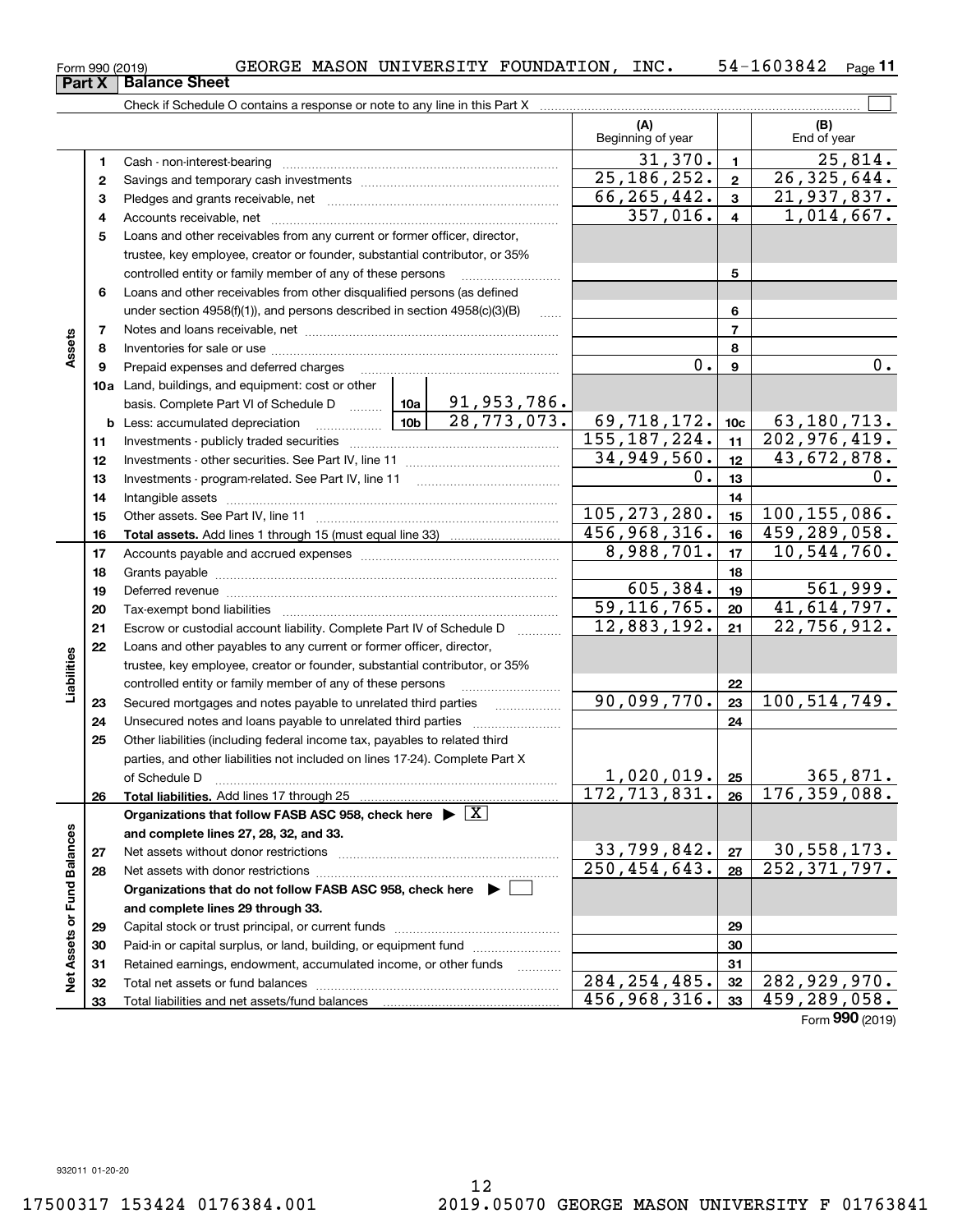|    | GEORGE MASON UNIVERSITY FOUNDATION, INC.<br>Form 990 (2019)                                                                     |                         | 54-1603842     |            | $Page$ 12               |
|----|---------------------------------------------------------------------------------------------------------------------------------|-------------------------|----------------|------------|-------------------------|
|    | <b>Reconciliation of Net Assets</b><br>Part XI                                                                                  |                         |                |            |                         |
|    |                                                                                                                                 |                         |                |            | $\overline{\mathbf{x}}$ |
|    |                                                                                                                                 |                         |                |            |                         |
| 1  | Total revenue (must equal Part VIII, column (A), line 12)                                                                       | 1.                      | 113,505,085.   |            |                         |
| 2  | Total expenses (must equal Part IX, column (A), line 25)                                                                        | $\overline{2}$          | 109,871,972.   |            |                         |
| 3  | Revenue less expenses. Subtract line 2 from line 1                                                                              | 3                       | 3,633,113.     |            |                         |
| 4  |                                                                                                                                 | $\overline{\mathbf{4}}$ | 284, 254, 485. |            |                         |
| 5  | Net unrealized gains (losses) on investments                                                                                    | 5                       | $-2,738,737.$  |            |                         |
| 6  |                                                                                                                                 | 6                       |                |            |                         |
| 7  |                                                                                                                                 | $\overline{7}$          |                |            |                         |
| 8  | Prior period adjustments                                                                                                        | 8                       |                |            |                         |
| 9  | Other changes in net assets or fund balances (explain on Schedule O)                                                            | $\mathbf{9}$            | $-2,218,891.$  |            |                         |
| 10 | Net assets or fund balances at end of year. Combine lines 3 through 9 (must equal Part X, line 32,                              |                         |                |            |                         |
|    | column (B))                                                                                                                     | 10                      | 282,929,970.   |            |                         |
|    | Part XII Financial Statements and Reporting                                                                                     |                         |                |            |                         |
|    |                                                                                                                                 |                         |                |            |                         |
|    |                                                                                                                                 |                         |                | <b>Yes</b> | <b>No</b>               |
| 1  | $\boxed{\mathbf{X}}$ Accrual<br>Accounting method used to prepare the Form 990: <u>I</u> Cash<br>Other                          |                         |                |            |                         |
|    | If the organization changed its method of accounting from a prior year or checked "Other," explain in Schedule O.               |                         |                |            |                         |
|    | 2a Were the organization's financial statements compiled or reviewed by an independent accountant?                              |                         | 2a             |            | x                       |
|    | If "Yes," check a box below to indicate whether the financial statements for the year were compiled or reviewed on a            |                         |                |            |                         |
|    | separate basis, consolidated basis, or both:                                                                                    |                         |                |            |                         |
|    | Separate basis<br><b>Consolidated basis</b><br>Both consolidated and separate basis                                             |                         |                |            |                         |
|    | <b>b</b> Were the organization's financial statements audited by an independent accountant?                                     |                         | 2 <sub>b</sub> | X          |                         |
|    | If "Yes," check a box below to indicate whether the financial statements for the year were audited on a separate basis,         |                         |                |            |                         |
|    | consolidated basis, or both:                                                                                                    |                         |                |            |                         |
|    | $\overline{X}$ Consolidated basis<br>Separate basis<br>Both consolidated and separate basis                                     |                         |                |            |                         |
|    | c If "Yes" to line 2a or 2b, does the organization have a committee that assumes responsibility for oversight of the audit,     |                         |                |            |                         |
|    |                                                                                                                                 |                         | 2c             | х          |                         |
|    | If the organization changed either its oversight process or selection process during the tax year, explain on Schedule O.       |                         |                |            |                         |
|    | 3a As a result of a federal award, was the organization required to undergo an audit or audits as set forth in the Single Audit |                         |                |            |                         |
|    |                                                                                                                                 |                         | За             |            | x                       |
|    | b If "Yes," did the organization undergo the required audit or audits? If the organization did not undergo the required audit   |                         |                |            |                         |
|    | or audits, explain why on Schedule O and describe any steps taken to undergo such audits                                        |                         | 3b             |            |                         |

Form (2019) **990**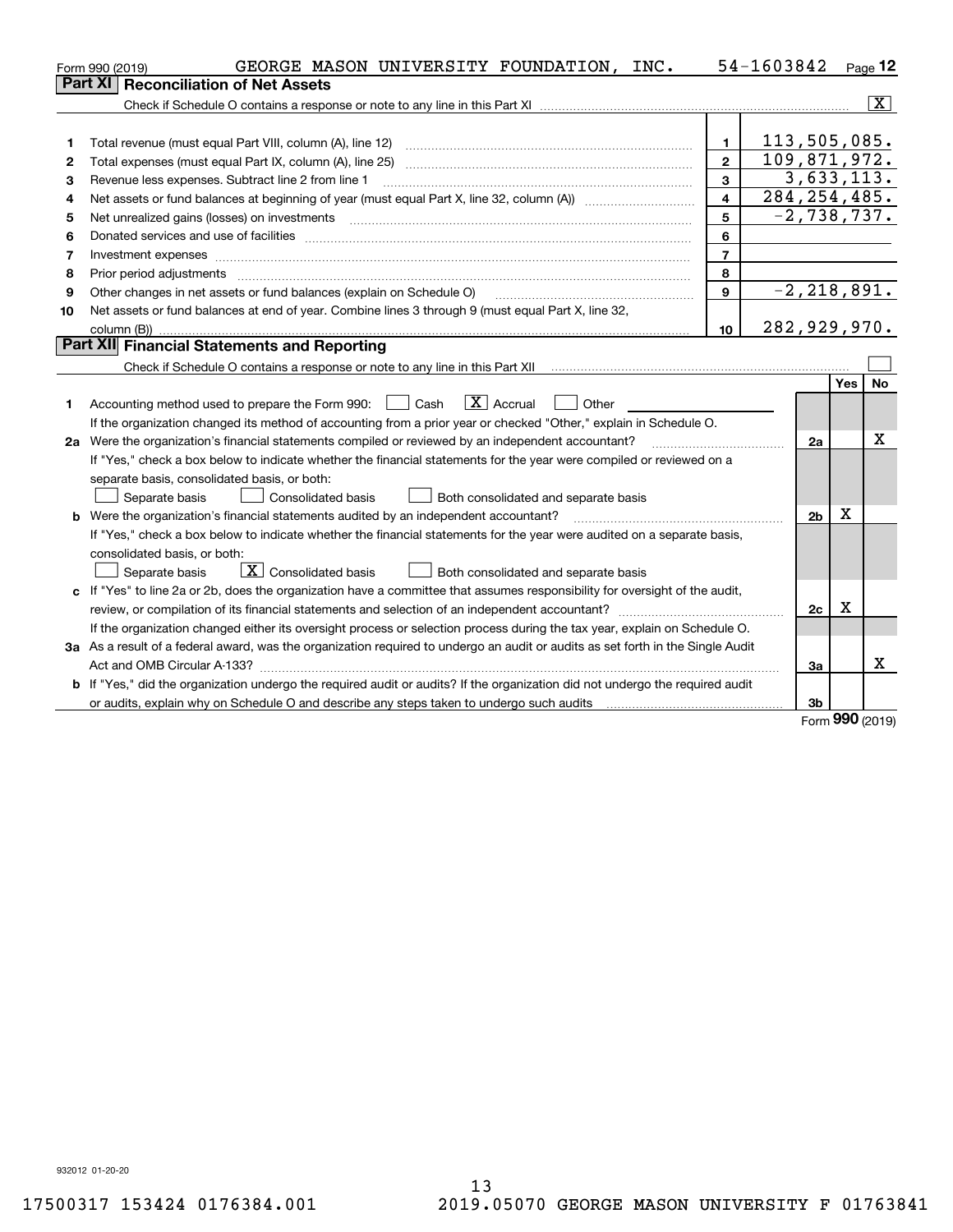| <b>SCHEDULE A</b> |  |
|-------------------|--|
|-------------------|--|

Department of the Treasury Internal Revenue Service

**(Form 990 or 990-EZ)**

# **Public Charity Status and Public Support**

**Complete if the organization is a section 501(c)(3) organization or a section 4947(a)(1) nonexempt charitable trust. | Attach to Form 990 or Form 990-EZ.** 

|  | Go to www.irs.gov/Form990 for instructions and the latest information. |  |
|--|------------------------------------------------------------------------|--|

| OMB No. 1545-0047                   |
|-------------------------------------|
| 19<br>U                             |
| <b>Open to Public</b><br>Inspection |
|                                     |

 $\overline{\phantom{a}}$ 

|                          |                                                                                                                                                                                                                                                                 |          | ad to www.morgown ormood for modiability and the ratest imprimation. |     |                                                                |                            |  |                                                    |  |  |
|--------------------------|-----------------------------------------------------------------------------------------------------------------------------------------------------------------------------------------------------------------------------------------------------------------|----------|----------------------------------------------------------------------|-----|----------------------------------------------------------------|----------------------------|--|----------------------------------------------------|--|--|
|                          | Name of the organization                                                                                                                                                                                                                                        |          |                                                                      |     |                                                                |                            |  | <b>Employer identification number</b>              |  |  |
|                          |                                                                                                                                                                                                                                                                 |          | GEORGE MASON UNIVERSITY FOUNDATION, INC.                             |     |                                                                |                            |  | 54-1603842                                         |  |  |
| Part I                   | Reason for Public Charity Status (All organizations must complete this part.) See instructions.                                                                                                                                                                 |          |                                                                      |     |                                                                |                            |  |                                                    |  |  |
|                          | The organization is not a private foundation because it is: (For lines 1 through 12, check only one box.)                                                                                                                                                       |          |                                                                      |     |                                                                |                            |  |                                                    |  |  |
| 1.                       | A church, convention of churches, or association of churches described in section 170(b)(1)(A)(i).                                                                                                                                                              |          |                                                                      |     |                                                                |                            |  |                                                    |  |  |
| 2                        | A school described in section 170(b)(1)(A)(ii). (Attach Schedule E (Form 990 or 990-EZ).)                                                                                                                                                                       |          |                                                                      |     |                                                                |                            |  |                                                    |  |  |
| 3                        | A hospital or a cooperative hospital service organization described in section 170(b)(1)(A)(iii).                                                                                                                                                               |          |                                                                      |     |                                                                |                            |  |                                                    |  |  |
| 4                        |                                                                                                                                                                                                                                                                 |          |                                                                      |     |                                                                |                            |  |                                                    |  |  |
|                          | A medical research organization operated in conjunction with a hospital described in section 170(b)(1)(A)(iii). Enter the hospital's name,<br>city, and state:                                                                                                  |          |                                                                      |     |                                                                |                            |  |                                                    |  |  |
| $\lfloor x \rfloor$<br>5 | An organization operated for the benefit of a college or university owned or operated by a governmental unit described in                                                                                                                                       |          |                                                                      |     |                                                                |                            |  |                                                    |  |  |
|                          | section 170(b)(1)(A)(iv). (Complete Part II.)                                                                                                                                                                                                                   |          |                                                                      |     |                                                                |                            |  |                                                    |  |  |
| 6                        | A federal, state, or local government or governmental unit described in section $170(b)(1)(A)(v)$ .                                                                                                                                                             |          |                                                                      |     |                                                                |                            |  |                                                    |  |  |
| 7                        | An organization that normally receives a substantial part of its support from a governmental unit or from the general public described in                                                                                                                       |          |                                                                      |     |                                                                |                            |  |                                                    |  |  |
|                          | section 170(b)(1)(A)(vi). (Complete Part II.)                                                                                                                                                                                                                   |          |                                                                      |     |                                                                |                            |  |                                                    |  |  |
| 8                        | A community trust described in section 170(b)(1)(A)(vi). (Complete Part II.)                                                                                                                                                                                    |          |                                                                      |     |                                                                |                            |  |                                                    |  |  |
| 9                        |                                                                                                                                                                                                                                                                 |          |                                                                      |     |                                                                |                            |  |                                                    |  |  |
|                          | An agricultural research organization described in section 170(b)(1)(A)(ix) operated in conjunction with a land-grant college<br>or university or a non-land-grant college of agriculture (see instructions). Enter the name, city, and state of the college or |          |                                                                      |     |                                                                |                            |  |                                                    |  |  |
|                          |                                                                                                                                                                                                                                                                 |          |                                                                      |     |                                                                |                            |  |                                                    |  |  |
|                          | university:                                                                                                                                                                                                                                                     |          |                                                                      |     |                                                                |                            |  |                                                    |  |  |
| 10                       | An organization that normally receives: (1) more than 33 1/3% of its support from contributions, membership fees, and gross receipts from                                                                                                                       |          |                                                                      |     |                                                                |                            |  |                                                    |  |  |
|                          | activities related to its exempt functions - subject to certain exceptions, and (2) no more than 33 1/3% of its support from gross investment                                                                                                                   |          |                                                                      |     |                                                                |                            |  |                                                    |  |  |
|                          | income and unrelated business taxable income (less section 511 tax) from businesses acquired by the organization after June 30, 1975.                                                                                                                           |          |                                                                      |     |                                                                |                            |  |                                                    |  |  |
|                          | See section 509(a)(2). (Complete Part III.)                                                                                                                                                                                                                     |          |                                                                      |     |                                                                |                            |  |                                                    |  |  |
| 11                       | An organization organized and operated exclusively to test for public safety. See section 509(a)(4).                                                                                                                                                            |          |                                                                      |     |                                                                |                            |  |                                                    |  |  |
| 12                       | An organization organized and operated exclusively for the benefit of, to perform the functions of, or to carry out the purposes of one or                                                                                                                      |          |                                                                      |     |                                                                |                            |  |                                                    |  |  |
|                          | more publicly supported organizations described in section 509(a)(1) or section 509(a)(2). See section 509(a)(3). Check the box in                                                                                                                              |          |                                                                      |     |                                                                |                            |  |                                                    |  |  |
|                          | lines 12a through 12d that describes the type of supporting organization and complete lines 12e, 12f, and 12g.                                                                                                                                                  |          |                                                                      |     |                                                                |                            |  |                                                    |  |  |
| а                        | Type I. A supporting organization operated, supervised, or controlled by its supported organization(s), typically by giving                                                                                                                                     |          |                                                                      |     |                                                                |                            |  |                                                    |  |  |
|                          | the supported organization(s) the power to regularly appoint or elect a majority of the directors or trustees of the supporting                                                                                                                                 |          |                                                                      |     |                                                                |                            |  |                                                    |  |  |
|                          | organization. You must complete Part IV, Sections A and B.                                                                                                                                                                                                      |          |                                                                      |     |                                                                |                            |  |                                                    |  |  |
| b                        | Type II. A supporting organization supervised or controlled in connection with its supported organization(s), by having                                                                                                                                         |          |                                                                      |     |                                                                |                            |  |                                                    |  |  |
|                          | control or management of the supporting organization vested in the same persons that control or manage the supported                                                                                                                                            |          |                                                                      |     |                                                                |                            |  |                                                    |  |  |
|                          | organization(s). You must complete Part IV, Sections A and C.                                                                                                                                                                                                   |          |                                                                      |     |                                                                |                            |  |                                                    |  |  |
| c                        | Type III functionally integrated. A supporting organization operated in connection with, and functionally integrated with,                                                                                                                                      |          |                                                                      |     |                                                                |                            |  |                                                    |  |  |
|                          | its supported organization(s) (see instructions). You must complete Part IV, Sections A, D, and E.                                                                                                                                                              |          |                                                                      |     |                                                                |                            |  |                                                    |  |  |
| d                        | Type III non-functionally integrated. A supporting organization operated in connection with its supported organization(s)                                                                                                                                       |          |                                                                      |     |                                                                |                            |  |                                                    |  |  |
|                          | that is not functionally integrated. The organization generally must satisfy a distribution requirement and an attentiveness                                                                                                                                    |          |                                                                      |     |                                                                |                            |  |                                                    |  |  |
|                          | requirement (see instructions). You must complete Part IV, Sections A and D, and Part V.                                                                                                                                                                        |          |                                                                      |     |                                                                |                            |  |                                                    |  |  |
| е                        | Check this box if the organization received a written determination from the IRS that it is a Type I, Type II, Type III                                                                                                                                         |          |                                                                      |     |                                                                |                            |  |                                                    |  |  |
|                          | functionally integrated, or Type III non-functionally integrated supporting organization.                                                                                                                                                                       |          |                                                                      |     |                                                                |                            |  |                                                    |  |  |
| f                        | Enter the number of supported organizations                                                                                                                                                                                                                     |          |                                                                      |     |                                                                |                            |  |                                                    |  |  |
| a                        | Provide the following information about the supported organization(s).                                                                                                                                                                                          |          |                                                                      |     |                                                                |                            |  |                                                    |  |  |
|                          | (i) Name of supported                                                                                                                                                                                                                                           | (ii) EIN | (iii) Type of organization<br>(described on lines 1-10               |     | (iv) Is the organization listed<br>in your governing document? | (v) Amount of monetary     |  | (vi) Amount of other<br>support (see instructions) |  |  |
|                          | organization                                                                                                                                                                                                                                                    |          | above (see instructions))                                            | Yes | No                                                             | support (see instructions) |  |                                                    |  |  |
|                          |                                                                                                                                                                                                                                                                 |          |                                                                      |     |                                                                |                            |  |                                                    |  |  |
|                          |                                                                                                                                                                                                                                                                 |          |                                                                      |     |                                                                |                            |  |                                                    |  |  |
|                          |                                                                                                                                                                                                                                                                 |          |                                                                      |     |                                                                |                            |  |                                                    |  |  |
|                          |                                                                                                                                                                                                                                                                 |          |                                                                      |     |                                                                |                            |  |                                                    |  |  |
|                          |                                                                                                                                                                                                                                                                 |          |                                                                      |     |                                                                |                            |  |                                                    |  |  |
|                          |                                                                                                                                                                                                                                                                 |          |                                                                      |     |                                                                |                            |  |                                                    |  |  |
|                          |                                                                                                                                                                                                                                                                 |          |                                                                      |     |                                                                |                            |  |                                                    |  |  |
|                          |                                                                                                                                                                                                                                                                 |          |                                                                      |     |                                                                |                            |  |                                                    |  |  |
|                          |                                                                                                                                                                                                                                                                 |          |                                                                      |     |                                                                |                            |  |                                                    |  |  |
|                          |                                                                                                                                                                                                                                                                 |          |                                                                      |     |                                                                |                            |  |                                                    |  |  |
|                          |                                                                                                                                                                                                                                                                 |          |                                                                      |     |                                                                |                            |  |                                                    |  |  |

**Total**

LHA For Paperwork Reduction Act Notice, see the Instructions for Form 990 or 990-EZ. 932021 09-25-19 Schedule A (Form 990 or 990-EZ) 2019 14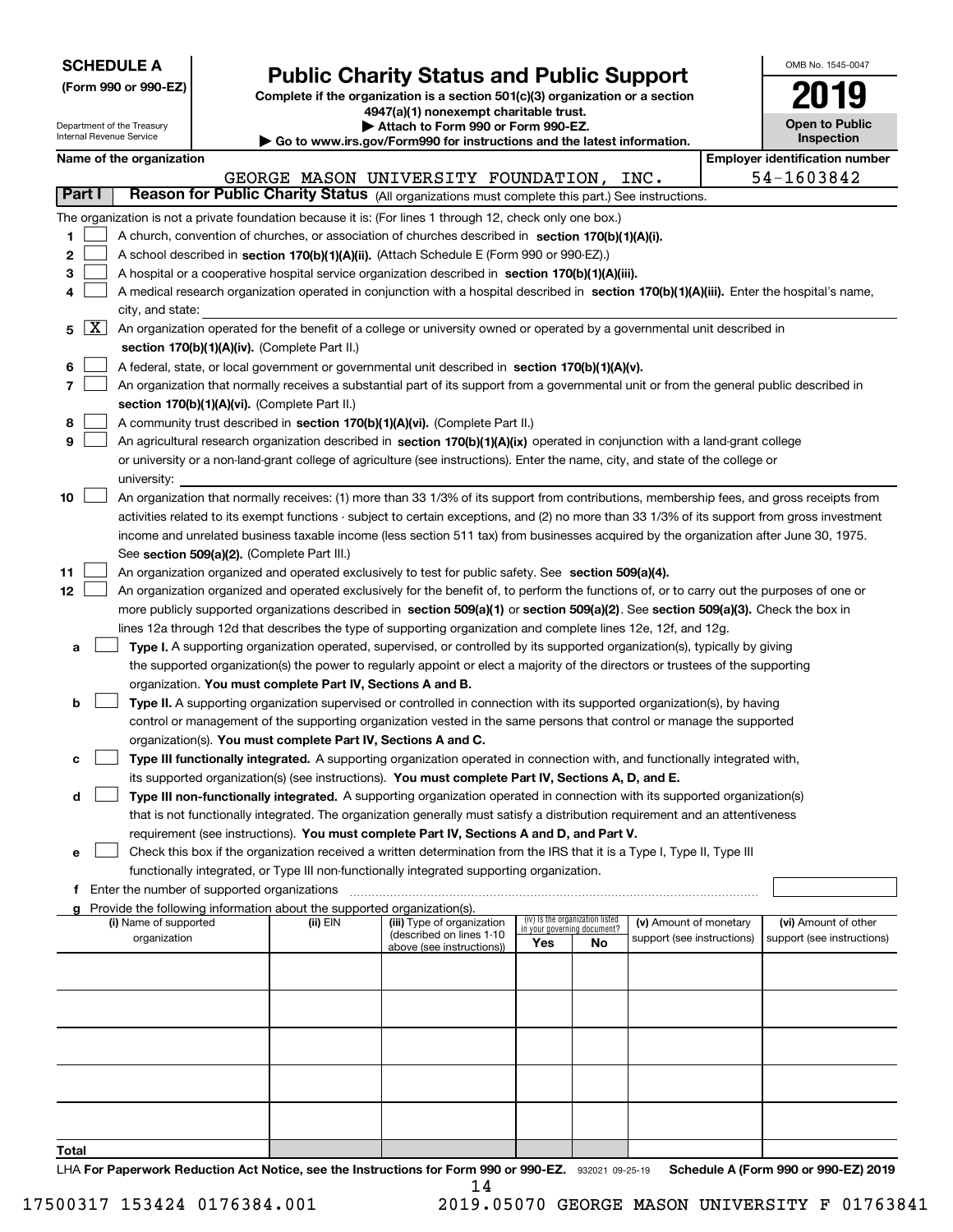### Schedule A (Form 990 or 990-EZ) 2019 <code>GEORGE MASON UNIVERSITY FOUNDATION</code> , <code>INC. 54–1603842 Page 2</code> **Part II Support Schedule for Organizations Described in Sections 170(b)(1)(A)(iv) and 170(b)(1)(A)(vi)**

(Complete only if you checked the box on line 5, 7, or 8 of Part I or if the organization failed to qualify under Part III. If the organization fails to qualify under the tests listed below, please complete Part III.)

|     | <b>Section A. Public Support</b>                                                                                                                                                                                               |                                                        |            |                       |                                     |          |                                                        |
|-----|--------------------------------------------------------------------------------------------------------------------------------------------------------------------------------------------------------------------------------|--------------------------------------------------------|------------|-----------------------|-------------------------------------|----------|--------------------------------------------------------|
|     | Calendar year (or fiscal year beginning in)                                                                                                                                                                                    | (a) 2015                                               | (b) 2016   | $(c)$ 2017            | $(d)$ 2018                          | (e) 2019 | (f) Total                                              |
|     | 1 Gifts, grants, contributions, and                                                                                                                                                                                            |                                                        |            |                       |                                     |          |                                                        |
|     | membership fees received. (Do not                                                                                                                                                                                              |                                                        |            |                       |                                     |          |                                                        |
|     | include any "unusual grants.")                                                                                                                                                                                                 | 73732177.62567864.68149389.13283318192138224.429420835 |            |                       |                                     |          |                                                        |
|     | 2 Tax revenues levied for the organ-                                                                                                                                                                                           |                                                        |            |                       |                                     |          |                                                        |
|     | ization's benefit and either paid to                                                                                                                                                                                           |                                                        |            |                       |                                     |          |                                                        |
|     | or expended on its behalf                                                                                                                                                                                                      |                                                        |            |                       |                                     |          |                                                        |
|     | 3 The value of services or facilities                                                                                                                                                                                          |                                                        |            |                       |                                     |          |                                                        |
|     | furnished by a governmental unit to                                                                                                                                                                                            |                                                        |            |                       |                                     |          |                                                        |
|     | the organization without charge                                                                                                                                                                                                |                                                        |            |                       |                                     |          |                                                        |
|     | 4 Total. Add lines 1 through 3                                                                                                                                                                                                 |                                                        |            |                       |                                     |          | 73732177.62567864.68149389.13283318192138224.429420835 |
|     | 5 The portion of total contributions                                                                                                                                                                                           |                                                        |            |                       |                                     |          |                                                        |
|     | by each person (other than a                                                                                                                                                                                                   |                                                        |            |                       |                                     |          |                                                        |
|     | governmental unit or publicly                                                                                                                                                                                                  |                                                        |            |                       |                                     |          |                                                        |
|     | supported organization) included                                                                                                                                                                                               |                                                        |            |                       |                                     |          |                                                        |
|     | on line 1 that exceeds 2% of the                                                                                                                                                                                               |                                                        |            |                       |                                     |          |                                                        |
|     | amount shown on line 11,                                                                                                                                                                                                       |                                                        |            |                       |                                     |          |                                                        |
|     | column (f)                                                                                                                                                                                                                     |                                                        |            |                       |                                     |          | 152026668                                              |
|     | 6 Public support. Subtract line 5 from line 4.                                                                                                                                                                                 |                                                        |            |                       |                                     |          | 277394167                                              |
|     | Section B. Total Support                                                                                                                                                                                                       |                                                        |            |                       |                                     |          |                                                        |
|     | Calendar year (or fiscal year beginning in)                                                                                                                                                                                    | (a) 2015                                               | $(b)$ 2016 | $(c)$ 2017            | $(d)$ 2018                          | (e) 2019 | (f) Total                                              |
|     | <b>7</b> Amounts from line 4                                                                                                                                                                                                   | 73732177.62567864.68149389.13283318192138224.429420835 |            |                       |                                     |          |                                                        |
| 8   | Gross income from interest,                                                                                                                                                                                                    |                                                        |            |                       |                                     |          |                                                        |
|     | dividends, payments received on                                                                                                                                                                                                |                                                        |            |                       |                                     |          |                                                        |
|     | securities loans, rents, royalties,                                                                                                                                                                                            |                                                        |            |                       |                                     |          |                                                        |
|     | and income from similar sources                                                                                                                                                                                                | 8601057.                                               | 7577632.   |                       | 8059261.11670322.10841477.46749749. |          |                                                        |
|     | <b>9</b> Net income from unrelated business                                                                                                                                                                                    |                                                        |            |                       |                                     |          |                                                        |
|     | activities, whether or not the                                                                                                                                                                                                 |                                                        |            |                       |                                     |          |                                                        |
|     | business is regularly carried on                                                                                                                                                                                               | 442,684.                                               | 2422845.   | 2136330.              | 2412835.                            | 2571519. | 9986213.                                               |
|     | 10 Other income. Do not include gain                                                                                                                                                                                           |                                                        |            |                       |                                     |          |                                                        |
|     | or loss from the sale of capital                                                                                                                                                                                               |                                                        |            |                       |                                     |          |                                                        |
|     | assets (Explain in Part VI.)                                                                                                                                                                                                   | 735,422.                                               |            | $650, 206$ . 514,665. | 498,415.                            |          | $\mid$ 747,304. $\mid$ 3146012.                        |
|     | 11 Total support. Add lines 7 through 10                                                                                                                                                                                       |                                                        |            |                       |                                     |          | 489302809                                              |
|     | 12 Gross receipts from related activities, etc. (see instructions)                                                                                                                                                             |                                                        |            |                       |                                     | 12       | 59, 345, 384.                                          |
|     | 13 First five years. If the Form 990 is for the organization's first, second, third, fourth, or fifth tax year as a section 501(c)(3)                                                                                          |                                                        |            |                       |                                     |          |                                                        |
|     | organization, check this box and stop here<br>Section C. Computation of Public Support Percentage                                                                                                                              |                                                        |            |                       |                                     |          |                                                        |
|     | 14 Public support percentage for 2019 (line 6, column (f) divided by line 11, column (f) <i></i>                                                                                                                               |                                                        |            |                       |                                     | 14       | 56.69<br>%                                             |
|     | 15 Public support percentage from 2018 Schedule A, Part II, line 14 [11] [11] manument continuum manument of Public support percentage from 2018 Schedule A, Part II, line 14 [11] manument continuum manument of Public suppo |                                                        |            |                       |                                     | 15       | 57.02<br>$\%$                                          |
|     | 16a 33 1/3% support test - 2019. If the organization did not check the box on line 13, and line 14 is 33 1/3% or more, check this box and                                                                                      |                                                        |            |                       |                                     |          |                                                        |
|     | stop here. The organization qualifies as a publicly supported organization                                                                                                                                                     |                                                        |            |                       |                                     |          | $\blacktriangleright$ $\boxed{\text{X}}$               |
|     | b 33 1/3% support test - 2018. If the organization did not check a box on line 13 or 16a, and line 15 is 33 1/3% or more, check this box                                                                                       |                                                        |            |                       |                                     |          |                                                        |
|     | and stop here. The organization qualifies as a publicly supported organization [[[[[[[[[[[[[[[[[[[[[[[[[[]]]]]                                                                                                                 |                                                        |            |                       |                                     |          |                                                        |
|     | 17a 10% -facts-and-circumstances test - 2019. If the organization did not check a box on line 13, 16a, or 16b, and line 14 is 10% or more,                                                                                     |                                                        |            |                       |                                     |          |                                                        |
|     | and if the organization meets the "facts-and-circumstances" test, check this box and stop here. Explain in Part VI how the organization                                                                                        |                                                        |            |                       |                                     |          |                                                        |
|     |                                                                                                                                                                                                                                |                                                        |            |                       |                                     |          |                                                        |
|     | <b>b 10% -facts-and-circumstances test - 2018.</b> If the organization did not check a box on line 13, 16a, 16b, or 17a, and line 15 is 10% or                                                                                 |                                                        |            |                       |                                     |          |                                                        |
|     | more, and if the organization meets the "facts-and-circumstances" test, check this box and stop here. Explain in Part VI how the                                                                                               |                                                        |            |                       |                                     |          |                                                        |
|     | organization meets the "facts-and-circumstances" test. The organization qualifies as a publicly supported organization                                                                                                         |                                                        |            |                       |                                     |          |                                                        |
| 18. | Private foundation. If the organization did not check a box on line 13, 16a, 16b, 17a, or 17b, check this box and see instructions                                                                                             |                                                        |            |                       |                                     |          |                                                        |
|     |                                                                                                                                                                                                                                |                                                        |            |                       |                                     |          | Schedule A (Form 990 or 990-EZ) 2019                   |

**Schedule A (Form 990 or 990-EZ) 2019**

932022 09-25-19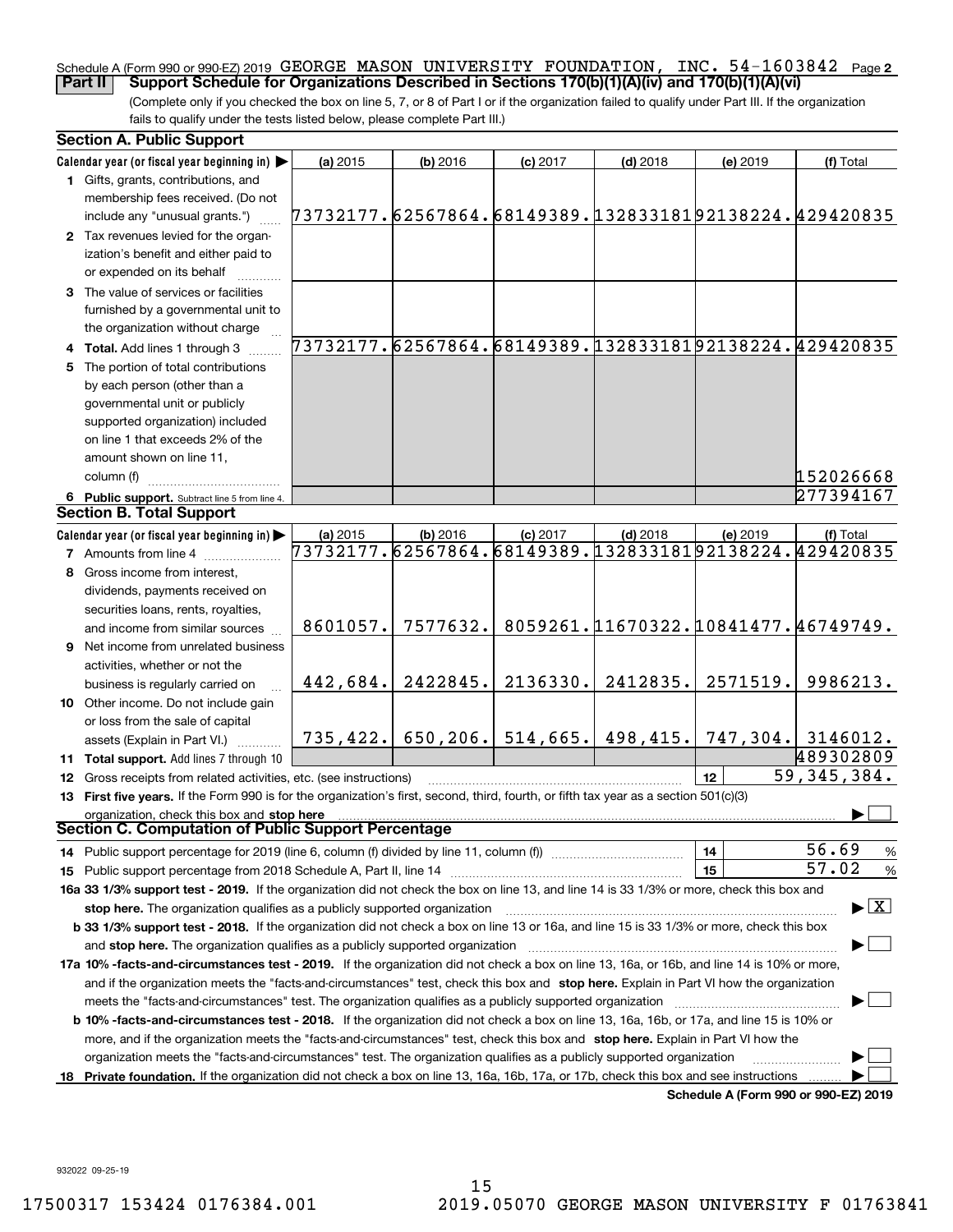### Schedule A (Form 990 or 990-EZ) 2019 <code>GEORGE MASON UNIVERSITY FOUNDATION</code> , <code>INC. 54–1603842 Page 3</code> **Part III Support Schedule for Organizations Described in Section 509(a)(2)**

(Complete only if you checked the box on line 10 of Part I or if the organization failed to qualify under Part II. If the organization fails to qualify under the tests listed below, please complete Part II.)

| <b>Section A. Public Support</b>                                                                                                                                                                                                                               |          |            |            |            |          |                                      |
|----------------------------------------------------------------------------------------------------------------------------------------------------------------------------------------------------------------------------------------------------------------|----------|------------|------------|------------|----------|--------------------------------------|
| Calendar year (or fiscal year beginning in)                                                                                                                                                                                                                    | (a) 2015 | $(b)$ 2016 | $(c)$ 2017 | $(d)$ 2018 | (e) 2019 | (f) Total                            |
| 1 Gifts, grants, contributions, and                                                                                                                                                                                                                            |          |            |            |            |          |                                      |
| membership fees received. (Do not                                                                                                                                                                                                                              |          |            |            |            |          |                                      |
| include any "unusual grants.")                                                                                                                                                                                                                                 |          |            |            |            |          |                                      |
| <b>2</b> Gross receipts from admissions,<br>merchandise sold or services per-<br>formed, or facilities furnished in<br>any activity that is related to the<br>organization's tax-exempt purpose                                                                |          |            |            |            |          |                                      |
| 3 Gross receipts from activities that<br>are not an unrelated trade or bus-                                                                                                                                                                                    |          |            |            |            |          |                                      |
| iness under section 513                                                                                                                                                                                                                                        |          |            |            |            |          |                                      |
| 4 Tax revenues levied for the organ-                                                                                                                                                                                                                           |          |            |            |            |          |                                      |
| ization's benefit and either paid to<br>or expended on its behalf                                                                                                                                                                                              |          |            |            |            |          |                                      |
| 5 The value of services or facilities                                                                                                                                                                                                                          |          |            |            |            |          |                                      |
| furnished by a governmental unit to                                                                                                                                                                                                                            |          |            |            |            |          |                                      |
| the organization without charge                                                                                                                                                                                                                                |          |            |            |            |          |                                      |
| <b>6 Total.</b> Add lines 1 through 5                                                                                                                                                                                                                          |          |            |            |            |          |                                      |
| 7a Amounts included on lines 1, 2, and<br>3 received from disqualified persons                                                                                                                                                                                 |          |            |            |            |          |                                      |
| <b>b</b> Amounts included on lines 2 and 3 received<br>from other than disqualified persons that<br>exceed the greater of \$5,000 or 1% of the<br>amount on line 13 for the year                                                                               |          |            |            |            |          |                                      |
| c Add lines 7a and 7b                                                                                                                                                                                                                                          |          |            |            |            |          |                                      |
| 8 Public support. (Subtract line 7c from line 6.)                                                                                                                                                                                                              |          |            |            |            |          |                                      |
| <b>Section B. Total Support</b>                                                                                                                                                                                                                                |          |            |            |            |          |                                      |
| Calendar year (or fiscal year beginning in) >                                                                                                                                                                                                                  | (a) 2015 | (b) 2016   | $(c)$ 2017 | $(d)$ 2018 | (e) 2019 | (f) Total                            |
| <b>9</b> Amounts from line 6<br>$\overline{\phantom{a}}$                                                                                                                                                                                                       |          |            |            |            |          |                                      |
| 10a Gross income from interest,<br>dividends, payments received on<br>securities loans, rents, royalties,<br>and income from similar sources                                                                                                                   |          |            |            |            |          |                                      |
| <b>b</b> Unrelated business taxable income<br>(less section 511 taxes) from businesses<br>acquired after June 30, 1975                                                                                                                                         |          |            |            |            |          |                                      |
| 1.1.1.1.1.1.1.1.1.1                                                                                                                                                                                                                                            |          |            |            |            |          |                                      |
| c Add lines 10a and 10b<br>11 Net income from unrelated business<br>activities not included in line 10b,<br>whether or not the business is<br>regularly carried on                                                                                             |          |            |            |            |          |                                      |
| <b>12</b> Other income. Do not include gain<br>or loss from the sale of capital<br>assets (Explain in Part VI.)                                                                                                                                                |          |            |            |            |          |                                      |
| <b>13 Total support.</b> (Add lines 9, 10c, 11, and 12.)                                                                                                                                                                                                       |          |            |            |            |          |                                      |
| 14 First five years. If the Form 990 is for the organization's first, second, third, fourth, or fifth tax year as a section 501(c)(3) organization,                                                                                                            |          |            |            |            |          |                                      |
| check this box and stop here with the continuum control to the control of the state of the state of the control of the state of the control of the control of the control of the control of the control of the control of the                                  |          |            |            |            |          |                                      |
| Section C. Computation of Public Support Percentage                                                                                                                                                                                                            |          |            |            |            |          |                                      |
| 15 Public support percentage for 2019 (line 8, column (f), divided by line 13, column (f))                                                                                                                                                                     |          |            |            |            | 15       | %                                    |
| 16 Public support percentage from 2018 Schedule A, Part III, line 15                                                                                                                                                                                           |          |            |            |            | 16       | %                                    |
| <b>Section D. Computation of Investment Income Percentage</b>                                                                                                                                                                                                  |          |            |            |            |          |                                      |
| 17 Investment income percentage for 2019 (line 10c, column (f), divided by line 13, column (f))                                                                                                                                                                |          |            |            |            | 17<br>18 | %                                    |
| <b>18</b> Investment income percentage from <b>2018</b> Schedule A, Part III, line 17<br>19a 33 1/3% support tests - 2019. If the organization did not check the box on line 14, and line 15 is more than 33 1/3%, and line 17 is not                          |          |            |            |            |          | %                                    |
|                                                                                                                                                                                                                                                                |          |            |            |            |          |                                      |
| more than 33 1/3%, check this box and stop here. The organization qualifies as a publicly supported organization                                                                                                                                               |          |            |            |            |          |                                      |
| b 33 1/3% support tests - 2018. If the organization did not check a box on line 14 or line 19a, and line 16 is more than 33 1/3%, and                                                                                                                          |          |            |            |            |          |                                      |
| line 18 is not more than 33 1/3%, check this box and stop here. The organization qualifies as a publicly supported organization<br>20 Private foundation. If the organization did not check a box on line 14, 19a, or 19b, check this box and see instructions |          |            |            |            |          |                                      |
| 932023 09-25-19                                                                                                                                                                                                                                                |          |            |            |            |          | Schedule A (Form 990 or 990-EZ) 2019 |
|                                                                                                                                                                                                                                                                |          | 16         |            |            |          |                                      |

 <sup>17500317 153424 0176384.001 2019.05070</sup> GEORGE MASON UNIVERSITY F 01763841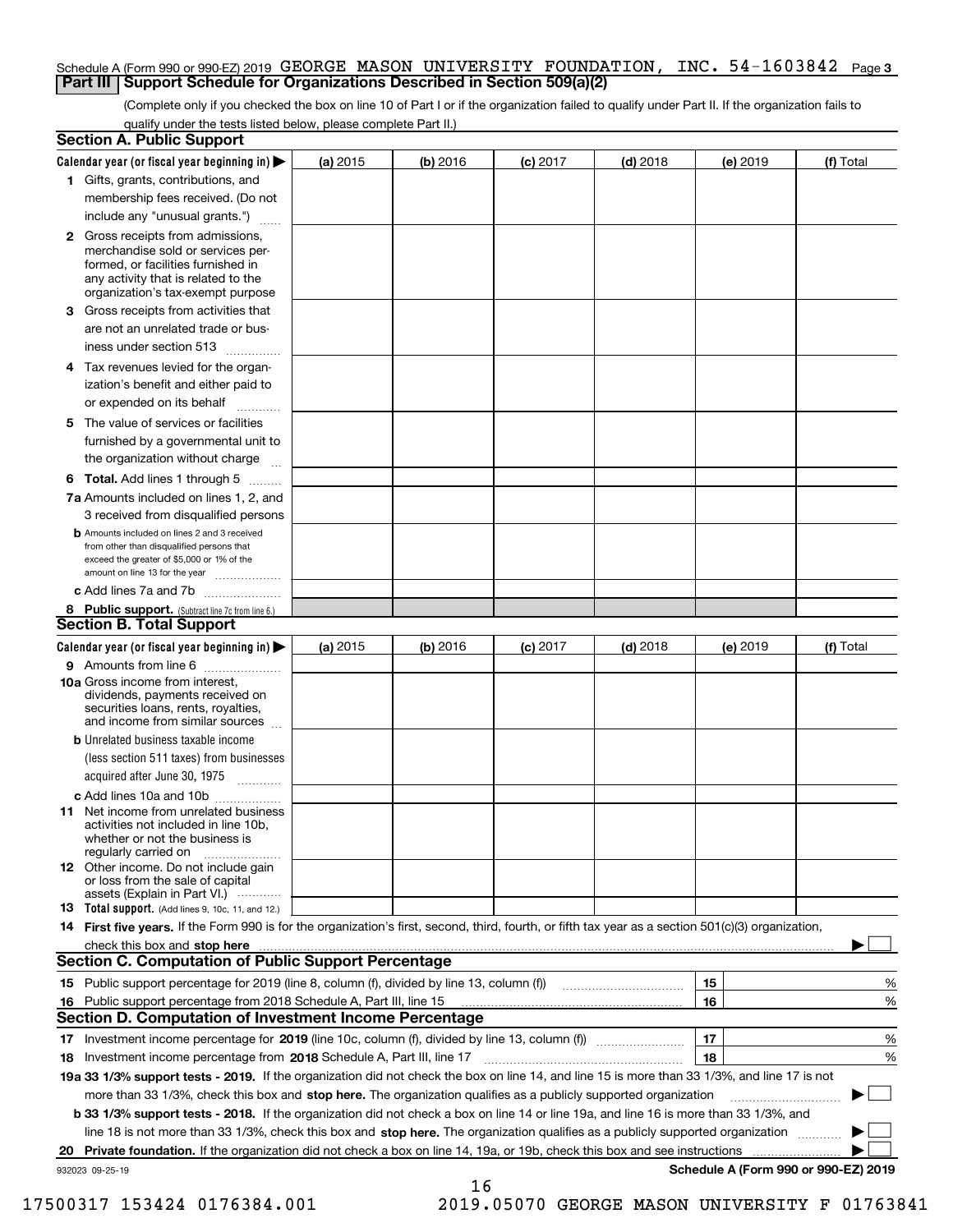### Schedule A (Form 990 or 990-EZ) 2019 GEORGE MASON UNIVERSITY FOUNDATION, INC. 54-1603842 Page 4

## **Part IV Supporting Organizations**

(Complete only if you checked a box in line 12 on Part I. If you checked 12a of Part I, complete Sections A and B. If you checked 12b of Part I, complete Sections A and C. If you checked 12c of Part I, complete Sections A, D, and E. If you checked 12d of Part I, complete Sections A and D, and complete Part V.)

### **Section A. All Supporting Organizations**

- **1** Are all of the organization's supported organizations listed by name in the organization's governing documents? If "No," describe in **Part VI** how the supported organizations are designated. If designated by *class or purpose, describe the designation. If historic and continuing relationship, explain.*
- **2** Did the organization have any supported organization that does not have an IRS determination of status under section 509(a)(1) or (2)? If "Yes," explain in Part VI how the organization determined that the supported *organization was described in section 509(a)(1) or (2).*
- **3a** Did the organization have a supported organization described in section 501(c)(4), (5), or (6)? If "Yes," answer *(b) and (c) below.*
- **b** Did the organization confirm that each supported organization qualified under section 501(c)(4), (5), or (6) and satisfied the public support tests under section 509(a)(2)? If "Yes," describe in **Part VI** when and how the *organization made the determination.*
- **c**Did the organization ensure that all support to such organizations was used exclusively for section 170(c)(2)(B) purposes? If "Yes," explain in **Part VI** what controls the organization put in place to ensure such use.
- **4a***If* Was any supported organization not organized in the United States ("foreign supported organization")? *"Yes," and if you checked 12a or 12b in Part I, answer (b) and (c) below.*
- **b** Did the organization have ultimate control and discretion in deciding whether to make grants to the foreign supported organization? If "Yes," describe in **Part VI** how the organization had such control and discretion *despite being controlled or supervised by or in connection with its supported organizations.*
- **c** Did the organization support any foreign supported organization that does not have an IRS determination under sections 501(c)(3) and 509(a)(1) or (2)? If "Yes," explain in **Part VI** what controls the organization used *to ensure that all support to the foreign supported organization was used exclusively for section 170(c)(2)(B) purposes.*
- **5a** Did the organization add, substitute, or remove any supported organizations during the tax year? If "Yes," answer (b) and (c) below (if applicable). Also, provide detail in **Part VI,** including (i) the names and EIN *numbers of the supported organizations added, substituted, or removed; (ii) the reasons for each such action; (iii) the authority under the organization's organizing document authorizing such action; and (iv) how the action was accomplished (such as by amendment to the organizing document).*
- **b** Type I or Type II only. Was any added or substituted supported organization part of a class already designated in the organization's organizing document?
- **cSubstitutions only.**  Was the substitution the result of an event beyond the organization's control?
- **6** Did the organization provide support (whether in the form of grants or the provision of services or facilities) to **Part VI.** *If "Yes," provide detail in* support or benefit one or more of the filing organization's supported organizations? anyone other than (i) its supported organizations, (ii) individuals that are part of the charitable class benefited by one or more of its supported organizations, or (iii) other supporting organizations that also
- **7**Did the organization provide a grant, loan, compensation, or other similar payment to a substantial contributor *If "Yes," complete Part I of Schedule L (Form 990 or 990-EZ).* regard to a substantial contributor? (as defined in section 4958(c)(3)(C)), a family member of a substantial contributor, or a 35% controlled entity with
- **8** Did the organization make a loan to a disqualified person (as defined in section 4958) not described in line 7? *If "Yes," complete Part I of Schedule L (Form 990 or 990-EZ).*
- **9a** Was the organization controlled directly or indirectly at any time during the tax year by one or more in section 509(a)(1) or (2))? If "Yes," *provide detail in* <code>Part VI.</code> disqualified persons as defined in section 4946 (other than foundation managers and organizations described
- **b** Did one or more disqualified persons (as defined in line 9a) hold a controlling interest in any entity in which the supporting organization had an interest? If "Yes," provide detail in P**art VI**.
- **c**Did a disqualified person (as defined in line 9a) have an ownership interest in, or derive any personal benefit from, assets in which the supporting organization also had an interest? If "Yes," provide detail in P**art VI.**
- **10a** Was the organization subject to the excess business holdings rules of section 4943 because of section supporting organizations)? If "Yes," answer 10b below. 4943(f) (regarding certain Type II supporting organizations, and all Type III non-functionally integrated
- **b** Did the organization have any excess business holdings in the tax year? (Use Schedule C, Form 4720, to *determine whether the organization had excess business holdings.)*

17

932024 09-25-19

**Schedule A (Form 990 or 990-EZ) 2019**

**YesNo**

**1**

**2**

**3a**

**3b**

**3c**

**4a**

**4b**

**4c**

**5a**

**5b5c**

**6**

**7**

**8**

**9a**

**9b**

**9c**

**10a**

**10b**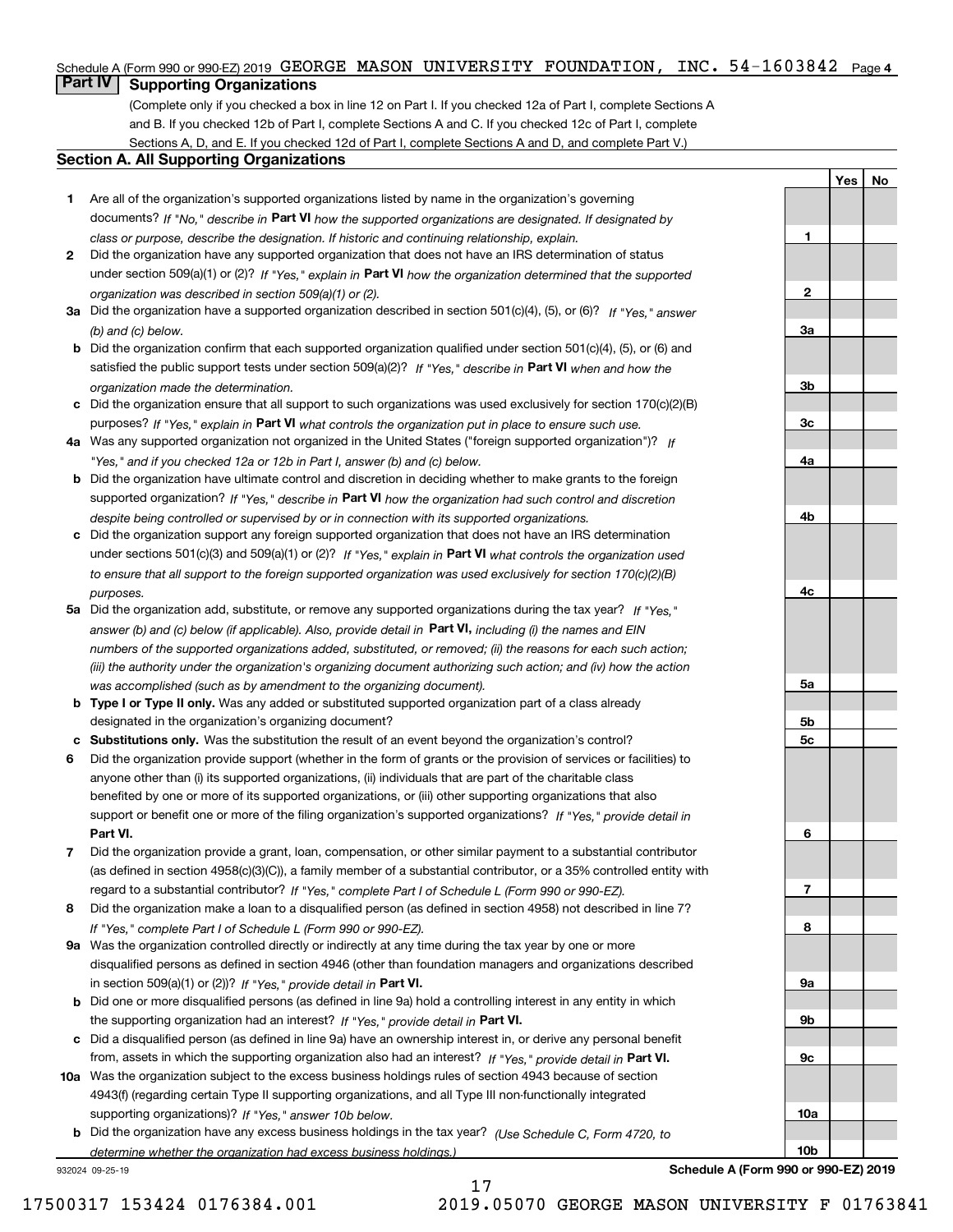## Schedule A (Form 990 or 990-EZ) 2019 <code>GEORGE MASON UNIVERSITY FOUNDATION</code> , <code>INC. 54–1603842 Page 5</code> **Part IV Supporting Organizations** *(continued)*

|    |                                                                                                                                   |              | Yes | No |
|----|-----------------------------------------------------------------------------------------------------------------------------------|--------------|-----|----|
| 11 | Has the organization accepted a gift or contribution from any of the following persons?                                           |              |     |    |
|    | a A person who directly or indirectly controls, either alone or together with persons described in (b) and (c)                    |              |     |    |
|    | below, the governing body of a supported organization?                                                                            | 11a          |     |    |
|    | <b>b</b> A family member of a person described in (a) above?                                                                      | 11b          |     |    |
|    | c A 35% controlled entity of a person described in (a) or (b) above? If "Yes" to a, b, or c, provide detail in Part VI.           | 11c          |     |    |
|    | <b>Section B. Type I Supporting Organizations</b>                                                                                 |              |     |    |
|    |                                                                                                                                   |              | Yes | No |
| 1  | Did the directors, trustees, or membership of one or more supported organizations have the power to                               |              |     |    |
|    | regularly appoint or elect at least a majority of the organization's directors or trustees at all times during the                |              |     |    |
|    | tax year? If "No," describe in Part VI how the supported organization(s) effectively operated, supervised, or                     |              |     |    |
|    | controlled the organization's activities. If the organization had more than one supported organization,                           |              |     |    |
|    | describe how the powers to appoint and/or remove directors or trustees were allocated among the supported                         |              |     |    |
|    | organizations and what conditions or restrictions, if any, applied to such powers during the tax year.                            | 1            |     |    |
| 2  | Did the organization operate for the benefit of any supported organization other than the supported                               |              |     |    |
|    | organization(s) that operated, supervised, or controlled the supporting organization? If "Yes," explain in                        |              |     |    |
|    | Part VI how providing such benefit carried out the purposes of the supported organization(s) that operated,                       |              |     |    |
|    | supervised, or controlled the supporting organization.                                                                            | $\mathbf{2}$ |     |    |
|    | <b>Section C. Type II Supporting Organizations</b>                                                                                |              |     |    |
|    |                                                                                                                                   |              | Yes | No |
| 1. | Were a majority of the organization's directors or trustees during the tax year also a majority of the directors                  |              |     |    |
|    | or trustees of each of the organization's supported organization(s)? If "No," describe in Part VI how control                     |              |     |    |
|    | or management of the supporting organization was vested in the same persons that controlled or managed                            |              |     |    |
|    | the supported organization(s).                                                                                                    | 1.           |     |    |
|    | <b>Section D. All Type III Supporting Organizations</b>                                                                           |              |     |    |
|    |                                                                                                                                   |              | Yes | No |
| 1  | Did the organization provide to each of its supported organizations, by the last day of the fifth month of the                    |              |     |    |
|    | organization's tax year, (i) a written notice describing the type and amount of support provided during the prior tax             |              |     |    |
|    | year, (ii) a copy of the Form 990 that was most recently filed as of the date of notification, and (iii) copies of the            |              |     |    |
|    | organization's governing documents in effect on the date of notification, to the extent not previously provided?                  | 1            |     |    |
| 2  | Were any of the organization's officers, directors, or trustees either (i) appointed or elected by the supported                  |              |     |    |
|    | organization(s) or (ii) serving on the governing body of a supported organization? If "No," explain in Part VI how                |              |     |    |
|    | the organization maintained a close and continuous working relationship with the supported organization(s).                       | 2            |     |    |
| 3  | By reason of the relationship described in (2), did the organization's supported organizations have a                             |              |     |    |
|    | significant voice in the organization's investment policies and in directing the use of the organization's                        |              |     |    |
|    | income or assets at all times during the tax year? If "Yes," describe in Part VI the role the organization's                      |              |     |    |
|    |                                                                                                                                   | 3            |     |    |
|    | supported organizations played in this regard.<br>Section E. Type III Functionally Integrated Supporting Organizations            |              |     |    |
| 1  | Check the box next to the method that the organization used to satisfy the Integral Part Test during the year (see instructions). |              |     |    |
| a  | The organization satisfied the Activities Test. Complete line 2 below.                                                            |              |     |    |
| b  | The organization is the parent of each of its supported organizations. Complete line 3 below.                                     |              |     |    |
| c  | The organization supported a governmental entity. Describe in Part VI how you supported a government entity (see instructions),   |              |     |    |
| 2  | Activities Test. Answer (a) and (b) below.                                                                                        |              | Yes | No |
| а  | Did substantially all of the organization's activities during the tax year directly further the exempt purposes of                |              |     |    |
|    | the supported organization(s) to which the organization was responsive? If "Yes," then in Part VI identify                        |              |     |    |
|    |                                                                                                                                   |              |     |    |
|    | those supported organizations and explain how these activities directly furthered their exempt purposes,                          |              |     |    |
|    | how the organization was responsive to those supported organizations, and how the organization determined                         | 2a           |     |    |
|    | that these activities constituted substantially all of its activities.                                                            |              |     |    |
| b  | Did the activities described in (a) constitute activities that, but for the organization's involvement, one or more               |              |     |    |
|    | of the organization's supported organization(s) would have been engaged in? If "Yes," explain in Part VI the                      |              |     |    |
|    | reasons for the organization's position that its supported organization(s) would have engaged in these                            |              |     |    |
|    | activities but for the organization's involvement.                                                                                | 2b           |     |    |
| з  | Parent of Supported Organizations. Answer (a) and (b) below.                                                                      |              |     |    |
| а  | Did the organization have the power to regularly appoint or elect a majority of the officers, directors, or                       |              |     |    |
|    | trustees of each of the supported organizations? Provide details in Part VI.                                                      | За           |     |    |
|    | <b>b</b> Did the organization exercise a substantial degree of direction over the policies, programs, and activities of each      |              |     |    |
|    | of its supported organizations? If "Yes," describe in Part VI the role played by the organization in this regard.                 | Зb           |     |    |
|    | Schedule A (Form 990 or 990-EZ) 2019<br>932025 09-25-19                                                                           |              |     |    |

18

17500317 153424 0176384.001 2019.05070 GEORGE MASON UNIVERSITY F 01763841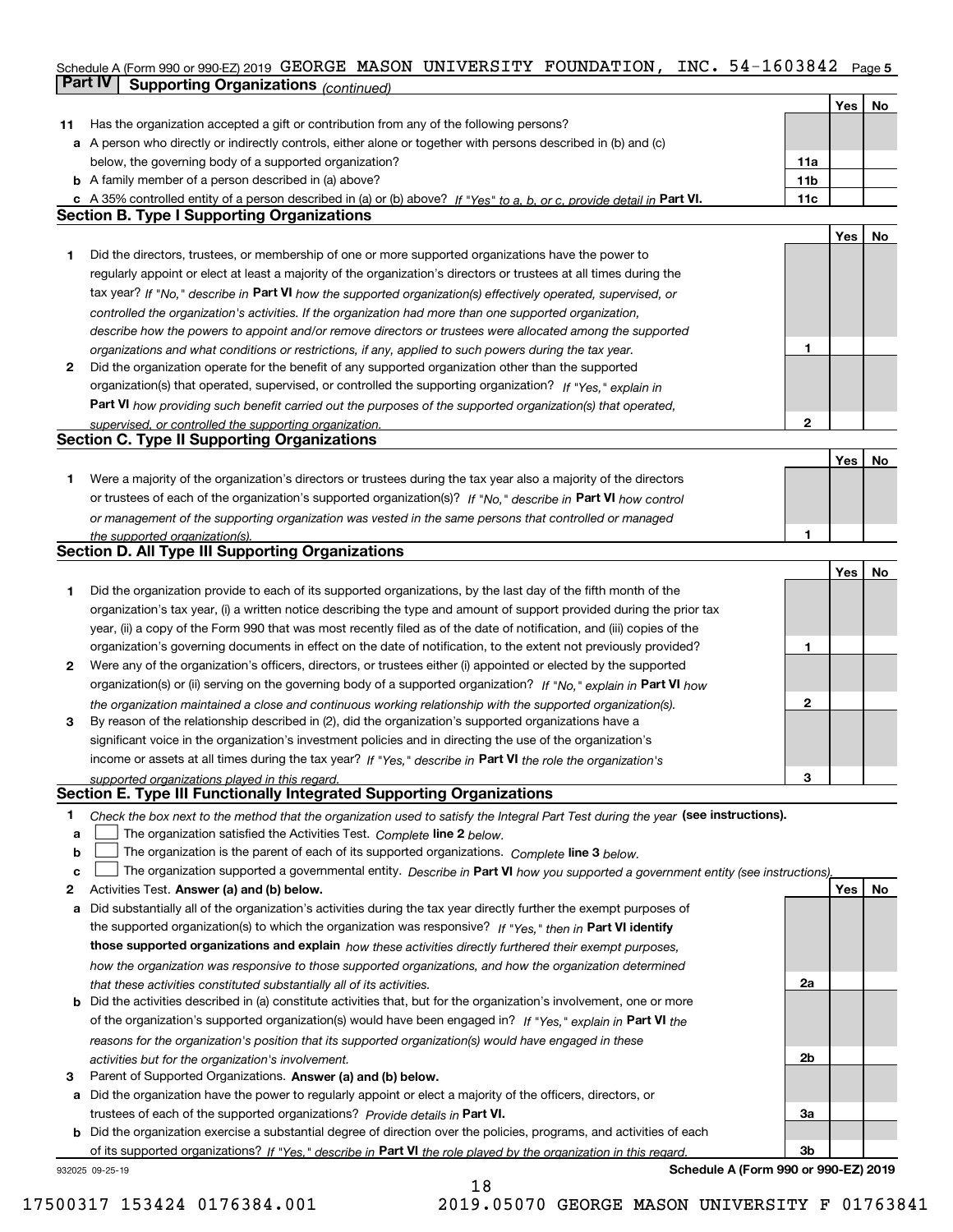| <b>Part V</b>  | Schedule A (Form 990 or 990-EZ) 2019 GEORGE MASON UNIVERSITY FOUNDATION, INC. $54-1603842$<br>Type III Non-Functionally Integrated 509(a)(3) Supporting Organizations |                |                | Page 6                         |
|----------------|-----------------------------------------------------------------------------------------------------------------------------------------------------------------------|----------------|----------------|--------------------------------|
| 1              | Check here if the organization satisfied the Integral Part Test as a qualifying trust on Nov. 20, 1970 (explain in Part VI). See instructions. Al                     |                |                |                                |
|                | other Type III non-functionally integrated supporting organizations must complete Sections A through E.                                                               |                |                |                                |
|                | Section A - Adjusted Net Income                                                                                                                                       |                | (A) Prior Year | (B) Current Year<br>(optional) |
| 1              | Net short-term capital gain                                                                                                                                           | 1.             |                |                                |
| $\overline{2}$ | Recoveries of prior-year distributions                                                                                                                                | $\mathbf{2}$   |                |                                |
| З              | Other gross income (see instructions)                                                                                                                                 | 3              |                |                                |
| 4              | Add lines 1 through 3.                                                                                                                                                | 4              |                |                                |
| 5              | Depreciation and depletion                                                                                                                                            | 5              |                |                                |
| 6              | Portion of operating expenses paid or incurred for production or                                                                                                      |                |                |                                |
|                | collection of gross income or for management, conservation, or                                                                                                        |                |                |                                |
|                | maintenance of property held for production of income (see instructions)                                                                                              | 6              |                |                                |
| 7              | Other expenses (see instructions)                                                                                                                                     | $\overline{7}$ |                |                                |
| 8              | Adjusted Net Income (subtract lines 5, 6, and 7 from line 4)                                                                                                          | 8              |                |                                |
|                | Section B - Minimum Asset Amount                                                                                                                                      |                | (A) Prior Year | (B) Current Year<br>(optional) |
| 1              | Aggregate fair market value of all non-exempt-use assets (see                                                                                                         |                |                |                                |
|                | instructions for short tax year or assets held for part of year):                                                                                                     |                |                |                                |
|                | <b>a</b> Average monthly value of securities                                                                                                                          | 1a             |                |                                |
|                | <b>b</b> Average monthly cash balances                                                                                                                                | 1b             |                |                                |
|                | c Fair market value of other non-exempt-use assets                                                                                                                    | 1c             |                |                                |
|                | d Total (add lines 1a, 1b, and 1c)                                                                                                                                    | 1d             |                |                                |
|                | <b>e</b> Discount claimed for blockage or other                                                                                                                       |                |                |                                |
|                | factors (explain in detail in Part VI):                                                                                                                               |                |                |                                |
| 2              | Acquisition indebtedness applicable to non-exempt-use assets                                                                                                          | $\mathbf{2}$   |                |                                |
| 3              | Subtract line 2 from line 1d.                                                                                                                                         | 3              |                |                                |
| 4              | Cash deemed held for exempt use. Enter 1-1/2% of line 3 (for greater amount,                                                                                          |                |                |                                |
|                | see instructions).                                                                                                                                                    | 4              |                |                                |
| 5              | Net value of non-exempt-use assets (subtract line 4 from line 3)                                                                                                      | 5              |                |                                |
| 6              | Multiply line 5 by .035.                                                                                                                                              | 6              |                |                                |
| 7              | Recoveries of prior-year distributions                                                                                                                                | $\overline{7}$ |                |                                |
| 8              | Minimum Asset Amount (add line 7 to line 6)                                                                                                                           | 8              |                |                                |
|                | <b>Section C - Distributable Amount</b>                                                                                                                               |                |                | <b>Current Year</b>            |
|                | Adjusted net income for prior year (from Section A, line 8, Column A)                                                                                                 | 1              |                |                                |
|                | Enter 85% of line 1.                                                                                                                                                  | 2              |                |                                |
| З              | Minimum asset amount for prior year (from Section B, line 8, Column A)                                                                                                | 3              |                |                                |
| 4              | Enter greater of line 2 or line 3.                                                                                                                                    | 4              |                |                                |
| 5              | Income tax imposed in prior year                                                                                                                                      | 5              |                |                                |
| 6              | <b>Distributable Amount.</b> Subtract line 5 from line 4, unless subject to                                                                                           |                |                |                                |
|                | emergency temporary reduction (see instructions).                                                                                                                     | 6              |                |                                |
| 7              | Check here if the current year is the organization's first as a non-functionally integrated Type III supporting organization (see                                     |                |                |                                |

instructions).

**Schedule A (Form 990 or 990-EZ) 2019**

932026 09-25-19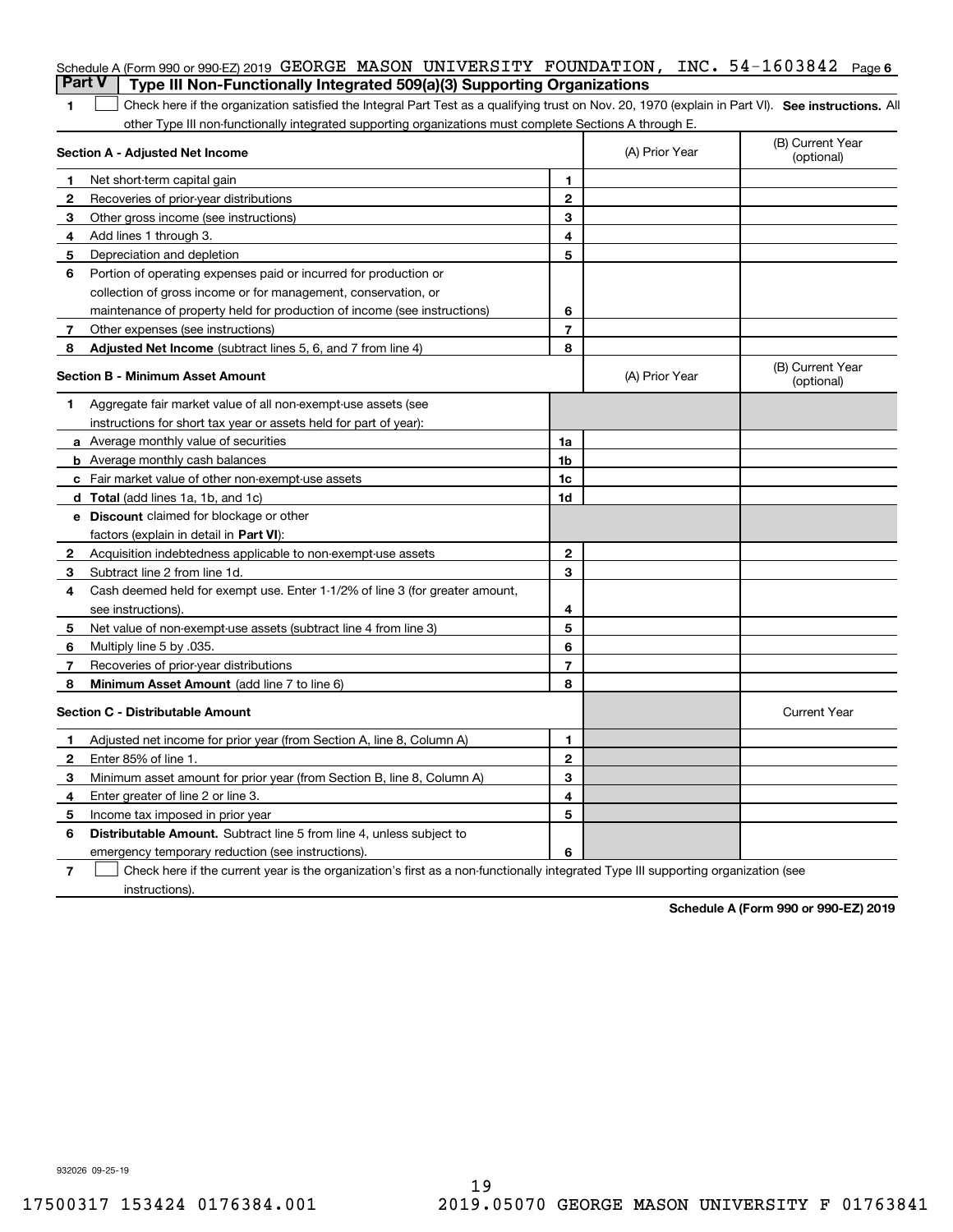## Schedule A (Form 990 or 990-EZ) 2019 <code>GEORGE MASON UNIVERSITY FOUNDATION</code> , <code>INC. 54-1603842 Page 7</code>

| <b>Part V</b> | Type III Non-Functionally Integrated 509(a)(3) Supporting Organizations                    |                             | (continued)                           |                                         |
|---------------|--------------------------------------------------------------------------------------------|-----------------------------|---------------------------------------|-----------------------------------------|
|               | <b>Section D - Distributions</b>                                                           |                             |                                       | <b>Current Year</b>                     |
| 1             | Amounts paid to supported organizations to accomplish exempt purposes                      |                             |                                       |                                         |
| 2             | Amounts paid to perform activity that directly furthers exempt purposes of supported       |                             |                                       |                                         |
|               | organizations, in excess of income from activity                                           |                             |                                       |                                         |
| 3             | Administrative expenses paid to accomplish exempt purposes of supported organizations      |                             |                                       |                                         |
| 4             | Amounts paid to acquire exempt-use assets                                                  |                             |                                       |                                         |
| 5             | Qualified set-aside amounts (prior IRS approval required)                                  |                             |                                       |                                         |
| 6             | Other distributions (describe in Part VI). See instructions.                               |                             |                                       |                                         |
| 7             | <b>Total annual distributions.</b> Add lines 1 through 6.                                  |                             |                                       |                                         |
| 8             | Distributions to attentive supported organizations to which the organization is responsive |                             |                                       |                                         |
|               | (provide details in Part VI). See instructions.                                            |                             |                                       |                                         |
| 9             | Distributable amount for 2019 from Section C, line 6                                       |                             |                                       |                                         |
| 10            | Line 8 amount divided by line 9 amount                                                     |                             |                                       |                                         |
|               |                                                                                            | (i)                         | (ii)                                  | (iii)                                   |
|               | <b>Section E - Distribution Allocations</b> (see instructions)                             | <b>Excess Distributions</b> | <b>Underdistributions</b><br>Pre-2019 | <b>Distributable</b><br>Amount for 2019 |
| 1             | Distributable amount for 2019 from Section C, line 6                                       |                             |                                       |                                         |
| 2             | Underdistributions, if any, for years prior to 2019 (reason-                               |                             |                                       |                                         |
|               | able cause required- explain in Part VI). See instructions.                                |                             |                                       |                                         |
| З             | Excess distributions carryover, if any, to 2019                                            |                             |                                       |                                         |
|               | <b>a</b> From 2014                                                                         |                             |                                       |                                         |
|               | <b>b</b> From 2015                                                                         |                             |                                       |                                         |
|               | $c$ From 2016                                                                              |                             |                                       |                                         |
|               | d From 2017                                                                                |                             |                                       |                                         |
|               | e From 2018                                                                                |                             |                                       |                                         |
|               | Total of lines 3a through e                                                                |                             |                                       |                                         |
| g             | Applied to underdistributions of prior years                                               |                             |                                       |                                         |
|               | <b>h</b> Applied to 2019 distributable amount                                              |                             |                                       |                                         |
|               | Carryover from 2014 not applied (see instructions)                                         |                             |                                       |                                         |
|               | Remainder. Subtract lines 3g, 3h, and 3i from 3f.                                          |                             |                                       |                                         |
| 4             | Distributions for 2019 from Section D,                                                     |                             |                                       |                                         |
|               | line $7:$                                                                                  |                             |                                       |                                         |
|               | <b>a</b> Applied to underdistributions of prior years                                      |                             |                                       |                                         |
|               | <b>b</b> Applied to 2019 distributable amount                                              |                             |                                       |                                         |
|               | c Remainder. Subtract lines 4a and 4b from 4.                                              |                             |                                       |                                         |
| 5             | Remaining underdistributions for years prior to 2019, if                                   |                             |                                       |                                         |
|               | any. Subtract lines 3g and 4a from line 2. For result greater                              |                             |                                       |                                         |
|               | than zero, explain in Part VI. See instructions.                                           |                             |                                       |                                         |
| 6             | Remaining underdistributions for 2019. Subtract lines 3h                                   |                             |                                       |                                         |
|               | and 4b from line 1. For result greater than zero, explain in                               |                             |                                       |                                         |
|               | Part VI. See instructions.                                                                 |                             |                                       |                                         |
| 7             | Excess distributions carryover to 2020. Add lines 3j                                       |                             |                                       |                                         |
|               | and 4c.                                                                                    |                             |                                       |                                         |
| 8             | Breakdown of line 7:                                                                       |                             |                                       |                                         |
|               | a Excess from 2015                                                                         |                             |                                       |                                         |
|               | <b>b</b> Excess from 2016                                                                  |                             |                                       |                                         |
|               | c Excess from 2017                                                                         |                             |                                       |                                         |
|               | d Excess from 2018                                                                         |                             |                                       |                                         |
|               | e Excess from 2019                                                                         |                             |                                       |                                         |
|               |                                                                                            |                             |                                       |                                         |

**Schedule A (Form 990 or 990-EZ) 2019**

932027 09-25-19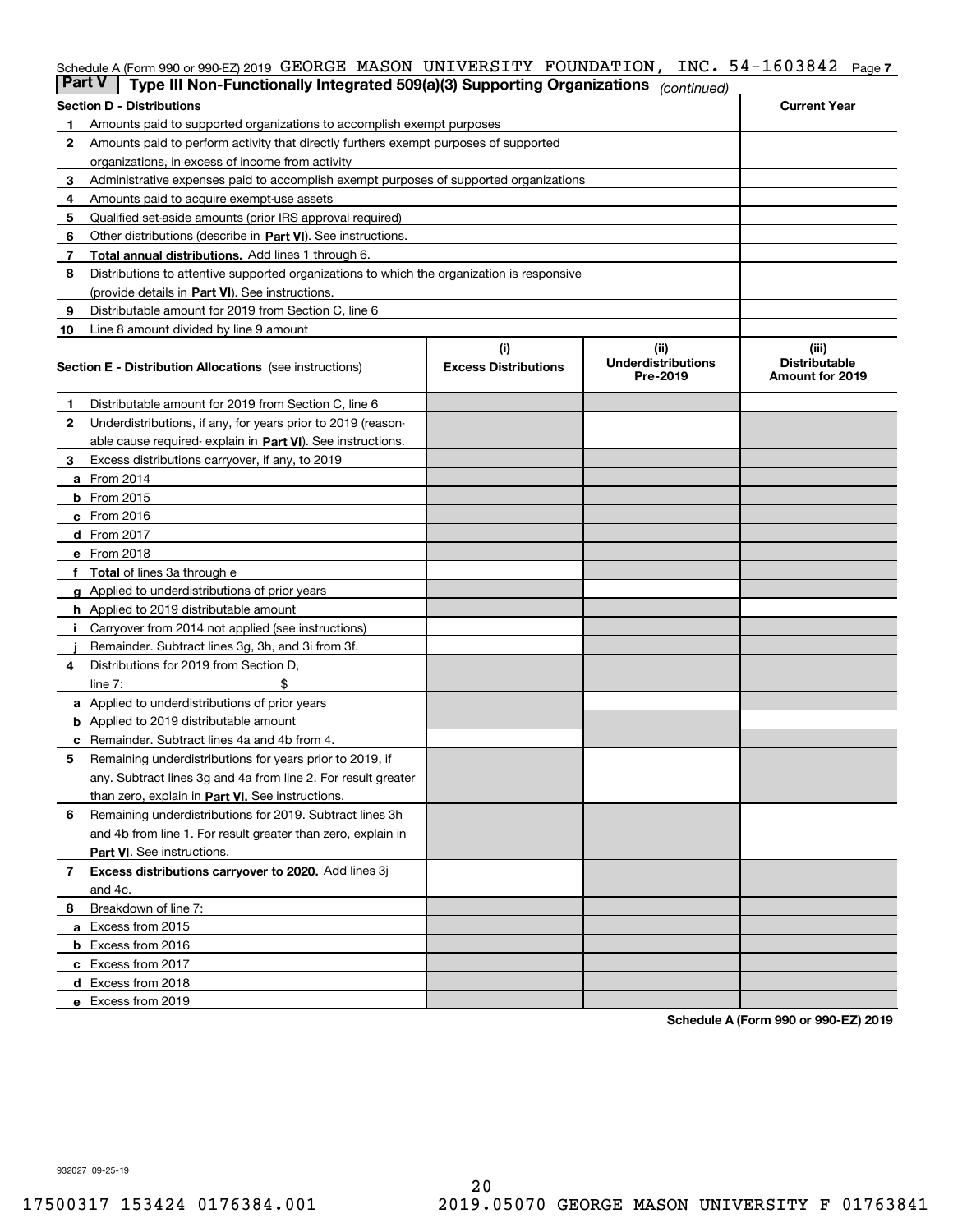**8** 54-1603842 Schedule A (Form 990 or 990-EZ) 2019  $\,$  GEORGE  $\,$  MASON  $\,$  UNIVERSITY  $\,$  FOUNDATION ,  $\,$  INC  $\,$   $\,$  54–1603842  $\,$  Page Part VI | Supplemental Information. Provide the explanations required by Part II, line 10; Part II, line 17a or 17b; Part III, line 12; Part IV, Section A, lines 1, 2, 3b, 3c, 4b, 4c, 5a, 6, 9a, 9b, 9c, 11a, 11b, and 11c; Part IV, Section B, lines 1 and 2; Part IV, Section C, line 1; Part IV, Section D, lines 2 and 3; Part IV, Section E, lines 1c, 2a, 2b, 3a, and 3b; Part V, line 1; Part V, Section B, line 1e; Part V, Section D, lines 5, 6, and 8; and Part V, Section E, lines 2, 5, and 6. Also complete this part for any additional information. (See instructions.)

SCHEDULE A, PART II, LINE 10, EXPLANATION FOR OTHER INCOME:

| 2015 AMOUNT: \$ 735,422. |          |
|--------------------------|----------|
| 2016 AMOUNT: \$          | 650,206. |
| 2017 AMOUNT: \$          | 514,665. |
| 2018 AMOUNT: \$ 498,415. |          |
| 2019 AMOUNT: \$ 747,304. |          |
|                          |          |
|                          |          |
|                          |          |
|                          |          |
|                          |          |
|                          |          |
|                          |          |
|                          |          |
|                          |          |
|                          |          |
|                          |          |
|                          |          |
|                          |          |
|                          |          |
|                          |          |
|                          |          |
|                          |          |
|                          |          |
|                          |          |
|                          |          |
|                          |          |
|                          |          |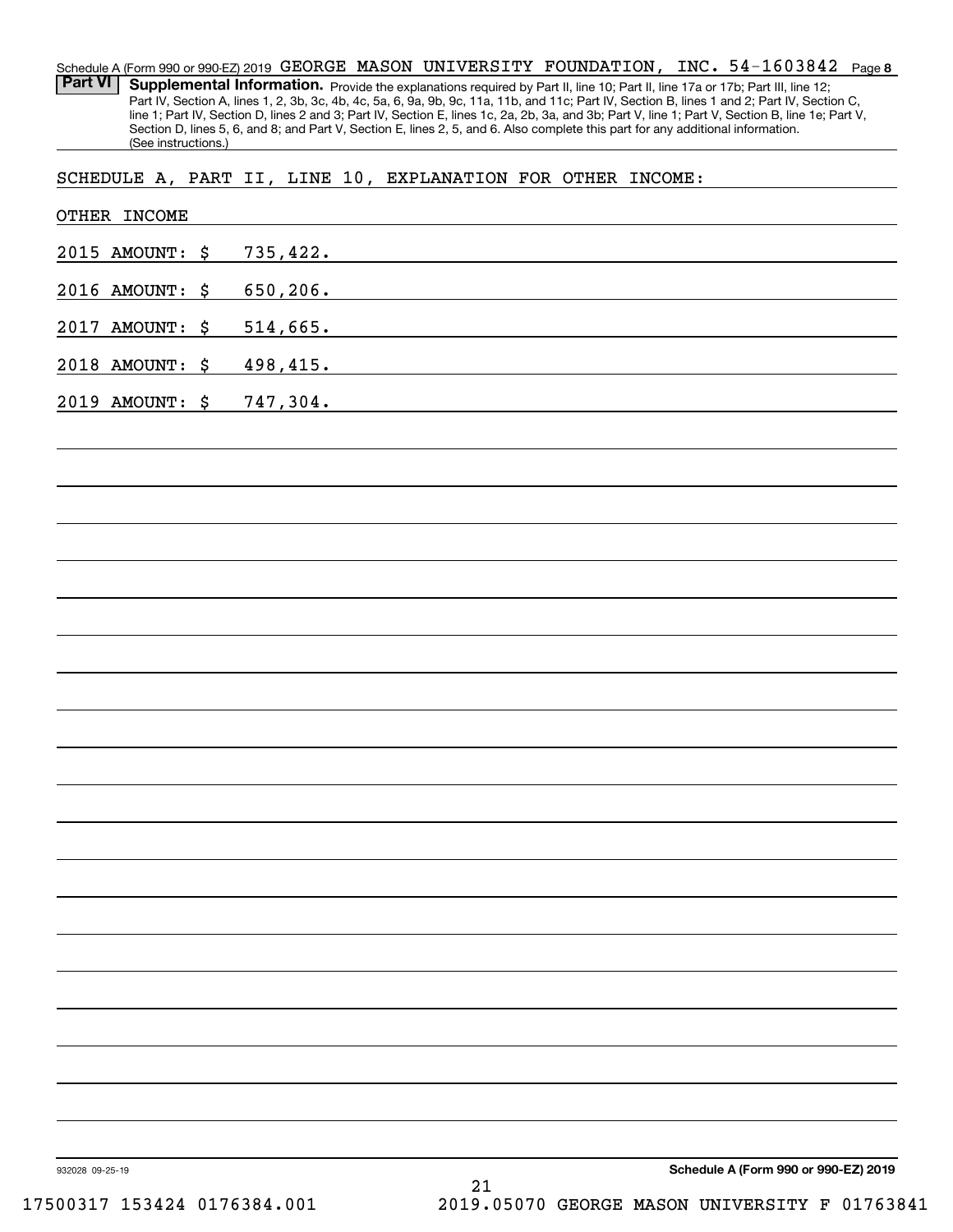Department of the Treasury Internal Revenue Service **(Form 990, 990-EZ, or 990-PF)**

Name of the organization

**Organization type** (check one):

## \*\* PUBLIC DISCLOSURE COPY \*\*

## **Schedule B Schedule of Contributors**

**| Attach to Form 990, Form 990-EZ, or Form 990-PF. | Go to www.irs.gov/Form990 for the latest information.** OMB No. 1545-0047

**2019**

**Employer identification number**

GEORGE MASON UNIVERSITY FOUNDATION, INC. 54-1603842

| Filers of:         | Section:                                                                    |
|--------------------|-----------------------------------------------------------------------------|
| Form 990 or 990-EZ | $\lfloor \mathbf{X} \rfloor$ 501(c)( 3) (enter number) organization         |
|                    | $4947(a)(1)$ nonexempt charitable trust not treated as a private foundation |
|                    | 527 political organization                                                  |
| Form 990-PF        | 501(c)(3) exempt private foundation                                         |
|                    | 4947(a)(1) nonexempt charitable trust treated as a private foundation       |
|                    | 501(c)(3) taxable private foundation                                        |

Check if your organization is covered by the **General Rule** or a **Special Rule. Note:**  Only a section 501(c)(7), (8), or (10) organization can check boxes for both the General Rule and a Special Rule. See instructions.

### **General Rule**

 $\mathcal{L}^{\text{max}}$ 

For an organization filing Form 990, 990-EZ, or 990-PF that received, during the year, contributions totaling \$5,000 or more (in money or property) from any one contributor. Complete Parts I and II. See instructions for determining a contributor's total contributions.

### **Special Rules**

any one contributor, during the year, total contributions of the greater of  $\,$  (1) \$5,000; or **(2)** 2% of the amount on (i) Form 990, Part VIII, line 1h;  $\boxed{\textbf{X}}$  For an organization described in section 501(c)(3) filing Form 990 or 990-EZ that met the 33 1/3% support test of the regulations under sections 509(a)(1) and 170(b)(1)(A)(vi), that checked Schedule A (Form 990 or 990-EZ), Part II, line 13, 16a, or 16b, and that received from or (ii) Form 990-EZ, line 1. Complete Parts I and II.

year, total contributions of more than \$1,000 *exclusively* for religious, charitable, scientific, literary, or educational purposes, or for the For an organization described in section 501(c)(7), (8), or (10) filing Form 990 or 990-EZ that received from any one contributor, during the prevention of cruelty to children or animals. Complete Parts I, II, and III.  $\mathcal{L}^{\text{max}}$ 

purpose. Don't complete any of the parts unless the **General Rule** applies to this organization because it received *nonexclusively* year, contributions <sub>exclusively</sub> for religious, charitable, etc., purposes, but no such contributions totaled more than \$1,000. If this box is checked, enter here the total contributions that were received during the year for an  $\;$ exclusively religious, charitable, etc., For an organization described in section 501(c)(7), (8), or (10) filing Form 990 or 990-EZ that received from any one contributor, during the religious, charitable, etc., contributions totaling \$5,000 or more during the year  $\Box$ — $\Box$   $\Box$  $\mathcal{L}^{\text{max}}$ 

**Caution:**  An organization that isn't covered by the General Rule and/or the Special Rules doesn't file Schedule B (Form 990, 990-EZ, or 990-PF),  **must** but it answer "No" on Part IV, line 2, of its Form 990; or check the box on line H of its Form 990-EZ or on its Form 990-PF, Part I, line 2, to certify that it doesn't meet the filing requirements of Schedule B (Form 990, 990-EZ, or 990-PF).

**For Paperwork Reduction Act Notice, see the instructions for Form 990, 990-EZ, or 990-PF. Schedule B (Form 990, 990-EZ, or 990-PF) (2019)** LHA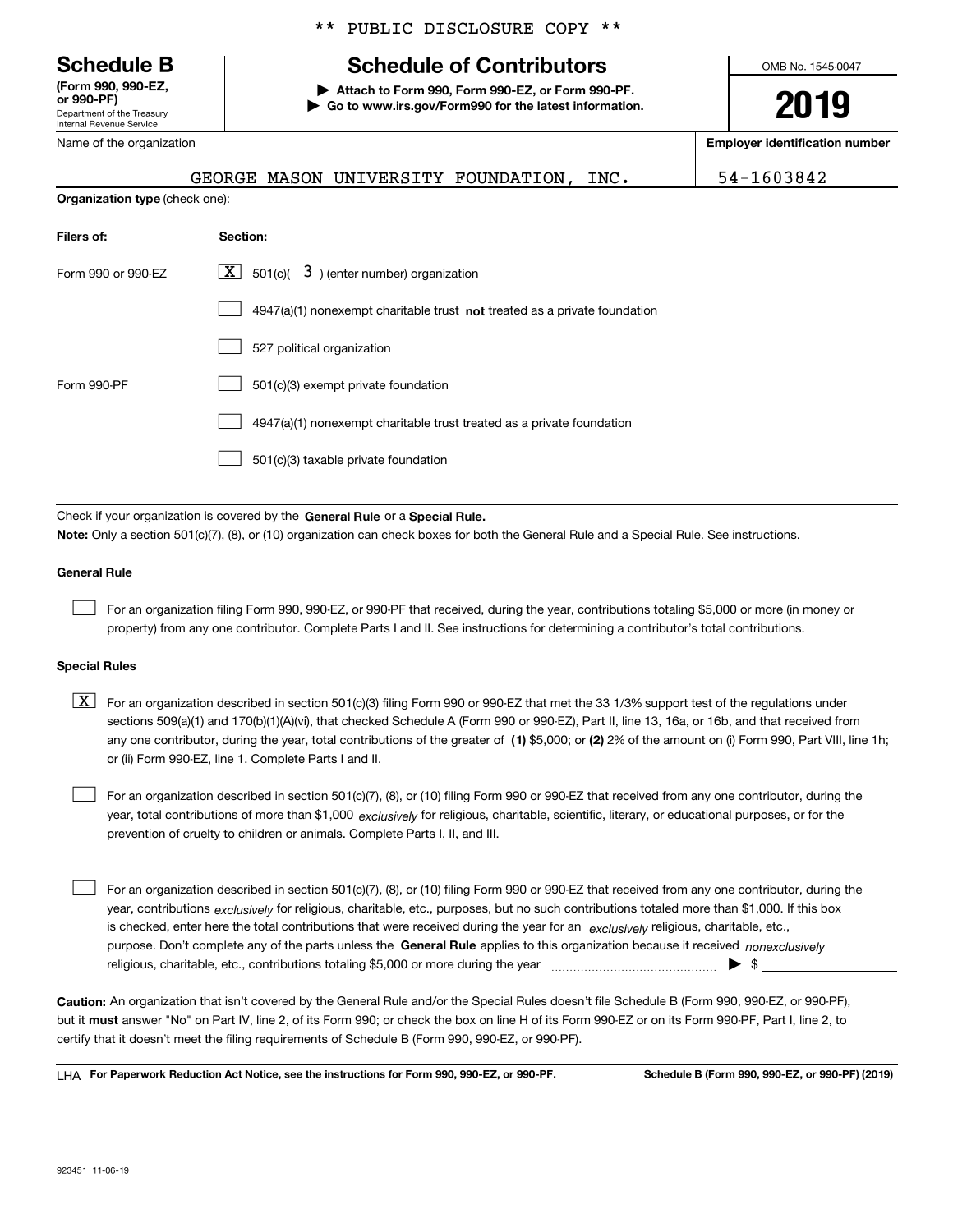### Schedule B (Form 990, 990-EZ, or 990-PF) (2019) **Page 2** and the state of the state of the state of the state of the state of the state of the state of the state of the state of the state of the state of the state of the s

Name of organization

**Employer identification number**

### GEORGE MASON UNIVERSITY FOUNDATION, INC.  $\vert$  54-1603842

**(a)No.(b)Name, address, and ZIP + 4 (c)Total contributions (d)Type of contribution PersonPayrollNoncash (a)No.(b)Name, address, and ZIP + 4 (c)Total contributions (d)Type of contribution PersonPayrollNoncash (a)No.(b)Name, address, and ZIP + 4 (c)Total contributions (d)Type of contribution PersonPayrollNoncash (a) No.(b) Name, address, and ZIP + 4 (c) Total contributions (d) Type of contribution PersonPayrollNoncash (a) No.(b) Name, address, and ZIP + 4 (c) Total contributions (d) Type of contribution PersonPayrollNoncash(a) No.(b)Name, address, and ZIP + 4 (c) Total contributions (d)Type of contribution PersonPayrollNoncash Contributors** (see instructions). Use duplicate copies of Part I if additional space is needed. \$(Complete Part II for noncash contributions.) \$(Complete Part II for noncash contributions.) \$(Complete Part II for noncash contributions.) \$(Complete Part II for noncash contributions.) \$(Complete Part II for noncash contributions.) \$(Complete Part II for noncash contributions.) Chedule B (Form 990, 990-EZ, or 990-PF) (2019)<br>Iame of organization<br>**2Part I 2Part I Contributors** (see instructions). Use duplicate copies of Part I if additional space is needed.  $|X|$  $\mathcal{L}^{\text{max}}$  $\boxed{\text{X}}$  $\boxed{\text{X}}$  $\mathcal{L}^{\text{max}}$  $\mathcal{L}^{\text{max}}$  $|X|$  $\mathcal{L}^{\text{max}}$  $\mathcal{L}^{\text{max}}$  $\boxed{\text{X}}$  $\mathcal{L}^{\text{max}}$  $\mathcal{L}^{\text{max}}$  $\boxed{\text{X}}$  $\mathcal{L}^{\text{max}}$  $\mathcal{L}^{\text{max}}$  $\boxed{\text{X}}$  $\mathcal{L}^{\text{max}}$  $\mathcal{L}^{\text{max}}$  $\begin{array}{c|c|c|c|c|c} 1 & \hspace{1.5cm} & \hspace{1.5cm} & \hspace{1.5cm} & \hspace{1.5cm} & \hspace{1.5cm} & \hspace{1.5cm} & \hspace{1.5cm} & \hspace{1.5cm} & \hspace{1.5cm} & \hspace{1.5cm} & \hspace{1.5cm} & \hspace{1.5cm} & \hspace{1.5cm} & \hspace{1.5cm} & \hspace{1.5cm} & \hspace{1.5cm} & \hspace{1.5cm} & \hspace{1.5cm} & \hspace{1.5cm} & \hspace{1.5cm} &$ 16,400,000.  $2$  | Person  $\overline{\text{X}}$ 15,479,000.  $\overline{3}$  | Person  $\overline{X}$ 8,612,905.  $4$  | Person  $\overline{\text{X}}$ 6,669,075.  $\sim$  5 | Person X 5,063,976.  $\sim$  6 | Person X 2,295,162.

923452 11-06-19 **Schedule B (Form 990, 990-EZ, or 990-PF) (2019)**

17500317 153424 0176384.001 2019.05070 GEORGE MASON UNIVERSITY F 01763841

23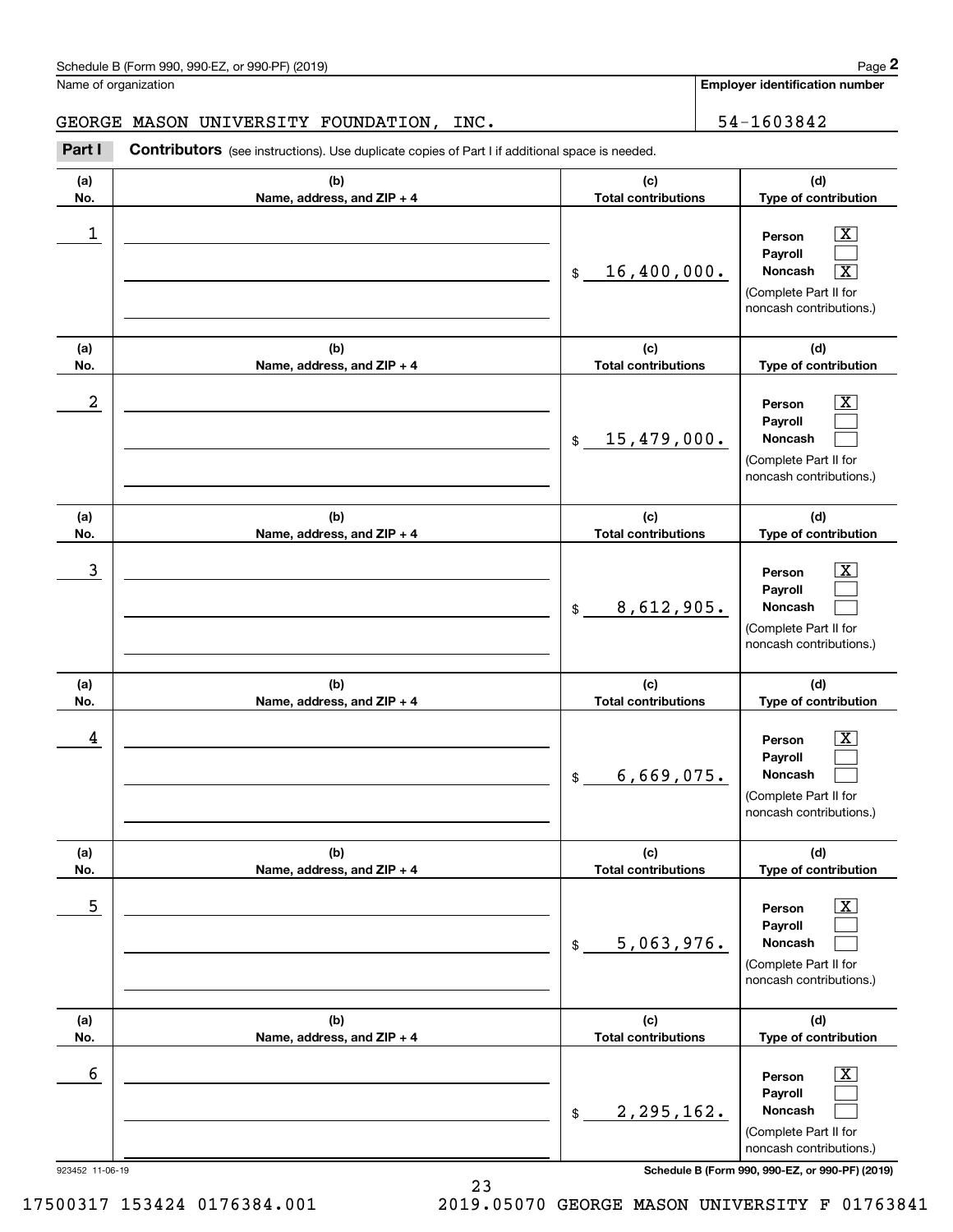### Schedule B (Form 990, 990-EZ, or 990-PF) (2019) **Page 2** and the state of the state of the state of the state of the state of the state of the state of the state of the state of the state of the state of the state of the s

Name of organization

**Employer identification number**

### GEORGE MASON UNIVERSITY FOUNDATION, INC.  $\vert$  54-1603842

**(a)No.(b)Name, address, and ZIP + 4 (c)Total contributions (d)Type of contribution PersonPayrollNoncash (a)No.(b)Name, address, and ZIP + 4 (c)Total contributions (d)Type of contribution PersonPayrollNoncash (a)No.(b)Name, address, and ZIP + 4 (c)Total contributions (d)Type of contribution PersonPayrollNoncash (a) No.(b) Name, address, and ZIP + 4 (c) Total contributions (d) Type of contribution PersonPayrollNoncash (a) No.(b) Name, address, and ZIP + 4 (c) Total contributions (d) Type of contribution PersonPayrollNoncash(a) No.(b)Name, address, and ZIP + 4 (c) Total contributions (d)Type of contribution PersonPayrollNoncash** Contributors (see instructions). Use duplicate copies of Part I if additional space is needed. \$(Complete Part II for noncash contributions.) \$(Complete Part II for noncash contributions.) \$(Complete Part II for noncash contributions.) \$(Complete Part II for noncash contributions.) \$(Complete Part II for noncash contributions.) \$(Complete Part II for noncash contributions.) Chedule B (Form 990, 990-EZ, or 990-PF) (2019)<br>Iame of organization<br>**2Part I 2Part I Contributors** (see instructions). Use duplicate copies of Part I if additional space is needed.  $|X|$  $\mathcal{L}^{\text{max}}$  $\mathcal{L}^{\text{max}}$  $\mathcal{L}^{\text{max}}$  $\mathcal{L}^{\text{max}}$  $\mathcal{L}^{\text{max}}$  $\mathcal{L}^{\text{max}}$  $\mathcal{L}^{\text{max}}$  $\mathcal{L}^{\text{max}}$  $\mathcal{L}^{\text{max}}$  $\mathcal{L}^{\text{max}}$  $\mathcal{L}^{\text{max}}$  $\mathcal{L}^{\text{max}}$  $\mathcal{L}^{\text{max}}$  $\mathcal{L}^{\text{max}}$  $\mathcal{L}^{\text{max}}$  $\mathcal{L}^{\text{max}}$  $\mathcal{L}^{\text{max}}$ 7 X 1,999,786.

923452 11-06-19 **Schedule B (Form 990, 990-EZ, or 990-PF) (2019)**

24 17500317 153424 0176384.001 2019.05070 GEORGE MASON UNIVERSITY F 01763841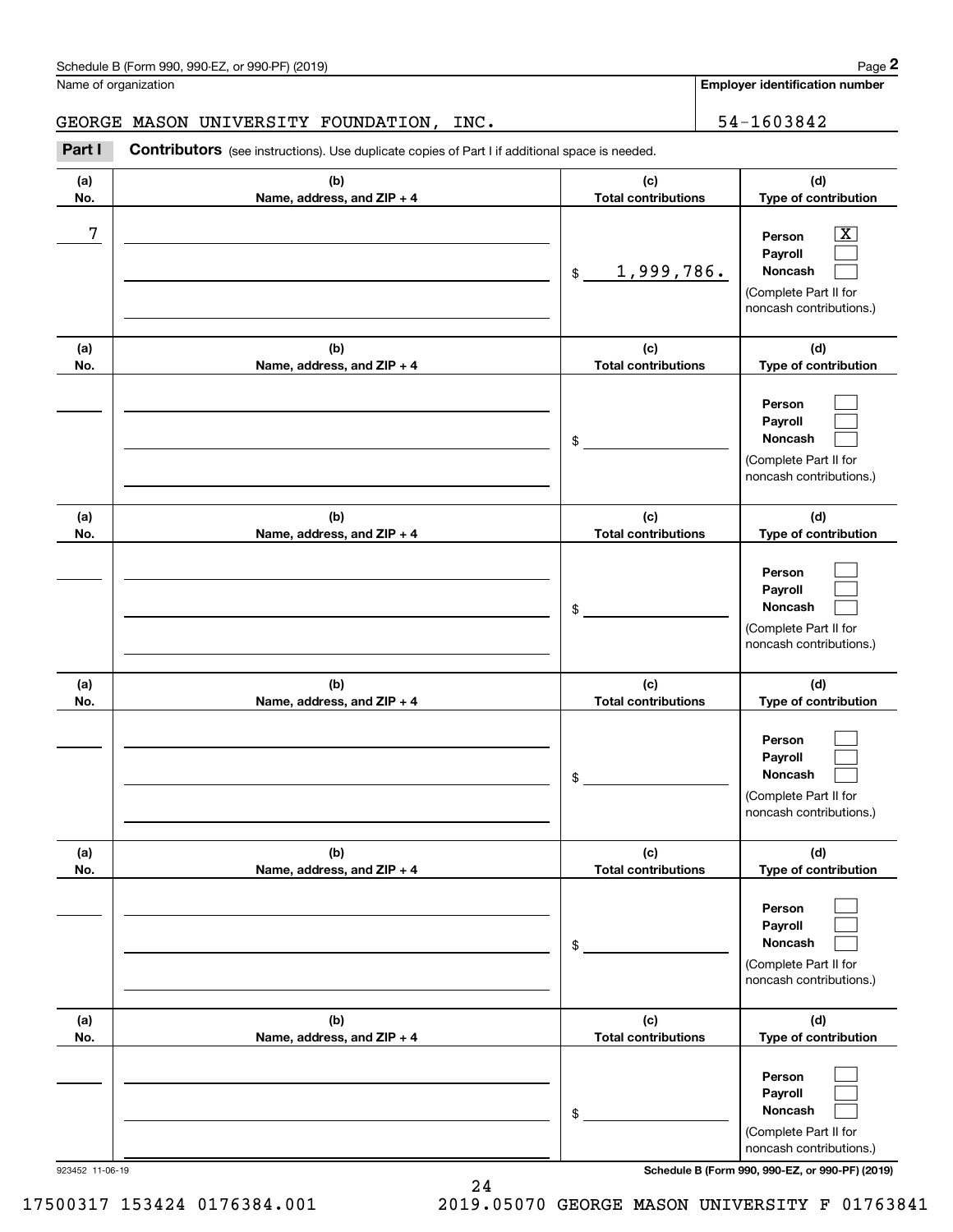|                              | Schedule B (Form 990, 990-EZ, or 990-PF) (2019)<br>Name of organization                             |                                                 | Page 3<br><b>Employer identification number</b> |
|------------------------------|-----------------------------------------------------------------------------------------------------|-------------------------------------------------|-------------------------------------------------|
|                              | GEORGE MASON UNIVERSITY FOUNDATION, INC.                                                            |                                                 | 54-1603842                                      |
| Part II                      | Noncash Property (see instructions). Use duplicate copies of Part II if additional space is needed. |                                                 |                                                 |
| (a)<br>No.<br>from<br>Part I | (b)<br>Description of noncash property given                                                        | (c)<br>FMV (or estimate)<br>(See instructions.) | (d)<br>Date received                            |
| 1                            | ACADEMIC LICENSES                                                                                   |                                                 |                                                 |
|                              |                                                                                                     | 16,400,000.<br>$$\mathbb{S}$$                   | 06/30/20                                        |
| (a)<br>No.<br>from<br>Part I | (b)<br>Description of noncash property given                                                        | (c)<br>FMV (or estimate)<br>(See instructions.) | (d)<br>Date received                            |
|                              |                                                                                                     | \$                                              |                                                 |
| (a)<br>No.<br>from<br>Part I | (b)<br>Description of noncash property given                                                        | (c)<br>FMV (or estimate)<br>(See instructions.) | (d)<br>Date received                            |
|                              |                                                                                                     | \$                                              |                                                 |
| (a)<br>No.<br>from<br>Part I | (b)<br>Description of noncash property given                                                        | (c)<br>FMV (or estimate)<br>(See instructions.) | (d)<br>Date received                            |
|                              |                                                                                                     | \$                                              |                                                 |
| (a)<br>No.<br>from<br>Part I | (b)<br>Description of noncash property given                                                        | (c)<br>FMV (or estimate)<br>(See instructions.) | (d)<br>Date received                            |
|                              |                                                                                                     | \$                                              |                                                 |
| (a)<br>No.<br>from<br>Part I | (b)<br>Description of noncash property given                                                        | (c)<br>FMV (or estimate)<br>(See instructions.) | (d)<br>Date received                            |
|                              |                                                                                                     |                                                 |                                                 |
|                              |                                                                                                     | \$                                              |                                                 |

923453 11-06-19 **Schedule B (Form 990, 990-EZ, or 990-PF) (2019)**

17500317 153424 0176384.001 2019.05070 GEORGE MASON UNIVERSITY F 01763841

25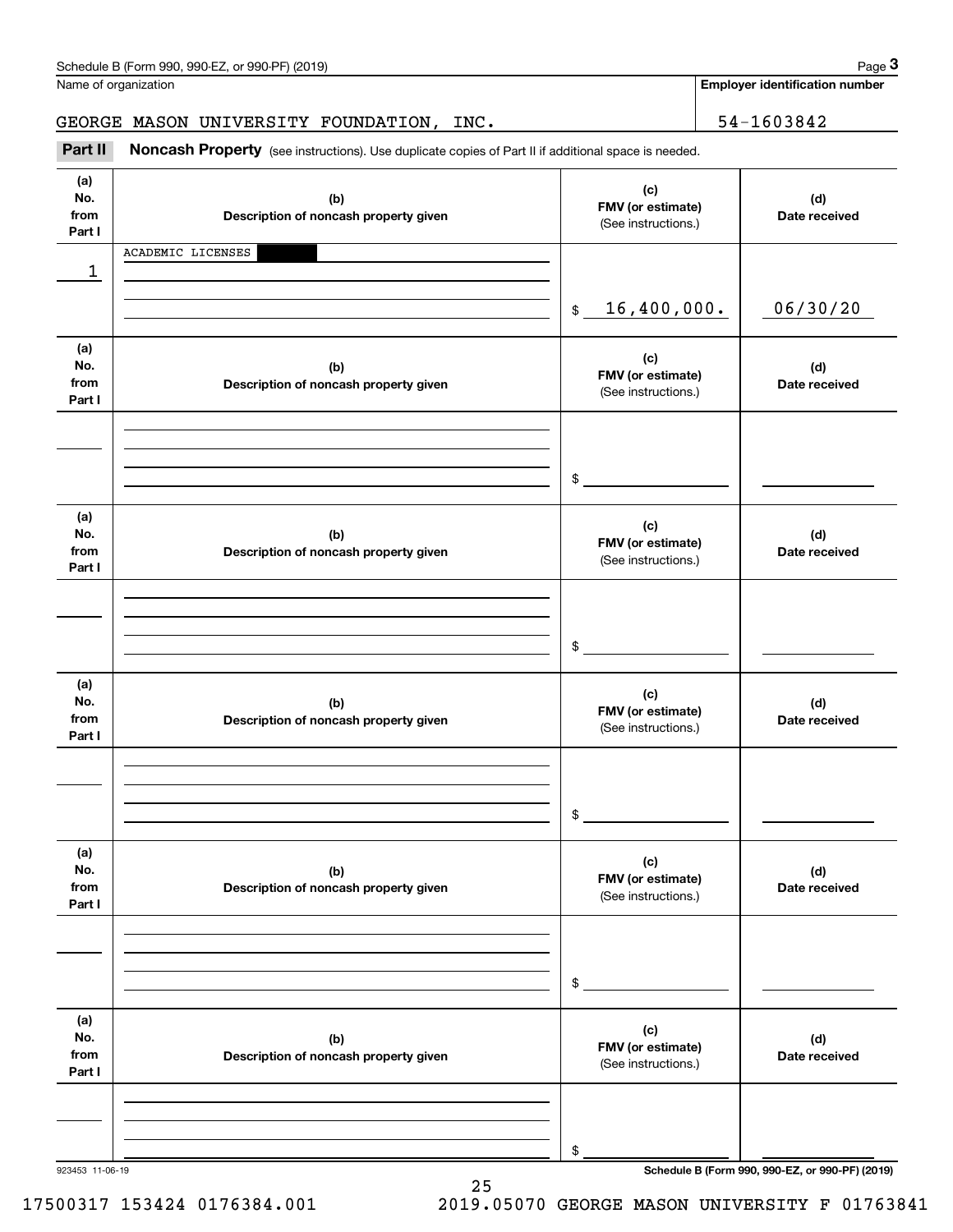|                           | Schedule B (Form 990, 990-EZ, or 990-PF) (2019)                                                                                                                                                                                                                              |                      |                                          | Page 4                                          |  |  |  |
|---------------------------|------------------------------------------------------------------------------------------------------------------------------------------------------------------------------------------------------------------------------------------------------------------------------|----------------------|------------------------------------------|-------------------------------------------------|--|--|--|
|                           | Name of organization                                                                                                                                                                                                                                                         |                      |                                          | <b>Employer identification number</b>           |  |  |  |
|                           | GEORGE MASON UNIVERSITY FOUNDATION, INC.                                                                                                                                                                                                                                     |                      |                                          | 54-1603842                                      |  |  |  |
| Part III                  | Exclusively religious, charitable, etc., contributions to organizations described in section 501(c)(7), (8), or (10) that total more than \$1,000 for the year<br>from any one contributor. Complete columns (a) through (e) and the following line entry. For organizations |                      |                                          |                                                 |  |  |  |
|                           | completing Part III, enter the total of exclusively religious, charitable, etc., contributions of \$1,000 or less for the year. (Enter this info. once.) $\blacktriangleright$ \$<br>Use duplicate copies of Part III if additional space is needed.                         |                      |                                          |                                                 |  |  |  |
| (a) No.                   |                                                                                                                                                                                                                                                                              |                      |                                          |                                                 |  |  |  |
| from<br>Part I            | (b) Purpose of gift                                                                                                                                                                                                                                                          | (c) Use of gift      |                                          | (d) Description of how gift is held             |  |  |  |
|                           |                                                                                                                                                                                                                                                                              |                      |                                          |                                                 |  |  |  |
|                           |                                                                                                                                                                                                                                                                              |                      |                                          |                                                 |  |  |  |
|                           |                                                                                                                                                                                                                                                                              |                      |                                          |                                                 |  |  |  |
|                           |                                                                                                                                                                                                                                                                              | (e) Transfer of gift |                                          |                                                 |  |  |  |
|                           | Transferee's name, address, and ZIP + 4                                                                                                                                                                                                                                      |                      |                                          | Relationship of transferor to transferee        |  |  |  |
|                           |                                                                                                                                                                                                                                                                              |                      |                                          |                                                 |  |  |  |
|                           |                                                                                                                                                                                                                                                                              |                      |                                          |                                                 |  |  |  |
|                           |                                                                                                                                                                                                                                                                              |                      |                                          |                                                 |  |  |  |
| (a) No.<br>from<br>Part I | (b) Purpose of gift                                                                                                                                                                                                                                                          | (c) Use of gift      |                                          | (d) Description of how gift is held             |  |  |  |
|                           |                                                                                                                                                                                                                                                                              |                      |                                          |                                                 |  |  |  |
|                           |                                                                                                                                                                                                                                                                              |                      |                                          |                                                 |  |  |  |
|                           |                                                                                                                                                                                                                                                                              |                      |                                          |                                                 |  |  |  |
|                           |                                                                                                                                                                                                                                                                              | (e) Transfer of gift |                                          |                                                 |  |  |  |
|                           |                                                                                                                                                                                                                                                                              |                      | Relationship of transferor to transferee |                                                 |  |  |  |
|                           | Transferee's name, address, and ZIP + 4                                                                                                                                                                                                                                      |                      |                                          |                                                 |  |  |  |
|                           |                                                                                                                                                                                                                                                                              |                      |                                          |                                                 |  |  |  |
|                           |                                                                                                                                                                                                                                                                              |                      |                                          |                                                 |  |  |  |
| (a) No.<br>from           | (b) Purpose of gift                                                                                                                                                                                                                                                          | (c) Use of gift      |                                          | (d) Description of how gift is held             |  |  |  |
| Part I                    |                                                                                                                                                                                                                                                                              |                      |                                          |                                                 |  |  |  |
|                           |                                                                                                                                                                                                                                                                              |                      |                                          |                                                 |  |  |  |
|                           |                                                                                                                                                                                                                                                                              |                      |                                          |                                                 |  |  |  |
|                           | (e) Transfer of gift                                                                                                                                                                                                                                                         |                      |                                          |                                                 |  |  |  |
|                           |                                                                                                                                                                                                                                                                              |                      |                                          |                                                 |  |  |  |
|                           | Transferee's name, address, and $ZIP + 4$                                                                                                                                                                                                                                    |                      |                                          | Relationship of transferor to transferee        |  |  |  |
|                           |                                                                                                                                                                                                                                                                              |                      |                                          |                                                 |  |  |  |
|                           |                                                                                                                                                                                                                                                                              |                      |                                          |                                                 |  |  |  |
| (a) No.<br>from           |                                                                                                                                                                                                                                                                              |                      |                                          |                                                 |  |  |  |
| Part I                    | (b) Purpose of gift                                                                                                                                                                                                                                                          | (c) Use of gift      |                                          | (d) Description of how gift is held             |  |  |  |
|                           |                                                                                                                                                                                                                                                                              |                      |                                          |                                                 |  |  |  |
|                           |                                                                                                                                                                                                                                                                              |                      |                                          |                                                 |  |  |  |
|                           |                                                                                                                                                                                                                                                                              |                      |                                          |                                                 |  |  |  |
|                           |                                                                                                                                                                                                                                                                              | (e) Transfer of gift |                                          |                                                 |  |  |  |
|                           | Transferee's name, address, and $ZIP + 4$                                                                                                                                                                                                                                    |                      |                                          | Relationship of transferor to transferee        |  |  |  |
|                           |                                                                                                                                                                                                                                                                              |                      |                                          |                                                 |  |  |  |
|                           |                                                                                                                                                                                                                                                                              |                      |                                          |                                                 |  |  |  |
|                           |                                                                                                                                                                                                                                                                              |                      |                                          |                                                 |  |  |  |
| 923454 11-06-19           |                                                                                                                                                                                                                                                                              | 26                   |                                          | Schedule B (Form 990, 990-EZ, or 990-PF) (2019) |  |  |  |

17500317 153424 0176384.001 2019.05070 GEORGE MASON UNIVERSITY F 01763841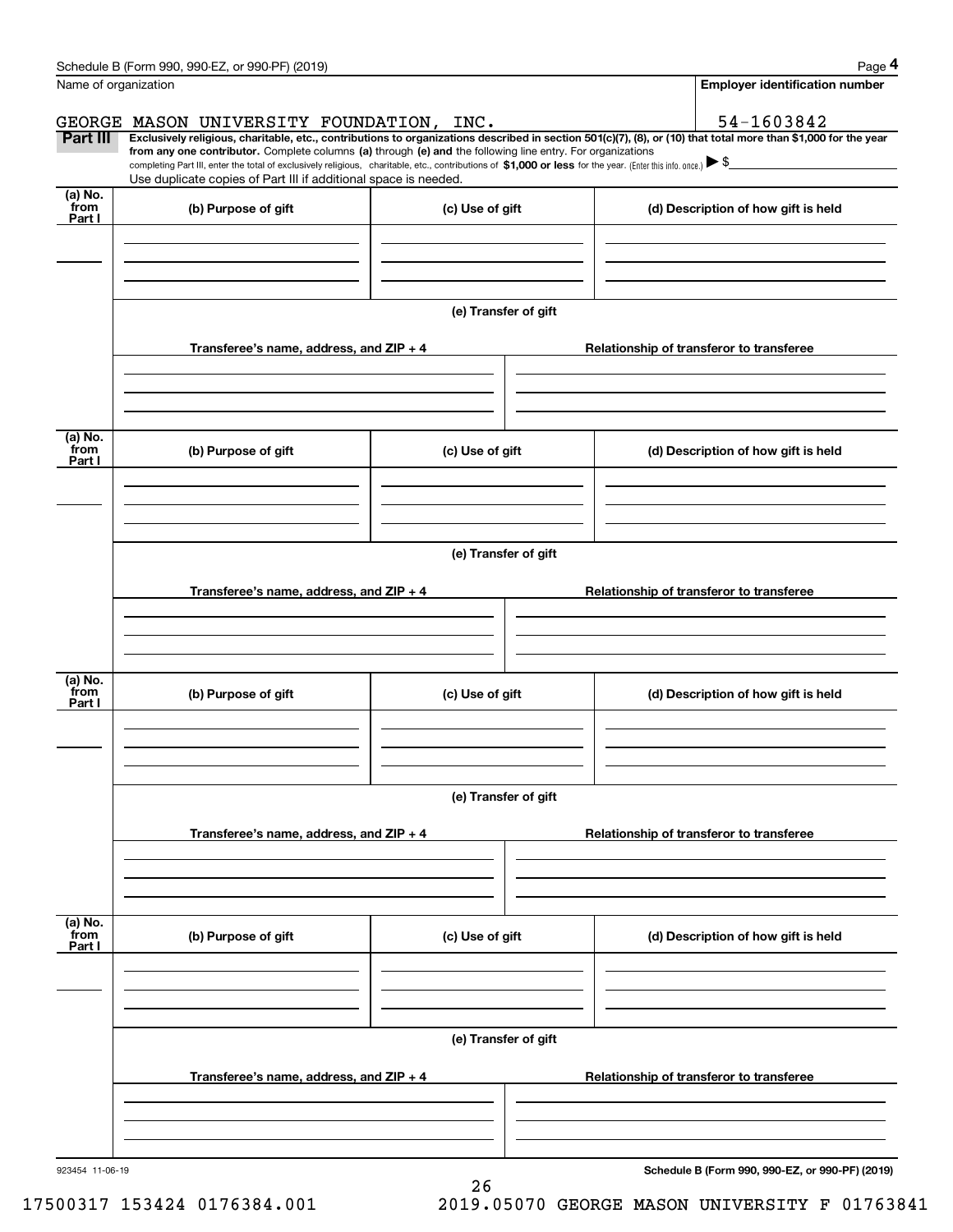| <b>Political Campaign and Lobbying Activities</b><br><b>SCHEDULE C</b> |                                                                               |                                                                                                                                                  |           | OMB No. 1545-0047                                                           |                          |                                                                                                                                                             |
|------------------------------------------------------------------------|-------------------------------------------------------------------------------|--------------------------------------------------------------------------------------------------------------------------------------------------|-----------|-----------------------------------------------------------------------------|--------------------------|-------------------------------------------------------------------------------------------------------------------------------------------------------------|
| (Form 990 or 990-EZ)                                                   | For Organizations Exempt From Income Tax Under section 501(c) and section 527 |                                                                                                                                                  |           |                                                                             |                          |                                                                                                                                                             |
|                                                                        |                                                                               | Complete if the organization is described below. Attach to Form 990 or Form 990-EZ.                                                              |           |                                                                             |                          | <b>Open to Public</b>                                                                                                                                       |
| Department of the Treasury<br>Internal Revenue Service                 |                                                                               | Go to www.irs.gov/Form990 for instructions and the latest information.                                                                           |           |                                                                             |                          | Inspection                                                                                                                                                  |
|                                                                        |                                                                               | If the organization answered "Yes," on Form 990, Part IV, line 3, or Form 990-EZ, Part V, line 46 (Political Campaign Activities), then          |           |                                                                             |                          |                                                                                                                                                             |
|                                                                        |                                                                               | • Section 501(c)(3) organizations: Complete Parts I-A and B. Do not complete Part I-C.                                                           |           |                                                                             |                          |                                                                                                                                                             |
|                                                                        |                                                                               | • Section 501(c) (other than section 501(c)(3)) organizations: Complete Parts I-A and C below. Do not complete Part I-B.                         |           |                                                                             |                          |                                                                                                                                                             |
| • Section 527 organizations: Complete Part I-A only.                   |                                                                               |                                                                                                                                                  |           |                                                                             |                          |                                                                                                                                                             |
|                                                                        |                                                                               | If the organization answered "Yes," on Form 990, Part IV, line 4, or Form 990-EZ, Part VI, line 47 (Lobbying Activities), then                   |           |                                                                             |                          |                                                                                                                                                             |
|                                                                        |                                                                               | • Section 501(c)(3) organizations that have filed Form 5768 (election under section 501(h)): Complete Part II-A. Do not complete Part II-B.      |           |                                                                             |                          |                                                                                                                                                             |
|                                                                        |                                                                               | • Section 501(c)(3) organizations that have NOT filed Form 5768 (election under section 501(h)): Complete Part II-B. Do not complete Part II-A.  |           |                                                                             |                          |                                                                                                                                                             |
|                                                                        |                                                                               | If the organization answered "Yes," on Form 990, Part IV, line 5 (Proxy Tax) (see separate instructions) or Form 990-EZ, Part V, line 35c (Proxy |           |                                                                             |                          |                                                                                                                                                             |
| Tax) (see separate instructions), then                                 |                                                                               |                                                                                                                                                  |           |                                                                             |                          |                                                                                                                                                             |
| Name of organization                                                   |                                                                               | • Section 501(c)(4), (5), or (6) organizations: Complete Part III.                                                                               |           |                                                                             |                          | <b>Employer identification number</b>                                                                                                                       |
|                                                                        |                                                                               | GEORGE MASON UNIVERSITY FOUNDATION, INC.                                                                                                         |           |                                                                             |                          | 54-1603842                                                                                                                                                  |
| Part I-A                                                               |                                                                               | Complete if the organization is exempt under section 501(c) or is a section 527 organization.                                                    |           |                                                                             |                          |                                                                                                                                                             |
|                                                                        |                                                                               |                                                                                                                                                  |           |                                                                             |                          |                                                                                                                                                             |
|                                                                        |                                                                               | 1 Provide a description of the organization's direct and indirect political campaign activities in Part IV.                                      |           |                                                                             |                          |                                                                                                                                                             |
| Political campaign activity expenditures<br>2                          |                                                                               |                                                                                                                                                  |           |                                                                             | $\blacktriangleright$ \$ |                                                                                                                                                             |
| Volunteer hours for political campaign activities<br>З                 |                                                                               |                                                                                                                                                  |           |                                                                             |                          |                                                                                                                                                             |
|                                                                        |                                                                               |                                                                                                                                                  |           |                                                                             |                          |                                                                                                                                                             |
| Part I-B                                                               |                                                                               | Complete if the organization is exempt under section 501(c)(3).                                                                                  |           |                                                                             |                          |                                                                                                                                                             |
|                                                                        |                                                                               | 1 Enter the amount of any excise tax incurred by the organization under section 4955                                                             |           |                                                                             | $\blacktriangleright$ \$ |                                                                                                                                                             |
| 2                                                                      |                                                                               | Enter the amount of any excise tax incurred by organization managers under section 4955                                                          |           | $\begin{array}{c}\n\bullet \\ \bullet \\ \bullet \\ \bullet\n\end{array}$   |                          |                                                                                                                                                             |
| з                                                                      |                                                                               |                                                                                                                                                  |           |                                                                             |                          | Yes<br>No                                                                                                                                                   |
|                                                                        |                                                                               |                                                                                                                                                  |           |                                                                             |                          | Yes<br>No                                                                                                                                                   |
| <b>b</b> If "Yes," describe in Part IV.                                |                                                                               | Part I-C   Complete if the organization is exempt under section 501(c), except section 501(c)(3).                                                |           |                                                                             |                          |                                                                                                                                                             |
|                                                                        |                                                                               |                                                                                                                                                  |           |                                                                             |                          |                                                                                                                                                             |
|                                                                        |                                                                               | 1 Enter the amount directly expended by the filing organization for section 527 exempt function activities                                       |           |                                                                             | $\blacktriangleright$ \$ |                                                                                                                                                             |
| exempt function activities                                             |                                                                               | 2 Enter the amount of the filing organization's funds contributed to other organizations for section 527                                         |           |                                                                             | $\blacktriangleright$ \$ |                                                                                                                                                             |
|                                                                        |                                                                               | 3 Total exempt function expenditures. Add lines 1 and 2. Enter here and on Form 1120-POL,                                                        |           |                                                                             |                          |                                                                                                                                                             |
|                                                                        |                                                                               |                                                                                                                                                  |           |                                                                             | $\blacktriangleright$ \$ |                                                                                                                                                             |
|                                                                        |                                                                               |                                                                                                                                                  |           |                                                                             |                          | Yes<br><b>No</b>                                                                                                                                            |
| 5                                                                      |                                                                               | Enter the names, addresses and employer identification number (EIN) of all section 527 political organizations to which the filing organization  |           |                                                                             |                          |                                                                                                                                                             |
|                                                                        |                                                                               | made payments. For each organization listed, enter the amount paid from the filing organization's funds. Also enter the amount of political      |           |                                                                             |                          |                                                                                                                                                             |
|                                                                        |                                                                               | contributions received that were promptly and directly delivered to a separate political organization, such as a separate segregated fund or a   |           |                                                                             |                          |                                                                                                                                                             |
|                                                                        |                                                                               | political action committee (PAC). If additional space is needed, provide information in Part IV.                                                 |           |                                                                             |                          |                                                                                                                                                             |
| (a) Name                                                               |                                                                               | (b) Address                                                                                                                                      | $(c)$ EIN | (d) Amount paid from<br>filing organization's<br>funds. If none, enter -0-. |                          | (e) Amount of political<br>contributions received and<br>promptly and directly<br>delivered to a separate<br>political organization.<br>If none, enter -0-. |
|                                                                        |                                                                               |                                                                                                                                                  |           |                                                                             |                          |                                                                                                                                                             |
|                                                                        |                                                                               |                                                                                                                                                  |           |                                                                             |                          |                                                                                                                                                             |
|                                                                        |                                                                               |                                                                                                                                                  |           |                                                                             |                          |                                                                                                                                                             |
|                                                                        |                                                                               |                                                                                                                                                  |           |                                                                             |                          |                                                                                                                                                             |
|                                                                        |                                                                               |                                                                                                                                                  |           |                                                                             |                          |                                                                                                                                                             |
|                                                                        |                                                                               |                                                                                                                                                  |           |                                                                             |                          |                                                                                                                                                             |
|                                                                        |                                                                               |                                                                                                                                                  |           |                                                                             |                          |                                                                                                                                                             |
|                                                                        |                                                                               |                                                                                                                                                  |           |                                                                             |                          |                                                                                                                                                             |
|                                                                        |                                                                               |                                                                                                                                                  |           |                                                                             |                          |                                                                                                                                                             |
|                                                                        |                                                                               |                                                                                                                                                  |           |                                                                             |                          |                                                                                                                                                             |

**For Paperwork Reduction Act Notice, see the Instructions for Form 990 or 990-EZ. Schedule C (Form 990 or 990-EZ) 2019** LHA

932041 11-26-19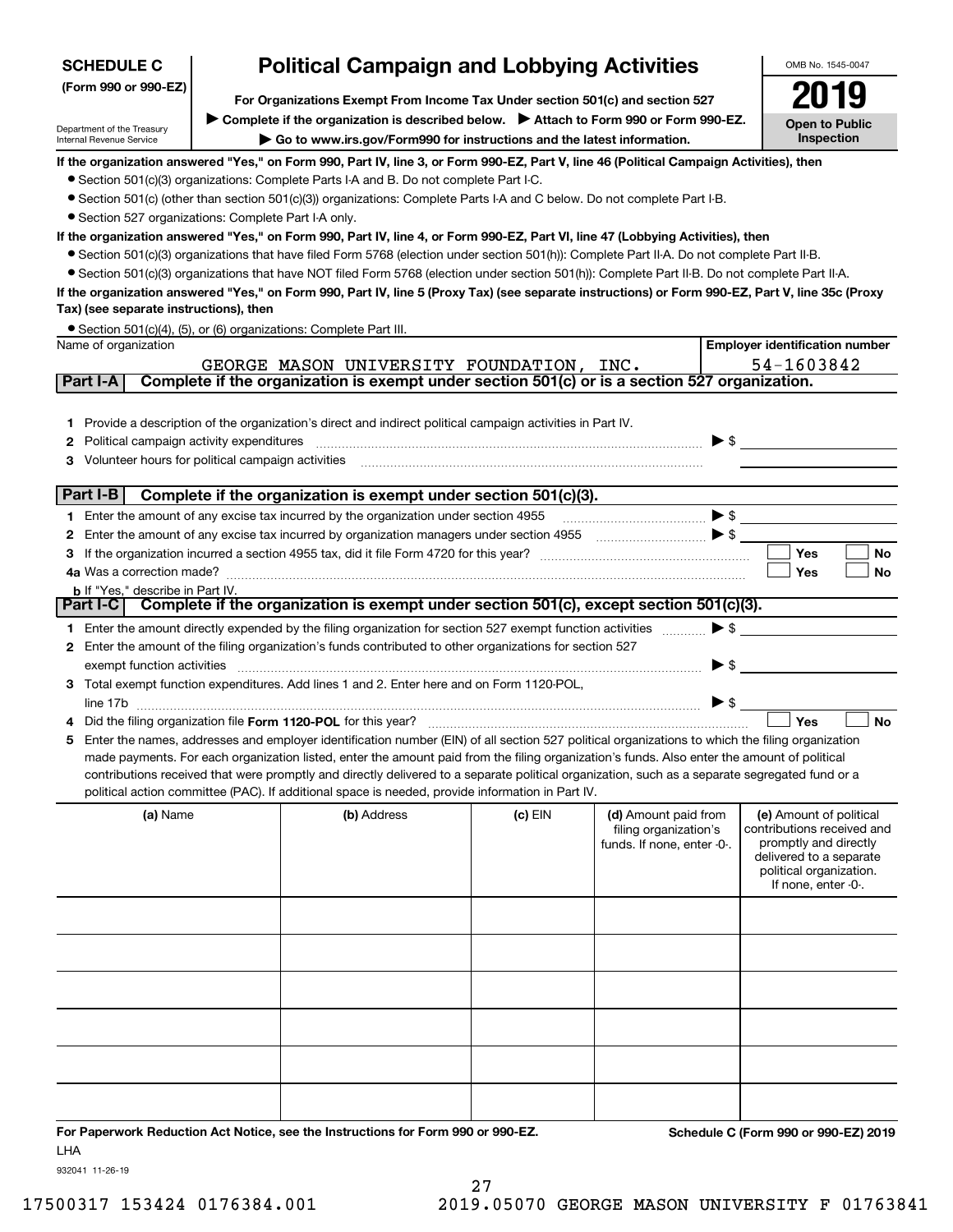| Schedule C (Form 990 or 990-EZ) 2019 GEORGE MASON UNIVERSITY FOUNDATION, INC 54-1603842 Page 2<br>Complete if the organization is exempt under section 501(c)(3) and filed Form 5768 (election under<br>Part II-A<br>section 501(h)). |                                                                                                                 |                                        |                                                                                                                                   |                            |                                        |                                |                  |
|---------------------------------------------------------------------------------------------------------------------------------------------------------------------------------------------------------------------------------------|-----------------------------------------------------------------------------------------------------------------|----------------------------------------|-----------------------------------------------------------------------------------------------------------------------------------|----------------------------|----------------------------------------|--------------------------------|------------------|
| A Check $\blacktriangleright$                                                                                                                                                                                                         |                                                                                                                 |                                        | if the filing organization belongs to an affiliated group (and list in Part IV each affiliated group member's name, address, EIN, |                            |                                        |                                |                  |
| expenses, and share of excess lobbying expenditures).                                                                                                                                                                                 |                                                                                                                 |                                        |                                                                                                                                   |                            |                                        |                                |                  |
| <b>B</b> Check $\blacktriangleright$                                                                                                                                                                                                  |                                                                                                                 |                                        | if the filing organization checked box A and "limited control" provisions apply.                                                  |                            |                                        |                                |                  |
|                                                                                                                                                                                                                                       |                                                                                                                 | <b>Limits on Lobbying Expenditures</b> | (The term "expenditures" means amounts paid or incurred.)                                                                         |                            | (a) Filing<br>organization's<br>totals | (b) Affiliated group<br>totals |                  |
|                                                                                                                                                                                                                                       | 1a Total lobbying expenditures to influence public opinion (grassroots lobbying)                                |                                        |                                                                                                                                   |                            |                                        |                                |                  |
| <b>b</b> Total lobbying expenditures to influence a legislative body (direct lobbying)                                                                                                                                                | 0.<br>41,196.                                                                                                   |                                        | $0$ .<br>0.                                                                                                                       |                            |                                        |                                |                  |
|                                                                                                                                                                                                                                       |                                                                                                                 |                                        |                                                                                                                                   |                            | 41,196.                                |                                | $0$ .            |
| d Other exempt purpose expenditures                                                                                                                                                                                                   |                                                                                                                 |                                        |                                                                                                                                   |                            | 106599610.                             |                                | $0$ .            |
| e Total exempt purpose expenditures (add lines 1c and 1d)                                                                                                                                                                             |                                                                                                                 |                                        |                                                                                                                                   |                            | 106640806.                             |                                | $\mathbf 0$ .    |
| f Lobbying nontaxable amount. Enter the amount from the following table in both columns.                                                                                                                                              |                                                                                                                 |                                        |                                                                                                                                   |                            | 1,000,000.                             |                                | $\overline{0}$ . |
| If the amount on line 1e, column $(a)$ or $(b)$ is:                                                                                                                                                                                   |                                                                                                                 |                                        | The lobbying nontaxable amount is:                                                                                                |                            |                                        |                                |                  |
| Not over \$500,000                                                                                                                                                                                                                    |                                                                                                                 |                                        | 20% of the amount on line 1e.                                                                                                     |                            |                                        |                                |                  |
| Over \$500,000 but not over \$1,000,000                                                                                                                                                                                               |                                                                                                                 |                                        | \$100,000 plus 15% of the excess over \$500,000.                                                                                  |                            |                                        |                                |                  |
|                                                                                                                                                                                                                                       |                                                                                                                 |                                        |                                                                                                                                   |                            |                                        |                                |                  |
|                                                                                                                                                                                                                                       | Over \$1,000,000 but not over \$1,500,000<br>\$175,000 plus 10% of the excess over \$1,000,000.                 |                                        |                                                                                                                                   |                            |                                        |                                |                  |
| Over \$17,000,000                                                                                                                                                                                                                     | Over \$1,500,000 but not over \$17,000,000<br>\$225,000 plus 5% of the excess over \$1,500,000.<br>\$1,000,000. |                                        |                                                                                                                                   |                            |                                        |                                |                  |
|                                                                                                                                                                                                                                       |                                                                                                                 |                                        |                                                                                                                                   |                            |                                        |                                |                  |
| g Grassroots nontaxable amount (enter 25% of line 1f)                                                                                                                                                                                 |                                                                                                                 |                                        |                                                                                                                                   |                            | 250,000.                               |                                | $0$ .            |
|                                                                                                                                                                                                                                       |                                                                                                                 |                                        |                                                                                                                                   |                            | 0.                                     |                                |                  |
| h Subtract line 1g from line 1a. If zero or less, enter -0-<br>i Subtract line 1f from line 1c. If zero or less, enter -0-                                                                                                            |                                                                                                                 |                                        |                                                                                                                                   |                            | 0.                                     |                                |                  |
| If there is an amount other than zero on either line 1h or line 1i, did the organization file Form 4720                                                                                                                               |                                                                                                                 |                                        |                                                                                                                                   |                            |                                        |                                |                  |
| reporting section 4911 tax for this year?                                                                                                                                                                                             |                                                                                                                 |                                        |                                                                                                                                   |                            |                                        | Yes                            | No               |
| (Some organizations that made a section 501(h) election do not have to complete all of the five columns below.                                                                                                                        |                                                                                                                 |                                        | 4-Year Averaging Period Under Section 501(h)<br>See the separate instructions for lines 2a through 2f.)                           |                            |                                        |                                |                  |
|                                                                                                                                                                                                                                       |                                                                                                                 |                                        | Lobbying Expenditures During 4-Year Averaging Period                                                                              |                            |                                        |                                |                  |
| Calendar year<br>(or fiscal year beginning in)                                                                                                                                                                                        |                                                                                                                 | (a) $2016$                             | (b) $2017$                                                                                                                        | $(c)$ 2018                 | $(d)$ 2019                             | (e) Total                      |                  |
| 2a Lobbying nontaxable amount                                                                                                                                                                                                         |                                                                                                                 |                                        |                                                                                                                                   | $1,000,000.$ $ 1,000,000.$ | $1,000,000.$ 3,000,000.                |                                |                  |
| <b>b</b> Lobbying ceiling amount<br>(150% of line 2a, column(e))                                                                                                                                                                      |                                                                                                                 |                                        |                                                                                                                                   |                            |                                        | 4,500,000.                     |                  |
| c Total lobbying expenditures                                                                                                                                                                                                         |                                                                                                                 |                                        | 1,794.                                                                                                                            | 102,745.                   | 41,196.                                | 145,735.                       |                  |
| d Grassroots nontaxable amount                                                                                                                                                                                                        |                                                                                                                 |                                        | 250,000.                                                                                                                          | 250,000.                   | 250,000.                               | 750,000.                       |                  |
| e Grassroots ceiling amount<br>(150% of line 2d, column (e))                                                                                                                                                                          |                                                                                                                 |                                        |                                                                                                                                   |                            |                                        | 1,125,000.                     |                  |
|                                                                                                                                                                                                                                       |                                                                                                                 |                                        |                                                                                                                                   |                            |                                        |                                |                  |

**Schedule C (Form 990 or 990-EZ) 2019**

932042 11-26-19

**f** Grassroots lobbying expenditures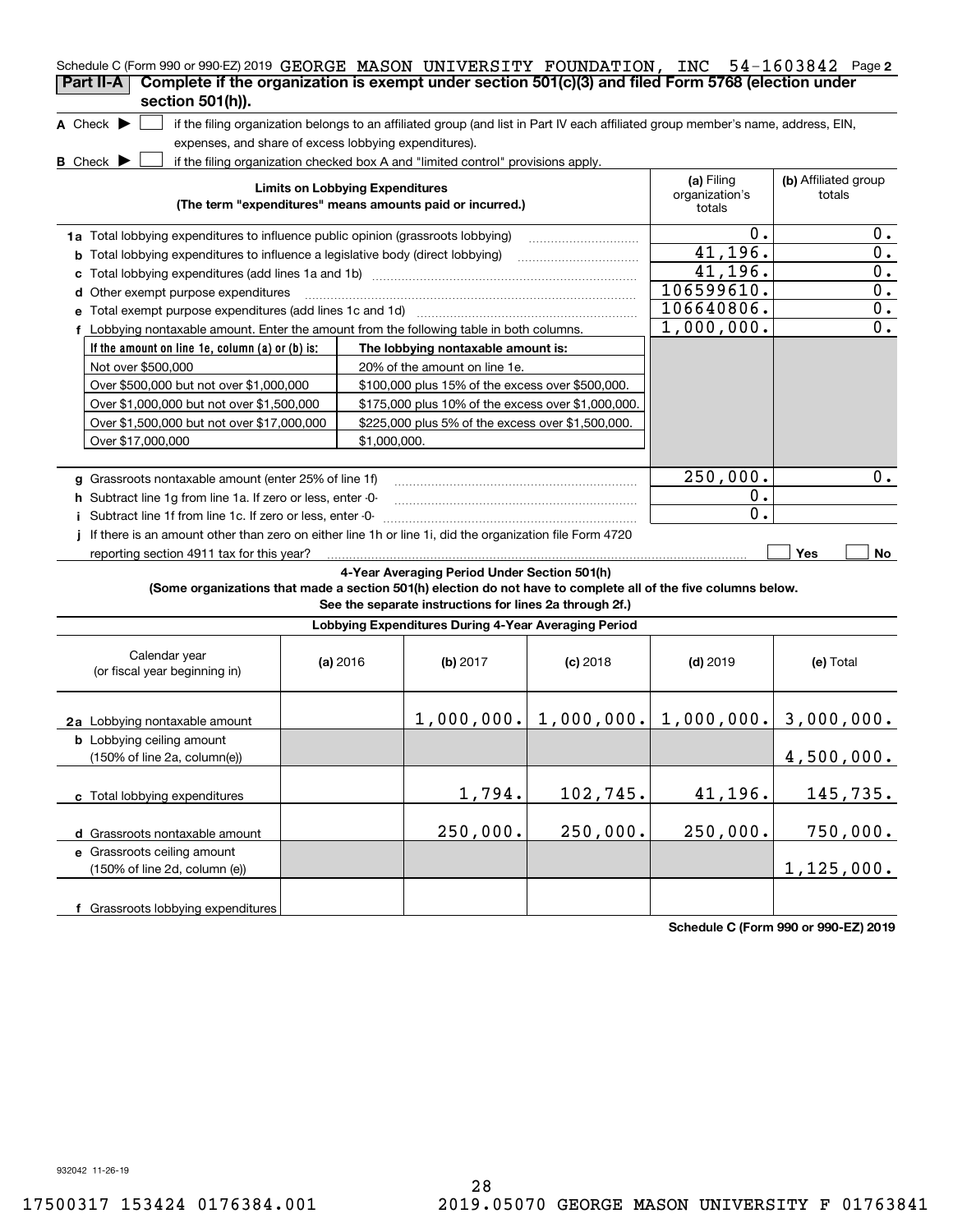### Schedule C (Form 990 or 990-EZ) 2019 GEORGE MASON UNIVERSITY FOUNDATION, INC 54-1603842 Page 3 **Part II-B Complete if the organization is exempt under section 501(c)(3) and has NOT filed Form 5768 (election under section 501(h)).**

| For each "Yes" response on lines 1a through 1i below, provide in Part IV a detailed description                                                                                                                                                                                                                                              |     | (a)          | (b)    |    |
|----------------------------------------------------------------------------------------------------------------------------------------------------------------------------------------------------------------------------------------------------------------------------------------------------------------------------------------------|-----|--------------|--------|----|
| of the lobbying activity.                                                                                                                                                                                                                                                                                                                    | Yes | No.          | Amount |    |
| During the year, did the filing organization attempt to influence foreign, national, state, or<br>1                                                                                                                                                                                                                                          |     |              |        |    |
| local legislation, including any attempt to influence public opinion on a legislative matter                                                                                                                                                                                                                                                 |     |              |        |    |
| or referendum, through the use of:                                                                                                                                                                                                                                                                                                           |     |              |        |    |
|                                                                                                                                                                                                                                                                                                                                              |     |              |        |    |
| <b>b</b> Paid staff or management (include compensation in expenses reported on lines 1c through 1i)?                                                                                                                                                                                                                                        |     |              |        |    |
|                                                                                                                                                                                                                                                                                                                                              |     |              |        |    |
|                                                                                                                                                                                                                                                                                                                                              |     |              |        |    |
| e Publications, or published or broadcast statements?                                                                                                                                                                                                                                                                                        |     |              |        |    |
| f Grants to other organizations for lobbying purposes?                                                                                                                                                                                                                                                                                       |     |              |        |    |
| Direct contact with legislators, their staffs, government officials, or a legislative body?<br>g<br>.<br>h Rallies, demonstrations, seminars, conventions, speeches, lectures, or any similar means?                                                                                                                                         |     |              |        |    |
| <i>i</i> Other activities?                                                                                                                                                                                                                                                                                                                   |     |              |        |    |
|                                                                                                                                                                                                                                                                                                                                              |     |              |        |    |
| 2a Did the activities in line 1 cause the organization to be not described in section 501(c)(3)?                                                                                                                                                                                                                                             |     |              |        |    |
|                                                                                                                                                                                                                                                                                                                                              |     |              |        |    |
| c If "Yes," enter the amount of any tax incurred by organization managers under section 4912                                                                                                                                                                                                                                                 |     |              |        |    |
| d If the filing organization incurred a section 4912 tax, did it file Form 4720 for this year?                                                                                                                                                                                                                                               |     |              |        |    |
| Complete if the organization is exempt under section 501(c)(4), section 501(c)(5), or section<br> Part III-A                                                                                                                                                                                                                                 |     |              |        |    |
| $501(c)(6)$ .                                                                                                                                                                                                                                                                                                                                |     |              |        |    |
|                                                                                                                                                                                                                                                                                                                                              |     |              | Yes    | No |
| 1.                                                                                                                                                                                                                                                                                                                                           |     | 1            |        |    |
| 2                                                                                                                                                                                                                                                                                                                                            |     | $\mathbf{2}$ |        |    |
| Did the organization agree to carry over lobbying and political campaign activity expenditures from the prior year?<br>з                                                                                                                                                                                                                     |     | 3            |        |    |
| Complete if the organization is exempt under section 501(c)(4), section 501(c)(5), or section<br> Part III-B                                                                                                                                                                                                                                 |     |              |        |    |
| 501(c)(6) and if either (a) BOTH Part III-A, lines 1 and 2, are answered "No" OR (b) Part III-A, line 3, is<br>answered "Yes."                                                                                                                                                                                                               |     |              |        |    |
|                                                                                                                                                                                                                                                                                                                                              |     |              |        |    |
| Dues, assessments and similar amounts from members [11] matter content to the state of the state of the state of the state of the state of the state of the state of the state of the state of the state of the state of the s<br>1<br>Section 162(e) nondeductible lobbying and political expenditures (do not include amounts of political |     | 1            |        |    |
| 2<br>expenses for which the section 527(f) tax was paid).                                                                                                                                                                                                                                                                                    |     |              |        |    |
|                                                                                                                                                                                                                                                                                                                                              |     | 2a           |        |    |
| <b>b</b> Carryover from last year 2000 minimum construction contracts and construct the construction of the construction of the construction of the construction of the construction of the construction of the construction of the                                                                                                          |     | 2b           |        |    |
| c                                                                                                                                                                                                                                                                                                                                            |     | 2c           |        |    |
| Aggregate amount reported in section 6033(e)(1)(A) notices of nondeductible section 162(e) dues                                                                                                                                                                                                                                              |     | 3            |        |    |
| If notices were sent and the amount on line 2c exceeds the amount on line 3, what portion of the excess<br>4                                                                                                                                                                                                                                 |     |              |        |    |
| does the organization agree to carryover to the reasonable estimate of nondeductible lobbying and political                                                                                                                                                                                                                                  |     |              |        |    |
| expenditure next year?                                                                                                                                                                                                                                                                                                                       |     | 4            |        |    |
| Taxable amount of lobbying and political expenditures (see instructions)<br>5                                                                                                                                                                                                                                                                |     | 5            |        |    |
| <b>Part IV</b><br><b>Supplemental Information</b>                                                                                                                                                                                                                                                                                            |     |              |        |    |
| Provide the descriptions required for Part I-A, line 1; Part I-B, line 4; Part I-C, line 5; Part II-A (affiliated group list); Part II-A, lines 1 and 2 (see                                                                                                                                                                                 |     |              |        |    |
| instructions); and Part II-B, line 1. Also, complete this part for any additional information.                                                                                                                                                                                                                                               |     |              |        |    |
| SCHEDULE C, PART II-A                                                                                                                                                                                                                                                                                                                        |     |              |        |    |
|                                                                                                                                                                                                                                                                                                                                              |     |              |        |    |
| GEORGE MASON UNIVERSITY FOUNDATION, INC. PROVIDED GRANTS<br>THE                                                                                                                                                                                                                                                                              |     | TO           | OTHER  |    |
|                                                                                                                                                                                                                                                                                                                                              |     |              |        |    |
| ORGANIZATIONS FOR PROFESSIONAL SERVICES RELATED TO LOBBYING FOR ISSUES                                                                                                                                                                                                                                                                       |     |              |        | ΙN |
|                                                                                                                                                                                                                                                                                                                                              |     |              |        |    |
| HIGHER EDUCATION.                                                                                                                                                                                                                                                                                                                            |     |              |        |    |

**Schedule C (Form 990 or 990-EZ) 2019**

932043 11-26-19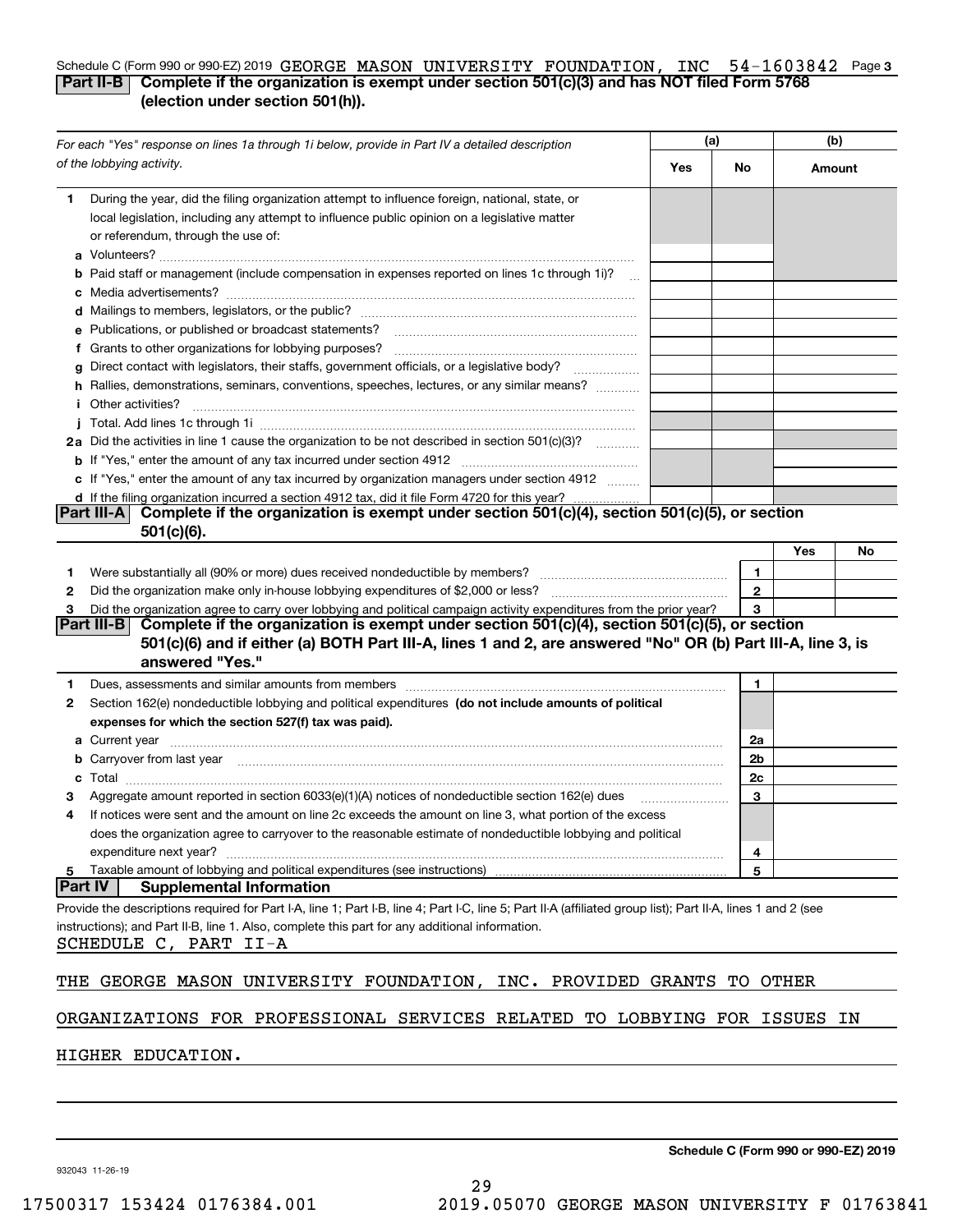| <b>SCHEDULE D</b> |  |
|-------------------|--|
|-------------------|--|

| (Form 990) |  |
|------------|--|
|------------|--|

## **Supplemental Financial Statements**

(Form 990)<br>
Pepartment of the Treasury<br>
Department of the Treasury<br>
Department of the Treasury<br>
Department of the Treasury<br> **Co to www.irs.gov/Form990 for instructions and the latest information.**<br> **Co to www.irs.gov/Form9** 



Department of the Treasury Internal Revenue Service

**Name of the organization Employer identification number**

|        | GEORGE MASON UNIVERSITY FOUNDATION, INC.                                                                                                                                                                                      |                         |                                                    | 54-1603842                      |           |
|--------|-------------------------------------------------------------------------------------------------------------------------------------------------------------------------------------------------------------------------------|-------------------------|----------------------------------------------------|---------------------------------|-----------|
| Part I | Organizations Maintaining Donor Advised Funds or Other Similar Funds or Accounts. Complete if the                                                                                                                             |                         |                                                    |                                 |           |
|        | organization answered "Yes" on Form 990, Part IV, line 6.                                                                                                                                                                     |                         |                                                    |                                 |           |
|        |                                                                                                                                                                                                                               | (a) Donor advised funds |                                                    | (b) Funds and other accounts    |           |
| 1.     |                                                                                                                                                                                                                               |                         |                                                    |                                 |           |
| 2      | Aggregate value of contributions to (during year)                                                                                                                                                                             |                         |                                                    |                                 |           |
| з      |                                                                                                                                                                                                                               |                         |                                                    |                                 |           |
| 4      |                                                                                                                                                                                                                               |                         |                                                    |                                 |           |
| 5      | Did the organization inform all donors and donor advisors in writing that the assets held in donor advised funds                                                                                                              |                         |                                                    |                                 |           |
|        |                                                                                                                                                                                                                               |                         |                                                    | Yes                             | No        |
|        | Did the organization inform all grantees, donors, and donor advisors in writing that grant funds can be used only                                                                                                             |                         |                                                    |                                 |           |
| 6      |                                                                                                                                                                                                                               |                         |                                                    |                                 |           |
|        | for charitable purposes and not for the benefit of the donor or donor advisor, or for any other purpose conferring                                                                                                            |                         |                                                    |                                 |           |
|        | Part II<br>Conservation Easements. Complete if the organization answered "Yes" on Form 990, Part IV, line 7.                                                                                                                  |                         |                                                    | <b>Yes</b>                      | No        |
|        |                                                                                                                                                                                                                               |                         |                                                    |                                 |           |
| 1      | Purpose(s) of conservation easements held by the organization (check all that apply).                                                                                                                                         |                         |                                                    |                                 |           |
|        | Preservation of land for public use (for example, recreation or education)                                                                                                                                                    |                         | Preservation of a historically important land area |                                 |           |
|        | Protection of natural habitat                                                                                                                                                                                                 |                         | Preservation of a certified historic structure     |                                 |           |
|        | Preservation of open space                                                                                                                                                                                                    |                         |                                                    |                                 |           |
| 2      | Complete lines 2a through 2d if the organization held a qualified conservation contribution in the form of a conservation easement on the last                                                                                |                         |                                                    |                                 |           |
|        | day of the tax year.                                                                                                                                                                                                          |                         |                                                    | Held at the End of the Tax Year |           |
| а      | Total number of conservation easements                                                                                                                                                                                        |                         | 2a                                                 |                                 |           |
| b      | Total acreage restricted by conservation easements                                                                                                                                                                            |                         | 2b                                                 |                                 |           |
| c      | Number of conservation easements on a certified historic structure included in (a) manufacture of conservation                                                                                                                |                         | 2c                                                 |                                 |           |
|        | Number of conservation easements included in (c) acquired after 7/25/06, and not on a historic structure                                                                                                                      |                         |                                                    |                                 |           |
|        | listed in the National Register [111] Marshall Register [11] Marshall Register [11] Marshall Register [11] Marshall Register [11] Marshall Register [11] Marshall Register [11] Marshall Register [11] Marshall Register [11] |                         | 2d                                                 |                                 |           |
| З.     | Number of conservation easements modified, transferred, released, extinguished, or terminated by the organization during the tax                                                                                              |                         |                                                    |                                 |           |
|        | $year \blacktriangleright$                                                                                                                                                                                                    |                         |                                                    |                                 |           |
| 4      | Number of states where property subject to conservation easement is located >                                                                                                                                                 |                         |                                                    |                                 |           |
| 5      | Does the organization have a written policy regarding the periodic monitoring, inspection, handling of                                                                                                                        |                         |                                                    |                                 |           |
|        | violations, and enforcement of the conservation easements it holds?                                                                                                                                                           |                         |                                                    | Yes                             | <b>No</b> |
| 6      | Staff and volunteer hours devoted to monitoring, inspecting, handling of violations, and enforcing conservation easements during the year                                                                                     |                         |                                                    |                                 |           |
|        |                                                                                                                                                                                                                               |                         |                                                    |                                 |           |
| 7      | Amount of expenses incurred in monitoring, inspecting, handling of violations, and enforcing conservation easements during the year                                                                                           |                         |                                                    |                                 |           |
|        | $\blacktriangleright$ \$                                                                                                                                                                                                      |                         |                                                    |                                 |           |
| 8      | Does each conservation easement reported on line 2(d) above satisfy the requirements of section 170(h)(4)(B)(i)                                                                                                               |                         |                                                    |                                 |           |
|        | and section $170(h)(4)(B)(ii)?$                                                                                                                                                                                               |                         |                                                    | Yes                             | No        |
| 9      | In Part XIII, describe how the organization reports conservation easements in its revenue and expense statement and                                                                                                           |                         |                                                    |                                 |           |
|        | balance sheet, and include, if applicable, the text of the footnote to the organization's financial statements that describes the                                                                                             |                         |                                                    |                                 |           |
|        | organization's accounting for conservation easements.                                                                                                                                                                         |                         |                                                    |                                 |           |
|        | Organizations Maintaining Collections of Art, Historical Treasures, or Other Similar Assets.<br>Part III                                                                                                                      |                         |                                                    |                                 |           |
|        | Complete if the organization answered "Yes" on Form 990, Part IV, line 8.                                                                                                                                                     |                         |                                                    |                                 |           |
|        | 1a If the organization elected, as permitted under FASB ASC 958, not to report in its revenue statement and balance sheet works                                                                                               |                         |                                                    |                                 |           |
|        | of art, historical treasures, or other similar assets held for public exhibition, education, or research in furtherance of public                                                                                             |                         |                                                    |                                 |           |
|        | service, provide in Part XIII the text of the footnote to its financial statements that describes these items.                                                                                                                |                         |                                                    |                                 |           |
| b      | If the organization elected, as permitted under FASB ASC 958, to report in its revenue statement and balance sheet works of                                                                                                   |                         |                                                    |                                 |           |
|        | art, historical treasures, or other similar assets held for public exhibition, education, or research in furtherance of public service,                                                                                       |                         |                                                    |                                 |           |
|        | provide the following amounts relating to these items:                                                                                                                                                                        |                         |                                                    |                                 |           |
|        |                                                                                                                                                                                                                               |                         | \$                                                 |                                 |           |
|        | (ii) Assets included in Form 990, Part X                                                                                                                                                                                      |                         | $\blacktriangleright$ \$                           |                                 | 161,652.  |
| 2      | If the organization received or held works of art, historical treasures, or other similar assets for financial gain, provide                                                                                                  |                         |                                                    |                                 |           |
|        | the following amounts required to be reported under FASB ASC 958 relating to these items:                                                                                                                                     |                         |                                                    |                                 |           |
| а      |                                                                                                                                                                                                                               |                         |                                                    | $\blacktriangleright$ \$        |           |
|        |                                                                                                                                                                                                                               |                         | $\blacktriangleright$ \$                           |                                 |           |
|        |                                                                                                                                                                                                                               |                         |                                                    |                                 |           |

### 932051 10-02-19 **For Paperwork Reduction Act Notice, see the Instructions for Form 990. Schedule D (Form 990) 2019** LHA

| 30 |  |  |  |
|----|--|--|--|
|    |  |  |  |

17500317 153424 0176384.001 2019.05070 GEORGE MASON UNIVERSITY F 01763841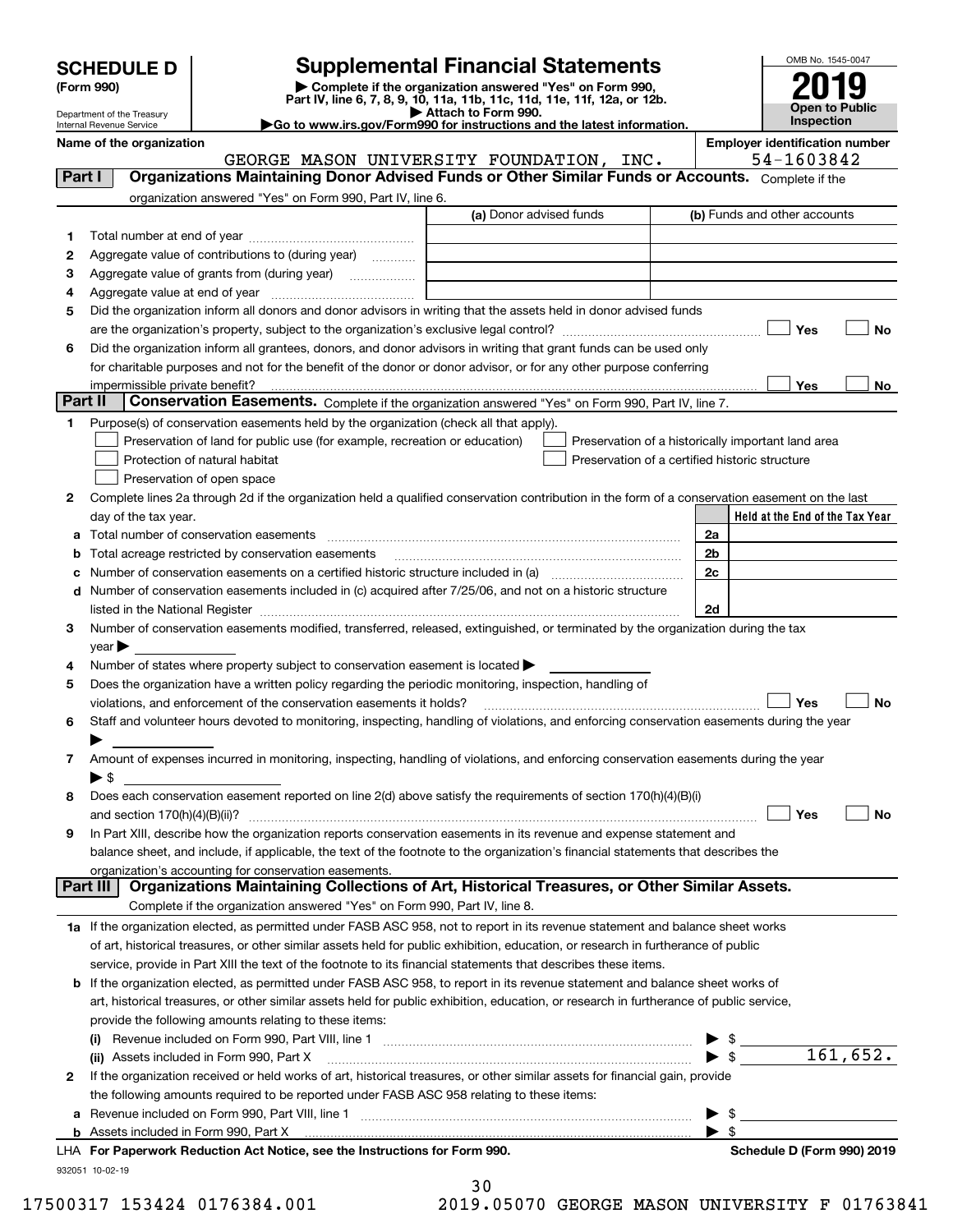|               | Schedule D (Form 990) 2019                                                                                                                                                                                                     | GEORGE MASON UNIVERSITY FOUNDATION, INC. |                                                    |                                                                                                                                                                                                                                |               |                                 |              | 54-1603842                                 |                       | Page 2                   |
|---------------|--------------------------------------------------------------------------------------------------------------------------------------------------------------------------------------------------------------------------------|------------------------------------------|----------------------------------------------------|--------------------------------------------------------------------------------------------------------------------------------------------------------------------------------------------------------------------------------|---------------|---------------------------------|--------------|--------------------------------------------|-----------------------|--------------------------|
|               | Part III<br>Organizations Maintaining Collections of Art, Historical Treasures, or Other Similar Assets (continued)                                                                                                            |                                          |                                                    |                                                                                                                                                                                                                                |               |                                 |              |                                            |                       |                          |
| 3             | Using the organization's acquisition, accession, and other records, check any of the following that make significant use of its                                                                                                |                                          |                                                    |                                                                                                                                                                                                                                |               |                                 |              |                                            |                       |                          |
|               | collection items (check all that apply):                                                                                                                                                                                       |                                          |                                                    |                                                                                                                                                                                                                                |               |                                 |              |                                            |                       |                          |
| a             | $\boxed{\textbf{X}}$ Public exhibition                                                                                                                                                                                         | d                                        |                                                    | Loan or exchange program                                                                                                                                                                                                       |               |                                 |              |                                            |                       |                          |
| b             | Scholarly research                                                                                                                                                                                                             | e                                        |                                                    | Other and the control of the control of the control of the control of the control of the control of the control of the control of the control of the control of the control of the control of the control of the control of th |               |                                 |              |                                            |                       |                          |
| c             | Preservation for future generations                                                                                                                                                                                            |                                          |                                                    |                                                                                                                                                                                                                                |               |                                 |              |                                            |                       |                          |
| 4             | Provide a description of the organization's collections and explain how they further the organization's exempt purpose in Part XIII.                                                                                           |                                          |                                                    |                                                                                                                                                                                                                                |               |                                 |              |                                            |                       |                          |
| 5             | During the year, did the organization solicit or receive donations of art, historical treasures, or other similar assets                                                                                                       |                                          |                                                    |                                                                                                                                                                                                                                |               |                                 |              |                                            |                       |                          |
|               |                                                                                                                                                                                                                                |                                          |                                                    |                                                                                                                                                                                                                                |               |                                 |              | Yes                                        |                       | $\overline{\text{X}}$ No |
|               | <b>Part IV</b><br>Escrow and Custodial Arrangements. Complete if the organization answered "Yes" on Form 990, Part IV, line 9, or                                                                                              |                                          |                                                    |                                                                                                                                                                                                                                |               |                                 |              |                                            |                       |                          |
|               | reported an amount on Form 990, Part X, line 21.                                                                                                                                                                               |                                          |                                                    |                                                                                                                                                                                                                                |               |                                 |              |                                            |                       |                          |
|               | 1a Is the organization an agent, trustee, custodian or other intermediary for contributions or other assets not included                                                                                                       |                                          |                                                    |                                                                                                                                                                                                                                |               |                                 |              |                                            |                       |                          |
|               | on Form 990, Part X? [11] matter contracts and contracts and contracts are contracted as a function of the set of the set of the set of the set of the set of the set of the set of the set of the set of the set of the set o |                                          |                                                    |                                                                                                                                                                                                                                |               |                                 |              | Yes                                        |                       | $\boxed{\text{X}}$ No    |
|               | b If "Yes," explain the arrangement in Part XIII and complete the following table:                                                                                                                                             |                                          |                                                    |                                                                                                                                                                                                                                |               |                                 |              |                                            |                       |                          |
|               |                                                                                                                                                                                                                                |                                          |                                                    |                                                                                                                                                                                                                                |               |                                 |              | Amount                                     |                       |                          |
|               | c Beginning balance                                                                                                                                                                                                            |                                          |                                                    |                                                                                                                                                                                                                                |               | 1c                              |              |                                            |                       |                          |
|               |                                                                                                                                                                                                                                |                                          |                                                    |                                                                                                                                                                                                                                |               | 1d                              |              |                                            |                       |                          |
|               | e Distributions during the year manufactured and contained and contained and contained and contained and contained and contained and contained and contained and contained and contained and contained and contained and conta |                                          |                                                    |                                                                                                                                                                                                                                |               | 1e                              |              |                                            |                       |                          |
| f             |                                                                                                                                                                                                                                |                                          |                                                    |                                                                                                                                                                                                                                |               | 1f                              |              |                                            |                       |                          |
|               | 2a Did the organization include an amount on Form 990, Part X, line 21, for escrow or custodial account liability?                                                                                                             |                                          |                                                    |                                                                                                                                                                                                                                |               |                                 |              | $\boxed{\text{X}}$ Yes                     |                       | No                       |
|               | b If "Yes," explain the arrangement in Part XIII. Check here if the explanation has been provided on Part XIII                                                                                                                 |                                          |                                                    |                                                                                                                                                                                                                                |               |                                 |              |                                            | $\overline{\text{X}}$ |                          |
| <b>Part V</b> | Endowment Funds. Complete if the organization answered "Yes" on Form 990, Part IV, line 10.                                                                                                                                    |                                          |                                                    |                                                                                                                                                                                                                                |               |                                 |              |                                            |                       |                          |
|               |                                                                                                                                                                                                                                | (a) Current year                         | (b) Prior year                                     | (c) Two years back                                                                                                                                                                                                             |               |                                 |              | (d) Three years back   (e) Four years back |                       |                          |
|               | 1a Beginning of year balance                                                                                                                                                                                                   | 99,786,858.                              | 79,069,449.                                        | 77,692,437.                                                                                                                                                                                                                    |               |                                 | 71,566,373.  |                                            | 72, 245, 124.         |                          |
|               |                                                                                                                                                                                                                                | 43, 213, 152.                            | 19, 188, 197.                                      | 3,231,572.                                                                                                                                                                                                                     |               |                                 | 3,239,253.   |                                            | 1,819,192.            |                          |
|               | c Net investment earnings, gains, and losses                                                                                                                                                                                   | $-1,043,623$ .                           | 4, 138, 755.                                       | 5,806,317.                                                                                                                                                                                                                     |               |                                 | 6, 125, 724. |                                            | $-103,974.$           |                          |
|               |                                                                                                                                                                                                                                |                                          |                                                    |                                                                                                                                                                                                                                |               |                                 |              |                                            |                       |                          |
|               | e Other expenditures for facilities                                                                                                                                                                                            |                                          |                                                    |                                                                                                                                                                                                                                |               |                                 |              |                                            |                       |                          |
|               | and programs                                                                                                                                                                                                                   | 3,918,096.                               | 2,609,543.                                         | 1,783,892.                                                                                                                                                                                                                     |               | 3,238,913.                      |              |                                            | 2,393,969.            |                          |
|               |                                                                                                                                                                                                                                |                                          |                                                    |                                                                                                                                                                                                                                |               |                                 |              |                                            |                       |                          |
| g             | End of year balance                                                                                                                                                                                                            |                                          | $138,038,291.$ 99,786,858. 84,946,434. 77,692,437. |                                                                                                                                                                                                                                |               |                                 |              |                                            | 71,566,373.           |                          |
| 2             | Provide the estimated percentage of the current year end balance (line 1g, column (a)) held as:                                                                                                                                |                                          |                                                    |                                                                                                                                                                                                                                |               |                                 |              |                                            |                       |                          |
|               | a Board designated or quasi-endowment >                                                                                                                                                                                        | .01                                      | %                                                  |                                                                                                                                                                                                                                |               |                                 |              |                                            |                       |                          |
|               | <b>b</b> Permanent endowment > 99.99                                                                                                                                                                                           | %                                        |                                                    |                                                                                                                                                                                                                                |               |                                 |              |                                            |                       |                          |
|               | $\circ$ Term endowment $\blacktriangleright$                                                                                                                                                                                   | %                                        |                                                    |                                                                                                                                                                                                                                |               |                                 |              |                                            |                       |                          |
|               | The percentages on lines 2a, 2b, and 2c should equal 100%.                                                                                                                                                                     |                                          |                                                    |                                                                                                                                                                                                                                |               |                                 |              |                                            |                       |                          |
|               | 3a Are there endowment funds not in the possession of the organization that are held and administered for the organization                                                                                                     |                                          |                                                    |                                                                                                                                                                                                                                |               |                                 |              |                                            |                       |                          |
|               | by:                                                                                                                                                                                                                            |                                          |                                                    |                                                                                                                                                                                                                                |               |                                 |              |                                            | Yes                   | No                       |
|               | (i)                                                                                                                                                                                                                            |                                          |                                                    |                                                                                                                                                                                                                                |               |                                 |              | 3a(i)                                      |                       | X                        |
|               |                                                                                                                                                                                                                                |                                          |                                                    |                                                                                                                                                                                                                                |               |                                 |              | 3a(ii)                                     |                       | X                        |
|               |                                                                                                                                                                                                                                |                                          |                                                    |                                                                                                                                                                                                                                |               |                                 |              | 3 <sub>b</sub>                             |                       |                          |
| 4             | Describe in Part XIII the intended uses of the organization's endowment funds.                                                                                                                                                 |                                          |                                                    |                                                                                                                                                                                                                                |               |                                 |              |                                            |                       |                          |
|               | Land, Buildings, and Equipment.<br><b>Part VI</b>                                                                                                                                                                              |                                          |                                                    |                                                                                                                                                                                                                                |               |                                 |              |                                            |                       |                          |
|               | Complete if the organization answered "Yes" on Form 990, Part IV, line 11a. See Form 990, Part X, line 10.                                                                                                                     |                                          |                                                    |                                                                                                                                                                                                                                |               |                                 |              |                                            |                       |                          |
|               | Description of property                                                                                                                                                                                                        | (a) Cost or other<br>basis (investment)  |                                                    | (b) Cost or other<br>basis (other)                                                                                                                                                                                             |               | (c) Accumulated<br>depreciation |              | (d) Book value                             |                       |                          |
|               |                                                                                                                                                                                                                                |                                          |                                                    | 24,780,317.                                                                                                                                                                                                                    |               |                                 |              | 24,780,317.                                |                       |                          |
|               |                                                                                                                                                                                                                                |                                          |                                                    | 66,064,348.                                                                                                                                                                                                                    | 27, 757, 760. |                                 |              | $\overline{38,306,588}$ .                  |                       |                          |
|               |                                                                                                                                                                                                                                |                                          |                                                    |                                                                                                                                                                                                                                |               |                                 |              |                                            |                       | 0.                       |
|               |                                                                                                                                                                                                                                |                                          |                                                    | 1,109,121.                                                                                                                                                                                                                     |               | 1,015,313.                      |              |                                            | 93,808.               |                          |
|               |                                                                                                                                                                                                                                |                                          |                                                    |                                                                                                                                                                                                                                |               |                                 |              |                                            |                       | 0.                       |
|               |                                                                                                                                                                                                                                |                                          |                                                    |                                                                                                                                                                                                                                |               |                                 |              | 63,180,713.                                |                       |                          |
|               |                                                                                                                                                                                                                                |                                          |                                                    |                                                                                                                                                                                                                                |               |                                 |              |                                            |                       |                          |

**Schedule D (Form 990) 2019**

932052 10-02-19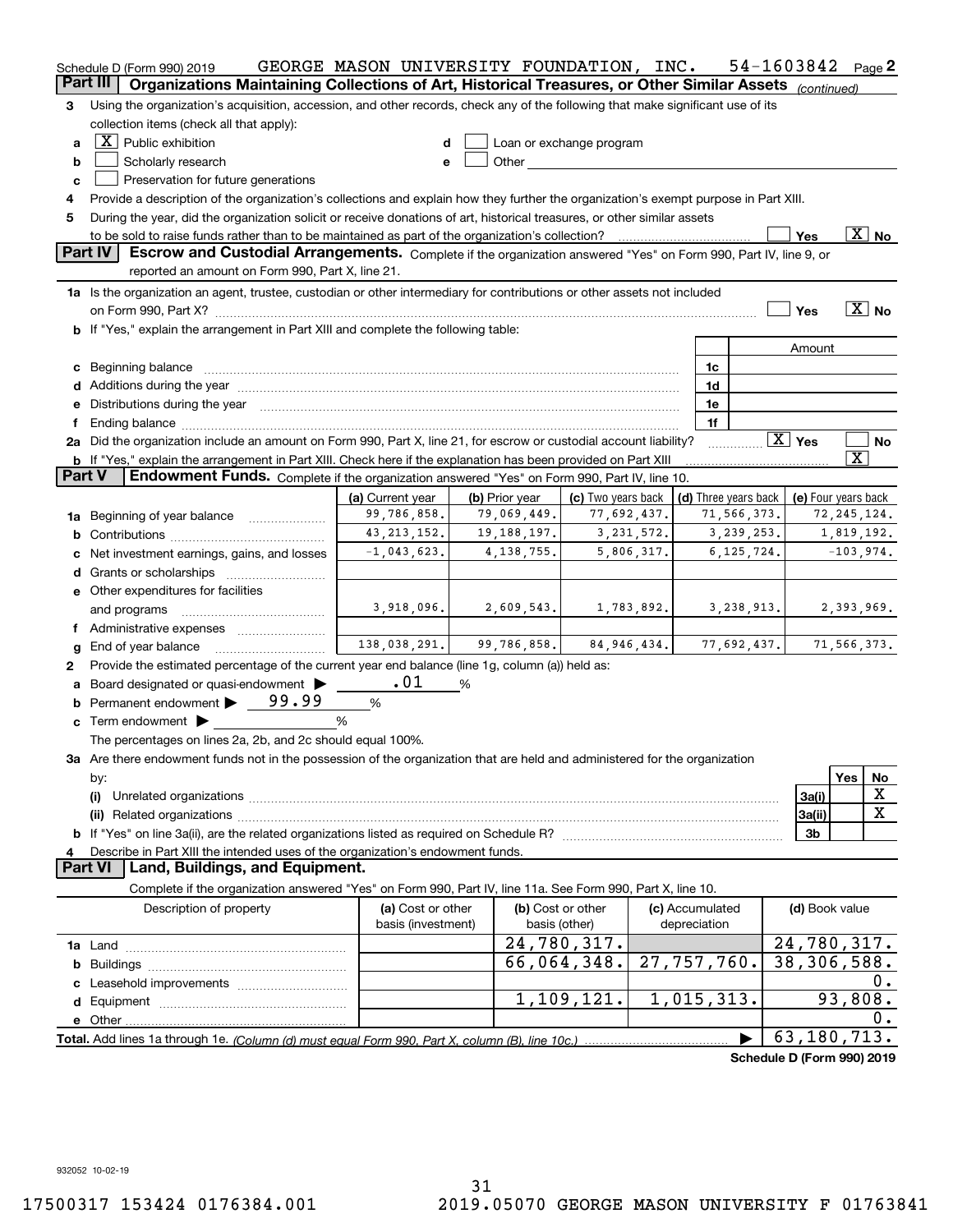| Schedule D (Form 990) 2019 |                                                 |  | GEORGE MASON UNIVERSITY FOUNDATION, | INC. | $54 - 1603842$ Page 3 |  |
|----------------------------|-------------------------------------------------|--|-------------------------------------|------|-----------------------|--|
|                            | <b>Part VII</b> Investments - Other Securities. |  |                                     |      |                       |  |

| Complete if the organization answered "Yes" on Form 990, Part IV, line 11b. See Form 990, Part X, line 12.        |                 |                                                           |                         |
|-------------------------------------------------------------------------------------------------------------------|-----------------|-----------------------------------------------------------|-------------------------|
| (a) Description of security or category (including name of security)                                              | (b) Book value  | (c) Method of valuation: Cost or end-of-year market value |                         |
| (1) Financial derivatives                                                                                         |                 |                                                           |                         |
| (2) Closely held equity interests                                                                                 |                 |                                                           |                         |
| (3) Other                                                                                                         |                 |                                                           |                         |
| (A) ALTERNATIVE INVESTMENTS.                                                                                      | 31,935,859.     | END-OF-YEAR MARKET VALUE                                  |                         |
| MONEY MARKET FUNDS<br>(B)                                                                                         | 11,737,019.     | END-OF-YEAR MARKET VALUE                                  |                         |
| (C)                                                                                                               |                 |                                                           |                         |
| (D)                                                                                                               |                 |                                                           |                         |
| (E)                                                                                                               |                 |                                                           |                         |
| (F)                                                                                                               |                 |                                                           |                         |
| (G)                                                                                                               |                 |                                                           |                         |
| (H)                                                                                                               |                 |                                                           |                         |
| Total. (Col. (b) must equal Form 990, Part X, col. (B) line 12.)                                                  | 43,672,878.     |                                                           |                         |
| Part VIII Investments - Program Related.                                                                          |                 |                                                           |                         |
| Complete if the organization answered "Yes" on Form 990, Part IV, line 11c. See Form 990, Part X, line 13.        |                 |                                                           |                         |
| (a) Description of investment                                                                                     | (b) Book value  | (c) Method of valuation: Cost or end-of-year market value |                         |
| (1)                                                                                                               |                 |                                                           |                         |
| (2)                                                                                                               |                 |                                                           |                         |
| (3)                                                                                                               |                 |                                                           |                         |
| (4)                                                                                                               |                 |                                                           |                         |
| (5)                                                                                                               |                 |                                                           |                         |
| (6)                                                                                                               |                 |                                                           |                         |
| (7)                                                                                                               |                 |                                                           |                         |
| (8)                                                                                                               |                 |                                                           |                         |
| (9)                                                                                                               |                 |                                                           |                         |
| <b>Total.</b> (Col. (b) must equal Form 990, Part X, col. (B) line 13.)                                           |                 |                                                           |                         |
| Part IX<br><b>Other Assets.</b>                                                                                   |                 |                                                           |                         |
| Complete if the organization answered "Yes" on Form 990, Part IV, line 11d. See Form 990, Part X, line 15.        |                 |                                                           |                         |
|                                                                                                                   | (a) Description |                                                           | (b) Book value          |
| (1) BENEFICIAL INT IN PERP.                                                                                       | <b>TRUST</b>    |                                                           | 10,765,605.             |
| LEASING COMMISSIONS<br>(2)                                                                                        |                 |                                                           | 426,433.                |
| (3) ART & ANTIQUES                                                                                                |                 |                                                           | 161,652.                |
| (4) ACCRUED S/L RENT                                                                                              |                 |                                                           | 3,577,714.              |
| (5) OTHER ASSETS                                                                                                  |                 |                                                           | $\overline{1,026,977.}$ |
| NET INV. IN DIRECT FIN LEASE<br>(6)                                                                               |                 |                                                           | 84, 196, 705.           |
| (7)                                                                                                               |                 |                                                           |                         |
| (8)                                                                                                               |                 |                                                           |                         |
|                                                                                                                   |                 |                                                           |                         |
| (9)                                                                                                               |                 | $\blacktriangleright$                                     | 100, 155, 086.          |
| Part X<br><b>Other Liabilities.</b>                                                                               |                 |                                                           |                         |
| Complete if the organization answered "Yes" on Form 990, Part IV, line 11e or 11f. See Form 990, Part X, line 25. |                 |                                                           |                         |
| (a) Description of liability<br>1.                                                                                |                 |                                                           | (b) Book value          |
|                                                                                                                   |                 |                                                           |                         |

| Federal income taxes<br>(1) |                          |
|-----------------------------|--------------------------|
| UNEARNED RENT<br>(2)        | $\frac{345,038}{20,833}$ |
| SECURITY DEPOSITS<br>(3)    |                          |
| (4)                         |                          |
| (5)                         |                          |
| (6)                         |                          |
| (7)                         |                          |
| (8)                         |                          |
| (9)                         |                          |
|                             | 365,871.                 |

**Total.**  *(Column (b) must equal Form 990, Part X, col. (B) line 25.)* 

**2.** Liability for uncertain tax positions. In Part XIII, provide the text of the footnote to the organization's financial statements that reports the organization's liability for uncertain tax positions under FASB ASC 740. Check here if the text of the footnote has been provided in Part XIII  $\boxed{\text{X}}$ 

**Schedule D (Form 990) 2019**

932053 10-02-19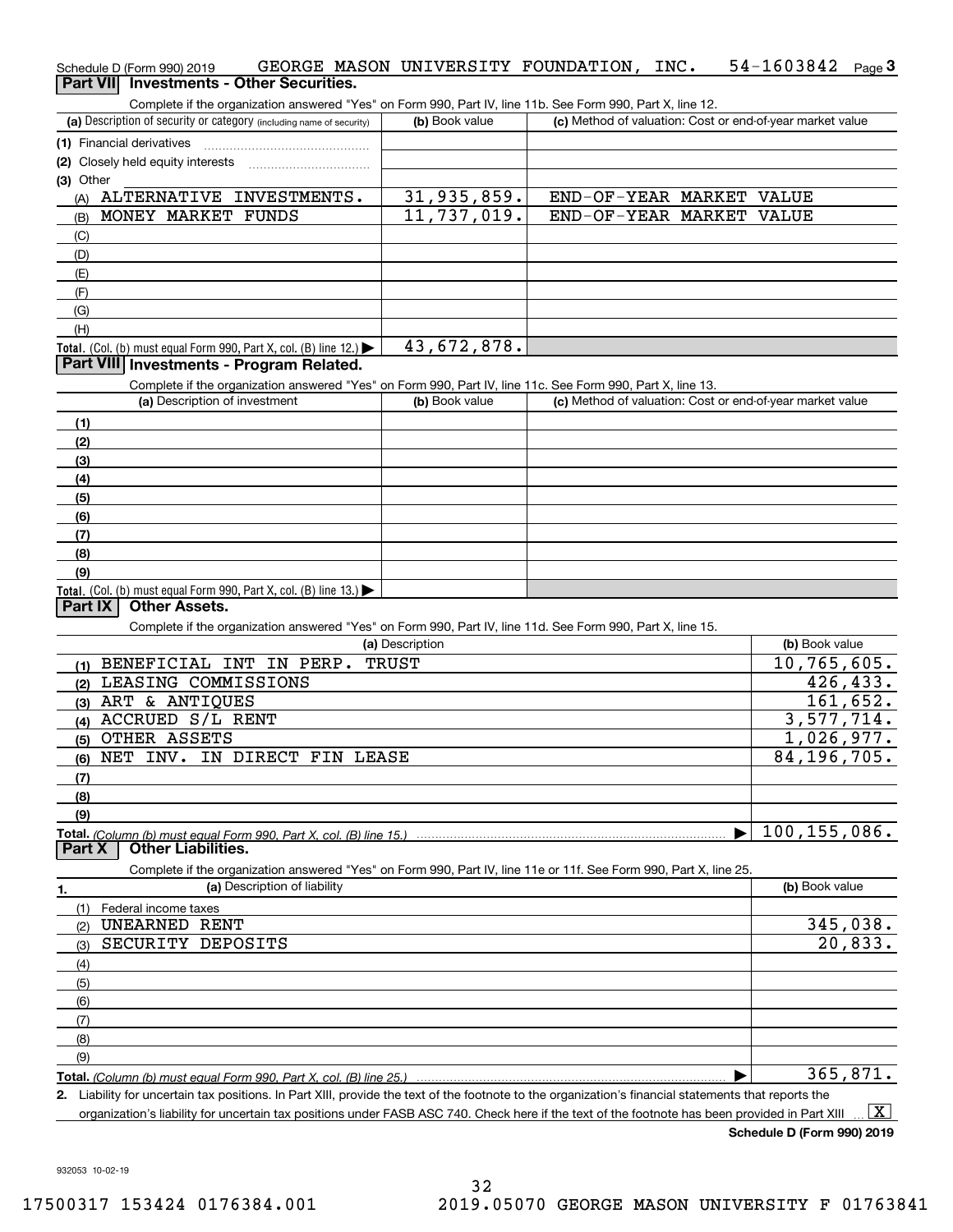|              | GEORGE MASON UNIVERSITY FOUNDATION, INC.<br>Schedule D (Form 990) 2019                                                                                                                                                         |                |               |                | $54 - 1603842$ Page 4         |             |
|--------------|--------------------------------------------------------------------------------------------------------------------------------------------------------------------------------------------------------------------------------|----------------|---------------|----------------|-------------------------------|-------------|
|              | Reconciliation of Revenue per Audited Financial Statements With Revenue per Return.<br><b>Part XI</b>                                                                                                                          |                |               |                |                               |             |
|              | Complete if the organization answered "Yes" on Form 990, Part IV, line 12a.                                                                                                                                                    |                |               |                |                               |             |
| 1            | Total revenue, gains, and other support per audited financial statements                                                                                                                                                       |                |               |                | $\overline{1112}$ , 734, 703. |             |
| 2            | Amounts included on line 1 but not on Form 990, Part VIII, line 12:                                                                                                                                                            |                |               |                |                               |             |
| a            |                                                                                                                                                                                                                                | 2a             | $-2,738,737.$ |                |                               |             |
|              |                                                                                                                                                                                                                                | 2 <sub>b</sub> | 37,845.       |                |                               |             |
| c            | Recoveries of prior year grants [11] matter contracts and prior year grants [11] matter contracts and prior year grants and all the contracts and all the contracts of prior year.                                             | 2c             |               |                |                               |             |
| d            |                                                                                                                                                                                                                                | 2d             | 2,366,145.    |                |                               |             |
| e            | Add lines 2a through 2d                                                                                                                                                                                                        |                |               | 2e             |                               | $-334,747.$ |
| 3            |                                                                                                                                                                                                                                |                |               | $\mathbf{a}$   | 113,069,450.                  |             |
| 4            | Amounts included on Form 990, Part VIII, line 12, but not on line 1:                                                                                                                                                           |                |               |                |                               |             |
|              | Investment expenses not included on Form 990, Part VIII, line 7b [100] [100] [100] [4a]                                                                                                                                        |                | 437,585.      |                |                               |             |
| b            |                                                                                                                                                                                                                                | 4 <sub>b</sub> | $-1,950.$     |                |                               |             |
| c.           | Add lines 4a and 4b                                                                                                                                                                                                            |                |               | 4c             |                               | 435,635.    |
|              |                                                                                                                                                                                                                                |                |               |                | $5\overline{113,505,085}$ .   |             |
|              |                                                                                                                                                                                                                                |                |               |                |                               |             |
|              | Part XII   Reconciliation of Expenses per Audited Financial Statements With Expenses per Return.                                                                                                                               |                |               |                |                               |             |
|              | Complete if the organization answered "Yes" on Form 990, Part IV, line 12a.                                                                                                                                                    |                |               |                |                               |             |
| 1            | Total expenses and losses per audited financial statements [11] [12] contain an intervention and contain a statements [13] [13] and the statements [13] [13] and the statements [13] and the statements [13] and the statement |                |               |                | $1\vert 114, 059, 218.$       |             |
| 2            | Amounts included on line 1 but not on Form 990, Part IX, line 25:                                                                                                                                                              |                |               |                |                               |             |
| $\mathbf{a}$ |                                                                                                                                                                                                                                | 2a             | 37,845.       |                |                               |             |
|              |                                                                                                                                                                                                                                | 2 <sub>b</sub> |               |                |                               |             |
| C.           |                                                                                                                                                                                                                                | 2c             |               |                |                               |             |
|              |                                                                                                                                                                                                                                | 2d             | 4,586,986.    |                |                               |             |
|              |                                                                                                                                                                                                                                |                |               | 2e             | 4,624,831.                    |             |
| 3            |                                                                                                                                                                                                                                |                |               |                | $3\overline{109,434,387}$ .   |             |
| 4            | Amounts included on Form 990, Part IX, line 25, but not on line 1:                                                                                                                                                             |                |               |                |                               |             |
| a            | Investment expenses not included on Form 990, Part VIII, line 7b [1000000000000000000000000000000000                                                                                                                           | 4a             | 437,585.      |                |                               |             |
| b            |                                                                                                                                                                                                                                | 4b             |               |                |                               |             |
|              | Add lines 4a and 4b                                                                                                                                                                                                            |                |               | 4c             |                               | 437,585.    |
|              | Part XIII Supplemental Information.                                                                                                                                                                                            |                |               | $5\phantom{a}$ | 109,871,972.                  |             |

Provide the descriptions required for Part II, lines 3, 5, and 9; Part III, lines 1a and 4; Part IV, lines 1b and 2b; Part V, line 4; Part X, line 2; Part XI, lines 2d and 4b; and Part XII, lines 2d and 4b. Also complete this part to provide any additional information.

### PART III, LINE 4:

|  |  |  | THE COLLECTION PROVIDES OPPORTUNITIES FOR THE UNIVERSITY'S STUDENTS TO |  |  |  |  |  |
|--|--|--|------------------------------------------------------------------------|--|--|--|--|--|
|--|--|--|------------------------------------------------------------------------|--|--|--|--|--|

LEARN AND TO GAIN AN APPRECIATION OF THE ARTWORK.

PART IV, LINE 2B:

THE FOUNDATION MAINTAINS CERTAIN ASSETS, PRIMARILY INVESTMENTS ON BEHALF

## OF SEVERAL LEGALLY AUTONOMOUS ORGANIZATIONS AND OTHER PROGRAMS ASSOCIATED

### WITH THE UNIVERSITY.

PART V, LINE 4:

THE BEGINNING BALANCE OF THE ENDOWMENT FUNDS FOR THE YEAR ENDED JUNE 30,

2019 HAS BEEN RESTATED AS \$79,069,449. THIS DIFFERS FROM THE PRIOR YEAR'S

932054 10-02-19

33

17500317 153424 0176384.001 2019.05070 GEORGE MASON UNIVERSITY F 01763841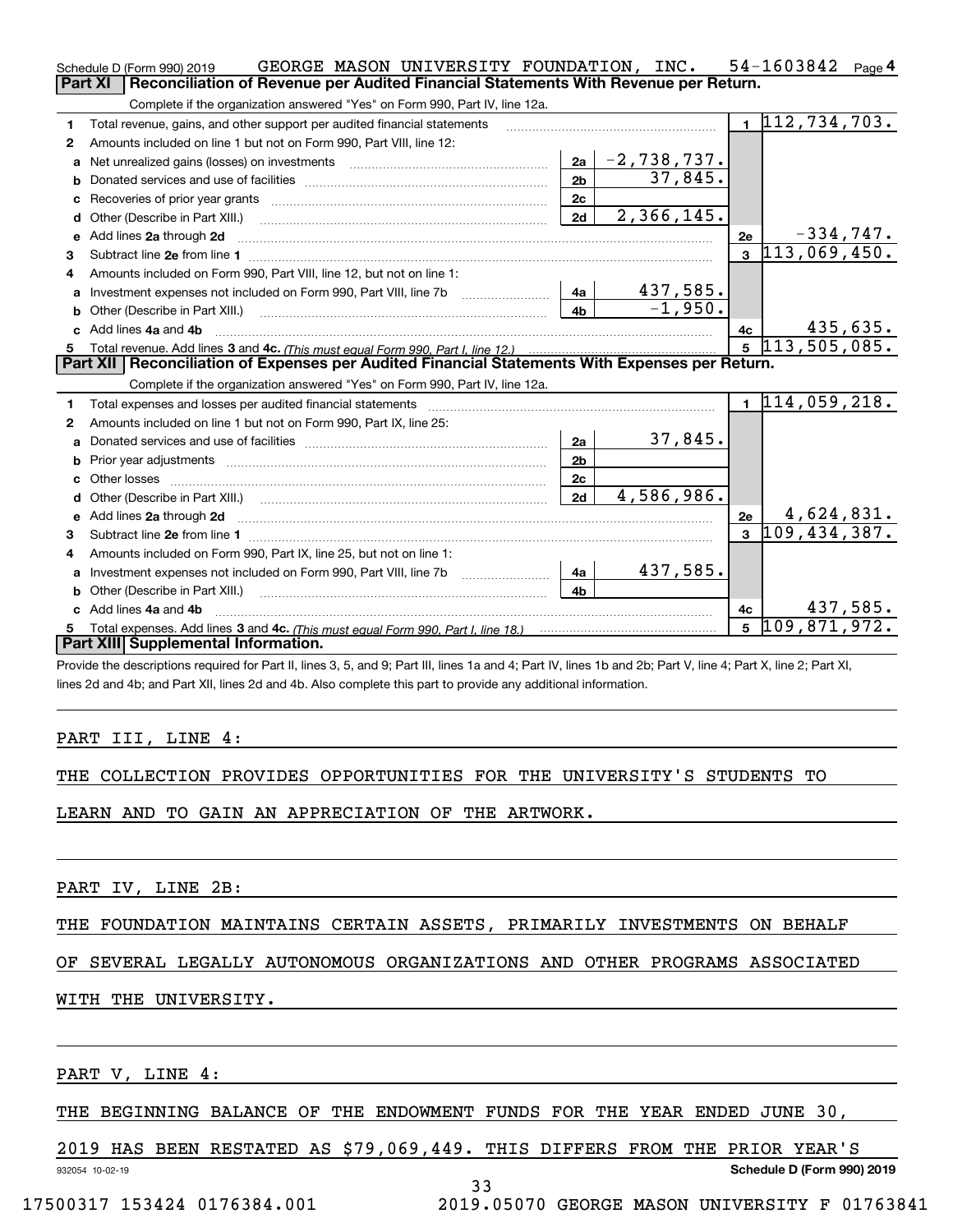Schedule D (Form 990) 2019 GEORGE MASON UNIVERSITY FOUNDATION,INC。54-1603842 <sub>Page 5</sub> *(continued)* **Part XIII Supplemental Information** 

ENDING BALANCE OF \$84,946,434, REFLECTING THE REMOVAL OF PLEDGE AMOUNTS,

AND IS CONSISTENT WITH THE AMOUNTS REPORTED IN NOTE G OF THE AUDITED

FINANCIAL STATEMENTS.

THE FOUNDATION'S ENDOWMENT CONSISTS OF APPROXIMATELY 530 INDIVIDUAL FUNDS ESTABLISHED FOR A VARIETY OF PURPOSES INCLUDING ACADEMIC SUPPORT, EMINENT SCHOLARS, SCHOLARSHIPS, ATHLETICS, FACILITIES, LIBRARY, AND RESEARCH.

PART X, LINE 2:

THE FOUNDATION IS EXEMPT FROM FEDERAL INCOME TAXES UNDER INTERNAL REVENUE CODE ("IRC") SECTION 501(C)(3) AND IS CLASSIFIED BY THE INTERNAL REVENUE SERVICE ("IRS") AS AN ORGANIZATION THAT IS NOT A PRIVATE FOUNDATION. IT IS SUBJECT TO TAX ON INCOME UNRELATED TO ITS EXEMPT PURPOSE, UNLESS THAT INCOME IS OTHERWISE EXCLUDED BY THE IRC. UNDER IRS PROVISIONS AND THE APPLICABLE INCOME TAX REGULATIONS OF THE COMMONWEALTH OF VIRGINIA, THE FOUNDATION IS EXEMPT FROM TAXES ON INCOME OTHER THAN UNRELATED BUSINESS INCOME.

THE FOUNDATION FOLLOWS GUIDANCE THAT CLARIFIES THE ACCOUNTING FOR UNCERTAINTY IN TAX POSITIONS TAKEN OR EXPECTED TO BE TAKEN IN A TAX RETURN, INCLUDING ISSUES RELATING TO FINANCIAL STATEMENT RECOGNITION AND MEASUREMENT. THIS GUIDANCE PROVIDES THAT THE TAX EFFECTS FROM AN UNCERTAIN TAX POSITION CAN ONLY BE RECOGNIZED IN THE FINANCIAL STATEMENTS IF THE POSITION IS MORE LIKELY THAN NOT TO BE SUSTAINED IF THE POSITION WERE TO BE CHALLENGED BY A TAXING AUTHORITY. THE ASSESSMENT OF THE TAX POSITION IS BASED SOLELY ON THE TECHNICAL MERITS OF THE POSITION, WITHOUT REGARD TO THE LIKELIHOOD THAT THE TAX POSITION MAY BE CHALLENGED.

34

**Schedule D (Form 990) 2019**

932055 10-02-19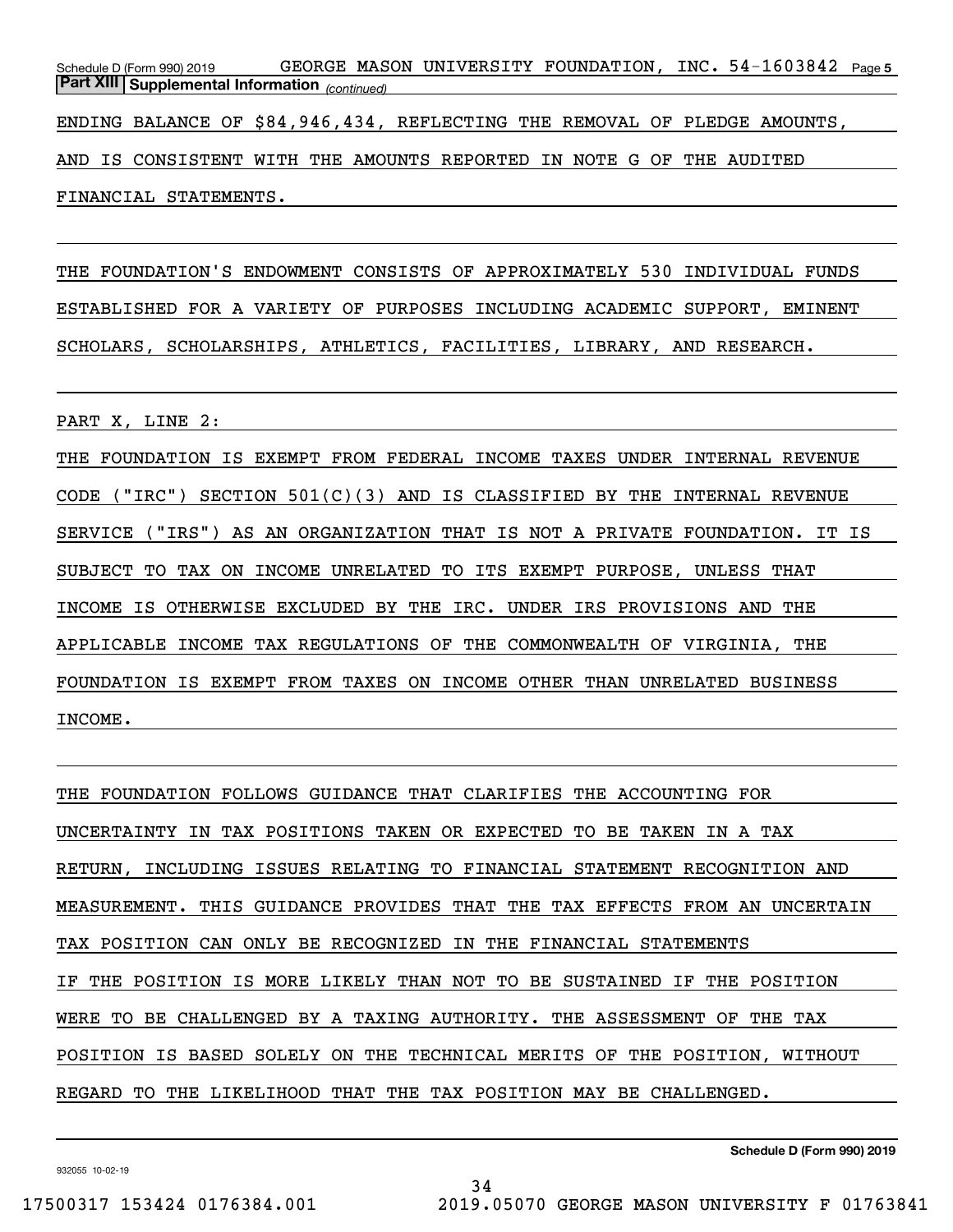Schedule D (Form 990) 2019 GEORGE MASON UNIVERSITY FOUNDATION,INC。54-1603842 <sub>Page 5</sub> *(continued)* **Part XIII Supplemental Information**  THE FOUNDATION HAS PROCESSES IN PLACE TO ENSURE THE MAINTENANCE OF ITS TAX-EXEMPT STATUS, TO IDENTIFY AND REPORT UNRELATED INCOME, TO DETERMINE ITS FILING AND TAX OBLIGATIONS IN JURISDICTIONS FOR WHICH IT HAS NEXUS, AND TO IDENTIFY AND EVALUATE OTHER MATTERS THAT MAY BE CONSIDERED TAX POSITIONS. THE TAX YEARS ENDED JUNE 30, 2017 THROUGH 2020 ARE STILL ELIGIBLE FOR REVIEW FOR BOTH FEDERAL AND STATE PURPOSES. THE FOUNDATION HAS DETERMINED THAT THERE ARE NO MATERIAL UNCERTAIN TAX POSITIONS THAT REQUIRE RECOGNITION OR DISCLOSURE IN THE FINANCIAL STATEMENTS. INCOME TAX EXPENSE IS CLASSIFIED AS AN OPERATING EXPENSE WITHIN THE CONSOLIDATED STATEMENT OF FINANCIAL POSITION.

PART XI, LINE 2D - OTHER ADJUSTMENTS: SPLIT INTEREST AGREEMENTS, CHANGE IN VALUE 341,675. GMUF ARLINGTON CAMPUS, EXPENSE (ALLOCATED) 4,585,036. GAIN ON TERMINATION OF LIFE INSURANCE POLICY 863,922. LOSS ON DEFEASANCE OF DEBT  $-2,553,488$ . LOSS ON VALUATION OF LAND HELD FOR SALE  $-871,000$ . TOTAL TO SCHEDULE D, PART XI, LINE 2D 2,366,145. PART XI, LINE 4B - OTHER ADJUSTMENTS: RECLASS OF FUNDRAISING EXPENSE  $-1,950$ . PART XII, LINE 2D - OTHER ADJUSTMENTS: FUNDRAISING EVENT EXPENSES 1,950. GMUF ARLINGTON CAMPUS, EXPENSE (ALLOCATED) 4,585,036. TOTAL TO SCHEDULE D, PART XII, LINE 2D 4,586,986.

35

**Schedule D (Form 990) 2019**

932055 10-02-19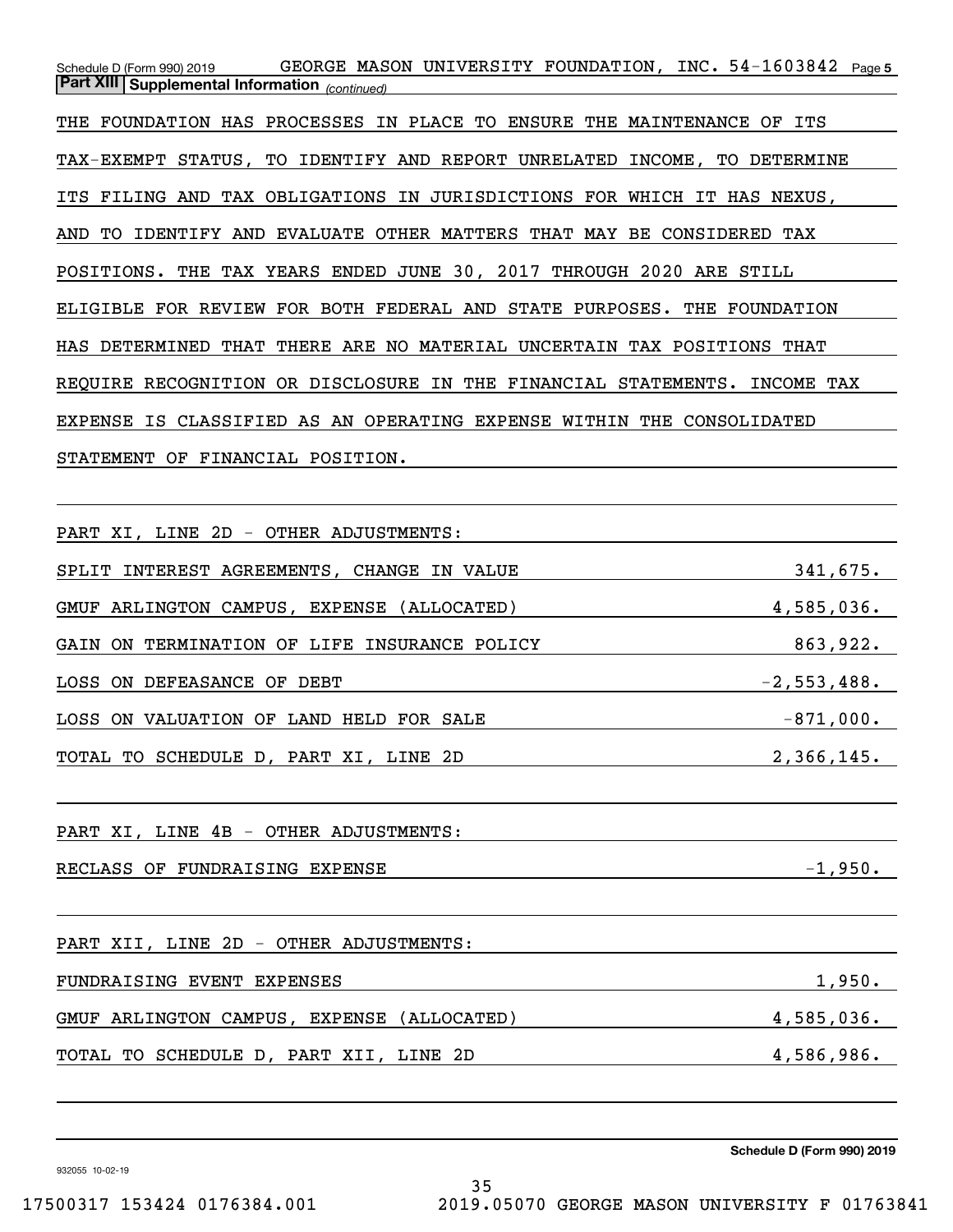| <b>SCHEDULE F</b><br>(Form 990)<br>Department of the Treasury<br><b>Internal Revenue Service</b> | <b>Statement of Activities Outside the United States</b><br>▶ Complete if the organization answered "Yes" on Form 990, Part IV, line 14b, 15, or 16.<br>Attach to Form 990.<br>► Go to www.irs.gov/Form990 for instructions and the latest information. |            | OMB No. 15<br>Open to Pub<br>Inspection |
|--------------------------------------------------------------------------------------------------|---------------------------------------------------------------------------------------------------------------------------------------------------------------------------------------------------------------------------------------------------------|------------|-----------------------------------------|
| Name of the organization                                                                         |                                                                                                                                                                                                                                                         |            | <b>Employer identification</b>          |
|                                                                                                  | GEORGE MASON UNIVERSITY FOUNDATION,<br>INC.                                                                                                                                                                                                             | 54-1603842 |                                         |
| Part I                                                                                           | <b>General Information on Activities Outside the United States.</b><br>Complete if the organization answered "Yes" on                                                                                                                                   |            |                                         |
|                                                                                                  | Form 990, Part IV, line 14b.                                                                                                                                                                                                                            |            |                                         |
|                                                                                                  | For grantmakers. Does the organization maintain records to substantiate the amount of its grants and other assistance,<br>the grantees' eligibility for the grants or assistance, and the selection criteria used to award the grants or assistance?    |            | Yes                                     |

| 2 For grantmakers. Describe in Part V the organization's procedures for monitoring the use of its grants and other assistance outside the |
|-------------------------------------------------------------------------------------------------------------------------------------------|
| United States.                                                                                                                            |

| 3                                                                         |                                           |                                                                                           | Activities per Region. (The following Part I, line 3 table can be duplicated if additional space is needed.)                                                  |                                                                                                                 |                                                                      |
|---------------------------------------------------------------------------|-------------------------------------------|-------------------------------------------------------------------------------------------|---------------------------------------------------------------------------------------------------------------------------------------------------------------|-----------------------------------------------------------------------------------------------------------------|----------------------------------------------------------------------|
| (a) Region                                                                | (b) Number of<br>offices<br>in the region | (c) Number of<br>employees,<br>agents, and<br>independent<br>contractors<br>in the region | (d) Activities conducted in the region<br>(by type) (such as, fundraising, pro-<br>gram services, investments, grants to<br>recipients located in the region) | (e) If activity listed in (d)<br>is a program service,<br>describe specific type<br>of service(s) in the region | (f) Total<br>expenditures<br>for and<br>investments<br>in the region |
| SOUTH AMERICA                                                             | 0                                         | 0                                                                                         | PROGRAM SERVICES                                                                                                                                              | RESEARCH TRAVEL                                                                                                 | 64,097.                                                              |
| EAST ASIA AND THE<br>PACIFIC                                              | 0                                         | 0                                                                                         | PROGRAM SERVICES                                                                                                                                              | RESEARCH<br>TRAVEL                                                                                              | 5,428.                                                               |
| EUROPE (INCLUDING<br>ICELAND & GREENLAND)                                 | 0                                         | 0                                                                                         | PROGRAM SERVICES                                                                                                                                              | RESEARCH TRAVEL                                                                                                 | 111,080.                                                             |
| MIDDLE EAST AND<br>NORTH AFRICA                                           | 0                                         | 0                                                                                         | PROGRAM SERVICES                                                                                                                                              | RESEARCH TRAVEL                                                                                                 | 1,000.                                                               |
| SUB-SAHARAN AFRICA                                                        | 0                                         | $\mathbf{0}$                                                                              | PROGRAM SERVICES                                                                                                                                              | RESEARCH TRAVEL                                                                                                 | 788.                                                                 |
| EUROPE (INCLUDING<br>ICELAND & GREENLAND)                                 | 0                                         | 0                                                                                         | <b>INVESTMENTS</b>                                                                                                                                            |                                                                                                                 | 3,261,666.                                                           |
| CENTRAL AMERICA AND<br>THE CARIBBEAN                                      | 0                                         | 0                                                                                         | <b>INVESTMENTS</b>                                                                                                                                            |                                                                                                                 | 10, 216, 442.                                                        |
|                                                                           |                                           |                                                                                           |                                                                                                                                                               |                                                                                                                 |                                                                      |
| 3 a Subtotal<br>.<br><b>b</b> Total from continuation<br>sheets to Part I | $\mathbf{0}$<br>0                         | 0<br>0                                                                                    |                                                                                                                                                               |                                                                                                                 | 13,660,501.<br>0.                                                    |
| c Totals (add lines 3a<br>and 3b)<br>.                                    | 0                                         | 0                                                                                         |                                                                                                                                                               |                                                                                                                 | 13,660,501.                                                          |

**For Paperwork Reduction Act Notice, see the Instructions for Form 990. Schedule F (Form 990) 2019** LHA

932071 10-12-19



OMB No. 1545-0047 **Open to Public Inspection 2019**

**Yes No**

**Employer identification number**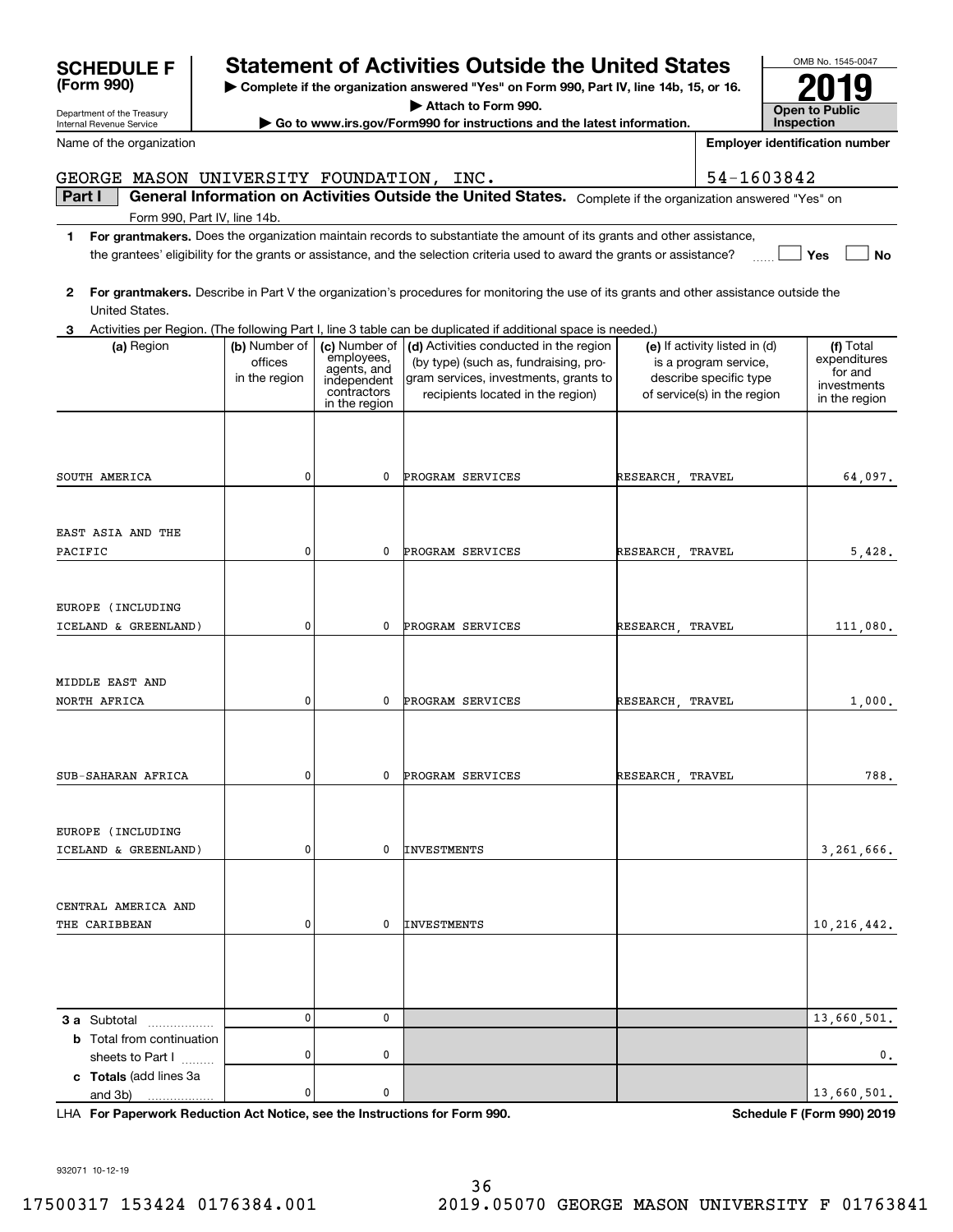### Part II | Grants and Other Assistance to Organizations or Entities Outside the United States. Complete if the organization answered "Yes" on Form 990, Part IV, line 15, for any recipient who received more than \$5,000. Part II can be duplicated if additional space is needed.

| 1<br>(a) Name of organization | (b) IRS code section<br>and EIN (if applicable)                                                                                              | (c) Region | (d) Purpose of<br>grant | (e) Amount<br>of cash grant | (f) Manner of<br>cash disbursement | (g) Amount of<br>noncash<br>assistance | (h) Description<br>of noncash<br>assistance | (i) Method of<br>valuation (book, FMV,<br>appraisal, other) |
|-------------------------------|----------------------------------------------------------------------------------------------------------------------------------------------|------------|-------------------------|-----------------------------|------------------------------------|----------------------------------------|---------------------------------------------|-------------------------------------------------------------|
|                               |                                                                                                                                              |            |                         |                             |                                    |                                        |                                             |                                                             |
|                               |                                                                                                                                              |            |                         |                             |                                    |                                        |                                             |                                                             |
|                               |                                                                                                                                              |            |                         |                             |                                    |                                        |                                             |                                                             |
|                               |                                                                                                                                              |            |                         |                             |                                    |                                        |                                             |                                                             |
|                               |                                                                                                                                              |            |                         |                             |                                    |                                        |                                             |                                                             |
|                               |                                                                                                                                              |            |                         |                             |                                    |                                        |                                             |                                                             |
|                               |                                                                                                                                              |            |                         |                             |                                    |                                        |                                             |                                                             |
|                               |                                                                                                                                              |            |                         |                             |                                    |                                        |                                             |                                                             |
|                               |                                                                                                                                              |            |                         |                             |                                    |                                        |                                             |                                                             |
|                               |                                                                                                                                              |            |                         |                             |                                    |                                        |                                             |                                                             |
|                               |                                                                                                                                              |            |                         |                             |                                    |                                        |                                             |                                                             |
|                               |                                                                                                                                              |            |                         |                             |                                    |                                        |                                             |                                                             |
|                               |                                                                                                                                              |            |                         |                             |                                    |                                        |                                             |                                                             |
|                               |                                                                                                                                              |            |                         |                             |                                    |                                        |                                             |                                                             |
|                               |                                                                                                                                              |            |                         |                             |                                    |                                        |                                             |                                                             |
|                               |                                                                                                                                              |            |                         |                             |                                    |                                        |                                             |                                                             |
| $\mathbf{2}$                  | Enter total number of recipient organizations listed above that are recognized as charities by the foreign country, recognized as tax-exempt |            |                         |                             |                                    |                                        |                                             |                                                             |
|                               | 3 Enter total number of other organizations or entities                                                                                      |            |                         |                             |                                    |                                        |                                             |                                                             |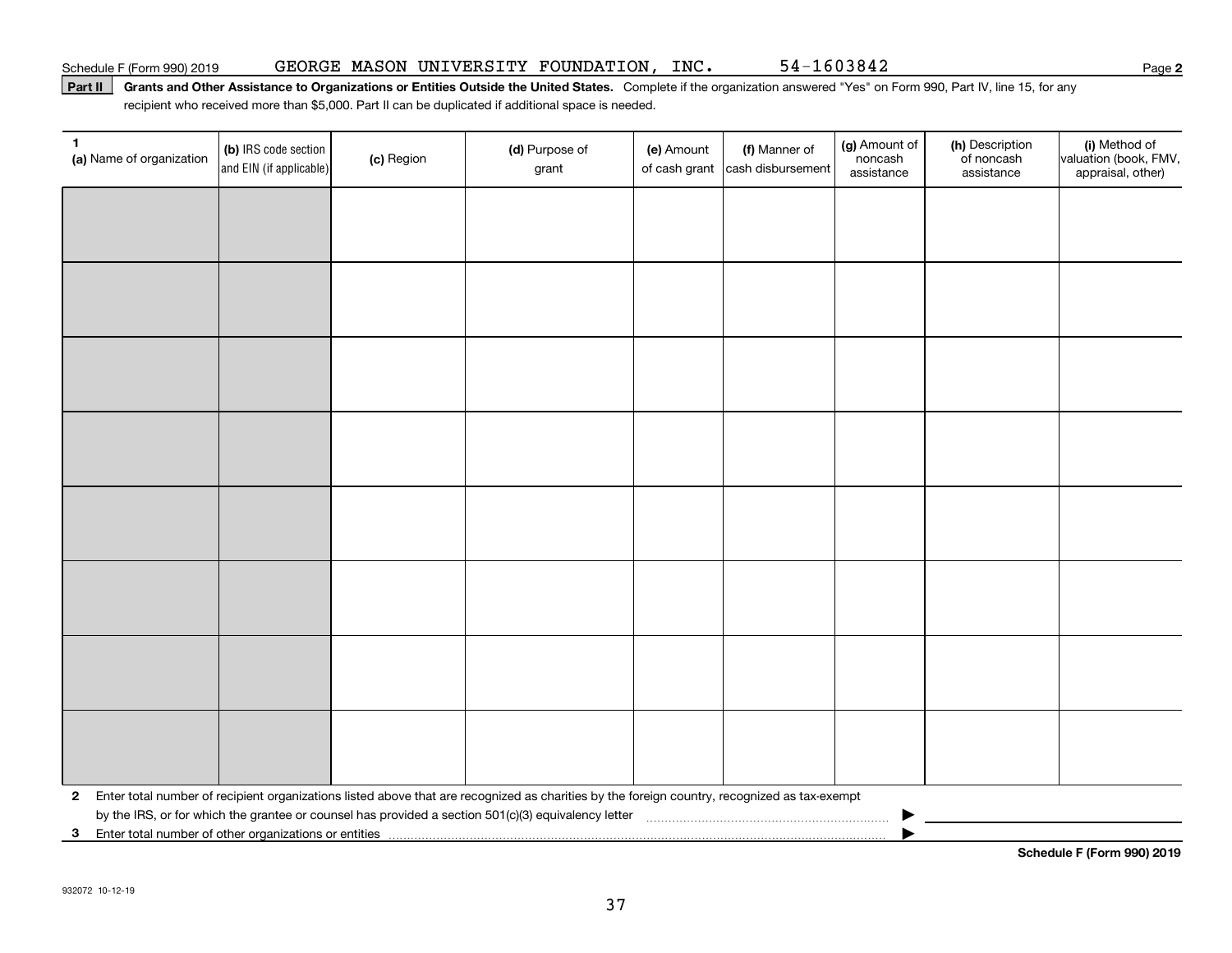## Part III Grants and Other Assistance to Individuals Outside the United States. Complete if the organization answered "Yes" on Form 990, Part IV, line 16.

| Part III can be duplicated if additional space is needed. |  |
|-----------------------------------------------------------|--|
|                                                           |  |

| (a) Type of grant or assistance | (b) Region | (c) Number of<br>recipients | (d) Amount of<br>cash grant | (e) Manner of<br>cash disbursement | (f) Amount of<br>noncash<br>assistance | (g) Description of<br>noncash assistance | (h) Method of<br>valuation<br>(book, FMV,<br>appraisal, other) |
|---------------------------------|------------|-----------------------------|-----------------------------|------------------------------------|----------------------------------------|------------------------------------------|----------------------------------------------------------------|
|                                 |            |                             |                             |                                    |                                        |                                          |                                                                |
|                                 |            |                             |                             |                                    |                                        |                                          |                                                                |
|                                 |            |                             |                             |                                    |                                        |                                          |                                                                |
|                                 |            |                             |                             |                                    |                                        |                                          |                                                                |
|                                 |            |                             |                             |                                    |                                        |                                          |                                                                |
|                                 |            |                             |                             |                                    |                                        |                                          |                                                                |
|                                 |            |                             |                             |                                    |                                        |                                          |                                                                |
|                                 |            |                             |                             |                                    |                                        |                                          |                                                                |
|                                 |            |                             |                             |                                    |                                        |                                          |                                                                |

**Schedule F (Form 990) 2019**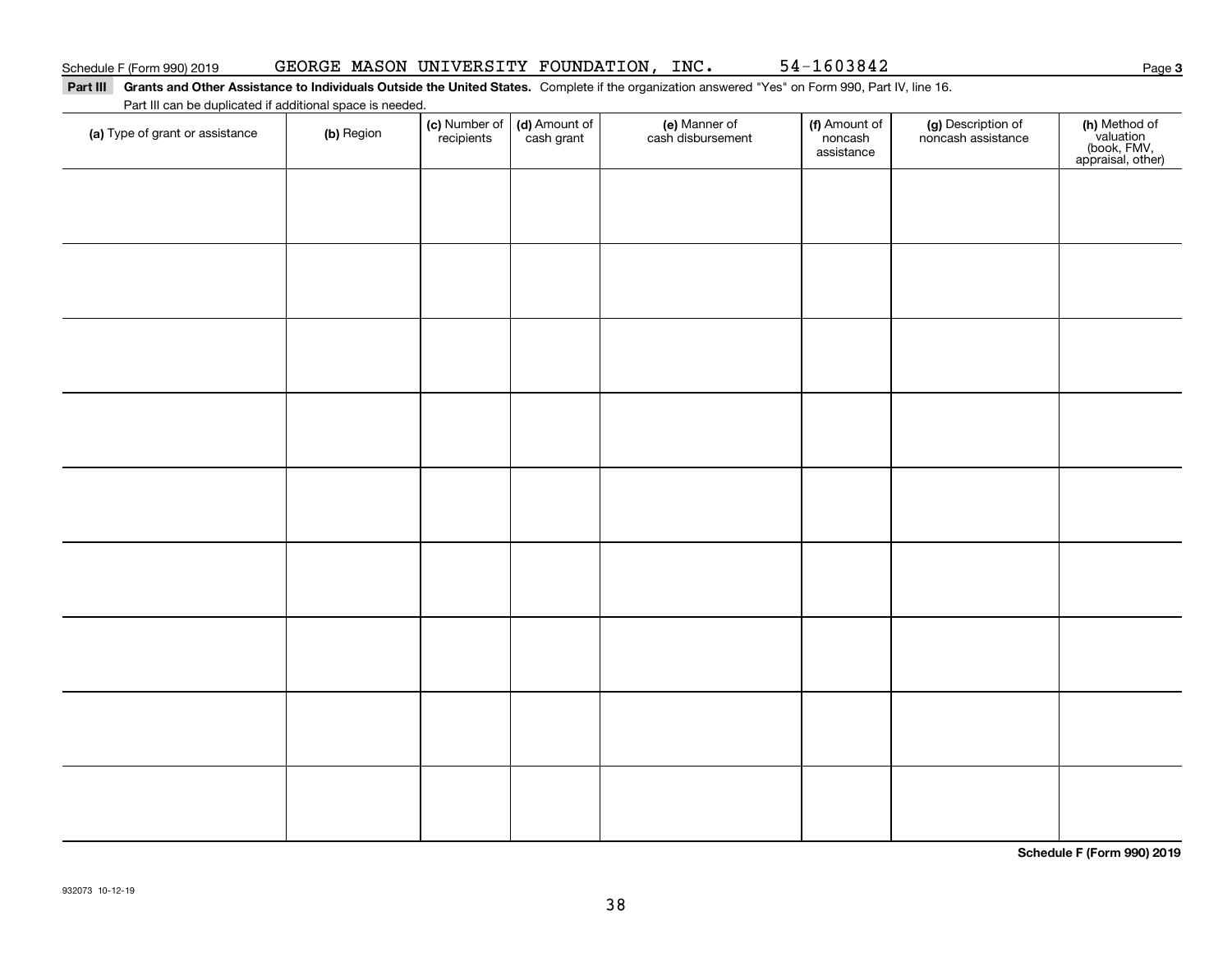### **4** Schedule F (Form 990) 2019  $\,$  <code>GEORGE MASON UNIVERSITY FOUNDATION, INC.  $\,$  54-1603842  $\,$  Page  $\,$ </code> **Part IV Foreign Forms**

| 1            | Was the organization a U.S. transferor of property to a foreign corporation during the tax year? If "Yes," the<br>organization may be required to file Form 926, Return by a U.S. Transferor of Property to a Foreign                                                                                                                                          | $\boxed{\text{X}}$ Yes | No          |
|--------------|----------------------------------------------------------------------------------------------------------------------------------------------------------------------------------------------------------------------------------------------------------------------------------------------------------------------------------------------------------------|------------------------|-------------|
| $\mathbf{2}$ | Did the organization have an interest in a foreign trust during the tax year? If "Yes," the organization<br>may be required to separately file Form 3520, Annual Return To Report Transactions With Foreign<br>Trusts and Receipt of Certain Foreign Gifts, and/or Form 3520-A, Annual Information Return of Foreign                                           | Yes                    | $X \mid No$ |
| 3            | Did the organization have an ownership interest in a foreign corporation during the tax year? If "Yes."<br>the organization may be required to file Form 5471, Information Return of U.S. Persons With Respect to                                                                                                                                              | ∣X ∣ Yes               | Nο          |
| 4            | Was the organization a direct or indirect shareholder of a passive foreign investment company or a<br>qualified electing fund during the tax year? If "Yes," the organization may be required to file Form 8621,<br>Information Return by a Shareholder of a Passive Foreign Investment Company or Qualified Electing Fund<br>(see Instructions for Form 8621) | $\boxed{\text{X}}$ Yes | Nο          |
| 5            | Did the organization have an ownership interest in a foreign partnership during the tax year? If "Yes."<br>the organization may be required to file Form 8865, Return of U.S. Persons With Respect to Certain                                                                                                                                                  | $\boxed{\text{X}}$ Yes | Nο          |
| 6            | Did the organization have any operations in or related to any boycotting countries during the tax year? If<br>"Yes," the organization may be required to separately file Form 5713, International Boycott Report (see                                                                                                                                          | Yes                    |             |

**Schedule F (Form 990) 2019**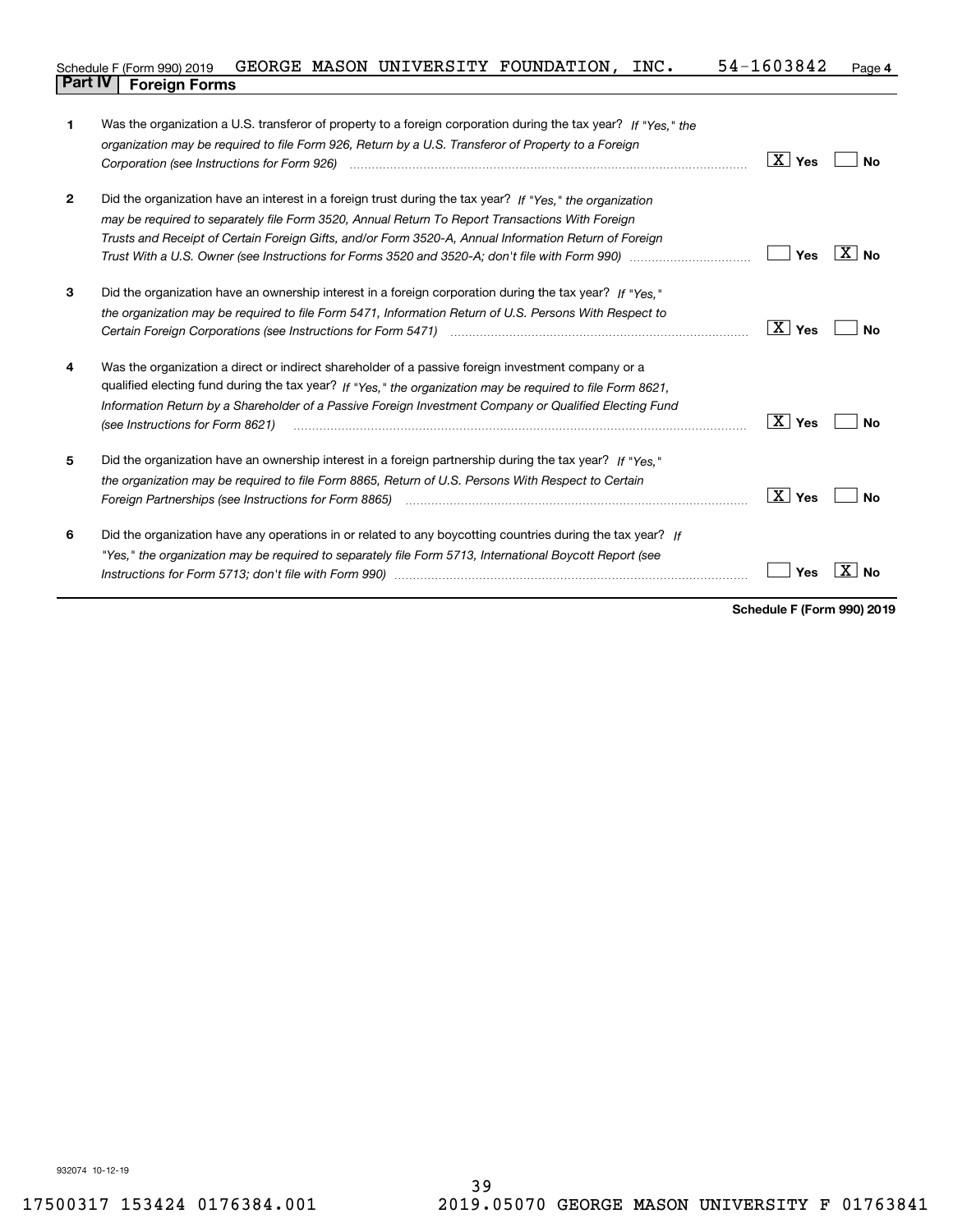|             | (estimated number of recipients), as applicable. Also complete this part to provide any additional information. See instructions. |
|-------------|-----------------------------------------------------------------------------------------------------------------------------------|
|             | PART I, LINE 3:                                                                                                                   |
|             | THE EXPENDITURES, PER REGION, ARE PRESENTED ON THE ACCRUAL BASIS OF                                                               |
|             |                                                                                                                                   |
| ACCOUNTING. |                                                                                                                                   |
|             |                                                                                                                                   |
|             |                                                                                                                                   |
|             |                                                                                                                                   |
|             |                                                                                                                                   |
|             |                                                                                                                                   |
|             |                                                                                                                                   |
|             |                                                                                                                                   |
|             |                                                                                                                                   |
|             |                                                                                                                                   |
|             |                                                                                                                                   |
|             |                                                                                                                                   |
|             |                                                                                                                                   |
|             |                                                                                                                                   |
|             |                                                                                                                                   |
|             |                                                                                                                                   |
|             |                                                                                                                                   |
|             |                                                                                                                                   |
|             |                                                                                                                                   |
|             |                                                                                                                                   |
|             |                                                                                                                                   |
|             |                                                                                                                                   |
|             |                                                                                                                                   |
|             |                                                                                                                                   |
|             |                                                                                                                                   |
|             |                                                                                                                                   |
|             |                                                                                                                                   |
|             |                                                                                                                                   |
|             |                                                                                                                                   |
|             |                                                                                                                                   |
|             |                                                                                                                                   |
|             |                                                                                                                                   |
|             |                                                                                                                                   |
|             |                                                                                                                                   |
|             |                                                                                                                                   |
|             |                                                                                                                                   |
|             |                                                                                                                                   |
|             |                                                                                                                                   |
|             |                                                                                                                                   |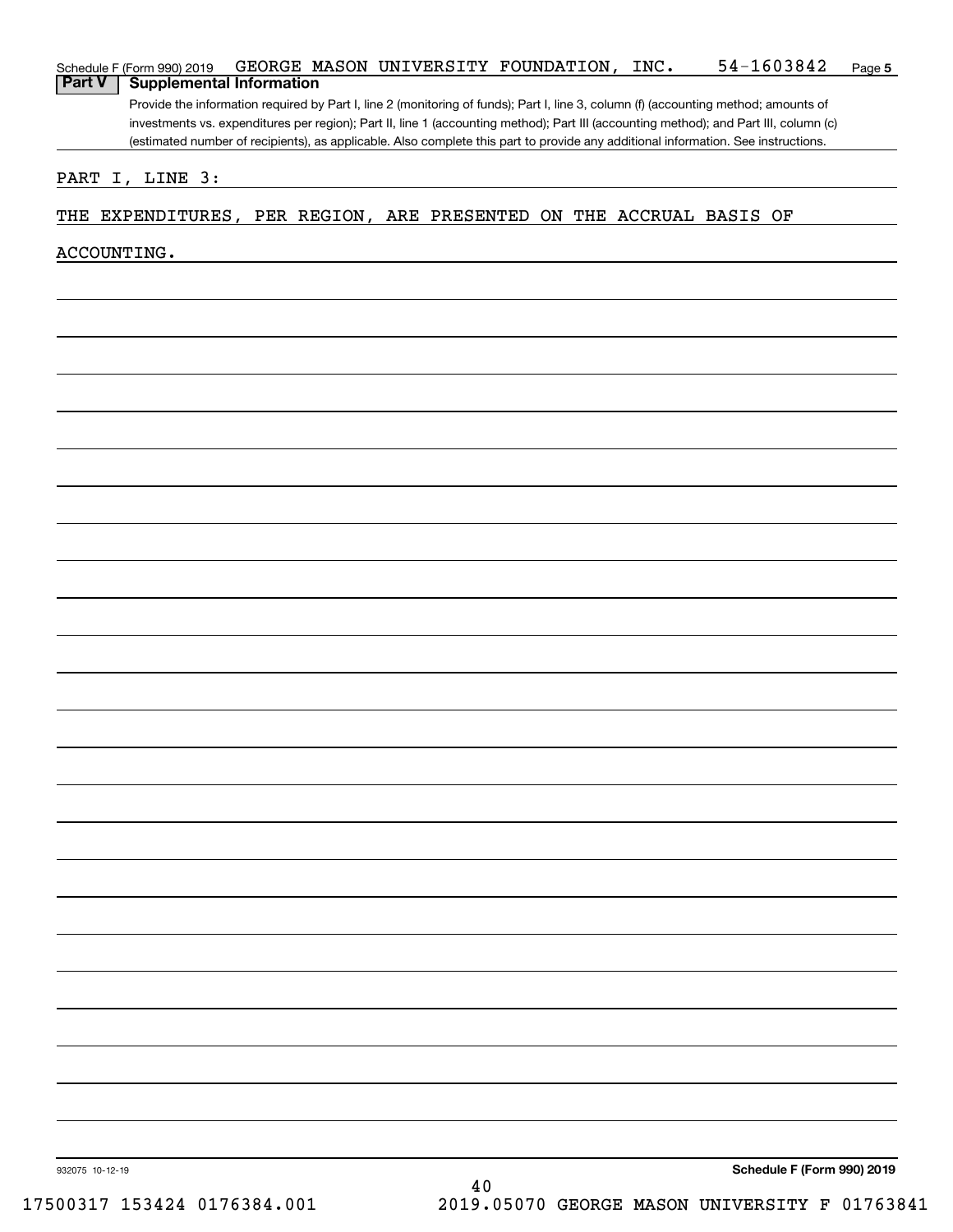| <b>SCHEDULE G</b>                                                                                                                                                                                                      |                                                                                                                                                                     | <b>Supplemental Information Regarding Fundraising or Gaming Activities</b>                                                                                                                                                                                                                                                                                                                                                  |                                                                            |    |                                                                            |  |                                                                            | OMB No. 1545-0047                                       |
|------------------------------------------------------------------------------------------------------------------------------------------------------------------------------------------------------------------------|---------------------------------------------------------------------------------------------------------------------------------------------------------------------|-----------------------------------------------------------------------------------------------------------------------------------------------------------------------------------------------------------------------------------------------------------------------------------------------------------------------------------------------------------------------------------------------------------------------------|----------------------------------------------------------------------------|----|----------------------------------------------------------------------------|--|----------------------------------------------------------------------------|---------------------------------------------------------|
| (Form 990 or 990-EZ)                                                                                                                                                                                                   | Complete if the organization answered "Yes" on Form 990, Part IV, line 17, 18, or 19, or if the<br>organization entered more than \$15,000 on Form 990-EZ, line 6a. |                                                                                                                                                                                                                                                                                                                                                                                                                             | 2019                                                                       |    |                                                                            |  |                                                                            |                                                         |
| Department of the Treasury                                                                                                                                                                                             |                                                                                                                                                                     |                                                                                                                                                                                                                                                                                                                                                                                                                             | <b>Open to Public</b>                                                      |    |                                                                            |  |                                                                            |                                                         |
| Internal Revenue Service<br>Name of the organization                                                                                                                                                                   |                                                                                                                                                                     | ► Go to www.irs.gov/Form990 for instructions and the latest information.                                                                                                                                                                                                                                                                                                                                                    |                                                                            |    |                                                                            |  |                                                                            | Inspection<br><b>Employer identification number</b>     |
|                                                                                                                                                                                                                        |                                                                                                                                                                     | GEORGE MASON UNIVERSITY FOUNDATION, INC.                                                                                                                                                                                                                                                                                                                                                                                    |                                                                            |    |                                                                            |  | 54-1603842                                                                 |                                                         |
| Part I                                                                                                                                                                                                                 |                                                                                                                                                                     | Fundraising Activities. Complete if the organization answered "Yes" on Form 990, Part IV, line 17. Form 990-EZ filers are not                                                                                                                                                                                                                                                                                               |                                                                            |    |                                                                            |  |                                                                            |                                                         |
|                                                                                                                                                                                                                        | required to complete this part.                                                                                                                                     |                                                                                                                                                                                                                                                                                                                                                                                                                             |                                                                            |    |                                                                            |  |                                                                            |                                                         |
| Mail solicitations<br>a<br>b<br>Phone solicitations<br>c<br>In-person solicitations<br>d<br>2 a Did the organization have a written or oral agreement with any individual (including officers, directors, trustees, or | Internet and email solicitations                                                                                                                                    | 1 Indicate whether the organization raised funds through any of the following activities. Check all that apply.<br>e<br>f<br>Special fundraising events<br>g<br>key employees listed in Form 990, Part VII) or entity in connection with professional fundraising services?<br><b>b</b> If "Yes," list the 10 highest paid individuals or entities (fundraisers) pursuant to agreements under which the fundraiser is to be |                                                                            |    | Solicitation of non-government grants<br>Solicitation of government grants |  | Yes                                                                        | No                                                      |
| compensated at least \$5,000 by the organization.                                                                                                                                                                      |                                                                                                                                                                     |                                                                                                                                                                                                                                                                                                                                                                                                                             |                                                                            |    |                                                                            |  |                                                                            |                                                         |
| (i) Name and address of individual<br>or entity (fundraiser)                                                                                                                                                           |                                                                                                                                                                     | (ii) Activity                                                                                                                                                                                                                                                                                                                                                                                                               | (iii) Did<br>fundraiser<br>have custody<br>or control of<br>contributions? |    | (iv) Gross receipts<br>from activity                                       |  | (v) Amount paid<br>to (or retained by)<br>fundraiser<br>listed in col. (i) | (vi) Amount paid<br>to (or retained by)<br>organization |
|                                                                                                                                                                                                                        |                                                                                                                                                                     |                                                                                                                                                                                                                                                                                                                                                                                                                             | Yes                                                                        | No |                                                                            |  |                                                                            |                                                         |
|                                                                                                                                                                                                                        |                                                                                                                                                                     |                                                                                                                                                                                                                                                                                                                                                                                                                             |                                                                            |    |                                                                            |  |                                                                            |                                                         |
|                                                                                                                                                                                                                        |                                                                                                                                                                     |                                                                                                                                                                                                                                                                                                                                                                                                                             |                                                                            |    |                                                                            |  |                                                                            |                                                         |
|                                                                                                                                                                                                                        |                                                                                                                                                                     |                                                                                                                                                                                                                                                                                                                                                                                                                             |                                                                            |    |                                                                            |  |                                                                            |                                                         |
|                                                                                                                                                                                                                        |                                                                                                                                                                     |                                                                                                                                                                                                                                                                                                                                                                                                                             |                                                                            |    |                                                                            |  |                                                                            |                                                         |
|                                                                                                                                                                                                                        |                                                                                                                                                                     |                                                                                                                                                                                                                                                                                                                                                                                                                             |                                                                            |    |                                                                            |  |                                                                            |                                                         |
|                                                                                                                                                                                                                        |                                                                                                                                                                     |                                                                                                                                                                                                                                                                                                                                                                                                                             |                                                                            |    |                                                                            |  |                                                                            |                                                         |
|                                                                                                                                                                                                                        |                                                                                                                                                                     |                                                                                                                                                                                                                                                                                                                                                                                                                             |                                                                            |    |                                                                            |  |                                                                            |                                                         |
|                                                                                                                                                                                                                        |                                                                                                                                                                     |                                                                                                                                                                                                                                                                                                                                                                                                                             |                                                                            |    |                                                                            |  |                                                                            |                                                         |
|                                                                                                                                                                                                                        |                                                                                                                                                                     |                                                                                                                                                                                                                                                                                                                                                                                                                             |                                                                            |    |                                                                            |  |                                                                            |                                                         |
|                                                                                                                                                                                                                        |                                                                                                                                                                     |                                                                                                                                                                                                                                                                                                                                                                                                                             |                                                                            |    |                                                                            |  |                                                                            |                                                         |
|                                                                                                                                                                                                                        |                                                                                                                                                                     |                                                                                                                                                                                                                                                                                                                                                                                                                             |                                                                            |    |                                                                            |  |                                                                            |                                                         |
| Total                                                                                                                                                                                                                  |                                                                                                                                                                     |                                                                                                                                                                                                                                                                                                                                                                                                                             |                                                                            |    |                                                                            |  |                                                                            |                                                         |
| 3 List all states in which the organization is registered or licensed to solicit contributions or has been notified it is exempt from registration<br>or licensing.                                                    |                                                                                                                                                                     |                                                                                                                                                                                                                                                                                                                                                                                                                             |                                                                            |    |                                                                            |  |                                                                            |                                                         |
|                                                                                                                                                                                                                        |                                                                                                                                                                     |                                                                                                                                                                                                                                                                                                                                                                                                                             |                                                                            |    |                                                                            |  |                                                                            |                                                         |
|                                                                                                                                                                                                                        |                                                                                                                                                                     |                                                                                                                                                                                                                                                                                                                                                                                                                             |                                                                            |    |                                                                            |  |                                                                            |                                                         |
|                                                                                                                                                                                                                        |                                                                                                                                                                     |                                                                                                                                                                                                                                                                                                                                                                                                                             |                                                                            |    |                                                                            |  |                                                                            |                                                         |
|                                                                                                                                                                                                                        |                                                                                                                                                                     |                                                                                                                                                                                                                                                                                                                                                                                                                             |                                                                            |    |                                                                            |  |                                                                            |                                                         |
|                                                                                                                                                                                                                        |                                                                                                                                                                     |                                                                                                                                                                                                                                                                                                                                                                                                                             |                                                                            |    |                                                                            |  |                                                                            |                                                         |
|                                                                                                                                                                                                                        |                                                                                                                                                                     |                                                                                                                                                                                                                                                                                                                                                                                                                             |                                                                            |    |                                                                            |  |                                                                            |                                                         |
|                                                                                                                                                                                                                        |                                                                                                                                                                     |                                                                                                                                                                                                                                                                                                                                                                                                                             |                                                                            |    |                                                                            |  |                                                                            |                                                         |
| LHA For Paperwork Reduction Act Notice, see the Instructions for Form 990 or 990-EZ.                                                                                                                                   |                                                                                                                                                                     |                                                                                                                                                                                                                                                                                                                                                                                                                             |                                                                            |    |                                                                            |  |                                                                            | Schedule G (Form 990 or 990-EZ) 2019                    |

932081 09-11-19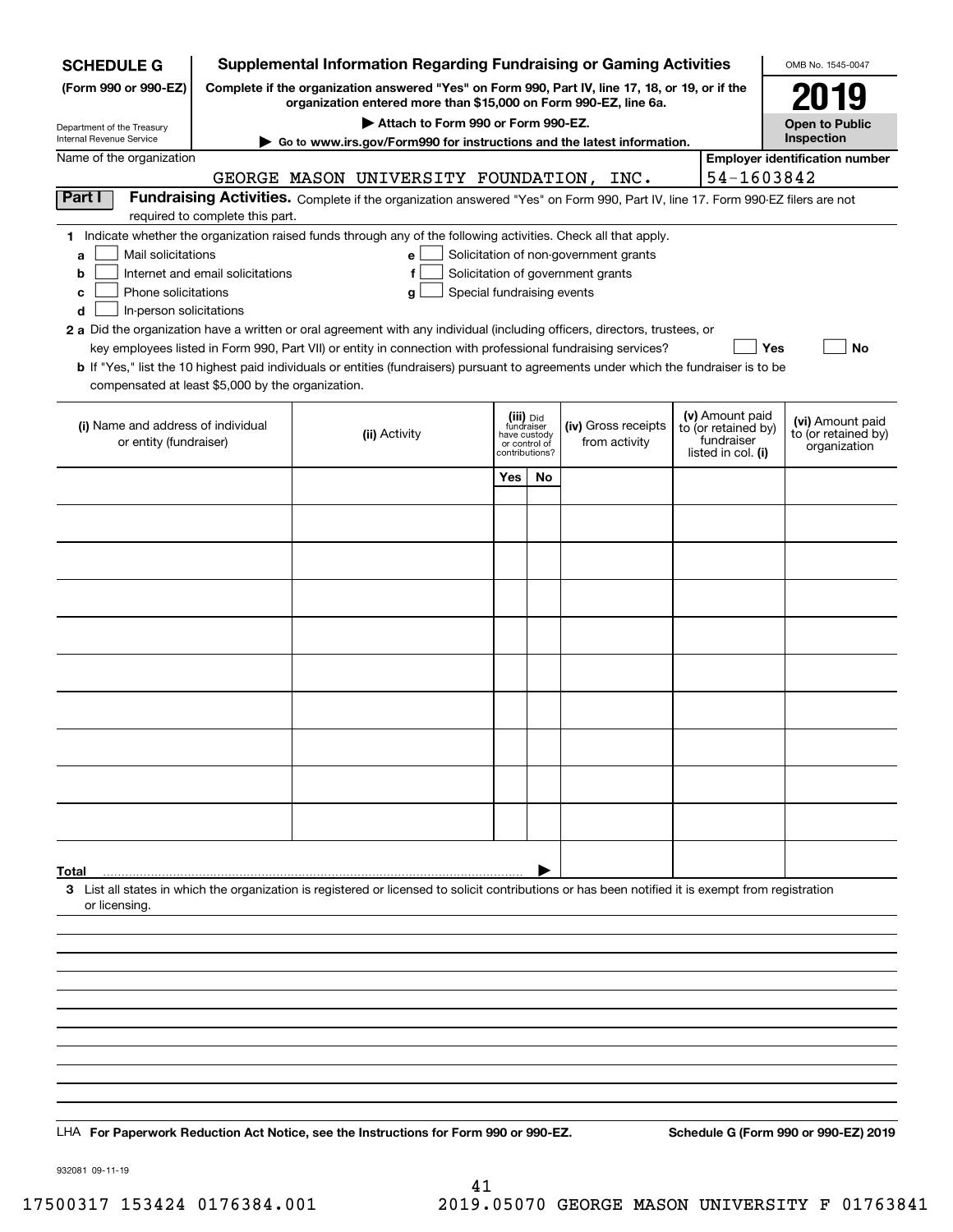Schedule G (Form 990 or 990-EZ) 2019 <code>GEORGE MASON UNIVERSITY FOUNDATION</code> , <code>INC. 54-1603842 Page 2</code> **Part II** | Fundraising Events. Complete if the organization answered "Yes" on Form 990, Part IV, line 18, or reported more than \$15,000

of fundraising event contributions and gross income on Form 990-EZ, lines 1 and 6b. List events with gross receipts greater than \$5,000. (c) Other events **(a)** Event #1  $\vert$  **(b)** Event #2 **(d)**  Total events NONE (add col. **(a)** through PC FALL GOLF col. **(c)**) (event type) (event type) (total number) Revenue Revenue 15,625. 15,625. **1**Gross receipts ~~~~~~~~~~~~~~13,675. 13,675. **2** Less: Contributions ................................ 1,950. 1,950. Gross income (line 1 minus line 2) **3**. . . . . . . . . . . . **4** Cash prizes \_\_\_\_\_\_\_\_\_\_\_\_\_\_\_\_\_\_\_\_\_\_\_\_\_\_\_\_\_\_\_\_ **5** Noncash prizes \_\_\_\_\_\_\_\_\_\_\_\_\_\_\_\_\_\_\_\_\_\_\_\_\_\_\_\_ Direct Expenses Direct Expense **6**Rent/facility costs ~~~~~~~~~~~~ **7**Food and beverages **8**Entertainment ~~~~~~~~~~~~~~ 1,950. 1,950. Other direct expenses ~~~~~~~~~~ **9**1,950.  $\blacktriangleright$ **10** Direct expense summary. Add lines 4 through 9 in column (d) 0. …… ▶ **11** Net income summary. Subtract line 10 from line 3, column (d) Part III | Gaming. Complete if the organization answered "Yes" on Form 990, Part IV, line 19, or reported more than \$15,000 on Form 990-EZ, line 6a. **(b)**  Pull tabs/instant **(d)**  Total gaming (add **(a)**  Revenue Bingo **Contract of Contract Contract Contract Contract Contract Contract Contract Contract Contract Contract Contract Contract Contract Contract Contract Contract Contract Contract Contract Contract Contract Contract Contr** Revenue bingo/progressive bingo col. **(a)** through col. **(c)**) **1**Gross revenue **2** Cash prizes \_\_\_\_\_\_\_\_\_\_\_\_\_\_\_\_\_\_\_\_\_\_\_\_\_\_\_\_\_\_\_\_ Direct Expenses Direct Expenses **3**Noncash prizes <sub>………………………………</sub>… **4**Rent/facility costs ~~~~~~~~~~~~**5**Other direct expenses  $\boxed{\Box}$  Yes \_\_\_\_\_\_\_ %  $\boxed{\Box}$  Yes \_\_\_\_\_\_\_ %  $\boxed{\Box}$  $\mathcal{L}^{\text{max}}$ %**Yes Yes Yes** % %  $\mathcal{L}^{\text{max}}$ **6** Volunteer labor **No No No**  $\overline{\phantom{a}}$ **7**Direct expense summary. Add lines 2 through 5 in column (d) ~~~~~~~~~~~~~~~~~~~~~~~~ | …… ▶ **8**Net gaming income summary. Subtract line 7 from line 1, column (d) **9**Enter the state(s) in which the organization conducts gaming activities: **Yes**  $\mathcal{L}^{\text{max}}$ **a**Is the organization licensed to conduct gaming activities in each of these states? ~~~~~~~~~~~~~~~~~~~~ **No b**If "No," explain: **Yes No 10a**Were any of the organization's gaming licenses revoked, suspended, or terminated during the tax year? **b** If "Yes," explain:

932082 09-11-19

**Schedule G (Form 990 or 990-EZ) 2019**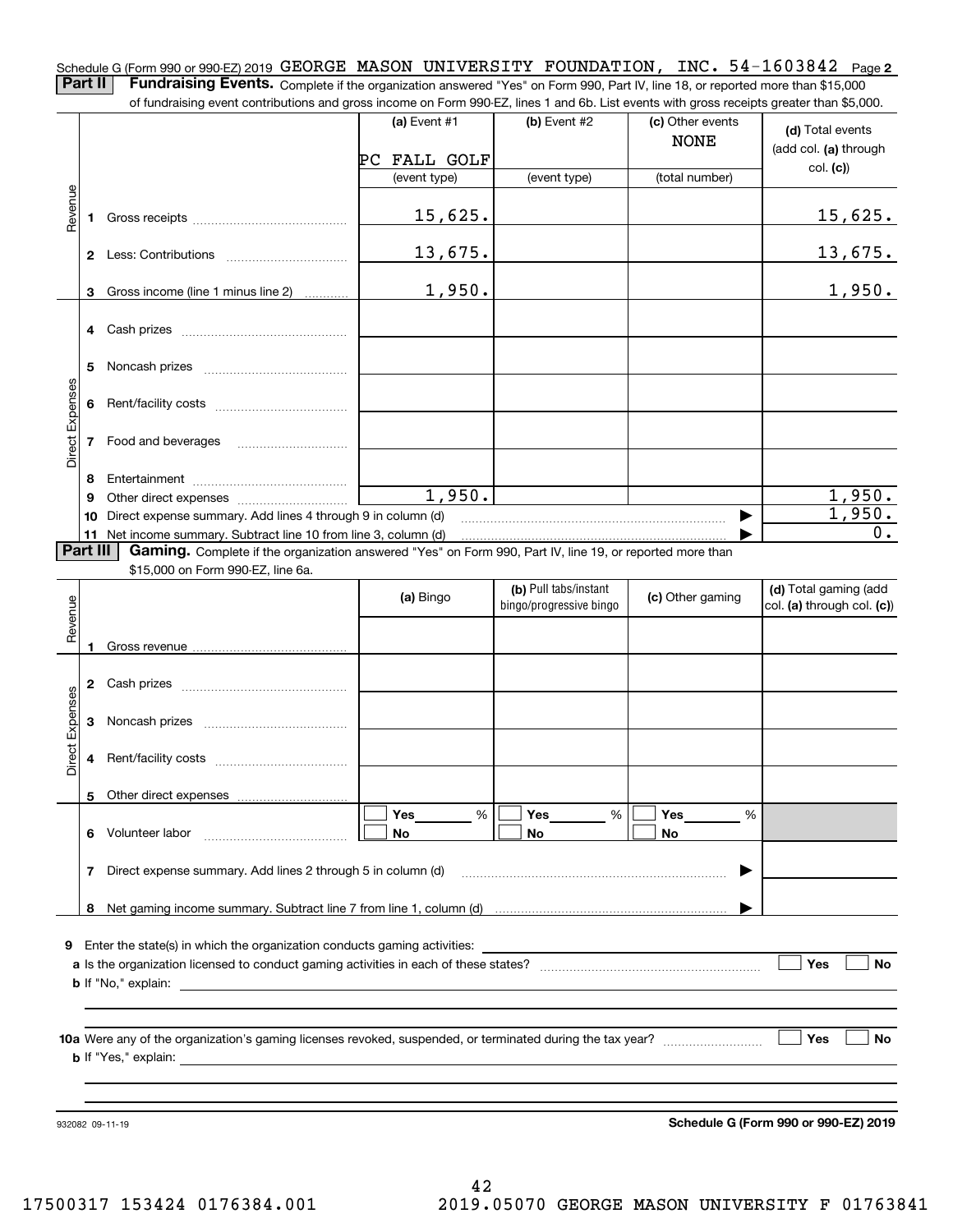|    | Schedule G (Form 990 or 990-EZ) 2019 GEORGE MASON UNIVERSITY FOUNDATION, INC. 54-1603842                                                                 |                 | Page 3    |
|----|----------------------------------------------------------------------------------------------------------------------------------------------------------|-----------------|-----------|
|    |                                                                                                                                                          | Yes             | No        |
|    | 12 Is the organization a grantor, beneficiary or trustee of a trust, or a member of a partnership or other entity formed                                 | Yes             | No        |
|    | 13 Indicate the percentage of gaming activity conducted in:                                                                                              |                 |           |
|    |                                                                                                                                                          | 13а             | %         |
|    |                                                                                                                                                          | 13 <sub>b</sub> | %         |
|    | 14 Enter the name and address of the person who prepares the organization's gaming/special events books and records:                                     |                 |           |
|    |                                                                                                                                                          |                 |           |
|    |                                                                                                                                                          |                 |           |
|    |                                                                                                                                                          | Yes             | No        |
|    |                                                                                                                                                          |                 |           |
|    | of gaming revenue retained by the third party $\triangleright$ \$                                                                                        |                 |           |
|    | c If "Yes," enter name and address of the third party:                                                                                                   |                 |           |
|    | <u> 1989 - Johann Barbara, marka a shekara tsa na shekara tsa na shekara tsa na shekara tsa na shekara tsa na sh</u><br>Name $\blacktriangleright$       |                 |           |
|    | Address $\blacktriangleright$                                                                                                                            |                 |           |
| 16 | Gaming manager information:                                                                                                                              |                 |           |
|    | $Name \rightarrow$                                                                                                                                       |                 |           |
|    | Gaming manager compensation > \$                                                                                                                         |                 |           |
|    |                                                                                                                                                          |                 |           |
|    |                                                                                                                                                          |                 |           |
|    |                                                                                                                                                          |                 |           |
|    | Director/officer<br>Employee<br>Independent contractor                                                                                                   |                 |           |
|    | <b>17</b> Mandatory distributions:                                                                                                                       |                 |           |
|    | a Is the organization required under state law to make charitable distributions from the gaming proceeds to                                              |                 |           |
|    | retain the state gaming license?                                                                                                                         | $\Box$ Yes      | $\Box$ No |
|    | <b>b</b> Enter the amount of distributions required under state law to be distributed to other exempt organizations or spent in the                      |                 |           |
|    | organization's own exempt activities during the tax year $\triangleright$ \$                                                                             |                 |           |
|    | <b>Part IV</b><br>Supplemental Information. Provide the explanations required by Part I, line 2b, columns (iii) and (v); and Part III, lines 9, 9b, 10b, |                 |           |
|    | 15b, 15c, 16, and 17b, as applicable. Also provide any additional information. See instructions.                                                         |                 |           |
|    |                                                                                                                                                          |                 |           |
|    |                                                                                                                                                          |                 |           |
|    |                                                                                                                                                          |                 |           |
|    |                                                                                                                                                          |                 |           |
|    |                                                                                                                                                          |                 |           |
|    |                                                                                                                                                          |                 |           |
|    |                                                                                                                                                          |                 |           |
|    |                                                                                                                                                          |                 |           |
|    |                                                                                                                                                          |                 |           |
|    | Schedule G (Form 990 or 990-EZ) 2019<br>932083 09-11-19                                                                                                  |                 |           |
|    | 43                                                                                                                                                       |                 |           |

17500317 153424 0176384.001 2019.05070 GEORGE MASON UNIVERSITY F 01763841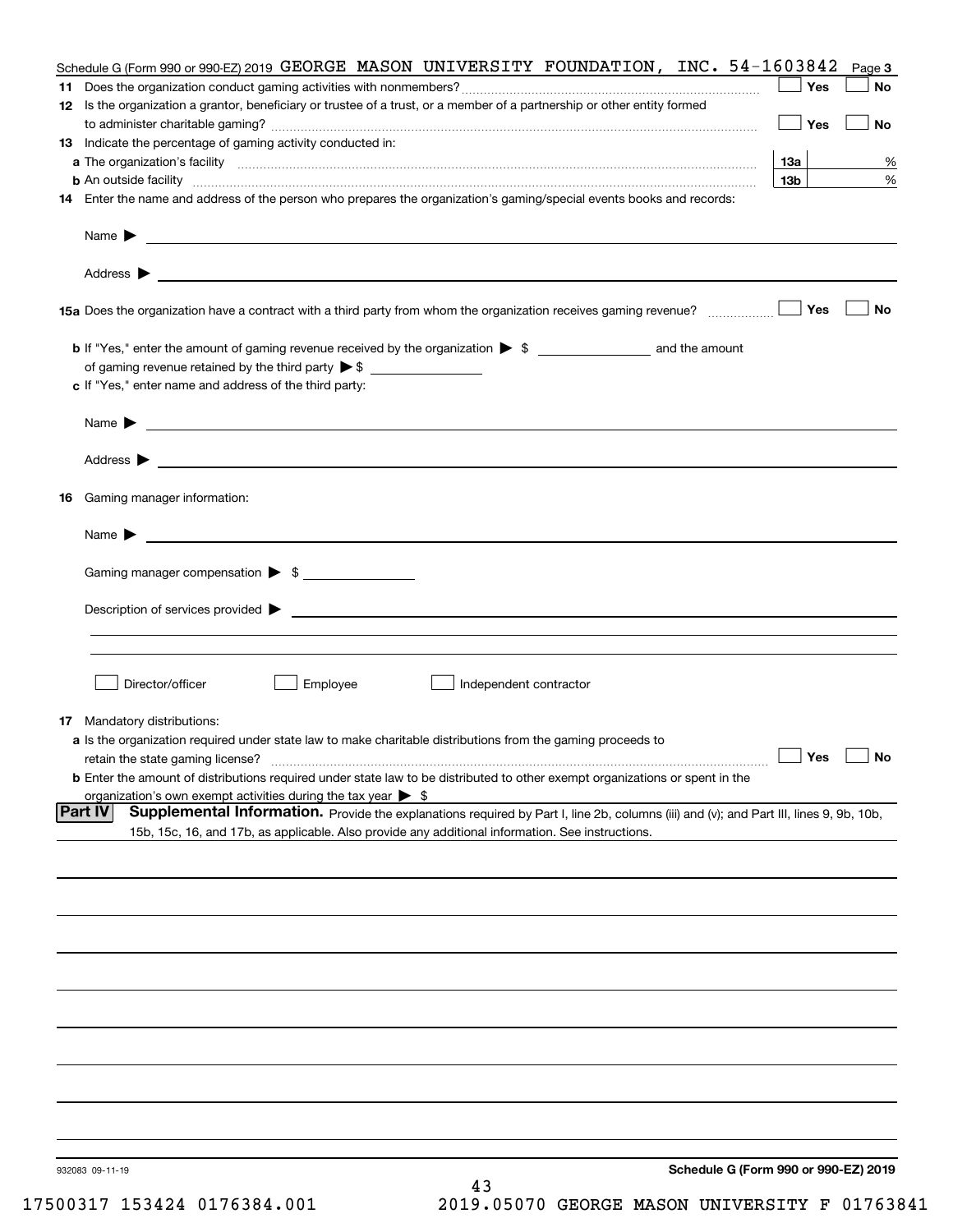| Schedule G (Form 990 or 990-EZ) GEORGE MAS<br><b>Part IV</b> Supplemental Information (continued) |  | GEORGE MASON UNIVERSITY FOUNDATION, INC. 54-1603842 Page 4 |                                 |  |
|---------------------------------------------------------------------------------------------------|--|------------------------------------------------------------|---------------------------------|--|
|                                                                                                   |  |                                                            |                                 |  |
|                                                                                                   |  |                                                            |                                 |  |
|                                                                                                   |  |                                                            |                                 |  |
|                                                                                                   |  |                                                            |                                 |  |
|                                                                                                   |  |                                                            |                                 |  |
|                                                                                                   |  |                                                            |                                 |  |
|                                                                                                   |  |                                                            |                                 |  |
|                                                                                                   |  |                                                            |                                 |  |
|                                                                                                   |  |                                                            |                                 |  |
|                                                                                                   |  |                                                            |                                 |  |
|                                                                                                   |  |                                                            |                                 |  |
|                                                                                                   |  |                                                            |                                 |  |
|                                                                                                   |  |                                                            |                                 |  |
|                                                                                                   |  |                                                            |                                 |  |
|                                                                                                   |  |                                                            |                                 |  |
|                                                                                                   |  |                                                            |                                 |  |
|                                                                                                   |  |                                                            |                                 |  |
|                                                                                                   |  |                                                            |                                 |  |
|                                                                                                   |  |                                                            |                                 |  |
|                                                                                                   |  |                                                            |                                 |  |
|                                                                                                   |  |                                                            |                                 |  |
|                                                                                                   |  |                                                            |                                 |  |
|                                                                                                   |  |                                                            |                                 |  |
|                                                                                                   |  |                                                            |                                 |  |
|                                                                                                   |  |                                                            |                                 |  |
|                                                                                                   |  |                                                            |                                 |  |
|                                                                                                   |  |                                                            |                                 |  |
|                                                                                                   |  |                                                            |                                 |  |
|                                                                                                   |  |                                                            |                                 |  |
|                                                                                                   |  |                                                            |                                 |  |
|                                                                                                   |  |                                                            |                                 |  |
|                                                                                                   |  |                                                            |                                 |  |
|                                                                                                   |  |                                                            |                                 |  |
|                                                                                                   |  |                                                            |                                 |  |
|                                                                                                   |  |                                                            |                                 |  |
|                                                                                                   |  |                                                            |                                 |  |
|                                                                                                   |  |                                                            |                                 |  |
|                                                                                                   |  |                                                            |                                 |  |
|                                                                                                   |  |                                                            |                                 |  |
|                                                                                                   |  |                                                            |                                 |  |
|                                                                                                   |  |                                                            |                                 |  |
|                                                                                                   |  |                                                            |                                 |  |
|                                                                                                   |  |                                                            |                                 |  |
|                                                                                                   |  |                                                            |                                 |  |
|                                                                                                   |  |                                                            | Schedule G (Form 990 or 990-EZ) |  |

932084 04-01-19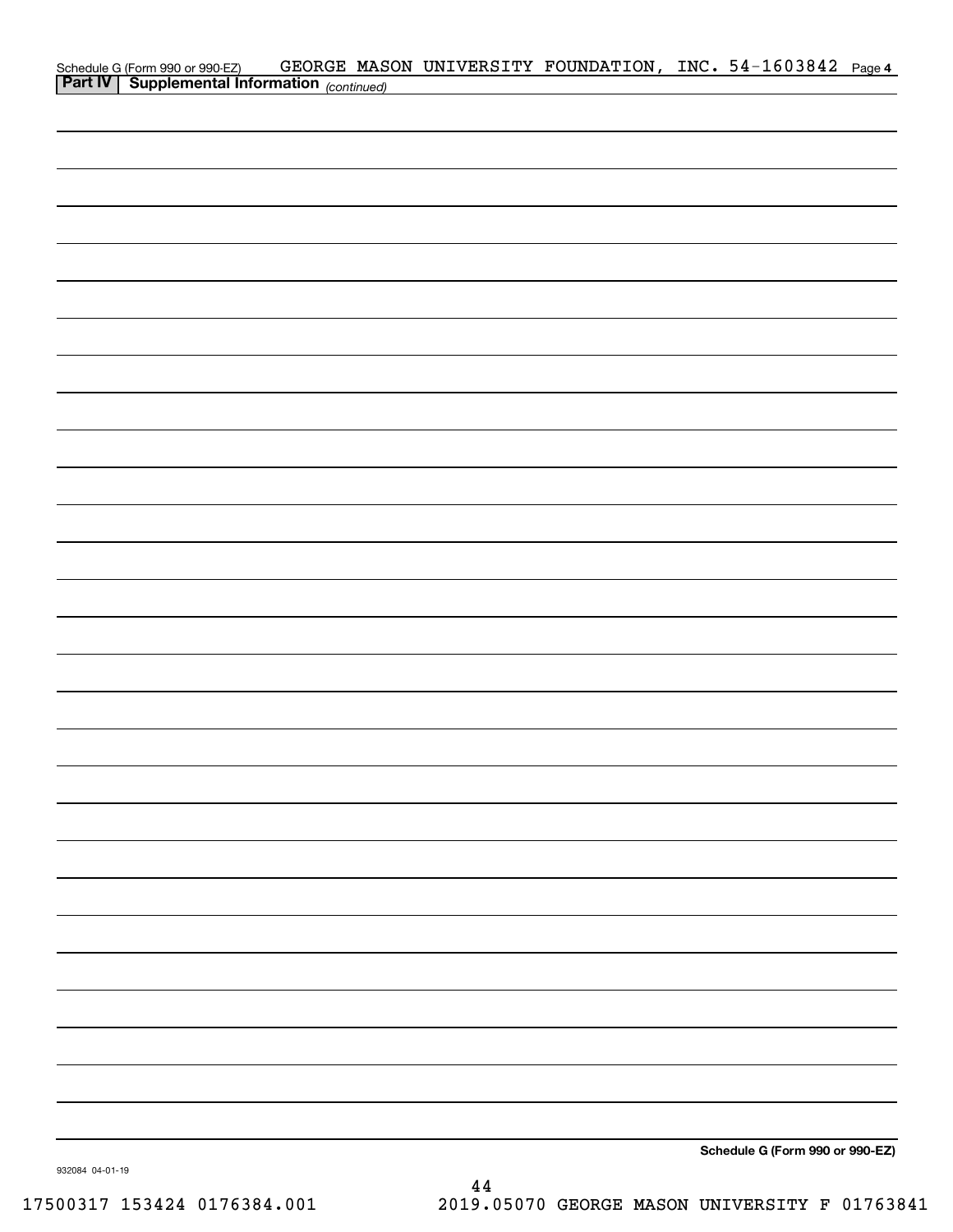| <b>SCHEDULE I</b><br>(Form 990)                                                                                                                                                                |                        | <b>Grants and Other Assistance to Organizations,</b><br>Governments, and Individuals in the United States |                             |                                         |                                               |                                          | OMB No. 1545-0047<br>2019                           |  |  |
|------------------------------------------------------------------------------------------------------------------------------------------------------------------------------------------------|------------------------|-----------------------------------------------------------------------------------------------------------|-----------------------------|-----------------------------------------|-----------------------------------------------|------------------------------------------|-----------------------------------------------------|--|--|
| Department of the Treasury<br>Internal Revenue Service                                                                                                                                         |                        | Complete if the organization answered "Yes" on Form 990, Part IV, line 21 or 22.                          | Attach to Form 990.         |                                         |                                               |                                          | <b>Open to Public</b><br>Inspection                 |  |  |
| Go to www.irs.gov/Form990 for the latest information.                                                                                                                                          |                        |                                                                                                           |                             |                                         |                                               |                                          |                                                     |  |  |
| Name of the organization                                                                                                                                                                       |                        | GEORGE MASON UNIVERSITY FOUNDATION, INC.                                                                  |                             |                                         |                                               |                                          | <b>Employer identification number</b><br>54-1603842 |  |  |
| Part I<br><b>General Information on Grants and Assistance</b>                                                                                                                                  |                        |                                                                                                           |                             |                                         |                                               |                                          |                                                     |  |  |
| Does the organization maintain records to substantiate the amount of the grants or assistance, the grantees' eligibility for the grants or assistance, and the selection<br>$\mathbf 1$        |                        |                                                                                                           |                             |                                         |                                               |                                          | $\sqrt{X}$ Yes<br>l No                              |  |  |
| Describe in Part IV the organization's procedures for monitoring the use of grant funds in the United States.<br>$\mathbf{2}$                                                                  |                        |                                                                                                           |                             |                                         |                                               |                                          |                                                     |  |  |
| Part II<br>Grants and Other Assistance to Domestic Organizations and Domestic Governments. Complete if the organization answered "Yes" on Form 990, Part IV, line 21, for any                  |                        |                                                                                                           |                             |                                         |                                               |                                          |                                                     |  |  |
| recipient that received more than \$5,000. Part II can be duplicated if additional space is needed.                                                                                            |                        |                                                                                                           |                             |                                         | (f) Method of                                 |                                          |                                                     |  |  |
| <b>1 (a)</b> Name and address of organization<br>or government                                                                                                                                 | $(b)$ EIN              | (c) IRC section<br>(if applicable)                                                                        | (d) Amount of<br>cash grant | (e) Amount of<br>non-cash<br>assistance | valuation (book,<br>FMV, appraisal,<br>other) | (g) Description of<br>noncash assistance | (h) Purpose of grant<br>or assistance               |  |  |
| GEORGE MASON UNIVERSITY                                                                                                                                                                        |                        |                                                                                                           |                             |                                         |                                               |                                          |                                                     |  |  |
| 4400 UNIVERSITY DRIVE                                                                                                                                                                          |                        |                                                                                                           |                             |                                         |                                               |                                          |                                                     |  |  |
| FAIRFAX, VA 22030                                                                                                                                                                              | 54-0836354 170/115     |                                                                                                           | 8, 138, 152.                | $\mathbf{0}$                            |                                               |                                          | SALARY SUPPORT                                      |  |  |
| GEORGE MASON UNIVERSITY<br>4400 UNIVERSITY DRIVE                                                                                                                                               |                        |                                                                                                           |                             |                                         |                                               |                                          |                                                     |  |  |
| FAIRFAX, VA 22030                                                                                                                                                                              | 54-0836354 170/115     |                                                                                                           | 2.081.792.                  | $\mathbf{0}$                            |                                               |                                          | BENEFITS SUPPORT                                    |  |  |
| GEORGE MASON UNIVERSITY<br>4400 UNIVERSITY DRIVE<br>FAIRFAX, VA 22030                                                                                                                          | 54-0836354 170/115     |                                                                                                           | 8,186,330.                  | 0.                                      |                                               |                                          | SCHOLARSHIP SUPPORT                                 |  |  |
| GEORGE MASON UNIVERSITY<br>4400 UNIVERSITY DRIVE<br>FAIRFAX, VA 22030                                                                                                                          | 54-0836354 170/115     |                                                                                                           | 20,507,221.                 | 0.                                      |                                               |                                          | OPERATIONS SUPPORT                                  |  |  |
| GEORGE MASON UNIVERSITY<br>4400 UNIVERSITY DRIVE<br>FAIRFAX, VA 22030                                                                                                                          | 54-0836354 170/115     |                                                                                                           | 821, 211.                   | $\mathbf{0}$ .                          |                                               |                                          | EMINENT SCHOLARS                                    |  |  |
| MERCATUS CENTER<br>3434 N WASHINGTON BLVD<br>ARLINGTON, VA 22201                                                                                                                               | $52 - 1328708$ 501(C)3 |                                                                                                           | 32, 386, 228.               | $\mathfrak{o}$ .                        |                                               |                                          | PROGRAM SUPPORT                                     |  |  |
| Enter total number of section $501(c)(3)$ and government organizations listed in the line 1 table<br>$\mathbf{2}$<br>Enter total number of other organizations listed in the line 1 table<br>3 |                        |                                                                                                           |                             |                                         |                                               |                                          | 5.                                                  |  |  |

**For Paperwork Reduction Act Notice, see the Instructions for Form 990. Schedule I (Form 990) (2019)** LHA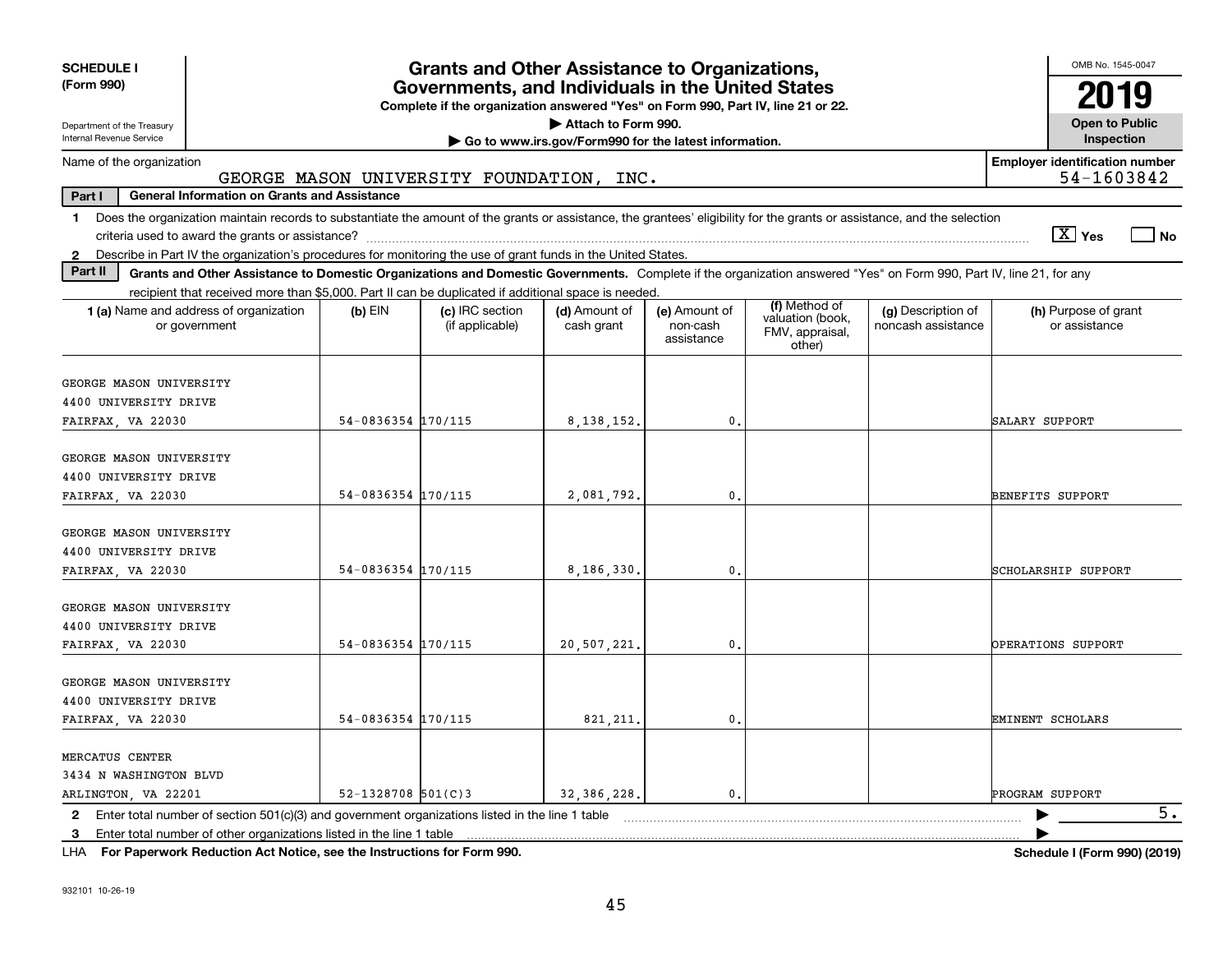### Schedule I (Form 990) GEORGE MASON UNIVERSITY FOUNDATION, INC. 54-1603842 <sub>Page 1</sub>

54-1603842

| Continuation of Grants and Other Assistance to Governments and Organizations in the United States (Schedule I (Form 990), Part II.)<br>$ $ Part II |                        |                                  |                             |                                         |                                                                |                                           |                                       |  |  |  |
|----------------------------------------------------------------------------------------------------------------------------------------------------|------------------------|----------------------------------|-----------------------------|-----------------------------------------|----------------------------------------------------------------|-------------------------------------------|---------------------------------------|--|--|--|
| (a) Name and address of<br>organization or government                                                                                              | $(b)$ EIN              | (c) IRC section<br>if applicable | (d) Amount of<br>cash grant | (e) Amount of<br>non-cash<br>assistance | (f) Method of<br>valuation<br>(book, FMV,<br>appraisal, other) | (g) Description of<br>non-cash assistance | (h) Purpose of grant<br>or assistance |  |  |  |
| INSTITUTE FOR HUMANE STUDIES<br>3434 N WASHINGTON BLVD<br>ARLINGTON, VA 22201                                                                      | $94-1623852$ 501(C)3   |                                  | 89,000.                     | $\mathbf 0$ .                           |                                                                |                                           | PROGRAM SUPPORT                       |  |  |  |
| OFFICE OF THE ATTORNEY GENERAL FOR<br>THE DISTRICT OF COLOMBIA - 400 6TH<br>ST NW - WASHINGTON, DC 20001                                           | $53 - 6001131$ 170/115 |                                  | 58,058.                     | $\mathsf{0}\,.$                         |                                                                |                                           | FELLOWSHIP SUPPORT                    |  |  |  |
| NORTHERN VIRGINIA COMMUNITY<br>COLLEGE - 4001 WAKEFIELD CHAPEL RD<br>- ANNANDALE, VA 22003                                                         | $54 - 1268263$ 170/115 |                                  | 52,500.                     | 0.                                      |                                                                |                                           | SCHOLARSHIP SUPPORT                   |  |  |  |
|                                                                                                                                                    |                        |                                  |                             |                                         |                                                                |                                           |                                       |  |  |  |
|                                                                                                                                                    |                        |                                  |                             |                                         |                                                                |                                           |                                       |  |  |  |
|                                                                                                                                                    |                        |                                  |                             |                                         |                                                                |                                           |                                       |  |  |  |
|                                                                                                                                                    |                        |                                  |                             |                                         |                                                                |                                           |                                       |  |  |  |
|                                                                                                                                                    |                        |                                  |                             |                                         |                                                                |                                           |                                       |  |  |  |
|                                                                                                                                                    |                        |                                  |                             |                                         |                                                                |                                           |                                       |  |  |  |

**Schedule I (Form 990)**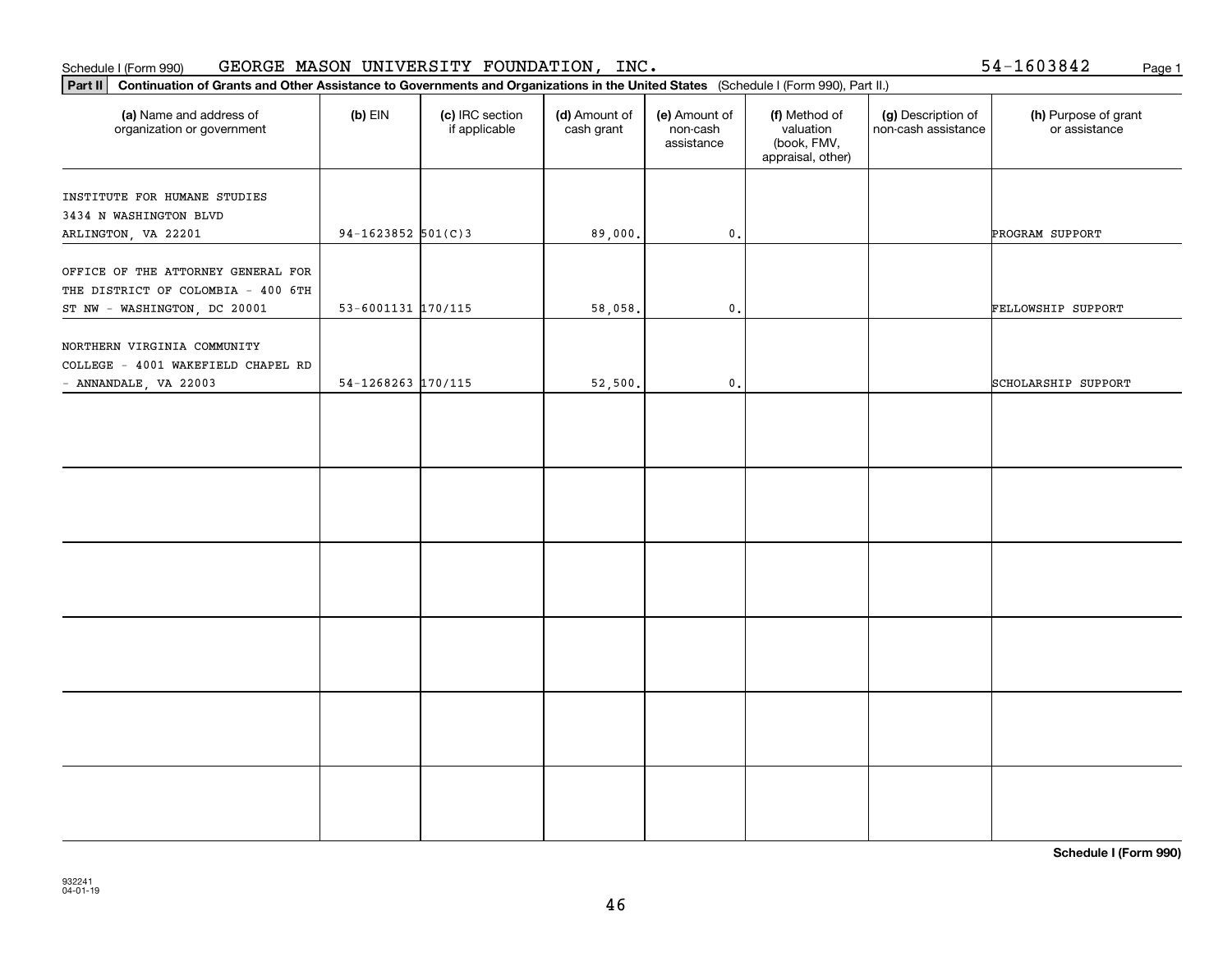### Schedule I (Form 990) (2019) GEORGE MASON UNIVERSITY FOUNDATION, INC. 54-1603842 Page

**2**

**Part III | Grants and Other Assistance to Domestic Individuals. Complete if the organization answered "Yes" on Form 990, Part IV, line 22.** Part III can be duplicated if additional space is needed.

| (a) Type of grant or assistance                                                                                                                      | (b) Number of<br>recipients | (c) Amount of<br>cash grant | (d) Amount of non-<br>cash assistance | (e) Method of valuation<br>(book, FMV, appraisal, other) | (f) Description of noncash assistance |
|------------------------------------------------------------------------------------------------------------------------------------------------------|-----------------------------|-----------------------------|---------------------------------------|----------------------------------------------------------|---------------------------------------|
|                                                                                                                                                      |                             |                             |                                       |                                                          |                                       |
| SCHOLARSHIPS                                                                                                                                         | 686                         | 1,168,021.                  | $\mathbf{0}$ .                        |                                                          |                                       |
|                                                                                                                                                      |                             |                             |                                       |                                                          |                                       |
| RENEWAL APPLICATIONS                                                                                                                                 | 22                          | 10,890.                     | $\mathbf{0}$ .                        |                                                          |                                       |
|                                                                                                                                                      |                             |                             |                                       |                                                          |                                       |
|                                                                                                                                                      |                             |                             |                                       |                                                          |                                       |
|                                                                                                                                                      |                             |                             |                                       |                                                          |                                       |
|                                                                                                                                                      |                             |                             |                                       |                                                          |                                       |
|                                                                                                                                                      |                             |                             |                                       |                                                          |                                       |
|                                                                                                                                                      |                             |                             |                                       |                                                          |                                       |
| Part IV<br>Supplemental Information. Provide the information required in Part I, line 2; Part III, column (b); and any other additional information. |                             |                             |                                       |                                                          |                                       |
| PART I, LINE 2:                                                                                                                                      |                             |                             |                                       |                                                          |                                       |
| THE GEORGE MASON UNIVERSITY FOUNDATION FOLLOWS ESTABLISHED DISBURSEMENT                                                                              |                             |                             |                                       |                                                          |                                       |
| PROCEDURES THAT ENSURE ALL PAYMENTS ARE PROPERLY DOCUMENTED, SUPPORTED, AND                                                                          |                             |                             |                                       |                                                          |                                       |
| RECORDED, APPROVED BY THE APPROPRIATE OFFICIALS AND MANAGEMENT, MADE FOR                                                                             |                             |                             |                                       |                                                          |                                       |
| VALID PURPOSES THAT ARE REASONABLE AND NECESSARY, AND MADE IN COMPLIANCE                                                                             |                             |                             |                                       |                                                          |                                       |
| WITH GOVERNMENT REGULATIONS. ALL DISBURSEMENTS OF DONOR RESTRICTED FUNDS                                                                             |                             |                             |                                       |                                                          |                                       |
| ARE MADE IN ACCORDANCE WITH ANY PURPOSE RESTRICTIONS, FOR THE BENEFIT OF                                                                             |                             |                             |                                       |                                                          |                                       |
|                                                                                                                                                      |                             |                             |                                       |                                                          |                                       |

GEORGE MASON UNIVERSITY OR OTHER AFFILIATED EDUCATIONAL AND RESEARCH

### ORGANIZATIONS. THE FOUNDATION DISBURSES FUNDS TO GEORGE MASON UNIVERSITY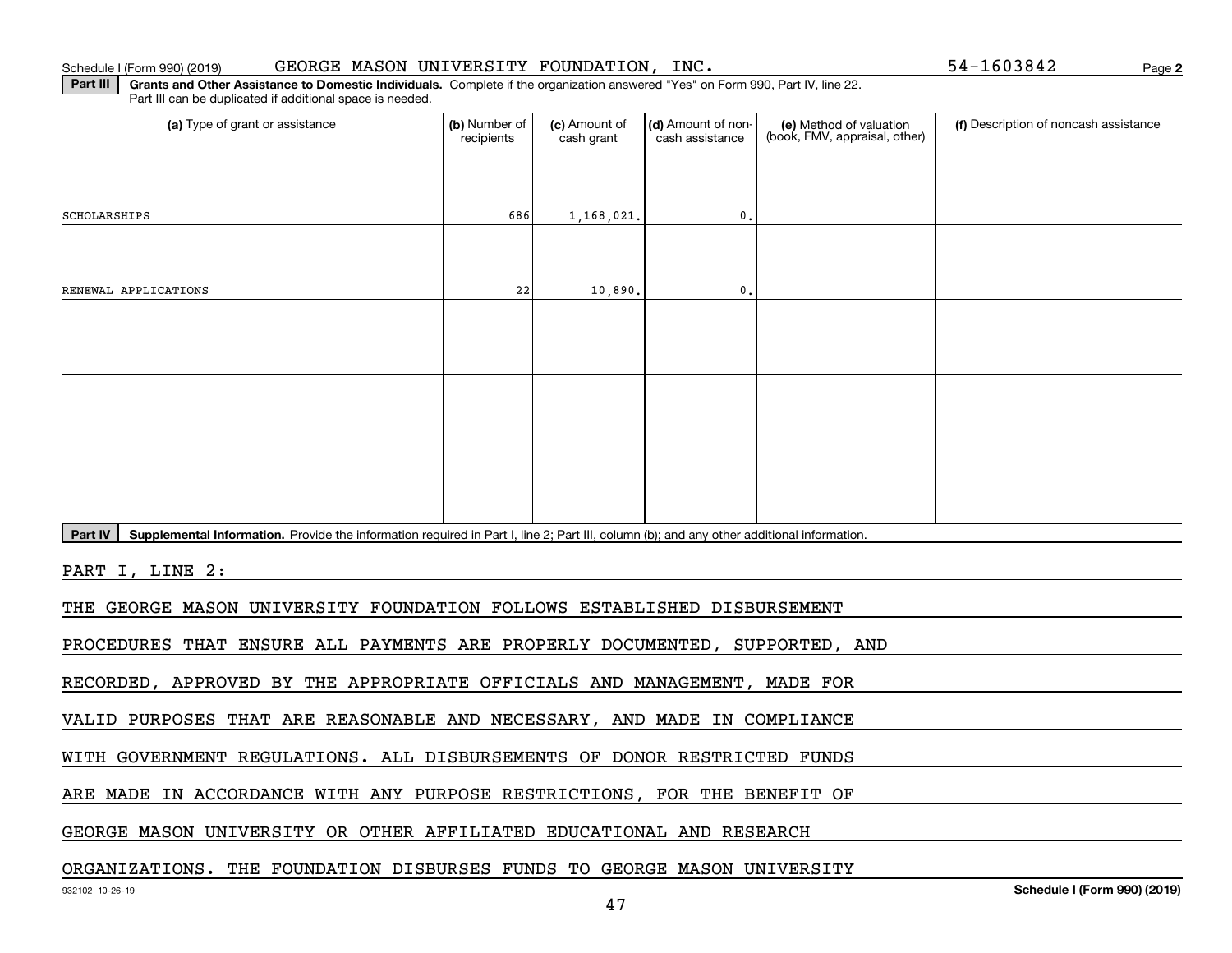| GEORGE MASON UNIVERSITY FOUNDATION, INC. 54-1603842 Page 2<br>Schedule I (Form 990)<br><b>Supplemental Information</b><br><b>Part IV</b> |
|------------------------------------------------------------------------------------------------------------------------------------------|
| AND OTHER AFFILIATED EDUCATIONAL AND RESEARCH ORGANIZATIONS FOR                                                                          |
| SCHOLARSHIPS, FELLOWSHIPS, AWARDS AND GENERAL OPERATING EXPENSES BASED ON                                                                |
| ELIGIBILITY DECISIONS MADE BY THE FOUNDATION/UNIVERSITY AFFILIATED                                                                       |
| ENTITIES.                                                                                                                                |
|                                                                                                                                          |
|                                                                                                                                          |
|                                                                                                                                          |
|                                                                                                                                          |
|                                                                                                                                          |
|                                                                                                                                          |
|                                                                                                                                          |
|                                                                                                                                          |
|                                                                                                                                          |
|                                                                                                                                          |
|                                                                                                                                          |
|                                                                                                                                          |
|                                                                                                                                          |
|                                                                                                                                          |
|                                                                                                                                          |
|                                                                                                                                          |
|                                                                                                                                          |
|                                                                                                                                          |
|                                                                                                                                          |
|                                                                                                                                          |
|                                                                                                                                          |
|                                                                                                                                          |
| Schedule I (Form 990)                                                                                                                    |
| 932291<br>04-01-19                                                                                                                       |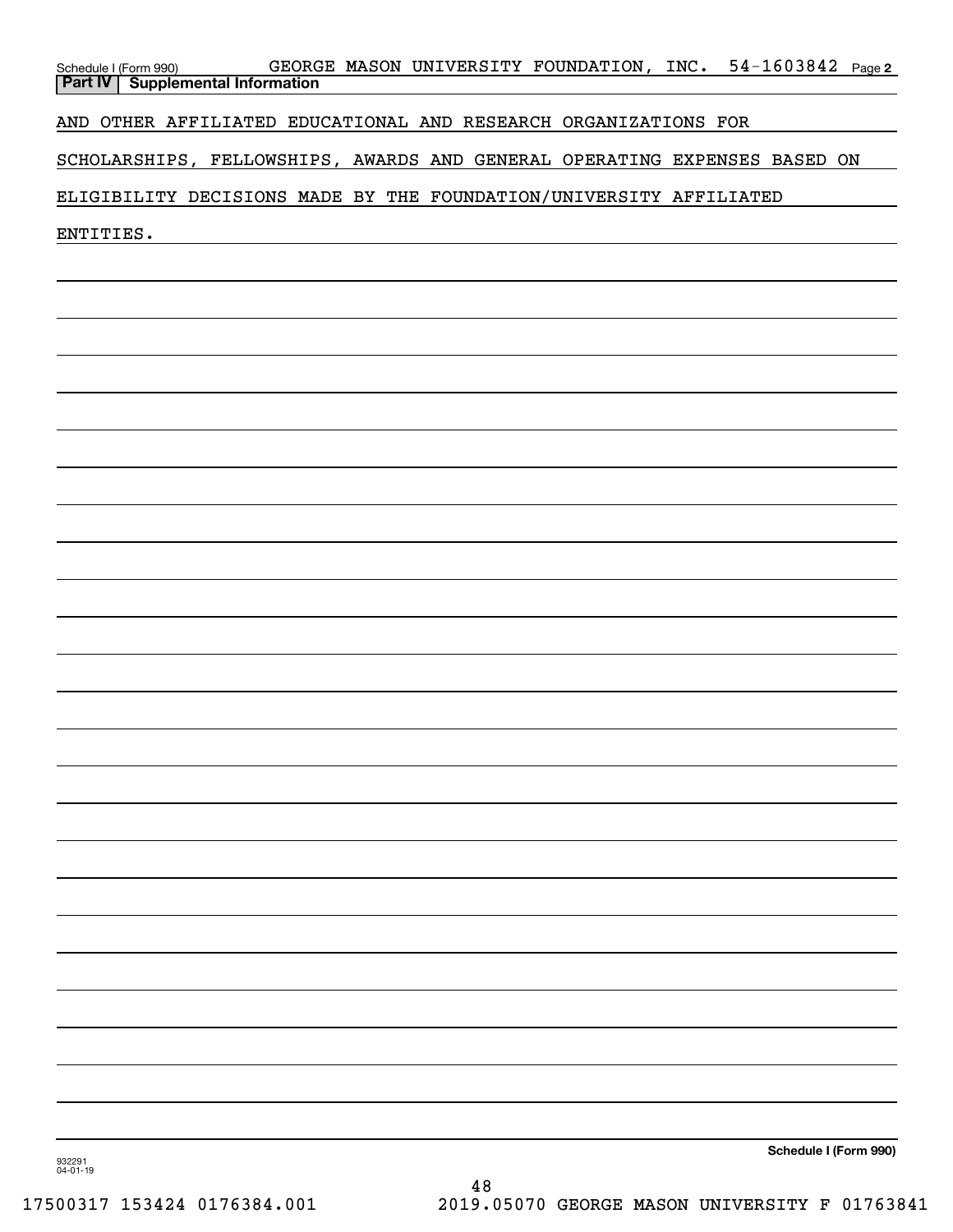|        | <b>Compensation Information</b><br><b>SCHEDULE J</b>                                                                                                    | OMB No. 1545-0047     |            |                         |  |
|--------|---------------------------------------------------------------------------------------------------------------------------------------------------------|-----------------------|------------|-------------------------|--|
|        | (Form 990)<br>For certain Officers, Directors, Trustees, Key Employees, and Highest                                                                     |                       |            |                         |  |
|        | <b>Compensated Employees</b>                                                                                                                            |                       | 2019       |                         |  |
|        | Complete if the organization answered "Yes" on Form 990, Part IV, line 23.                                                                              | <b>Open to Public</b> |            |                         |  |
|        | Attach to Form 990.<br>Department of the Treasury<br>Go to www.irs.gov/Form990 for instructions and the latest information.<br>Internal Revenue Service |                       | Inspection |                         |  |
|        | <b>Employer identification number</b><br>Name of the organization                                                                                       |                       |            |                         |  |
|        | GEORGE MASON UNIVERSITY FOUNDATION, INC.                                                                                                                | 54-1603842            |            |                         |  |
| Part I | <b>Questions Regarding Compensation</b>                                                                                                                 |                       |            |                         |  |
|        |                                                                                                                                                         |                       | Yes        | No                      |  |
|        | 1a Check the appropriate box(es) if the organization provided any of the following to or for a person listed on Form 990,                               |                       |            |                         |  |
|        | Part VII, Section A, line 1a. Complete Part III to provide any relevant information regarding these items.                                              |                       |            |                         |  |
|        | First-class or charter travel<br>Housing allowance or residence for personal use                                                                        |                       |            |                         |  |
|        | Travel for companions<br>Payments for business use of personal residence                                                                                |                       |            |                         |  |
|        | Health or social club dues or initiation fees<br>Tax indemnification and gross-up payments                                                              |                       |            |                         |  |
|        | Discretionary spending account<br>Personal services (such as maid, chauffeur, chef)                                                                     |                       |            |                         |  |
|        |                                                                                                                                                         |                       |            |                         |  |
|        | <b>b</b> If any of the boxes on line 1a are checked, did the organization follow a written policy regarding payment or                                  |                       |            |                         |  |
|        | reimbursement or provision of all of the expenses described above? If "No," complete Part III to explain                                                | 1b                    | X          |                         |  |
| 2      | Did the organization require substantiation prior to reimbursing or allowing expenses incurred by all directors,                                        |                       |            |                         |  |
|        | trustees, and officers, including the CEO/Executive Director, regarding the items checked on line 1a?                                                   | $\mathbf{2}$          | X          |                         |  |
|        |                                                                                                                                                         |                       |            |                         |  |
| З      | Indicate which, if any, of the following the organization used to establish the compensation of the organization's                                      |                       |            |                         |  |
|        | CEO/Executive Director. Check all that apply. Do not check any boxes for methods used by a related organization to                                      |                       |            |                         |  |
|        | establish compensation of the CEO/Executive Director, but explain in Part III.                                                                          |                       |            |                         |  |
|        | $X$ Compensation committee<br>Written employment contract                                                                                               |                       |            |                         |  |
|        | $X$ Compensation survey or study<br>Independent compensation consultant                                                                                 |                       |            |                         |  |
|        | $\mathbf{X}$ Approval by the board or compensation committee<br>Form 990 of other organizations                                                         |                       |            |                         |  |
|        |                                                                                                                                                         |                       |            |                         |  |
|        | During the year, did any person listed on Form 990, Part VII, Section A, line 1a, with respect to the filing                                            |                       |            |                         |  |
|        | organization or a related organization:                                                                                                                 |                       |            |                         |  |
| а      | Receive a severance payment or change-of-control payment?                                                                                               | 4a                    |            | х                       |  |
|        |                                                                                                                                                         | 4b                    |            | $\overline{\texttt{x}}$ |  |
| с      | Participate in, or receive payment from, an equity-based compensation arrangement?                                                                      | 4c                    |            | $\overline{\text{x}}$   |  |
|        | If "Yes" to any of lines 4a-c, list the persons and provide the applicable amounts for each item in Part III.                                           |                       |            |                         |  |
|        |                                                                                                                                                         |                       |            |                         |  |
|        | Only section 501(c)(3), 501(c)(4), and 501(c)(29) organizations must complete lines 5-9.                                                                |                       |            |                         |  |
|        | For persons listed on Form 990, Part VII, Section A, line 1a, did the organization pay or accrue any compensation                                       |                       |            |                         |  |
|        | contingent on the revenues of:                                                                                                                          |                       |            |                         |  |
| а      |                                                                                                                                                         | 5а                    |            | x                       |  |
|        |                                                                                                                                                         | <b>5b</b>             |            | $\overline{\text{x}}$   |  |
|        | If "Yes" on line 5a or 5b, describe in Part III.                                                                                                        |                       |            |                         |  |
| 6.     | For persons listed on Form 990, Part VII, Section A, line 1a, did the organization pay or accrue any compensation                                       |                       |            |                         |  |
|        | contingent on the net earnings of:                                                                                                                      |                       |            |                         |  |
| a      |                                                                                                                                                         | 6a                    |            | x                       |  |
|        |                                                                                                                                                         | 6b                    |            | $\overline{\text{x}}$   |  |
|        | If "Yes" on line 6a or 6b, describe in Part III.                                                                                                        |                       |            |                         |  |
|        | 7 For persons listed on Form 990, Part VII, Section A, line 1a, did the organization provide any nonfixed payments                                      |                       |            |                         |  |
|        |                                                                                                                                                         | 7                     |            | х                       |  |
| 8      | Were any amounts reported on Form 990, Part VII, paid or accrued pursuant to a contract that was subject to the                                         |                       |            |                         |  |
|        | initial contract exception described in Regulations section 53.4958-4(a)(3)? If "Yes," describe in Part III                                             | 8                     |            | x                       |  |
| 9      | If "Yes" on line 8, did the organization also follow the rebuttable presumption procedure described in                                                  |                       |            |                         |  |
|        |                                                                                                                                                         | 9                     |            |                         |  |
|        | sucely Deduction Act Nation, and the Instructions for Form 000<br><b>Cohodule I</b> (Found                                                              |                       |            |                         |  |

LHA For Paperwork Reduction Act Notice, see the Instructions for Form 990. Schedule J (Form 990) 2019

932111 10-21-19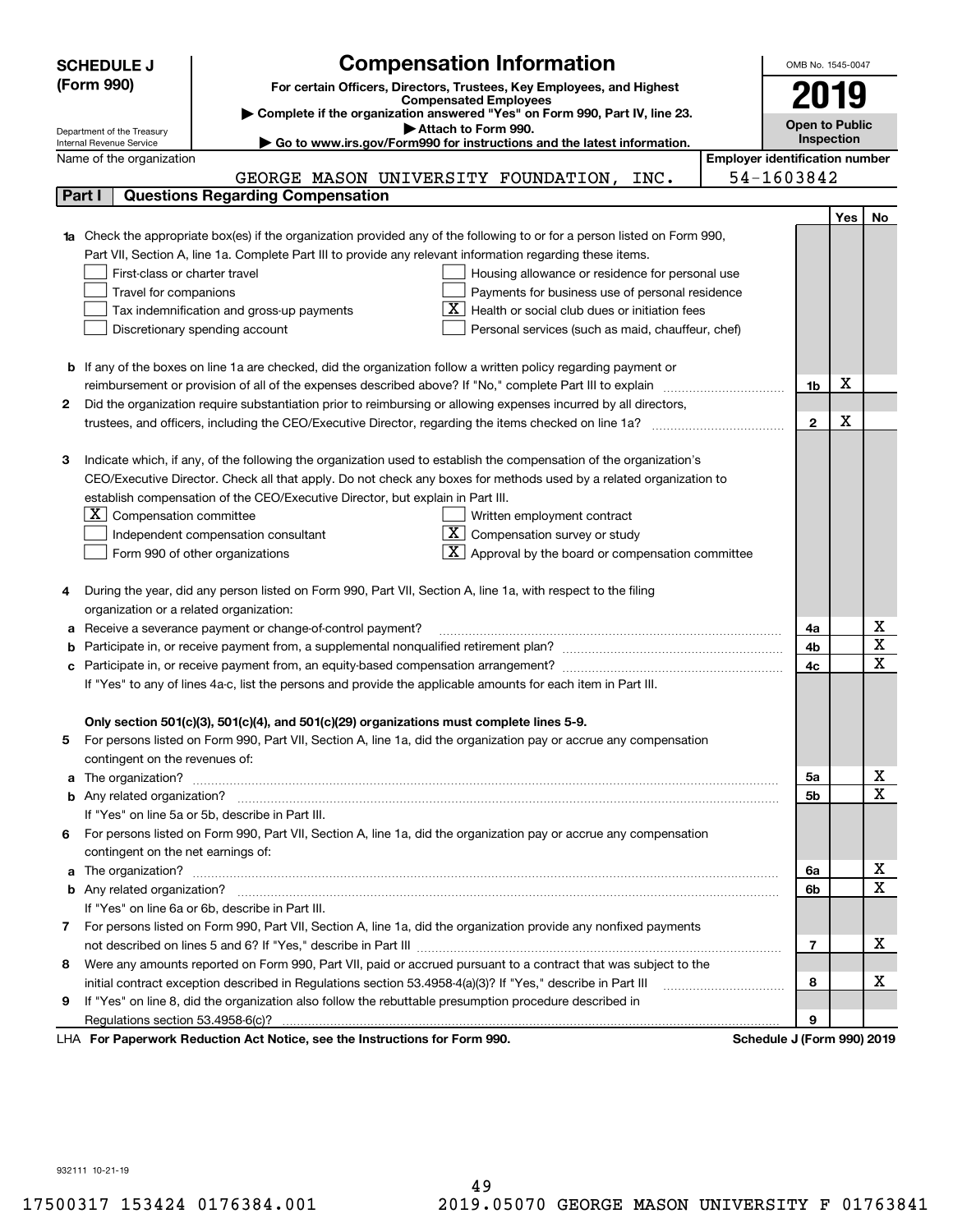### GEORGE MASON UNIVERSITY FOUNDATION, INC. 54-1603842

# Schedule J (Form 990) 2019 GEORGE MASON UNIVERSITY FOUNDATION,INC。 54-I 6 0 3 8 4 Z<br>Part II **Officers, Directors, Trustees, Key Employees, and Highest Compensated Employees.** Use duplicate copies if add

For each individual whose compensation must be reported on Schedule J, report compensation from the organization on row (i) and from related organizations, described in the instructions, on row (ii). Do not list any individuals that aren't listed on Form 990, Part VII.

**Note:**  The sum of columns (B)(i)-(iii) for each listed individual must equal the total amount of Form 990, Part VII, Section A, line 1a, applicable column (D) and (E) amounts for that individual.

| (A) Name and Title           |                                      |                          | (B) Breakdown of W-2 and/or 1099-MISC compensation |                                           | (C) Retirement and             | (D) Nontaxable   | (E) Total of columns | (F) Compensation                                           |
|------------------------------|--------------------------------------|--------------------------|----------------------------------------------------|-------------------------------------------|--------------------------------|------------------|----------------------|------------------------------------------------------------|
|                              |                                      | (i) Base<br>compensation | (ii) Bonus &<br>incentive<br>compensation          | (iii) Other<br>reportable<br>compensation | other deferred<br>compensation | benefits         | $(B)(i)-(D)$         | in column (B)<br>reported as deferred<br>on prior Form 990 |
| MARY SUSAN VAN LEUNEN<br>(1) | $(\sf{i})$                           | 162,681.                 | $\overline{0}$ .                                   | 1,419.                                    | 22,447.                        | $\overline{0}$ . | 186, 547.            | $\overline{0}$ .                                           |
| VICE PRESIDENT AND CFO       | (ii)                                 | $\overline{0}$ .         | $\overline{0}$ .                                   | $\overline{0}$ .                          | $\overline{0}$ .               | $\overline{0}$ . | $\overline{0}$ .     | $\overline{\mathbf{0}}$ .                                  |
| ELIZABETH CANTRELL<br>(2)    | (i)                                  | 123,494.                 | 0.                                                 | 213.                                      | 17, 140.                       | 19,822.          | 160,669.             | $\overline{\mathbf{0}}$ .                                  |
| CONTROLLER                   | (ii)                                 | $\overline{0}$ .         | 0.                                                 | 0.                                        | $\overline{0}$ .               | 0.               | $\overline{0}$ .     | $\overline{0}$ .                                           |
|                              | $(\sf{i})$                           |                          |                                                    |                                           |                                |                  |                      |                                                            |
|                              | (ii)                                 |                          |                                                    |                                           |                                |                  |                      |                                                            |
|                              | $(\sf{i})$                           |                          |                                                    |                                           |                                |                  |                      |                                                            |
|                              | (ii)                                 |                          |                                                    |                                           |                                |                  |                      |                                                            |
|                              | $\qquad \qquad \textbf{(i)}$         |                          |                                                    |                                           |                                |                  |                      |                                                            |
|                              | (ii)                                 |                          |                                                    |                                           |                                |                  |                      |                                                            |
|                              | $\qquad \qquad \textbf{(i)}$         |                          |                                                    |                                           |                                |                  |                      |                                                            |
|                              | (ii)                                 |                          |                                                    |                                           |                                |                  |                      |                                                            |
|                              | $\qquad \qquad \textbf{(i)}$         |                          |                                                    |                                           |                                |                  |                      |                                                            |
|                              | (ii)                                 |                          |                                                    |                                           |                                |                  |                      |                                                            |
|                              | $\qquad \qquad \textbf{(i)}$         |                          |                                                    |                                           |                                |                  |                      |                                                            |
|                              | (ii)                                 |                          |                                                    |                                           |                                |                  |                      |                                                            |
|                              | $\qquad \qquad \textbf{(i)}$         |                          |                                                    |                                           |                                |                  |                      |                                                            |
|                              | (ii)                                 |                          |                                                    |                                           |                                |                  |                      |                                                            |
|                              | $\qquad \qquad \textbf{(i)}$<br>(ii) |                          |                                                    |                                           |                                |                  |                      |                                                            |
|                              | (i)                                  |                          |                                                    |                                           |                                |                  |                      |                                                            |
|                              | (ii)                                 |                          |                                                    |                                           |                                |                  |                      |                                                            |
|                              | $\qquad \qquad \textbf{(i)}$         |                          |                                                    |                                           |                                |                  |                      |                                                            |
|                              | (ii)                                 |                          |                                                    |                                           |                                |                  |                      |                                                            |
|                              | $\qquad \qquad \textbf{(i)}$         |                          |                                                    |                                           |                                |                  |                      |                                                            |
|                              | (ii)                                 |                          |                                                    |                                           |                                |                  |                      |                                                            |
|                              | $\qquad \qquad \textbf{(i)}$         |                          |                                                    |                                           |                                |                  |                      |                                                            |
|                              | (ii)                                 |                          |                                                    |                                           |                                |                  |                      |                                                            |
|                              | $\qquad \qquad \textbf{(i)}$         |                          |                                                    |                                           |                                |                  |                      |                                                            |
|                              | (ii)                                 |                          |                                                    |                                           |                                |                  |                      |                                                            |
|                              | (i)                                  |                          |                                                    |                                           |                                |                  |                      |                                                            |
|                              | (ii)                                 |                          |                                                    |                                           |                                |                  |                      |                                                            |

**Schedule J (Form 990) 2019**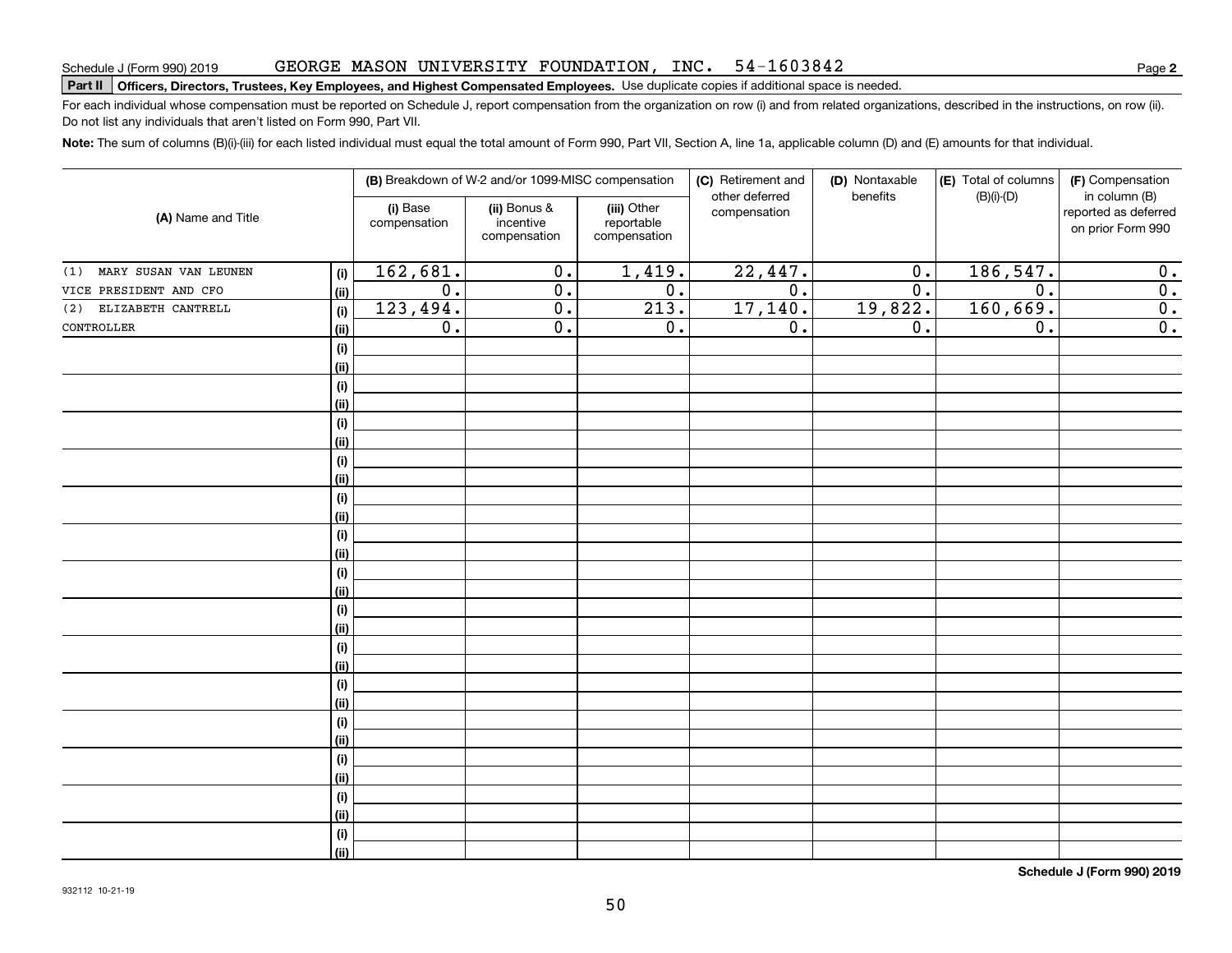**Part III Supplemental Information**

Schedule J (Form 990) 2019 GEORGE MASON UNIVERSITY FOUNDATION, INC.<br>Part III Supplemental Information<br>Provide the information, explanation, or descriptions required for Part I, lines 1a, 1b, 3, 4a, 4b, 4c, 5a, 5b, 6a, 6b,

### SCHEDULE J, PART I, LINE 1A

THE FOUNDATION PROVIDES CERTAIN SOCIAL CLUB MEMBERSHIPS FOR

FUNDRAISING, DONOR CULTIVATION, OR OTHER BUSINESS PURPOSES. THE

PERSONAL PORTION OF THE MEMBERSHIPS IS INCLUDED IN THE INDIVIDUALS'

### TAXABLE COMPENSATION.

SCHEDULE J, PART I, LINE 3

THE COMPENSATION OF THE PRESIDENT OF THE FOUNDATION WAS REVIEWED AND

APPROVED BY A COMMITTEE PER THE POLICIES OF THE DEPARTMENT OF HUMAN

RESOURCES OF GEORGE MASON UNIVERSITY. THE COMPENSATION OF THE PRESIDENT

OF THE FOUNDATION LISTED IN PART VII REFLECTS THE PORTION FUNDED BY THE

FOUNDATION INDIVIDUALS ON THE COMMITTEE INCLUDE THE UNIVERSITY

PRESIDENT, SENIOR VICE PRESIDENT OF ADMINISTRATION AND FINANCE, CHIEF

OF STAFF, AND VICE PRESIDENT OF HUMAN RESOURCES AND PAYROLL. SALARY

INFORMATION INCLUDING THE PREVIOUS INCUMBENT'S COMPENSATION,

COMPENSATION OF THE SAME POSITION AT THE OTHER VIRGINIA DOCTORAL

INSTITUTIONS, AS WELL AS SALARY SURVEY DATA OF GEORGE MASON

UNIVERSITY'S PEER INSTITUTIONS AND COMPARABLE DC AREA UNIVERSITIES WAS

REVIEWED TO DETERMINE REASONABLENESS OF SALARY. OTHER KEY EMPLOYEES'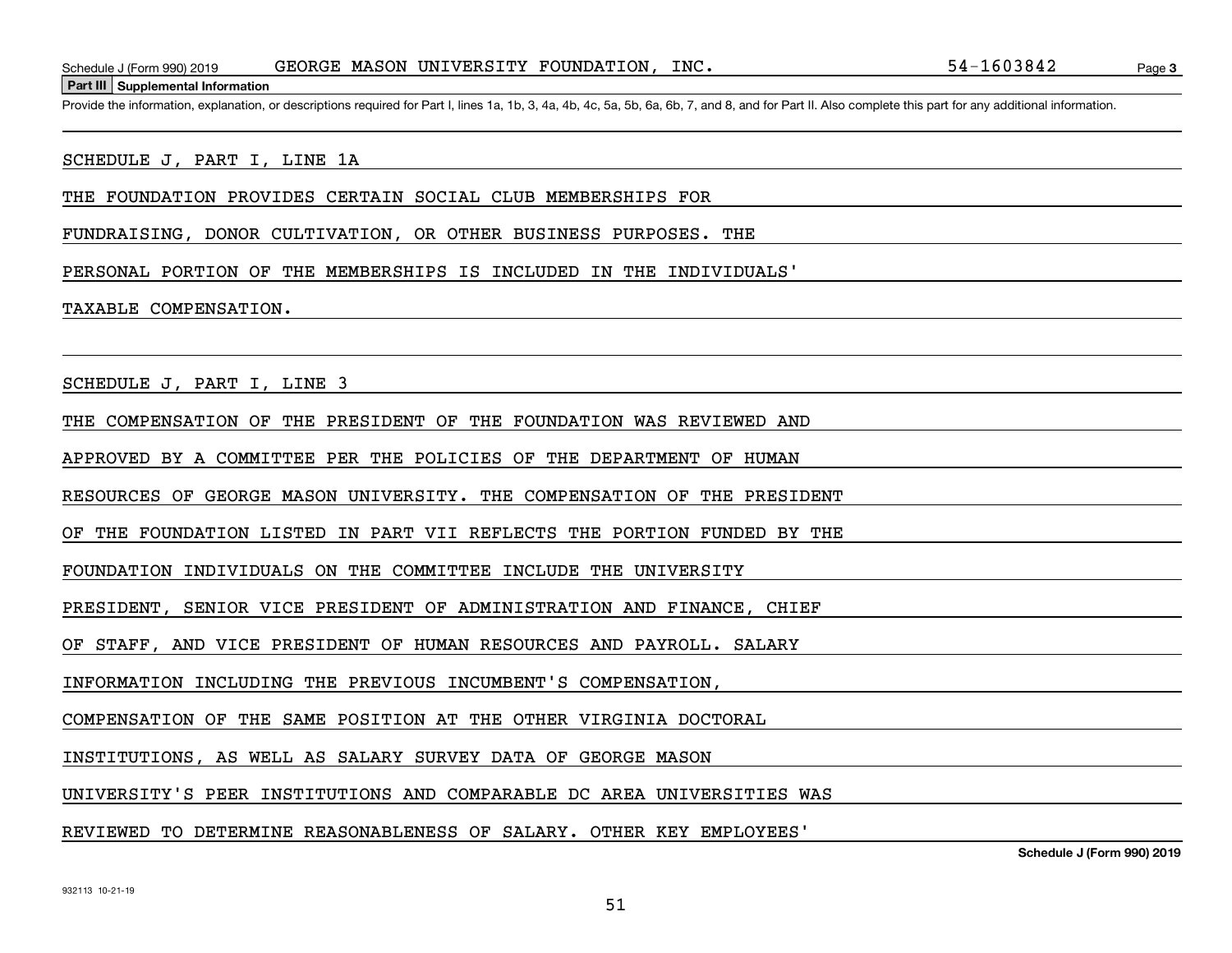**Part III Supplemental Information**

Schedule J (Form 990) 2019 GEORGE MASON UNIVERSITY FOUNDATION, INC.<br>Part III Supplemental Information<br>Provide the information, explanation, or descriptions required for Part I, lines 1a, 1b, 3, 4a, 4b, 4c, 5a, 5b, 6a, 6b,

COMPENSATION IS REVIEWED AND APPROVED BY THE UNIVERSITY'S EQUITY OFFICE

AND HUMAN RESOURCES COMPENSATION TEAM TO DETERMINE EQUITY THROUGHOUT

THE UNIVERSITY, OTHER STATE AGENCIES, AND THE MARKETPLACE. THE

COMPENSATION OF THE PRESIDENT OF THE FOUNDATION LISTED IN PART VII

REFLECTS THE PORTION FUNDED BY THE FOUNDATION.

COMPENSATION DISCLOSURES

AS A RESULT OF THE RULING BY THE VIRGINIA SUPREME COURT AFFIRMING THE

FOUNDATION'S STATUS AS A PRIVATE BODY, SEPARATE FROM GEORGE MASON

UNIVERSITY, THE FOUNDATION HAS UPDATED ITS DISCLOSURES IN CONFORMITY

WITH THE IRS FORM 990 INSTRUCTIONS.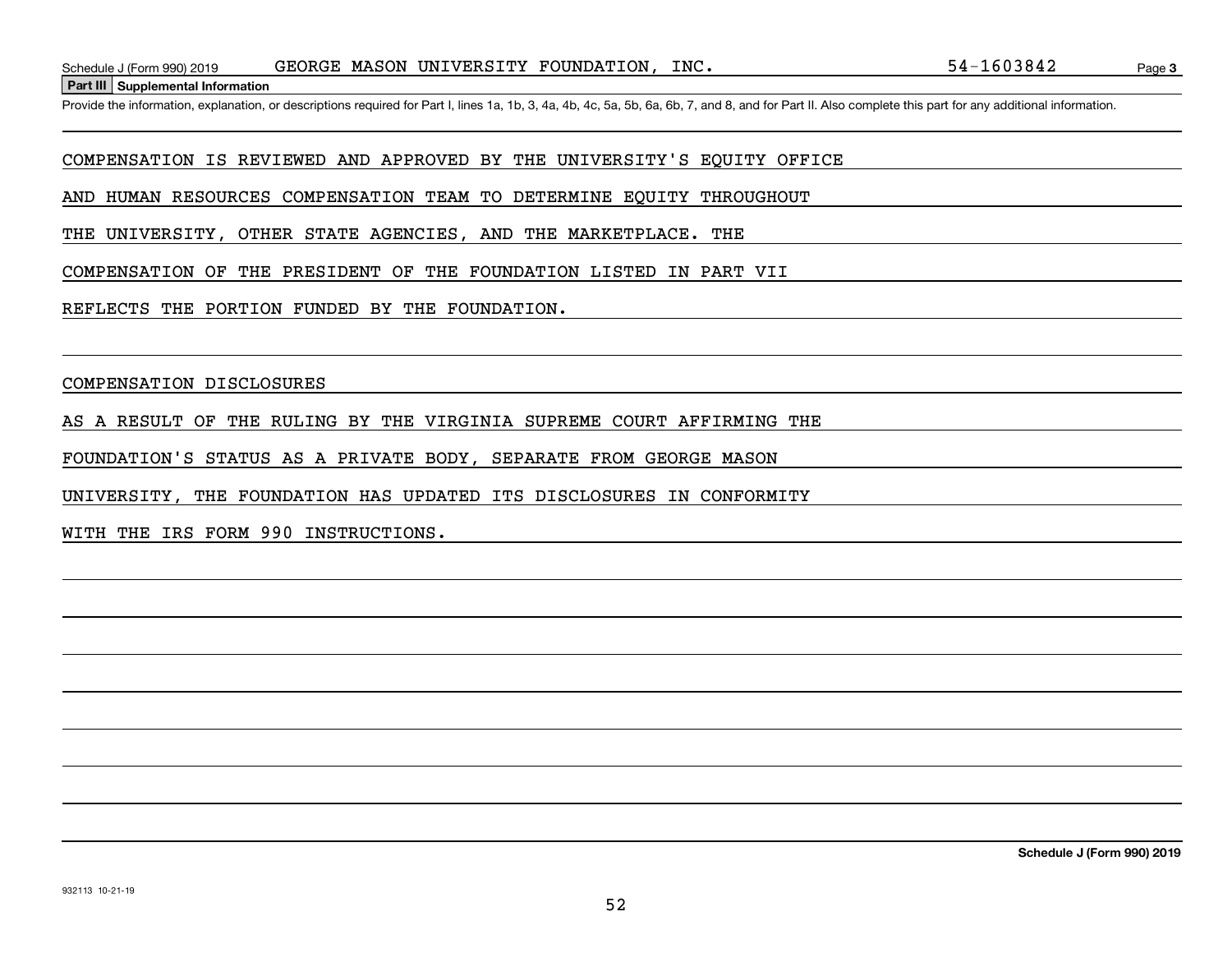|                | <b>Supplemental Information on Tax-Exempt Bonds</b><br><b>SCHEDULE K</b><br>Complete if the organization answered "Yes" on Form 990, Part IV, line 24a. Provide descriptions,<br>(Form 990) |                                                                             |                        |                 |                                                                                                                                      |                 |                         |                       |                            |     |                        |                                          |                                     | OMB No. 1545-0047<br>2019             |    |  |
|----------------|---------------------------------------------------------------------------------------------------------------------------------------------------------------------------------------------|-----------------------------------------------------------------------------|------------------------|-----------------|--------------------------------------------------------------------------------------------------------------------------------------|-----------------|-------------------------|-----------------------|----------------------------|-----|------------------------|------------------------------------------|-------------------------------------|---------------------------------------|----|--|
|                | Department of the Treasury<br>Internal Revenue Service                                                                                                                                      | Attach to Form 990.                                                         |                        |                 | explanations, and any additional information in Part VI.<br>▶ Go to www.irs.gov/Form990 for instructions and the latest information. |                 |                         |                       |                            |     |                        |                                          | Open to Public<br><b>Inspection</b> |                                       |    |  |
|                | Name of the organization                                                                                                                                                                    |                                                                             |                        |                 |                                                                                                                                      |                 |                         |                       |                            |     |                        |                                          |                                     | <b>Employer identification number</b> |    |  |
|                |                                                                                                                                                                                             | GEORGE MASON UNIVERSITY FOUNDATION,                                         |                        |                 | INC.                                                                                                                                 |                 |                         |                       |                            |     |                        |                                          |                                     | 54-1603842                            |    |  |
| Part I         | <b>Bond Issues</b>                                                                                                                                                                          |                                                                             | SEE PART VI FOR COLUMN |                 | (A)                                                                                                                                  | CONTINUATIONS   |                         |                       |                            |     |                        |                                          |                                     |                                       |    |  |
|                |                                                                                                                                                                                             | (a) Issuer name                                                             | (b) Issuer EIN         | $(c)$ CUSIP $#$ | (d) Date issued                                                                                                                      | (e) Issue price |                         |                       | (f) Description of purpose |     |                        | (g) Defeased (h) On behalf<br>(i) Pooled |                                     |                                       |    |  |
|                |                                                                                                                                                                                             |                                                                             |                        |                 |                                                                                                                                      |                 |                         |                       |                            |     | of issuer<br>financing |                                          |                                     |                                       |    |  |
|                |                                                                                                                                                                                             |                                                                             |                        |                 |                                                                                                                                      |                 |                         |                       |                            | Yes | <b>No</b>              | Yes                                      | No                                  | Yes                                   | No |  |
|                |                                                                                                                                                                                             | FAIRFAX COUNTY ECONOMIC                                                     |                        |                 |                                                                                                                                      |                 |                         |                       |                            |     |                        |                                          |                                     |                                       |    |  |
|                |                                                                                                                                                                                             | A DEVELOPMENT AUTHORITY                                                     | 91-1910090             | <b>NONE</b>     | 12/21/17                                                                                                                             |                 |                         | 16795000. SEE PART VI |                            |     | $\mathbf X$            |                                          | X.                                  |                                       | X  |  |
|                |                                                                                                                                                                                             | FAIRFAX COUNTY ECONOMIC                                                     |                        |                 |                                                                                                                                      |                 |                         |                       |                            |     |                        |                                          |                                     |                                       |    |  |
|                |                                                                                                                                                                                             | <b>B DEVELOPMENT AUTHORITY</b>                                              | 91-1910090             | <b>NONE</b>     | 05/18/18                                                                                                                             |                 |                         | 30395000. SEE PART VI |                            |     | Х                      |                                          | $\mathbf X$                         |                                       | X. |  |
|                |                                                                                                                                                                                             |                                                                             |                        |                 |                                                                                                                                      |                 |                         |                       |                            |     |                        |                                          |                                     |                                       |    |  |
| C              |                                                                                                                                                                                             |                                                                             |                        |                 |                                                                                                                                      |                 |                         |                       |                            |     |                        |                                          |                                     |                                       |    |  |
| D              |                                                                                                                                                                                             |                                                                             |                        |                 |                                                                                                                                      |                 |                         |                       |                            |     |                        |                                          |                                     |                                       |    |  |
|                | <b>Proceeds</b><br>Part II                                                                                                                                                                  |                                                                             |                        |                 |                                                                                                                                      |                 |                         |                       |                            |     |                        |                                          |                                     |                                       |    |  |
|                |                                                                                                                                                                                             |                                                                             |                        |                 | A                                                                                                                                    |                 |                         | B                     | C                          |     |                        |                                          | D                                   |                                       |    |  |
|                | Amount of bonds retired                                                                                                                                                                     |                                                                             |                        |                 |                                                                                                                                      |                 |                         |                       |                            |     |                        |                                          |                                     |                                       |    |  |
| $\mathbf{2}$   |                                                                                                                                                                                             |                                                                             |                        |                 |                                                                                                                                      |                 |                         |                       |                            |     |                        |                                          |                                     |                                       |    |  |
| $3^{\circ}$    | Total proceeds of issue                                                                                                                                                                     |                                                                             |                        |                 |                                                                                                                                      | 16,795,000.     |                         | 30,395,000.           |                            |     |                        |                                          |                                     |                                       |    |  |
| 4              |                                                                                                                                                                                             |                                                                             |                        |                 |                                                                                                                                      |                 |                         |                       |                            |     |                        |                                          |                                     |                                       |    |  |
| 5              |                                                                                                                                                                                             |                                                                             |                        |                 |                                                                                                                                      |                 |                         |                       |                            |     |                        |                                          |                                     |                                       |    |  |
| 6              | Proceeds in refunding escrows                                                                                                                                                               |                                                                             |                        |                 |                                                                                                                                      |                 |                         |                       |                            |     |                        |                                          |                                     |                                       |    |  |
| $\overline{7}$ | Issuance costs from proceeds                                                                                                                                                                |                                                                             |                        |                 |                                                                                                                                      | 197,500.        |                         | 248,115.              |                            |     |                        |                                          |                                     |                                       |    |  |
| 8              | Credit enhancement from proceeds                                                                                                                                                            |                                                                             |                        |                 |                                                                                                                                      |                 |                         |                       |                            |     |                        |                                          |                                     |                                       |    |  |
| 9              |                                                                                                                                                                                             |                                                                             |                        |                 |                                                                                                                                      |                 |                         |                       |                            |     |                        |                                          |                                     |                                       |    |  |
| 10             |                                                                                                                                                                                             |                                                                             |                        |                 |                                                                                                                                      |                 |                         |                       |                            |     |                        |                                          |                                     |                                       |    |  |
| 11             | Other spent proceeds                                                                                                                                                                        |                                                                             |                        |                 |                                                                                                                                      | 16,597,500.     |                         | 30,146,885.           |                            |     |                        |                                          |                                     |                                       |    |  |
| 12             | Other unspent proceeds                                                                                                                                                                      |                                                                             |                        |                 |                                                                                                                                      |                 |                         |                       |                            |     |                        |                                          |                                     |                                       |    |  |
| 13             | Year of substantial completion                                                                                                                                                              |                                                                             |                        |                 |                                                                                                                                      | 2004            |                         | 2012                  |                            |     |                        |                                          |                                     |                                       |    |  |
|                |                                                                                                                                                                                             |                                                                             |                        |                 | Yes                                                                                                                                  | No              | Yes                     | No                    | Yes                        | No  |                        | Yes                                      |                                     | No                                    |    |  |
| 14             |                                                                                                                                                                                             | Were the bonds issued as part of a refunding issue of tax-exempt bonds (or, |                        |                 |                                                                                                                                      |                 |                         |                       |                            |     |                        |                                          |                                     |                                       |    |  |
|                |                                                                                                                                                                                             |                                                                             |                        |                 | $\mathbf X$                                                                                                                          |                 | $\mathbf X$             |                       |                            |     |                        |                                          |                                     |                                       |    |  |
| 15             |                                                                                                                                                                                             | Were the bonds issued as part of a refunding issue of taxable bonds (or, if |                        |                 |                                                                                                                                      |                 |                         |                       |                            |     |                        |                                          |                                     |                                       |    |  |
|                |                                                                                                                                                                                             |                                                                             |                        |                 |                                                                                                                                      | X               |                         | X                     |                            |     |                        |                                          |                                     |                                       |    |  |
| 16             |                                                                                                                                                                                             | Has the final allocation of proceeds been made?                             |                        |                 | $\overline{\mathbf{x}}$                                                                                                              |                 | $\overline{\mathbf{x}}$ |                       |                            |     |                        |                                          |                                     |                                       |    |  |
| 17             |                                                                                                                                                                                             | Does the organization maintain adequate books and records to support the    |                        |                 |                                                                                                                                      |                 |                         |                       |                            |     |                        |                                          |                                     |                                       |    |  |
|                | final allocation of proceeds?                                                                                                                                                               |                                                                             |                        |                 | x                                                                                                                                    |                 | x                       |                       |                            |     |                        |                                          |                                     |                                       |    |  |

**For Paperwork Reduction Act Notice, see the Instructions for Form 990. Schedule K (Form 990) 2019** LHA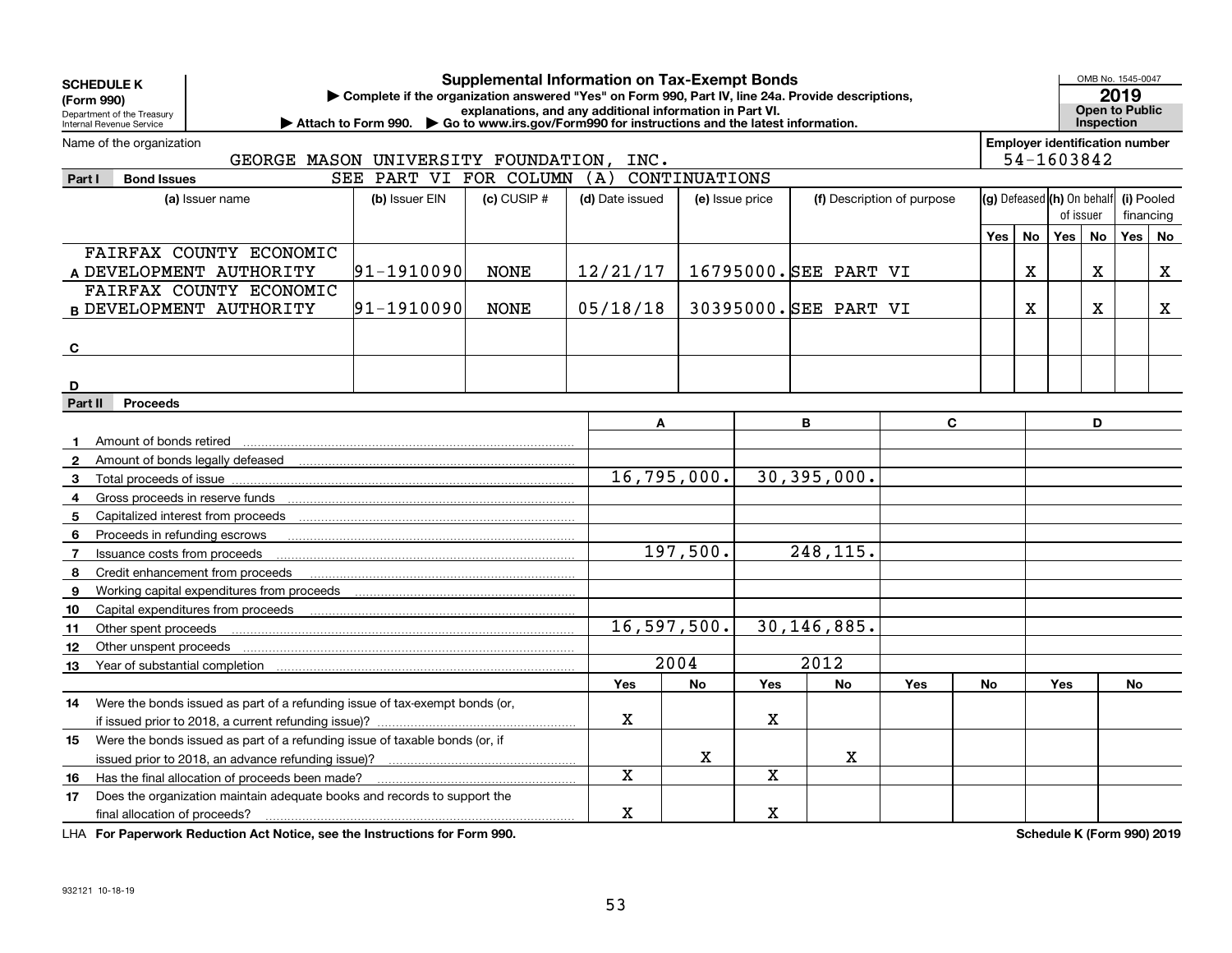### **<u>Part III</u> Private Business Use**<br>**Part III Private Business Use** Schedule K (Form 990) 2019 GEORGE MASON UNIVERSITY FOUNDATION, INC. 5 $4\text{--}1603842$  Page

|                | Part III Private business Use                                                                      |            |              |             |                         |            |               |            |    |  |
|----------------|----------------------------------------------------------------------------------------------------|------------|--------------|-------------|-------------------------|------------|---------------|------------|----|--|
|                |                                                                                                    |            | A            |             | B                       |            | C             |            | D  |  |
| $\mathbf 1$    | Was the organization a partner in a partnership, or a member of an LLC,                            | Yes        | <b>No</b>    | Yes         | No                      | Yes        | No            | <b>Yes</b> | No |  |
|                | which owned property financed by tax-exempt bonds?                                                 |            | X            |             | X                       |            |               |            |    |  |
|                | 2 Are there any lease arrangements that may result in private business use of                      |            |              |             |                         |            |               |            |    |  |
|                |                                                                                                    |            | x            | X           |                         |            |               |            |    |  |
|                | 3a Are there any management or service contracts that may result in private                        |            |              |             |                         |            |               |            |    |  |
|                |                                                                                                    |            | X            |             | $\mathbf X$             |            |               |            |    |  |
|                | <b>b</b> If "Yes" to line 3a, does the organization routinely engage bond counsel or other outside |            |              |             |                         |            |               |            |    |  |
|                | counsel to review any management or service contracts relating to the financed property?           |            |              |             |                         |            |               |            |    |  |
|                | c Are there any research agreements that may result in private business use of                     |            |              |             |                         |            |               |            |    |  |
|                |                                                                                                    |            | X            | X           |                         |            |               |            |    |  |
|                | d If "Yes" to line 3c, does the organization routinely engage bond counsel or other outside        |            |              |             |                         |            |               |            |    |  |
|                | counsel to review any research agreements relating to the financed property?                       |            |              | $\mathbf X$ |                         |            |               |            |    |  |
| 4              | Enter the percentage of financed property used in a private business use by                        |            |              |             |                         |            |               |            |    |  |
|                | entities other than a section 501(c)(3) organization or a state or local government                |            | %            |             | %                       |            | %             |            | %  |  |
| 5              | Enter the percentage of financed property used in a private business use as a result of            |            |              |             |                         |            |               |            |    |  |
|                | unrelated trade or business activity carried on by your organization, another                      |            |              |             |                         |            |               |            |    |  |
|                |                                                                                                    |            | %            |             | %                       |            | %             |            | %  |  |
|                |                                                                                                    |            | $\%$         |             | $\%$                    |            | $\frac{0}{0}$ |            | %  |  |
| $\overline{7}$ |                                                                                                    |            | $\mathbf X$  |             | $\mathbf X$             |            |               |            |    |  |
|                | 8a Has there been a sale or disposition of any of the bond-financed property to a non-             |            |              |             |                         |            |               |            |    |  |
|                | governmental person other than a 501(c)(3) organization since the bonds were issued?               |            | X            |             | $\mathbf X$             |            |               |            |    |  |
|                | <b>b</b> If "Yes" to line 8a, enter the percentage of bond-financed property sold or disposed      |            |              |             |                         |            |               |            |    |  |
|                | of                                                                                                 |            | %            |             | %                       |            | %             |            |    |  |
|                | c If "Yes" to line 8a, was any remedial action taken pursuant to Regulations sections              |            |              |             |                         |            |               |            |    |  |
|                |                                                                                                    |            |              |             |                         |            |               |            |    |  |
|                | 9 Has the organization established written procedures to ensure that all nonqualified              |            |              |             |                         |            |               |            |    |  |
|                | bonds of the issue are remediated in accordance with the requirements under                        |            |              |             |                         |            |               |            |    |  |
|                |                                                                                                    | X          |              | X           |                         |            |               |            |    |  |
|                | Part IV Arbitrage                                                                                  |            |              |             |                         |            |               |            |    |  |
|                |                                                                                                    |            | A            |             | B                       |            | C             |            | D  |  |
|                | 1 Has the issuer filed Form 8038-T, Arbitrage Rebate, Yield Reduction and                          | <b>Yes</b> | <b>No</b>    | Yes         | No                      | <b>Yes</b> | <b>No</b>     | Yes        | No |  |
|                | Penalty in Lieu of Arbitrage Rebate?                                                               |            | $\mathbf{x}$ |             | $\mathbf{x}$            |            |               |            |    |  |
|                | 2 If "No" to line 1, did the following apply?                                                      |            |              |             |                         |            |               |            |    |  |
|                |                                                                                                    |            | x            |             | х                       |            |               |            |    |  |
|                |                                                                                                    |            | $\mathbf x$  |             | $\overline{\mathbf{x}}$ |            |               |            |    |  |
|                |                                                                                                    | X          |              | X           |                         |            |               |            |    |  |
|                | If "Yes" to line 2c, provide in Part VI the date the rebate computation was                        |            |              |             |                         |            |               |            |    |  |
|                | performed                                                                                          |            |              |             |                         |            |               |            |    |  |
|                | 3 Is the bond issue a variable rate issue?                                                         |            | X            |             | X                       |            |               |            |    |  |
|                |                                                                                                    |            |              |             |                         |            |               |            |    |  |

**2**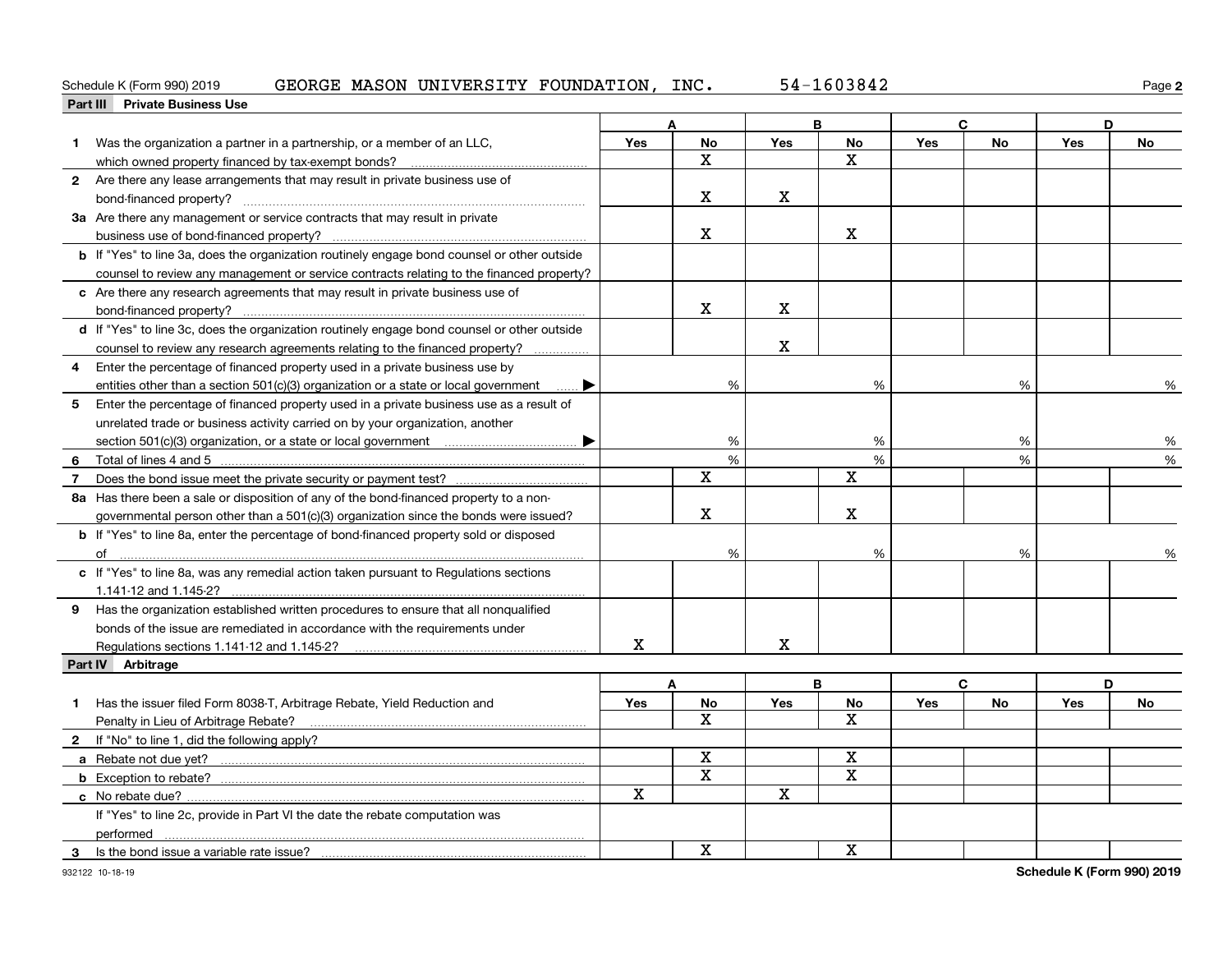### Schedule K (Form 990) 2019 GEORGE MASON UNIVERSITY FOUNDATION, INC. 5 $4\text{--}1603842$  Page

|     | Part IV Arbitrage (continued)                                                                                               |     |                         |     |              |     |           |     |           |
|-----|-----------------------------------------------------------------------------------------------------------------------------|-----|-------------------------|-----|--------------|-----|-----------|-----|-----------|
|     |                                                                                                                             |     | A                       | B   |              |     | C         |     | D         |
|     | 4a Has the organization or the governmental issuer entered into a qualified                                                 | Yes | No                      | Yes | <b>No</b>    | Yes | <b>No</b> | Yes | <b>No</b> |
|     |                                                                                                                             |     | $\mathbf X$             |     | $\mathbf X$  |     |           |     |           |
|     |                                                                                                                             |     |                         |     |              |     |           |     |           |
|     |                                                                                                                             |     |                         |     |              |     |           |     |           |
|     |                                                                                                                             |     |                         |     |              |     |           |     |           |
|     | e Was the hedge terminated?                                                                                                 |     |                         |     |              |     |           |     |           |
|     | 5a Were gross proceeds invested in a guaranteed investment contract (GIC)?                                                  |     | $\overline{\mathbf{x}}$ |     | X            |     |           |     |           |
|     |                                                                                                                             |     |                         |     |              |     |           |     |           |
|     | c Term of GIC                                                                                                               |     |                         |     |              |     |           |     |           |
|     | d Was the regulatory safe harbor for establishing the fair market value of the GIC satisfied?                               |     |                         |     |              |     |           |     |           |
|     | 6 Were any gross proceeds invested beyond an available temporary period?                                                    |     | $\mathbf{x}$            |     | $\mathbf{x}$ |     |           |     |           |
|     | 7 Has the organization established written procedures to monitor the requirements of                                        |     |                         |     |              |     |           |     |           |
|     | section 148?                                                                                                                | X   |                         | X   |              |     |           |     |           |
|     | Part V Procedures To Undertake Corrective Action                                                                            |     |                         |     |              |     |           |     |           |
|     |                                                                                                                             |     | A                       | B   |              |     | D         |     |           |
|     | Has the organization established written procedures to ensure that violations of                                            | Yes | No                      | Yes | <b>No</b>    | Yes | <b>No</b> | Yes | <b>No</b> |
|     | federal tax requirements are timely identified and corrected through the voluntary                                          |     |                         |     |              |     |           |     |           |
|     | closing agreement program if self-remediation isn't available under applicable                                              |     |                         |     |              |     |           |     |           |
|     | regulations?                                                                                                                | X   |                         | X   |              |     |           |     |           |
|     | Part VI Supplemental Information. Provide additional information for responses to questions on Schedule K. See instructions |     |                         |     |              |     |           |     |           |
|     | SCHEDULE K, PART I, BOND ISSUES:                                                                                            |     |                         |     |              |     |           |     |           |
|     | (A) ISSUER NAME: FAIRFAX COUNTY ECONOMIC DEVELOPMENT AUTHORITY                                                              |     |                         |     |              |     |           |     |           |
|     |                                                                                                                             |     |                         |     |              |     |           |     |           |
| (B) | ISSUER NAME: FAIRFAX COUNTY ECONOMIC DEVELOPMENT AUTHORITY                                                                  |     |                         |     |              |     |           |     |           |
|     |                                                                                                                             |     |                         |     |              |     |           |     |           |
|     | PART I, COLUMN F, LINE A                                                                                                    |     |                         |     |              |     |           |     |           |
|     | REFUND OF \$16,795,000 OF ISSUE DATED 5/30/2013.                                                                            |     |                         |     |              |     |           |     |           |
|     |                                                                                                                             |     |                         |     |              |     |           |     |           |
|     | PART I, COLUMN F, LINE B                                                                                                    |     |                         |     |              |     |           |     |           |
|     | REFUND OF \$28,243,403 OF ISSUE DATED 4/21/2010.                                                                            |     |                         |     |              |     |           |     |           |
|     |                                                                                                                             |     |                         |     |              |     |           |     |           |
|     | PART IV, COLUMN A, LINE 2C                                                                                                  |     |                         |     |              |     |           |     |           |
|     | REBATE CALCULATION WAS PERFORMED ON DECEMBER 21, 2017.                                                                      |     |                         |     |              |     |           |     |           |
|     |                                                                                                                             |     |                         |     |              |     |           |     |           |
|     | PART IV, COLUMN B, LINE 2C                                                                                                  |     |                         |     |              |     |           |     |           |
|     | REBATE CALCULATION WAS PERFORMED ON MAY 18, 2018.                                                                           |     |                         |     |              |     |           |     |           |
|     |                                                                                                                             |     |                         |     |              |     |           |     |           |

**3**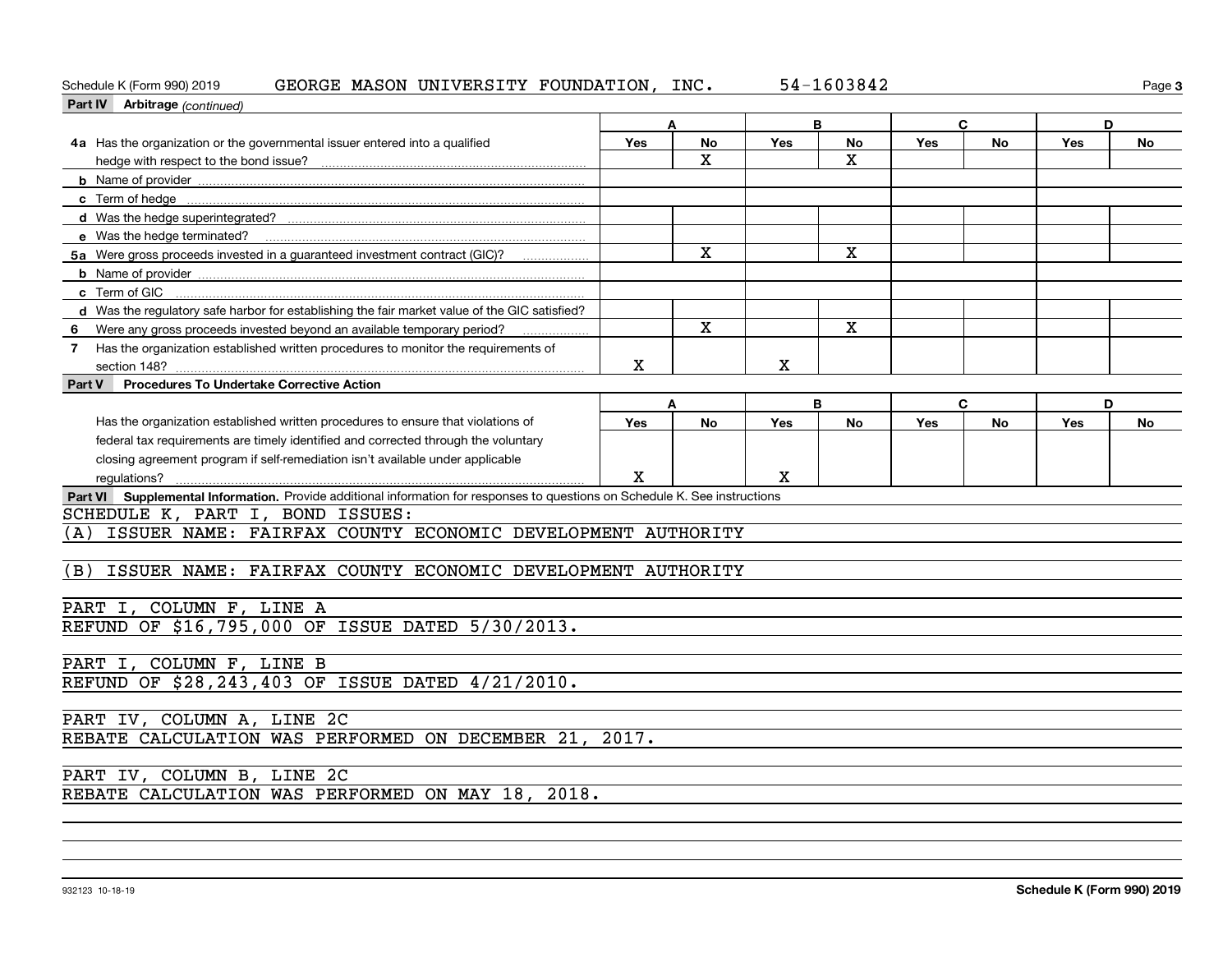### **SCHEDULE M (Form 990)**

## **Noncash Contributions**

OMB No. 1545-0047

Department of the Treasury Internal Revenue Service

**Complete if the organizations answered "Yes" on Form 990, Part IV, lines 29 or 30.** <sup>J</sup>**2019 Attach to Form 990.** J

**Open to Public Inspection**

|  | Name of the organization |
|--|--------------------------|
|--|--------------------------|

 **Go to www.irs.gov/Form990 for instructions and the latest information.** J

| Name of the organization  |        |  |                             |      | <b>Emplover identification number</b> |
|---------------------------|--------|--|-----------------------------|------|---------------------------------------|
|                           | GEORGE |  | MASON UNIVERSITY FOUNDATION | INC. | 54-1603842                            |
| Part<br>Tynes of Pronerty |        |  |                             |      |                                       |

|     |                                                                                                                                | (a)                     | (b)<br>Number of | (c)<br>Noncash contribution                    |             | (d)                                                   |     |     |    |
|-----|--------------------------------------------------------------------------------------------------------------------------------|-------------------------|------------------|------------------------------------------------|-------------|-------------------------------------------------------|-----|-----|----|
|     |                                                                                                                                | Check if<br>applicable  | contributions or | amounts reported on                            |             | Method of determining<br>noncash contribution amounts |     |     |    |
|     |                                                                                                                                |                         |                  | items contributed Form 990, Part VIII, line 1g |             |                                                       |     |     |    |
| 1.  |                                                                                                                                | $\mathbf X$             | 2                |                                                |             | 24,350. APPRAISAL                                     |     |     |    |
| 2   |                                                                                                                                |                         |                  |                                                |             |                                                       |     |     |    |
| З   |                                                                                                                                |                         |                  |                                                |             |                                                       |     |     |    |
| 4   | Books and publications                                                                                                         | $\overline{\mathbf{x}}$ |                  |                                                |             | 132,570. APPRAISAL/COMP SALES                         |     |     |    |
| 5   | Clothing and household goods                                                                                                   |                         |                  |                                                |             |                                                       |     |     |    |
| 6   |                                                                                                                                | $\overline{\mathbf{x}}$ | 2                |                                                | 26,457.FMV  |                                                       |     |     |    |
| 7   |                                                                                                                                |                         |                  |                                                |             |                                                       |     |     |    |
| 8   |                                                                                                                                |                         |                  |                                                |             |                                                       |     |     |    |
| 9   | Securities - Publicly traded                                                                                                   | $\overline{\mathbf{x}}$ | 17               |                                                | 263,634.FMV |                                                       |     |     |    |
| 10  | Securities - Closely held stock                                                                                                |                         |                  |                                                |             |                                                       |     |     |    |
| 11  | Securities - Partnership, LLC, or                                                                                              |                         |                  |                                                |             |                                                       |     |     |    |
|     | trust interests                                                                                                                |                         |                  |                                                |             |                                                       |     |     |    |
| 12  | Securities - Miscellaneous                                                                                                     |                         |                  |                                                |             |                                                       |     |     |    |
| 13  | Qualified conservation contribution -                                                                                          |                         |                  |                                                |             |                                                       |     |     |    |
|     | Historic structures                                                                                                            |                         |                  |                                                |             |                                                       |     |     |    |
| 14  | Qualified conservation contribution - Other                                                                                    |                         |                  |                                                |             |                                                       |     |     |    |
| 15  | Real estate - Residential                                                                                                      |                         |                  |                                                |             |                                                       |     |     |    |
| 16  | Real estate - Commercial                                                                                                       |                         |                  |                                                |             |                                                       |     |     |    |
|     |                                                                                                                                |                         |                  |                                                |             |                                                       |     |     |    |
| 17  |                                                                                                                                |                         |                  |                                                |             |                                                       |     |     |    |
| 18  |                                                                                                                                |                         |                  |                                                |             |                                                       |     |     |    |
| 19  |                                                                                                                                |                         |                  |                                                |             |                                                       |     |     |    |
| 20  | Drugs and medical supplies                                                                                                     |                         |                  |                                                |             |                                                       |     |     |    |
| 21  |                                                                                                                                |                         |                  |                                                |             |                                                       |     |     |    |
| 22  |                                                                                                                                |                         |                  |                                                |             |                                                       |     |     |    |
| 23  |                                                                                                                                |                         |                  |                                                |             |                                                       |     |     |    |
| 24  |                                                                                                                                |                         |                  |                                                |             |                                                       |     |     |    |
| 25  | (ACADEMIC LICE)<br>Other $\blacktriangleright$                                                                                 | $\mathbf X$             | 8,200            | 16,400,000.COST                                |             |                                                       |     |     |    |
| 26  | (DONATED MEALS)<br>Other $\blacktriangleright$                                                                                 | $\mathbf X$             | 3                |                                                | 21,260.FMV  |                                                       |     |     |    |
| 27  | Other $\blacktriangleright$                                                                                                    |                         |                  |                                                |             |                                                       |     |     |    |
| 28  | Other $\blacktriangleright$                                                                                                    |                         |                  |                                                |             |                                                       |     |     |    |
| 29  | Number of Forms 8283 received by the organization during the tax year for contributions                                        |                         |                  |                                                |             |                                                       |     |     |    |
|     | for which the organization completed Form 8283, Part IV, Donee Acknowledgement                                                 |                         |                  |                                                | 29          |                                                       |     | 5   |    |
|     |                                                                                                                                |                         |                  |                                                |             |                                                       |     | Yes | No |
|     | 30a During the year, did the organization receive by contribution any property reported in Part I, lines 1 through 28, that it |                         |                  |                                                |             |                                                       |     |     |    |
|     | must hold for at least three years from the date of the initial contribution, and which isn't required to be used for          |                         |                  |                                                |             |                                                       |     |     |    |
|     | exempt purposes for the entire holding period?                                                                                 |                         |                  |                                                |             |                                                       | 30a |     | х  |
|     | <b>b</b> If "Yes," describe the arrangement in Part II.                                                                        |                         |                  |                                                |             |                                                       |     |     |    |
| 31  | Does the organization have a gift acceptance policy that requires the review of any nonstandard contributions?                 |                         |                  |                                                |             |                                                       | 31  | х   |    |
|     | 32a Does the organization hire or use third parties or related organizations to solicit, process, or sell noncash              |                         |                  |                                                |             |                                                       |     |     |    |
|     | contributions?                                                                                                                 |                         |                  |                                                |             |                                                       | 32a |     | х  |
|     | <b>b</b> If "Yes," describe in Part II.                                                                                        |                         |                  |                                                |             |                                                       |     |     |    |
| 33  | If the organization didn't report an amount in column (c) for a type of property for which column (a) is checked,              |                         |                  |                                                |             |                                                       |     |     |    |
|     | describe in Part II.                                                                                                           |                         |                  |                                                |             |                                                       |     |     |    |
| LHA | For Paperwork Reduction Act Notice, see the Instructions for Form 990.                                                         |                         |                  |                                                |             | Schedule M (Form 990) 2019                            |     |     |    |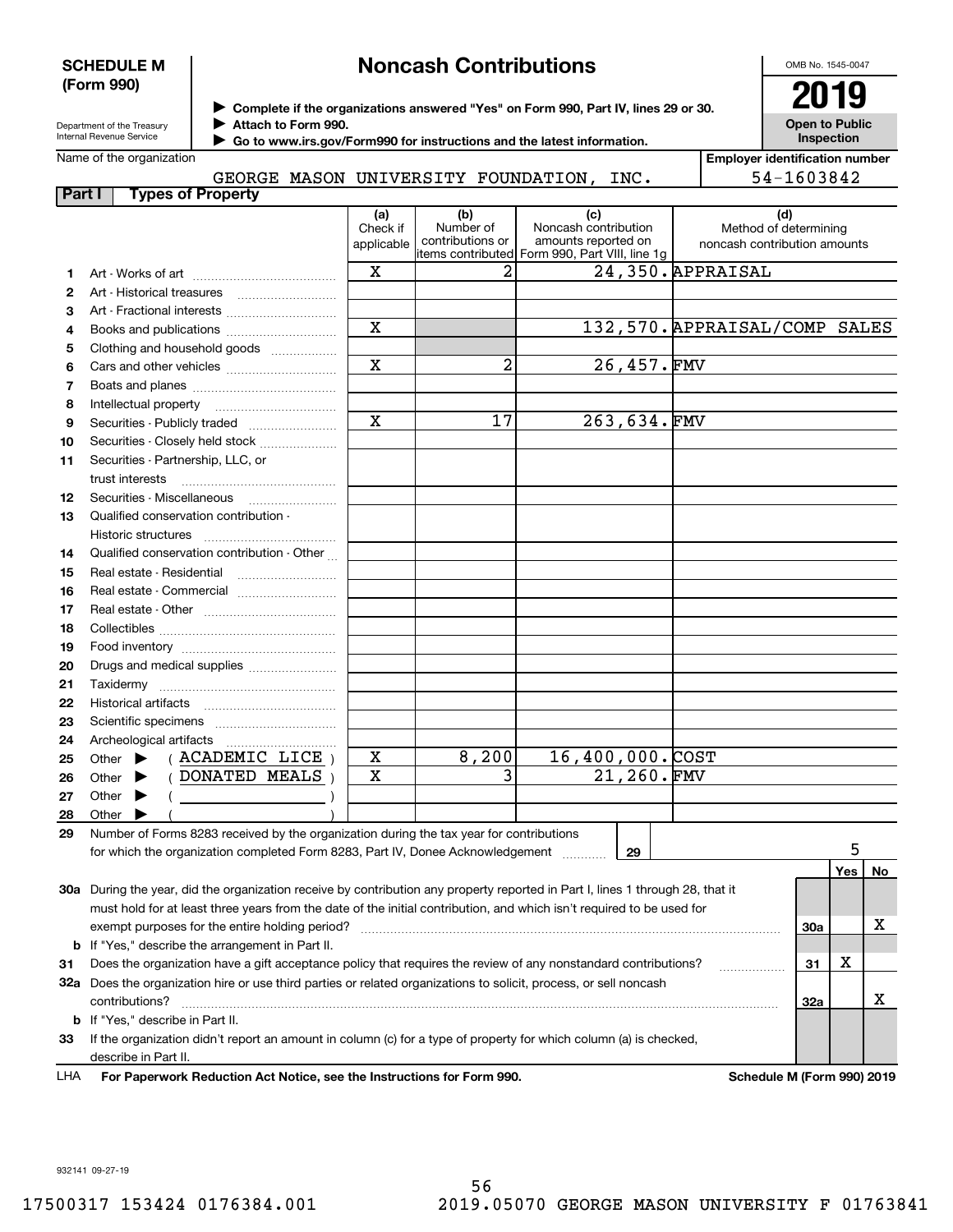|                 | Schedule M (Form 990) 2019<br><b>Part II</b>   Supplementa |  | GEORGE MASON UNIVERSITY FOUNDATION, INC. | 54-1603842                                                                                                                                                                                                                          | Page 2 |
|-----------------|------------------------------------------------------------|--|------------------------------------------|-------------------------------------------------------------------------------------------------------------------------------------------------------------------------------------------------------------------------------------|--------|
|                 | this part for any additional information.                  |  |                                          | <b>Supplemental Information.</b> Provide the information required by Part I, lines 30b, 32b, and 33, and whether the organization is reporting in Part I, column (b), the number of contributions, the number of items received, or |        |
|                 |                                                            |  |                                          |                                                                                                                                                                                                                                     |        |
|                 |                                                            |  |                                          |                                                                                                                                                                                                                                     |        |
|                 |                                                            |  |                                          |                                                                                                                                                                                                                                     |        |
|                 |                                                            |  |                                          |                                                                                                                                                                                                                                     |        |
|                 |                                                            |  |                                          |                                                                                                                                                                                                                                     |        |
|                 |                                                            |  |                                          |                                                                                                                                                                                                                                     |        |
|                 |                                                            |  |                                          |                                                                                                                                                                                                                                     |        |
|                 |                                                            |  |                                          |                                                                                                                                                                                                                                     |        |
|                 |                                                            |  |                                          |                                                                                                                                                                                                                                     |        |
|                 |                                                            |  |                                          |                                                                                                                                                                                                                                     |        |
|                 |                                                            |  |                                          |                                                                                                                                                                                                                                     |        |
|                 |                                                            |  |                                          |                                                                                                                                                                                                                                     |        |
|                 |                                                            |  |                                          |                                                                                                                                                                                                                                     |        |
|                 |                                                            |  |                                          |                                                                                                                                                                                                                                     |        |
|                 |                                                            |  |                                          |                                                                                                                                                                                                                                     |        |
|                 |                                                            |  |                                          |                                                                                                                                                                                                                                     |        |
|                 |                                                            |  |                                          |                                                                                                                                                                                                                                     |        |
|                 |                                                            |  |                                          |                                                                                                                                                                                                                                     |        |
|                 |                                                            |  |                                          |                                                                                                                                                                                                                                     |        |
|                 |                                                            |  |                                          |                                                                                                                                                                                                                                     |        |
|                 |                                                            |  |                                          |                                                                                                                                                                                                                                     |        |
|                 |                                                            |  |                                          |                                                                                                                                                                                                                                     |        |
|                 |                                                            |  |                                          |                                                                                                                                                                                                                                     |        |
|                 |                                                            |  |                                          |                                                                                                                                                                                                                                     |        |
|                 |                                                            |  |                                          |                                                                                                                                                                                                                                     |        |
|                 |                                                            |  |                                          |                                                                                                                                                                                                                                     |        |
|                 |                                                            |  |                                          |                                                                                                                                                                                                                                     |        |
|                 |                                                            |  |                                          |                                                                                                                                                                                                                                     |        |
| 932142 09-27-19 |                                                            |  |                                          | Schedule M (Form 990) 2019                                                                                                                                                                                                          |        |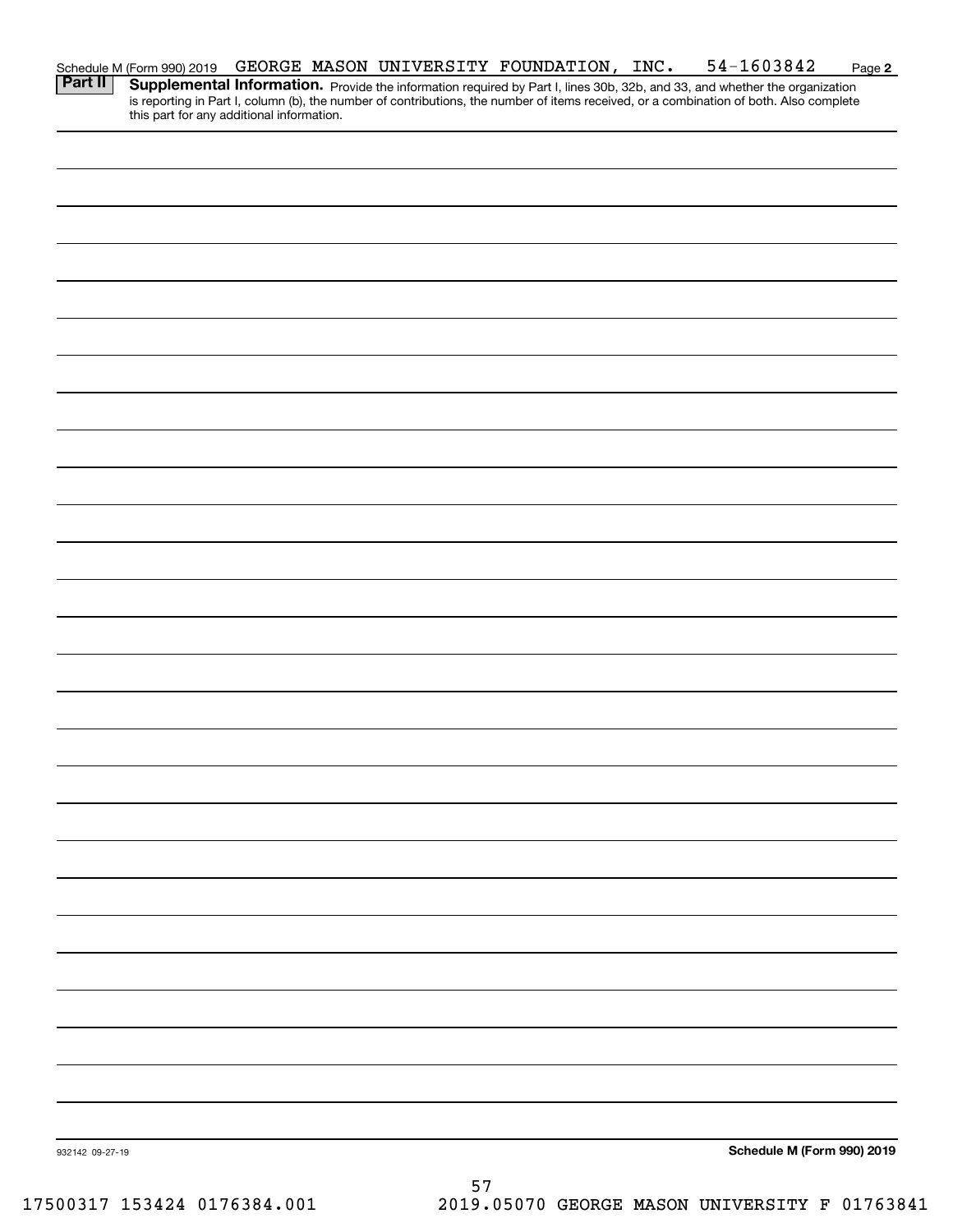**(Form 990 or 990-EZ)**

Department of the Treasury Internal Revenue Service Name of the organization

**Complete to provide information for responses to specific questions on SCHEDULE O Supplemental Information to Form 990 or 990-EZ**

**Form 990 or 990-EZ or to provide any additional information. | Attach to Form 990 or 990-EZ. | Go to www.irs.gov/Form990 for the latest information.**



GEORGE MASON UNIVERSITY FOUNDATION, INC. | 54-1603842

FORM 990, PART I, LINE 1, DESCRIPTION OF ORGANIZATION MISSION:

THE GEORGE MASON UNIVERSITY FOUNDATION, INC. WAS ESTABLISHED IN 1966 TO

RECEIVE, MANAGE, INVEST, AND ADMINISTER PRIVATE GIFTS FOR THE BENEFIT

OF THE UNIVERSITY, INCLUDING ENDOWMENT AND REAL PROPERTY.

FORM 990, PART VI, SECTION B, LINE 11B:

EACH YEAR, A COPY OF GEORGE MASON UNIVERSITY FOUNDATION, INC.'S IRS FORM

990 IS PROVIDED TO ALL OFFICERS, TRUSTEES, AND SENIOR MANAGEMENT

OFFICIALS. DURING THE WINTER AUDIT COMMITTEE MEETING, THE 990 IS REVIEWED

WITH THE FOUNDATION'S TAX PREPARER. AFTER THE AUDIT COMMITTEE HAS

APPROVED THE 990, IT IS FORWARDED TO THE EXECUTIVE COMMITTEE FOR THEIR

REVIEW AND APPROVAL. AFTER THE EXECUTIVE COMMITTEE HAS APPROVED THE 990,

IT IS PRESENTED TO THE FULL BOARD, AND AFTER ACCEPTANCE, IS FILED WITH

THE IRS.

FORM 990, PART VI, SECTION B, LINE 12C:

ALL OFFICERS, TRUSTEES, AND KEY EMPLOYEES OF THE GEORGE MASON UNIVERSITY FOUNDATION, INC., ARE REQUIRED TO ANNUALLY DISCLOSE POTENTIAL CONFLICTS INTERESTS. INDIVIDUALS COMPLETE THE CONFLICT OF INTEREST DISCLOSURE FORMS FOR REVIEW. THE FOUNDATION INFORMS THE BOARD CHAIR AND COMMITTEE CHAIRS OF ANY POTENTIAL CONFLICTS. ANY INDIVIDUAL WITH A CONFLICT OF INTEREST IS PROHIBITED FROM PARTICIPATING IN THE BOARD'S DELIBERATIONS AND DECISIONS REGARDING THE RELEVANT TRANSACTION. AT EACH COMMITTEE AND FULL BOARD MEETING, AN AGENDA ITEM IS THE IDENTIFICATION OF ANY CONFLICTS WITH ITEMS ON THE AGENDA. ANY CONFLICTS NOTED BY TRUSTEES ARE DOCUMENTED IN THE MINUTES FOR EACH MEETING.

932211 09-06-19 LHA For Paperwork Reduction Act Notice, see the Instructions for Form 990 or 990-EZ. Schedule O (Form 990 or 990-EZ) (2019) 58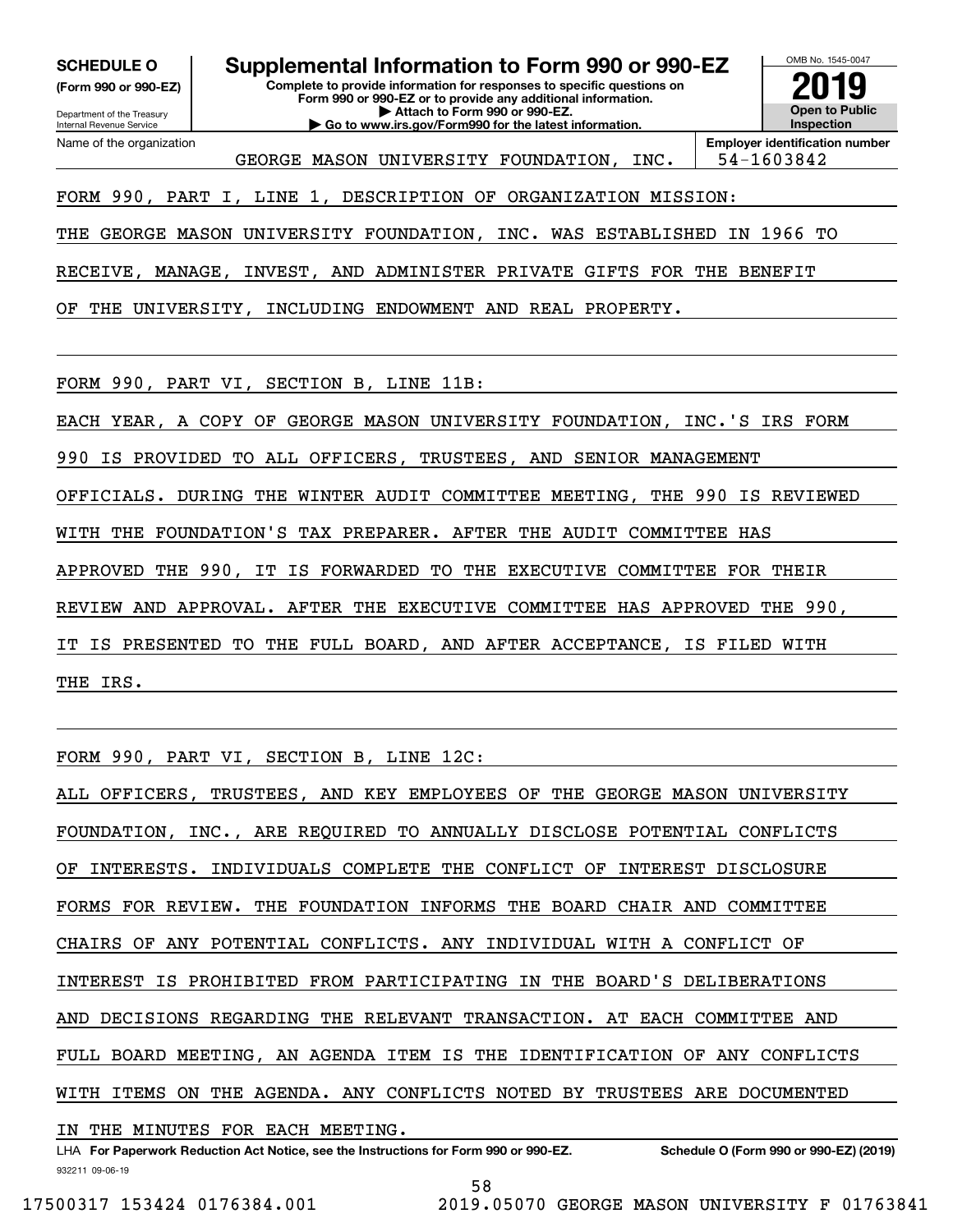| Schedule O (Form 990 or 990-EZ) (2019)<br>Page 2 |  |  |  |                                     |      |                                                     |  |  |  |
|--------------------------------------------------|--|--|--|-------------------------------------|------|-----------------------------------------------------|--|--|--|
| Name of the organization                         |  |  |  | GEORGE MASON UNIVERSITY FOUNDATION, | INC. | <b>Employer identification number</b><br>54-1603842 |  |  |  |
|                                                  |  |  |  |                                     |      |                                                     |  |  |  |

FORM 990, PART VI, SECTION B, LINE 15: THE COMPENSATION OF THE PRESIDENT OF THE FOUNDATION WAS REVIEWED AND APPROVED BY A COMMITTEE PER THE POLICIES OF THE DEPARTMENT OF HUMAN RESOURCES OF GEORGE MASON UNIVERSITY. INDIVIDUALS ON THE COMMITTEE INCLUDE THE UNIVERSITY PRESIDENT, SENIOR VICE PRESIDENT OF ADMINISTRATION AND FINANCE, CHIEF OF STAFF, AND VICE PRESIDENT OF HUMAN RESOURCES AND PAYROLL. SALARY INFORMATION INCLUDING THE PREVIOUS INCUMBENT'S COMPENSATION, COMPENSATION OF THE SAME POSITION AT THE OTHER VIRGINIA DOCTORAL INSTITUTIONS, AS WELL AS SALARY SURVEY DATA OF GEORGE MASON UNIVERSITY'S PEER INSTITUTIONS AND COMPARABLE DC AREA UNIVERSITIES WAS REVIEWED TO DETERMINE REASONABLENESS OF SALARY. OTHER KEY EMPLOYEES' COMPENSATION IS REVIEWED AND APPROVED BY THE UNIVERSITY'S EQUITY OFFICE AND HUMAN RESOURCES COMPENSATION TEAM TO DETERMINE EQUITY THROUGHOUT THE UNIVERSITY, OTHER STATE AGENCIES, AND THE MARKETPLACE.

FORM 990, PART VI, LINE 17, LIST OF STATES RECEIVING COPY OF FORM 990: AZ,AR,CA,CO,CT,DC,HI,KY,ME,MD,MA,MI,MN,NH,NJ,NY,OH,OK,OR,SC,UT,VA,WA,WV,WI AK

FORM 990, PART VI, SECTION C, LINE 19:

AT HTTPS://GMUF.ORG/, GEORGE MASON UNIVERSITY FOUNDATION, INC.'S ARTICLES OF INCORPORATION,BYLAWS, CODE OF ETHICS STATEMENT, CONFLICT OF INTEREST POLICIES, AUDITED FINANCIAL STATEMENTS, IRS FORMS 990 AND 990-T AND IRS DETERMINATION LETTER ARE PUBLISHED. INDIVIDUALS CAN REQUEST COPIES OF ANY OF THE ABOVE DOCUMENTS AS WELL AS GEORGE MASON UNIVERSITY FOUNDATION, INC.'S FORM 1023.

59

932212 09-06-19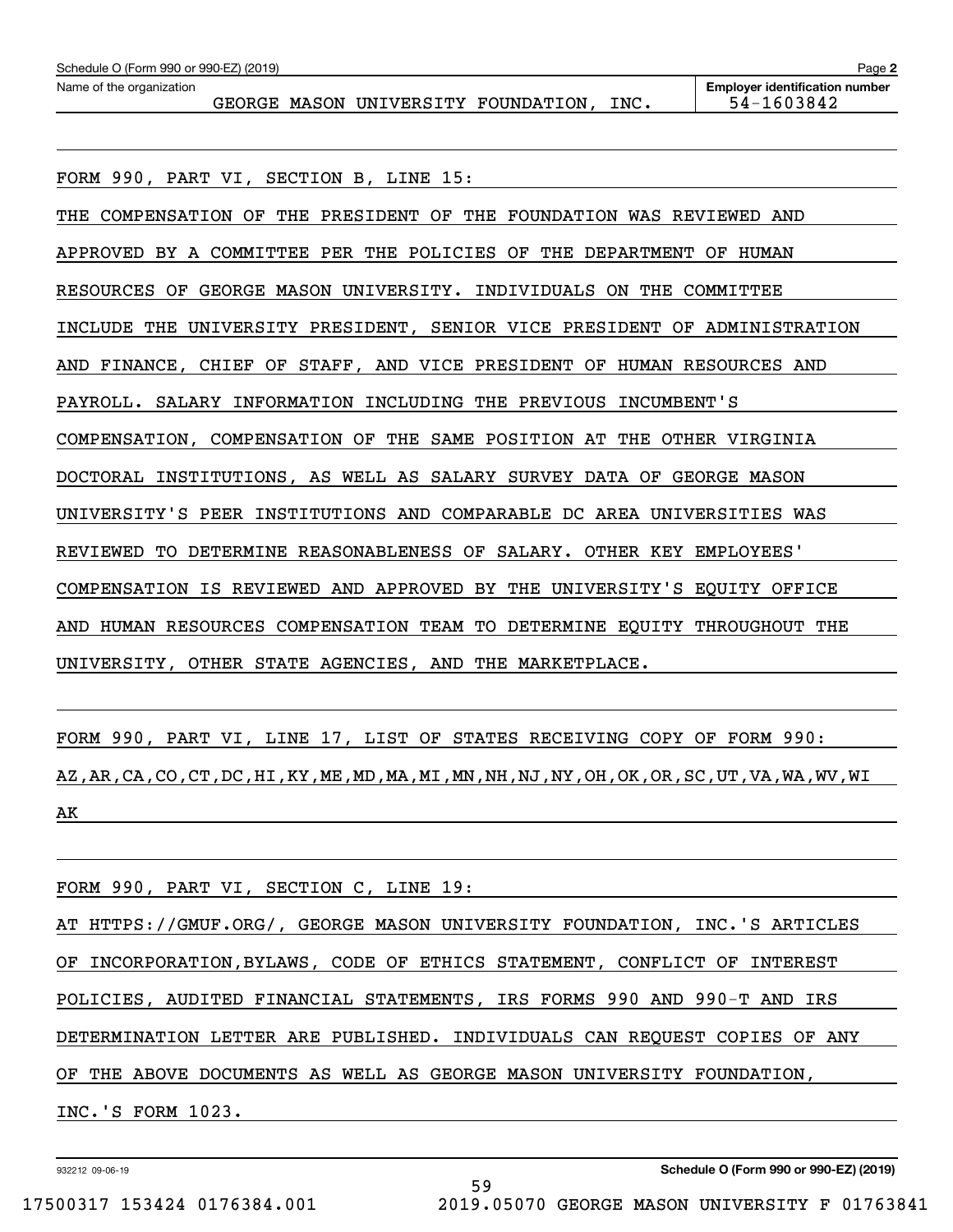| Schedule O (Form 990 or 990-EZ) (2019)                                   | Page 2                                              |
|--------------------------------------------------------------------------|-----------------------------------------------------|
| Name of the organization<br>GEORGE MASON UNIVERSITY FOUNDATION, INC.     | <b>Employer identification number</b><br>54-1603842 |
| FORM 990, PART IX, LINE 24A                                              |                                                     |
| NONCASH CONTRIBUTIONS                                                    |                                                     |
| INCLUDED IN THE \$17,447,824 OF 'ACADEMIC SUPPORT' IS THE EXPENSE        |                                                     |
| RELATED TO THE \$16,400,000 OF DONATED UIPATH ACADEMIC SOFTWARE LICENSES |                                                     |
| RECEIVED. THE VALUE OF THESE DONATED LICENSES IS ALSO REFLECTED ON FORM  |                                                     |
| 990, PART VIII, LINE 1G AS NONCASH CONTRIBUTION REVENUE.                 |                                                     |
|                                                                          |                                                     |
|                                                                          |                                                     |
| FORM 990, PART XI, LINE 9, CHANGES IN NET ASSETS:                        |                                                     |
| LOSS ON DEFEASANCE OF DEBT                                               | $-2,553,488.$                                       |
| LOSS ON VALUATION OF LAND HELD FOR SALE                                  | $-871,000.$                                         |
| CHANGE IN VALUE OF SPLIT-INTEREST AGREEMENTS                             | 341,675.                                            |
| GAIN ON TERMINATION OF LIFE INSURANCE POLICY                             | 863,922.                                            |
| TOTAL TO FORM 990, PART XI, LINE 9                                       | $-2, 218, 891.$                                     |
|                                                                          |                                                     |
|                                                                          |                                                     |
|                                                                          |                                                     |
|                                                                          |                                                     |
|                                                                          |                                                     |
|                                                                          |                                                     |
|                                                                          |                                                     |
|                                                                          |                                                     |
|                                                                          |                                                     |
|                                                                          |                                                     |
|                                                                          |                                                     |
|                                                                          |                                                     |
|                                                                          |                                                     |
|                                                                          |                                                     |
| 932212 09-06-19                                                          | Schedule O (Form 990 or 990-EZ) (2019)              |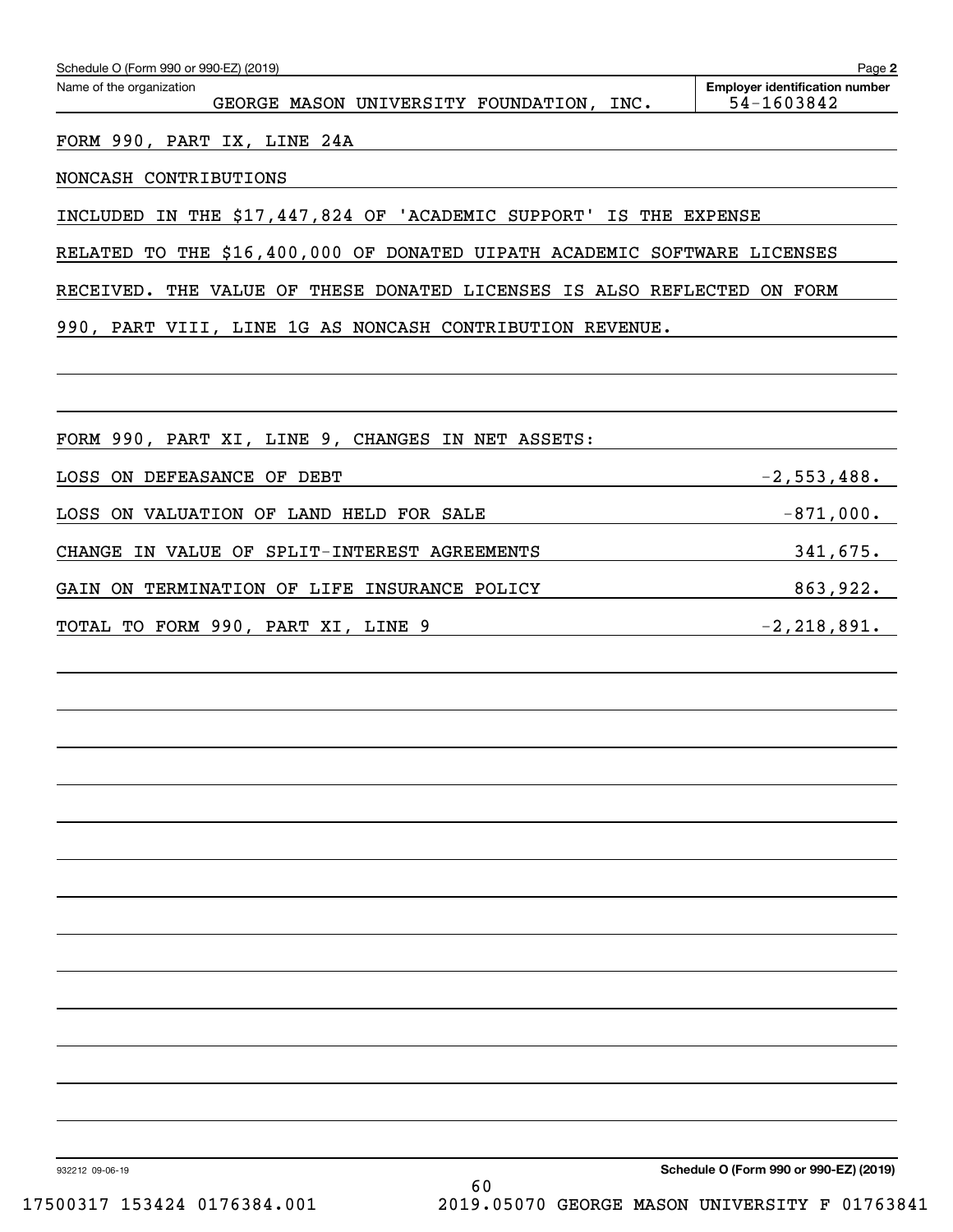| <b>SCHEDULE R</b>                          |  |
|--------------------------------------------|--|
| $\mathbf{r}$ , $\mathbf{r}$ , $\mathbf{r}$ |  |

**(Form 990)**

## **Related Organizations and Unrelated Partnerships**

**Complete if the organization answered "Yes" on Form 990, Part IV, line 33, 34, 35b, 36, or 37.** |

**Attach to Form 990.**  |

OMB No. 1545-0047

**Open to Public 2019**

**Employer identification number**

54-1603842

Department of the Treasury Internal Revenue Service

## **| Go to www.irs.gov/Form990 for instructions and the latest information. Inspection**

Name of the organization

### GEORGE MASON UNIVERSITY FOUNDATION, INC.

**Part I Identification of Disregarded Entities.**  Complete if the organization answered "Yes" on Form 990, Part IV, line 33.

| (a)                                                             | (b)              | (c)                                          | (d)          | (e)                | (f)                          |
|-----------------------------------------------------------------|------------------|----------------------------------------------|--------------|--------------------|------------------------------|
| Name, address, and EIN (if applicable)<br>of disregarded entity | Primary activity | Legal domicile (state or<br>foreign country) | Total income | End-of-year assets | Direct controlling<br>entity |
| GMUF ARLINGTON CAMPUS, LLC - 54-2010573                         |                  |                                              |              |                    |                              |
| 4400 UNIVERSITY DRIVE                                           |                  |                                              |              |                    |                              |
| FAIRFAX, VA 22030                                               | REAL ESTATE      | VIRGINIA                                     | 10,861,020.  | 61,064,616.GMUF    |                              |
| GMUF MASON ADMINISTRATION, LLC - 27-0937708                     |                  |                                              |              |                    |                              |
| 4400 UNIVERSITY DRIVE                                           |                  |                                              |              |                    |                              |
| FAIRFAX, VA 22030                                               | REAL ESTATE      | VIRGINIA                                     | 1,412,084.   | 28,153,381.GMUF    |                              |
| GMUF PRINCE WILLIAM HOUSING LLC - 45-2918081                    |                  |                                              |              |                    |                              |
| 4400 UNIVERSITY DRIVE                                           |                  |                                              |              |                    |                              |
| FAIRFAX, VA 22030                                               | REAL ESTATE      | WIRGINIA                                     | 922,936.     | 14,714,678.GMUF    |                              |
| GMUF PRINCE WILLIAM LIFE SCIENCES LAB -                         |                  |                                              |              |                    |                              |
| 45-2918190, 4400 UNIVERSITY DRIVE, FAIRFAX,                     |                  |                                              |              |                    |                              |
| VA 22030                                                        | REAL ESTATE      | VIRGINIA                                     | 1,864,449.   | 30,500,116.GMUF    |                              |

**Identification of Related Tax-Exempt Organizations.** Complete if the organization answered "Yes" on Form 990, Part IV, line 34, because it had one or more related tax-exempt **Part II** organizations during the tax year.

| (a)<br>Name, address, and EIN<br>of related organization | (b)<br>Primary activity | (c)<br>Legal domicile (state or<br>foreign country) | (d)<br><b>Exempt Code</b><br>section | (e)<br>Public charity<br>status (if section | (f)<br>Direct controlling<br>entity |     | $(g)$<br>Section 512(b)(13)<br>controlled<br>entity? |
|----------------------------------------------------------|-------------------------|-----------------------------------------------------|--------------------------------------|---------------------------------------------|-------------------------------------|-----|------------------------------------------------------|
|                                                          |                         |                                                     |                                      | 501(c)(3)                                   |                                     | Yes | No                                                   |
|                                                          |                         |                                                     |                                      |                                             |                                     |     |                                                      |
|                                                          |                         |                                                     |                                      |                                             |                                     |     |                                                      |
|                                                          |                         |                                                     |                                      |                                             |                                     |     |                                                      |
|                                                          |                         |                                                     |                                      |                                             |                                     |     |                                                      |

**For Paperwork Reduction Act Notice, see the Instructions for Form 990. Schedule R (Form 990) 2019**

SEE PART VII FOR CONTINUATIONS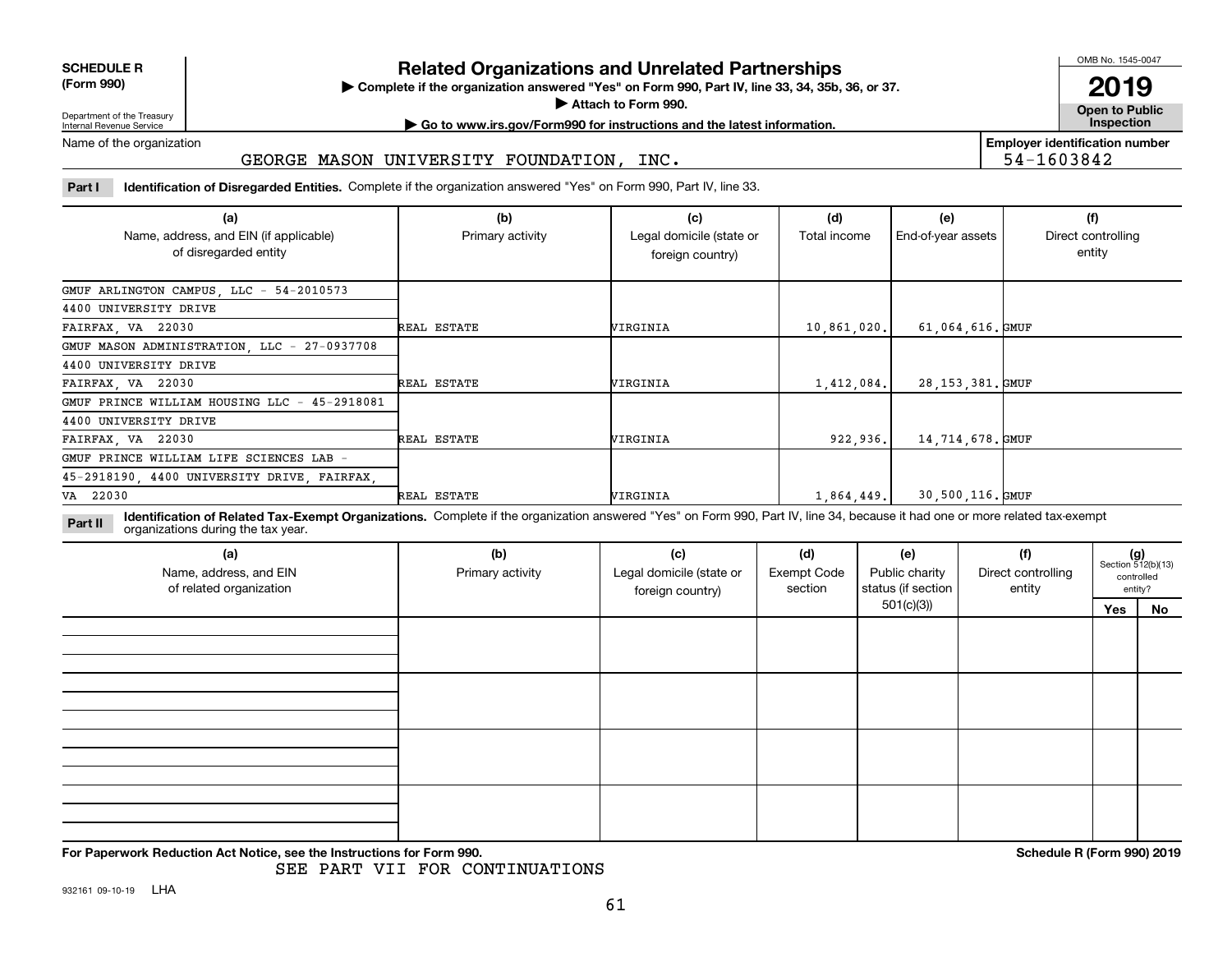### Schedule R (Form 990) GEORGE MASON UNIVERSITY FOUNDATION, INC.

**Part I Continuation of Identification of Disregarded Entities**

| (a)<br>Name, address, and EIN<br>of disregarded entity                                  | (b)<br>Primary activity | (c)<br>Legal domicile (state or<br>foreign country) | (d)<br>Total income | (e)<br>End-of-year assets | (f)<br>Direct controlling<br>entity |
|-----------------------------------------------------------------------------------------|-------------------------|-----------------------------------------------------|---------------------|---------------------------|-------------------------------------|
| GMUF COMMERCE BUILDINGS, LLC - 46-2592279<br>4400 UNIVERSITY DRIVE<br>FAIRFAX, VA 22030 | REAL ESTATE             | VIRGINIA                                            | 451,040.            | $4,305,961.$ GMUF         |                                     |
| GMUF POTOMAC HEIGHTS LLC - 82-3534994<br>4400 UNIVERSITY DRIVE<br>FAIRFAX, VA 22030     | REAL ESTATE             | VIRGINIA                                            | 1, 151, 243.        | 12,716,145.GMUF           |                                     |
|                                                                                         |                         |                                                     |                     |                           |                                     |
|                                                                                         |                         |                                                     |                     |                           |                                     |
|                                                                                         |                         |                                                     |                     |                           |                                     |
|                                                                                         |                         |                                                     |                     |                           |                                     |
|                                                                                         |                         |                                                     |                     |                           |                                     |
|                                                                                         |                         |                                                     |                     |                           |                                     |
|                                                                                         |                         |                                                     |                     |                           |                                     |
|                                                                                         |                         |                                                     |                     |                           |                                     |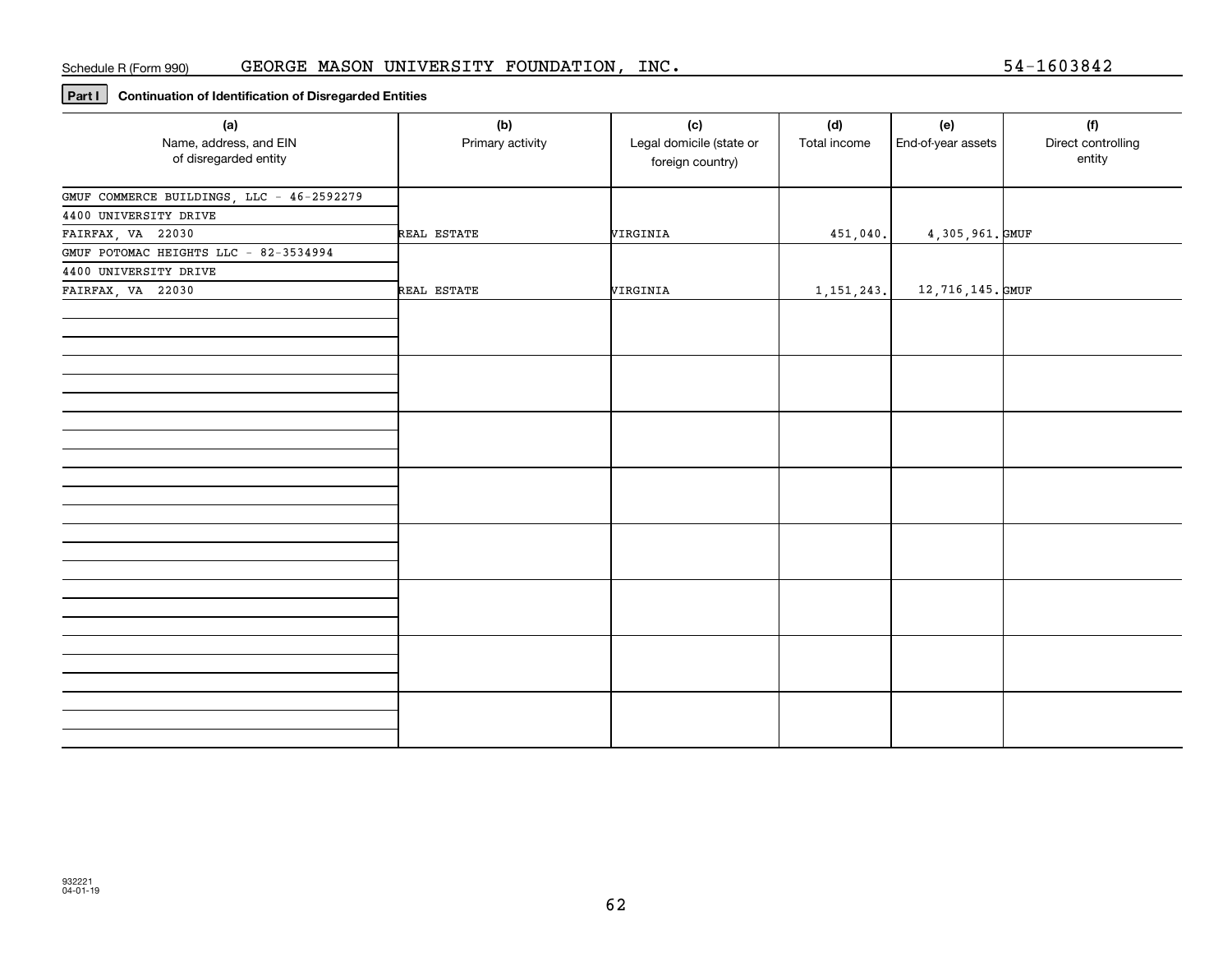### Schedule R (Form 990) 2019  $\,$  GEORGE MASON UNIVERSITY FOUNDATION, INC  $\,$  states the state of the state of  $\,$  54 $-1603842$  and  $\,$

**2**

**Identification of Related Organizations Taxable as a Partnership.** Complete if the organization answered "Yes" on Form 990, Part IV, line 34, because it had one or more related **Part III** organizations treated as a partnership during the tax year.

| (a)                                               | (b)              | (c)                  | (d)                          | (e)                                                                 | (f)                      | (g)                     |                  | (h)          | (i)                                      | (j) | (k)                                                     |
|---------------------------------------------------|------------------|----------------------|------------------------------|---------------------------------------------------------------------|--------------------------|-------------------------|------------------|--------------|------------------------------------------|-----|---------------------------------------------------------|
| Name, address, and EIN<br>of related organization | Primary activity | Legal<br>domicile    | Direct controlling<br>entity | Predominant income                                                  | Share of total<br>income | Share of<br>end-of-year | Disproportionate |              | Code V-UBI<br>amount in box              |     | General or Percentage<br>managing ownership<br>partner? |
|                                                   |                  | (state or<br>foreign |                              | related, unrelated,<br>excluded from tax under<br>sections 512-514) |                          | assets                  |                  | allocations? | 20 of Schedule<br>K-1 (Form 1065) Yes No |     |                                                         |
|                                                   |                  | country)             |                              |                                                                     |                          |                         | Yes $ $          | No           |                                          |     |                                                         |
|                                                   |                  |                      |                              |                                                                     |                          |                         |                  |              |                                          |     |                                                         |
|                                                   |                  |                      |                              |                                                                     |                          |                         |                  |              |                                          |     |                                                         |
|                                                   |                  |                      |                              |                                                                     |                          |                         |                  |              |                                          |     |                                                         |
|                                                   |                  |                      |                              |                                                                     |                          |                         |                  |              |                                          |     |                                                         |
|                                                   |                  |                      |                              |                                                                     |                          |                         |                  |              |                                          |     |                                                         |
|                                                   |                  |                      |                              |                                                                     |                          |                         |                  |              |                                          |     |                                                         |
|                                                   |                  |                      |                              |                                                                     |                          |                         |                  |              |                                          |     |                                                         |
|                                                   |                  |                      |                              |                                                                     |                          |                         |                  |              |                                          |     |                                                         |
|                                                   |                  |                      |                              |                                                                     |                          |                         |                  |              |                                          |     |                                                         |
|                                                   |                  |                      |                              |                                                                     |                          |                         |                  |              |                                          |     |                                                         |
|                                                   |                  |                      |                              |                                                                     |                          |                         |                  |              |                                          |     |                                                         |
|                                                   |                  |                      |                              |                                                                     |                          |                         |                  |              |                                          |     |                                                         |
|                                                   |                  |                      |                              |                                                                     |                          |                         |                  |              |                                          |     |                                                         |
|                                                   |                  |                      |                              |                                                                     |                          |                         |                  |              |                                          |     |                                                         |
|                                                   |                  |                      |                              |                                                                     |                          |                         |                  |              |                                          |     |                                                         |
|                                                   |                  |                      |                              |                                                                     |                          |                         |                  |              |                                          |     |                                                         |
|                                                   |                  |                      |                              |                                                                     |                          |                         |                  |              |                                          |     |                                                         |

**Identification of Related Organizations Taxable as a Corporation or Trust.** Complete if the organization answered "Yes" on Form 990, Part IV, line 34, because it had one or more related **Part IV** organizations treated as a corporation or trust during the tax year.

| (a)<br>Name, address, and EIN<br>of related organization | (b)<br>Primary activity | (c)<br>Legal domicile<br>state or<br>foreign | (d)<br>Direct controlling<br>entity | (e)<br>Type of entity<br>(C corp, S corp,<br>or trust) | (f)<br>Share of total<br>income | (g)<br>Share of<br>end-of-year<br>assets | (h)<br>Percentage<br>ownership |            | $(i)$<br>Section<br>512(b)(13)<br>controlled<br>entity? |
|----------------------------------------------------------|-------------------------|----------------------------------------------|-------------------------------------|--------------------------------------------------------|---------------------------------|------------------------------------------|--------------------------------|------------|---------------------------------------------------------|
|                                                          |                         | country)                                     |                                     |                                                        |                                 |                                          |                                | $Yes \mid$ | No                                                      |
| CHARITABLE REMAINDER TRUSTS (3)                          | ANNUITY TRUST           | VA                                           | GMUF                                |                                                        |                                 |                                          |                                | X          |                                                         |
|                                                          |                         |                                              |                                     |                                                        |                                 |                                          |                                |            |                                                         |
|                                                          |                         |                                              |                                     |                                                        |                                 |                                          |                                |            |                                                         |
|                                                          |                         |                                              |                                     |                                                        |                                 |                                          |                                |            |                                                         |
|                                                          |                         |                                              |                                     |                                                        |                                 |                                          |                                |            |                                                         |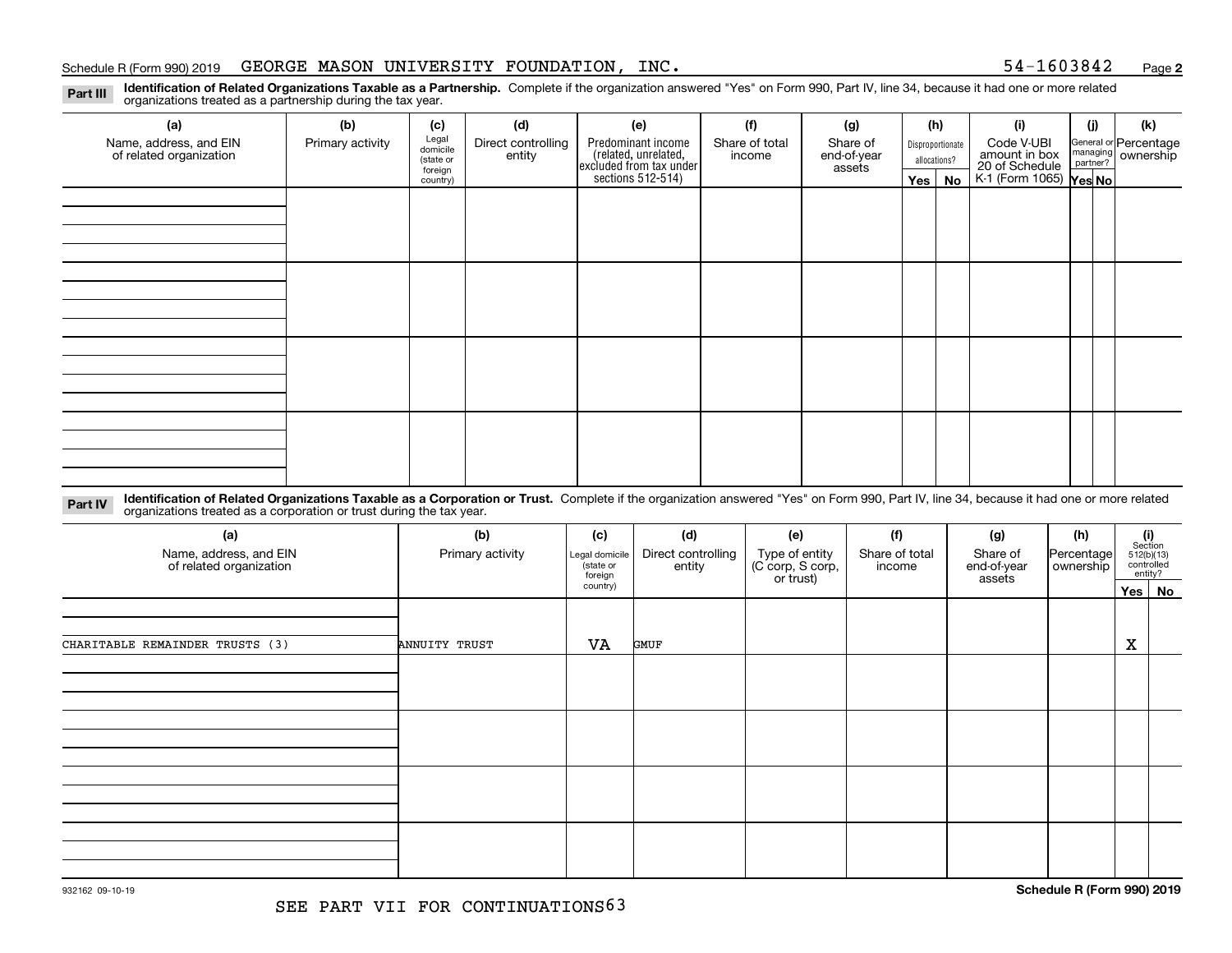### Schedule R (Form 990) 2019  $\,$  GEORGE MASON UNIVERSITY FOUNDATION, INC  $\,$  states the state of the state of  $\,$  54 $-1603842$  and  $\,$

**Part V** T**ransactions With Related Organizations.** Complete if the organization answered "Yes" on Form 990, Part IV, line 34, 35b, or 36.

| Note: Complete line 1 if any entity is listed in Parts II, III, or IV of this schedule.                                                                                                                                           |                | Yes | No          |
|-----------------------------------------------------------------------------------------------------------------------------------------------------------------------------------------------------------------------------------|----------------|-----|-------------|
| During the tax year, did the organization engage in any of the following transactions with one or more related organizations listed in Parts II-IV?                                                                               |                |     |             |
|                                                                                                                                                                                                                                   | 1a             | х   |             |
| b Gift, grant, or capital contribution to related organization(s) mature and contained and contribution to related organization(s) matures are contained and contribution to related organization(s)                              | 1 <sub>b</sub> |     | x           |
| c Gift, grant, or capital contribution from related organization(s) manufaction(s) and contribution from related organization(s) manufaction contribution from related organization(s) manufaction contribution from related o    | 1c             |     | Χ           |
| d Loans or loan guarantees to or for related organization(s) committion contracts are constructed as a control or contract or contract or contract or contract or contract or contract or contract or contract or contract or     | 1 <sub>d</sub> |     | $\mathbf X$ |
|                                                                                                                                                                                                                                   | 1e             |     | X           |
| Dividends from related organization(s) www.communically.communically.communically and all proportional contracts of the contracts of the contracts of the contracts of the contracts of the contracts of the contracts of the     | 1f             |     | х           |
|                                                                                                                                                                                                                                   | 1g             |     | X           |
| h Purchase of assets from related organization(s) www.assettion.com/www.assettion.com/www.assettion.com/www.assettion.com/www.assettion.com/www.assettion.com/www.assettion.com/www.assettion.com/www.assettion.com/www.assett    | 1h             |     | х           |
| Exchange of assets with related organization(s) www.communically.communically contract and a set of assets with related organization(s) www.communically.communically and a set of a set of the set of a set of a set of a set    | 1i.            |     | X           |
| Lease of facilities, equipment, or other assets to related organization(s) [11] manufactured manufactured manufactured manufactured manufactured manufactured manufactured manufactured manufactured manufactured manufactured    | 1i.            |     | X           |
|                                                                                                                                                                                                                                   | 1k.            |     | х           |
| Performance of services or membership or fundraising solicitations for related organization(s) manufaction manufactured content and the services or membership or fundraising solicitations for related organization(s) manufa    |                |     | $\mathbf X$ |
| m Performance of services or membership or fundraising solicitations by related organization(s)                                                                                                                                   | 1m             |     | X           |
|                                                                                                                                                                                                                                   | 1n             |     | $\mathbf X$ |
| <b>o</b> Sharing of paid employees with related organization(s)                                                                                                                                                                   | 1o.            |     | X           |
|                                                                                                                                                                                                                                   | 1p.            |     | X           |
|                                                                                                                                                                                                                                   | 1q             |     | X           |
| r Other transfer of cash or property to related organization(s)                                                                                                                                                                   | 1r             |     | х           |
| r Other transfer of cash or property to related organization(s) www.community.com/www.community.com/www.communi<br>S Other transfer of cash or property from related organization(s) www.community.community.community.community. | 1s             |     | $\mathbf X$ |
| 2 If the answer to any of the above is "Yes." see the instructions for information on who must complete this line, including covered relationships and transaction thresholds.                                                    |                |     |             |

| (a)<br>Name of related organization | (b)<br>Transaction<br>type (a-s) | (c)<br>Amount involved | (d)<br>Method of determining amount involved |
|-------------------------------------|----------------------------------|------------------------|----------------------------------------------|
| (1)                                 |                                  |                        |                                              |
| (2)                                 |                                  |                        |                                              |
| (3)                                 |                                  |                        |                                              |
| (4)                                 |                                  |                        |                                              |
| (5)                                 |                                  |                        |                                              |
| (6)                                 |                                  |                        |                                              |

 $\overline{\phantom{a}}$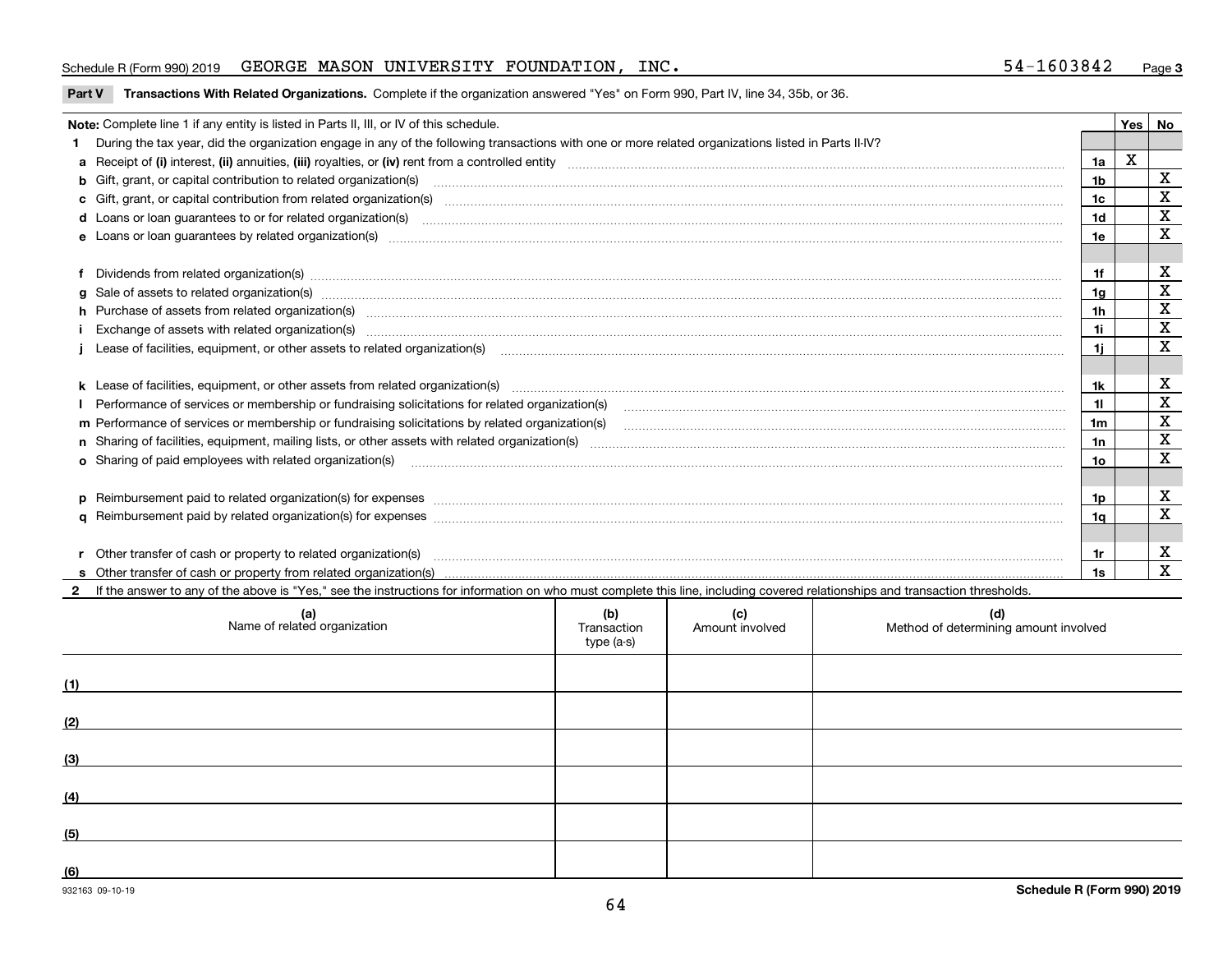### Schedule R (Form 990) 2019  $\,$  GEORGE MASON UNIVERSITY FOUNDATION, INC  $\,$  states the set of the set of the set of the set of the set of the set of the set of the set of the set of the set of the set of the set of the s

### **Part VI Unrelated Organizations Taxable as a Partnership. Complete if the organization answered "Yes" on Form 990, Part IV, line 37.**

Provide the following information for each entity taxed as a partnership through which the organization conducted more than five percent of its activities (measured by total assets or gross revenue) that was not a related organization. See instructions regarding exclusion for certain investment partnerships.

| ັ<br>(a)<br>Name, address, and EIN<br>of entity | ັ<br>ັ<br>(b)<br>Primary activity | (c)<br>Legal domicile<br>(state or foreign<br>country) | (d)<br>Predominant income<br>(related, unrelated,<br>excluded from tax under<br>sections 512-514) | (e)<br>Are all<br>$\begin{array}{c}\n\text{partners} \sec.\n\\ \n501(c)(3)\n\\ \n0rgs.?\n\end{array}$<br>Yes No | (f)<br>Share of<br>total<br>income | (g)<br>Share of<br>end-of-year<br>assets | (h)<br>Dispropor-<br>tionate<br>allocations?<br>Yes No | (i)<br>Code V-UBI<br>amount in box 20 managing<br>of Schedule K-1<br>(Form 1065)<br>$\overline{Yes}$ No | (i)<br>Yes No | (k) |
|-------------------------------------------------|-----------------------------------|--------------------------------------------------------|---------------------------------------------------------------------------------------------------|-----------------------------------------------------------------------------------------------------------------|------------------------------------|------------------------------------------|--------------------------------------------------------|---------------------------------------------------------------------------------------------------------|---------------|-----|
|                                                 |                                   |                                                        |                                                                                                   |                                                                                                                 |                                    |                                          |                                                        |                                                                                                         |               |     |
|                                                 |                                   |                                                        |                                                                                                   |                                                                                                                 |                                    |                                          |                                                        |                                                                                                         |               |     |
|                                                 |                                   |                                                        |                                                                                                   |                                                                                                                 |                                    |                                          |                                                        |                                                                                                         |               |     |
|                                                 |                                   |                                                        |                                                                                                   |                                                                                                                 |                                    |                                          |                                                        |                                                                                                         |               |     |
|                                                 |                                   |                                                        |                                                                                                   |                                                                                                                 |                                    |                                          |                                                        |                                                                                                         |               |     |
|                                                 |                                   |                                                        |                                                                                                   |                                                                                                                 |                                    |                                          |                                                        |                                                                                                         |               |     |
|                                                 |                                   |                                                        |                                                                                                   |                                                                                                                 |                                    |                                          |                                                        |                                                                                                         |               |     |
|                                                 |                                   |                                                        |                                                                                                   |                                                                                                                 |                                    |                                          |                                                        |                                                                                                         |               |     |

**Schedule R (Form 990) 2019**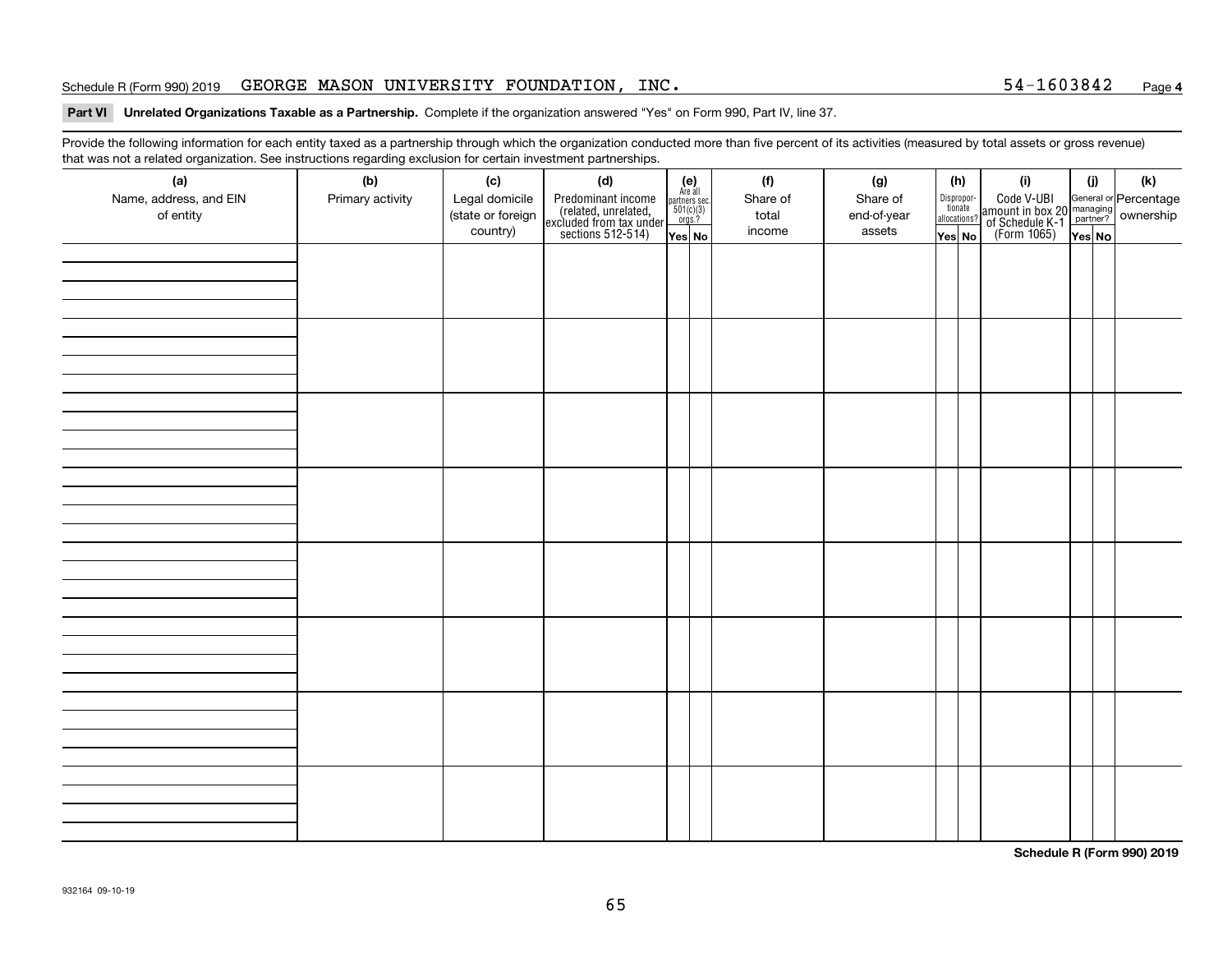Schedule R (Form 990) 2019 GEORGE MASON UNIVERSITY FOUNDATION,INC。54-1603842 <sub>Page 5</sub> **Part VII Supplemental Information**

Provide additional information for responses to questions on Schedule R. See instructions.

### PART I, IDENTIFICATION OF DISREGARDED ENTITIES:

NAME, ADDRESS, AND EIN OF DISREGARDED ENTITY:

GMUF ARLINGTON CAMPUS, LLC

EIN: 54-2010573

4400 UNIVERSITY DRIVE

FAIRFAX, VA 22030

PRIMARY ACTIVITY: REAL ESTATE

DIRECT CONTROLLING ENTITY: GMUF

NAME, ADDRESS, AND EIN OF DISREGARDED ENTITY:

GMUF MASON ADMINISTRATION, LLC

EIN: 27-0937708

4400 UNIVERSITY DRIVE

FAIRFAX, VA 22030

PRIMARY ACTIVITY: REAL ESTATE

DIRECT CONTROLLING ENTITY: GMUF

NAME, ADDRESS, AND EIN OF DISREGARDED ENTITY:

GMUF PRINCE WILLIAM HOUSING LLC

EIN: 45-2918081

4400 UNIVERSITY DRIVE

FAIRFAX, VA 22030

PRIMARY ACTIVITY: REAL ESTATE

DIRECT CONTROLLING ENTITY: GMUF

NAME, ADDRESS, AND EIN OF DISREGARDED ENTITY:

GMUF PRINCE WILLIAM LIFE SCIENCES LAB

932165 09-10-19

**Schedule R (Form 990) 2019**